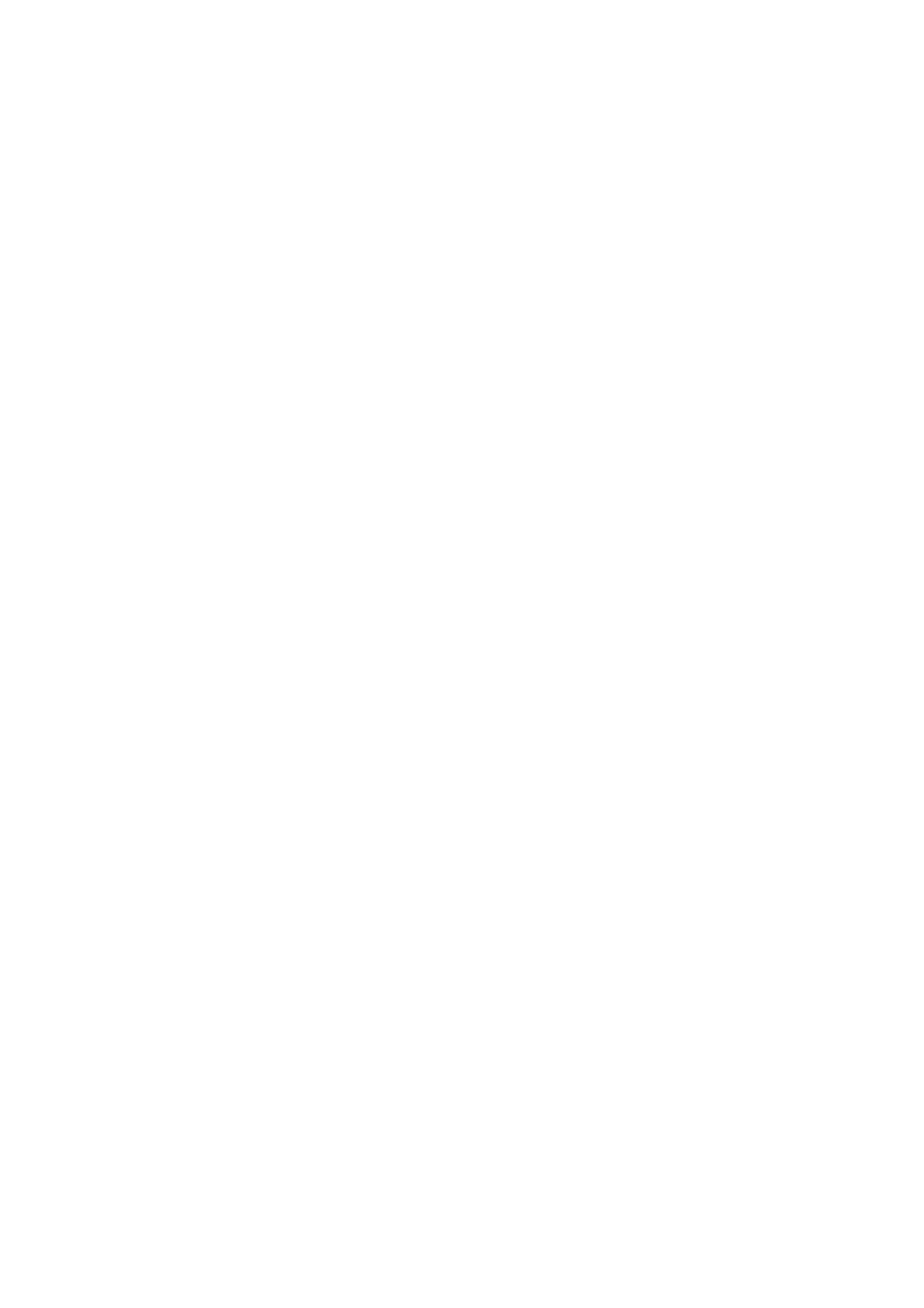# **CONTENTS**

| 1. Evolution of British Paramountcy over Princely States | 3  |
|----------------------------------------------------------|----|
| 2. British Colonialism in India                          | 6  |
| 3. British Economic Policies and their Impact            | 11 |
| 4. The Revolt of 1857                                    | 15 |
| 5. Rise and Growth of Indian National Movement           | 22 |
| 6. Early Nationalists and Militant Nationalists          | 25 |
| 7. Partition of Bengal                                   | 28 |
| 8. Home Rule Leagues                                     | 31 |
| 9. Emergence of Gandhi                                   | 33 |
| 10. Non-cooperation Movement (1921 - 1922)               | 36 |
| 11. Militant Revolutionary Terrorism                     | 40 |
| 12. Simon Commission                                     | 42 |
| 13. Civil Disobedience Movement (1930-34)                | 44 |
| 14. Quit India Movement                                  | 50 |
| 15. Indian National Army                                 | 53 |
| 16. Naval Mutiny of 1946                                 | 55 |
| 17. British Policy of Divide and Rule                    | 57 |
| 18. Partition of India                                   | 58 |
| 19. Important Legislations                               | 61 |
| 20. Regeneration, Reforms and Renaissance in India       | 65 |
| 21. Development of Education in British India            | 69 |
| 22. Trade Union Movement in India                        | 71 |
| 23. Peasant Movements in Modern India                    | 75 |
| 24. The States People's Movements                        | 80 |
| 25. Rise and Growth of Left Wing within the Congress     | 84 |
|                                                          |    |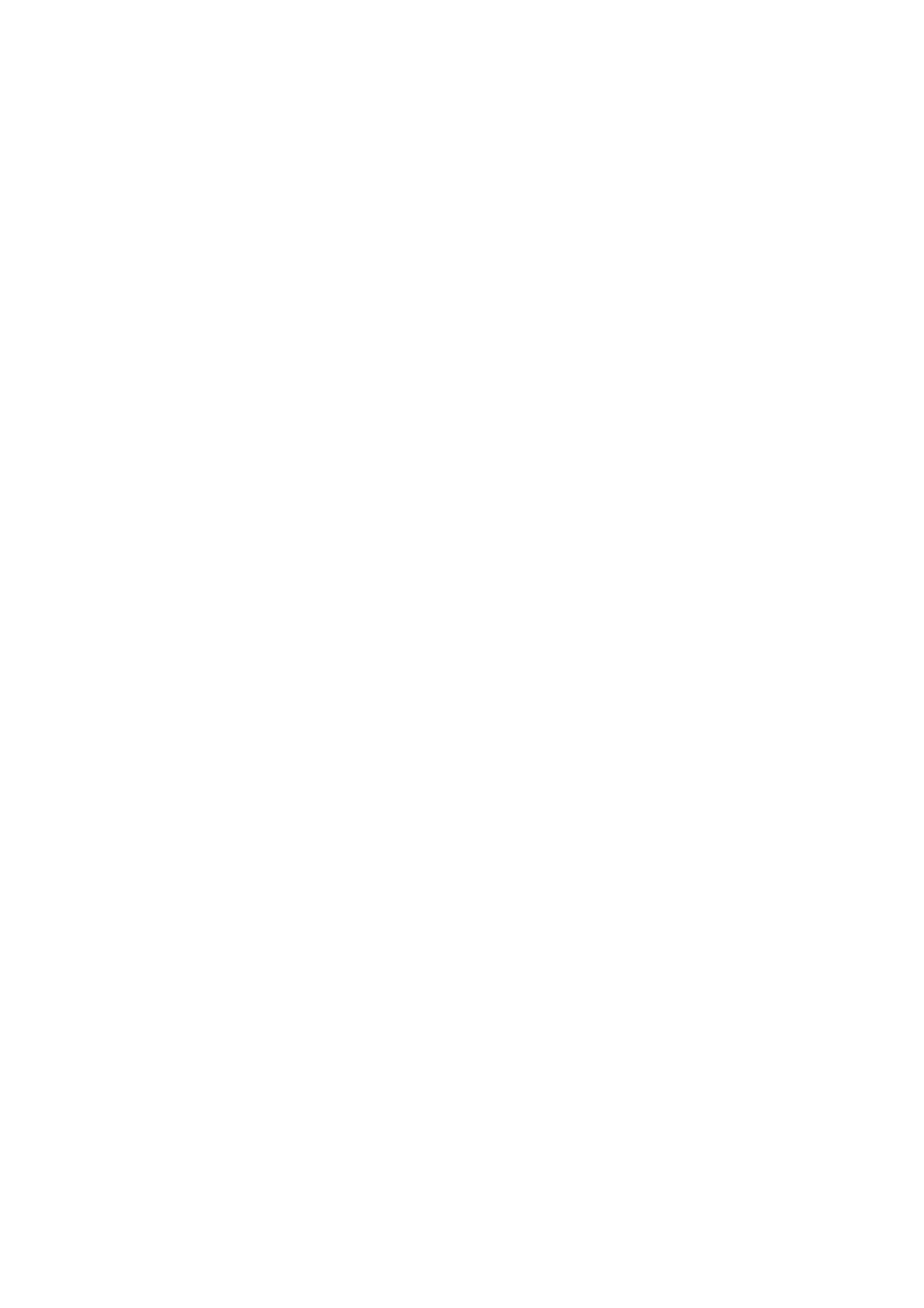

## **EVOLUTION OF BRITISH** PARAMOUNTCY OVER **PRINCELY STATES**

## GENERAL SURVEY

By 1855-56, the British Empire in India was firmly established. Major portions of the country were under direct British rule. In other areas, Indian rulers were completely dependent on the British. In short, the British had emerged as the paramount power in India. This British paramountcy was established essentially by two methods: (a) by outright annexation through wars, and (b) by brining the Indian states within the Subsidiary System which often led to their annexation on one pretext or the other. Mysore and Sindh are the best examples of outright annexation through wars. But it was the latter method which was frequently used by the British for establishing their paramountcy.

**EXERCISE SET ASSEMBLATES AND AN EXERCISE SET ASSEMBLATES AND A SURVEY By 1865-86, the British Empire in India was firmly period, it so happened that means this shall assemble by dependent on the British Ten other areas, I** Under the 'system of Subsidiary Alliance', as evolved by Lord Wellesley, the Indian rulers paid for the maintenance of British troops while the British were in no way responsible for the administration, including maintenance of law and order, within the protected state. The increased expenditure on account of the maintenance of British troops was met by the Indian rulers by levying heavy taxes on the peasants. Assured by a sense of security, the rulers became indifferent to the problems of the people which led to financial crises and breakdown of law and order. Whenever this happened in a state, the British were quick to use it as an excuse for annexing the state. Thus the Subsidiary System created conditions for subsequent annexations.

al crises and breakdown of law<br>ver this happened in a state, the E<br>o use it as an excuse for annexin<br>he Subsidiary System created con<br>uent annexations.<br>e British also found other ex<br>tion. One such excuse was the ap<br>ctrine The British also found other excuses for annexation. One such excuse was the application of the Doctrine of Lapse which was more frequently resorted to by Lord Dalhousie, though some others had done it before him. According to this doctrine, if an Indian king died without his own son to succeed him, his state was to be annexed by the British. The Indian tradition provided that if a king had no son, he could adopt his or his wife's near relation as his

**EXECUTE:**<br>
SURVEY son who became his successes<br>
Empire in India was firmly<br>
period, it so happened that ma<br>
of the country were under<br>
throne. Dalhausie annexed Sat<br>
areas, Indian rulers were<br>
the British. In short, the<br> son who became his successor. During Dalhousie's period, it so happened that many rulers of dependent Indian states died without leaving a male heir to the throne. Dalhausie annexed Satara (1848), Jaitpur and Sambalpur (1849), Bhagat (1850), Udaipur (1852), Nagpur (1853), and Jhansi (1854). Besides, the adopted son of the Peshwa Nana Sahib was refused the pension which the Peshwa had been receiving. Similarly, after the death of the Nawab of the Carnatic, his relative was denied the pension. The growing fears of the Indian rulers were further aggravated by the deposition of Wajid Ali Shah, the last Nawab of Avadh, and its annexation on the charge of mismanagement.

## **What was the essence of the British paramountcy?**

**GENERAL SURVEY** som veda became his successar. During Dalhausiek<br>
1855-56, the British Empire in India was firmly period. It so happened that nany rules of dependent<br>
1855-56, the British Empire in India was firmly period The rapid strides with which British paramountcy had progressed in India since 1757 invariably affected the destiny of the Indian states that had arisen on the ruins of the Mughal Empire. Their relation with the British varied according to changing political conditions and personal views and ambitions of the different Governor-Generals. Yet the conviction which developed in the late 18th century and continued up to the early 20th century that the governance of the whole of India directly or indirectly by the British was part of a preordained system which had a considerable influence in shaping British policy towards the Indian states. We can examine this evolution of British paramountcy over princely states in three broad phases. During the first phase, lasting from 1757 to 1813, the British followed the policy of Ring Fence. In the second phase, covering the period from 1813 to 1858, its policy was known as the policy of Subordinate Isolation. The third phase, extending from 1858 to 1947 witnessed the policy of Subordinate Union.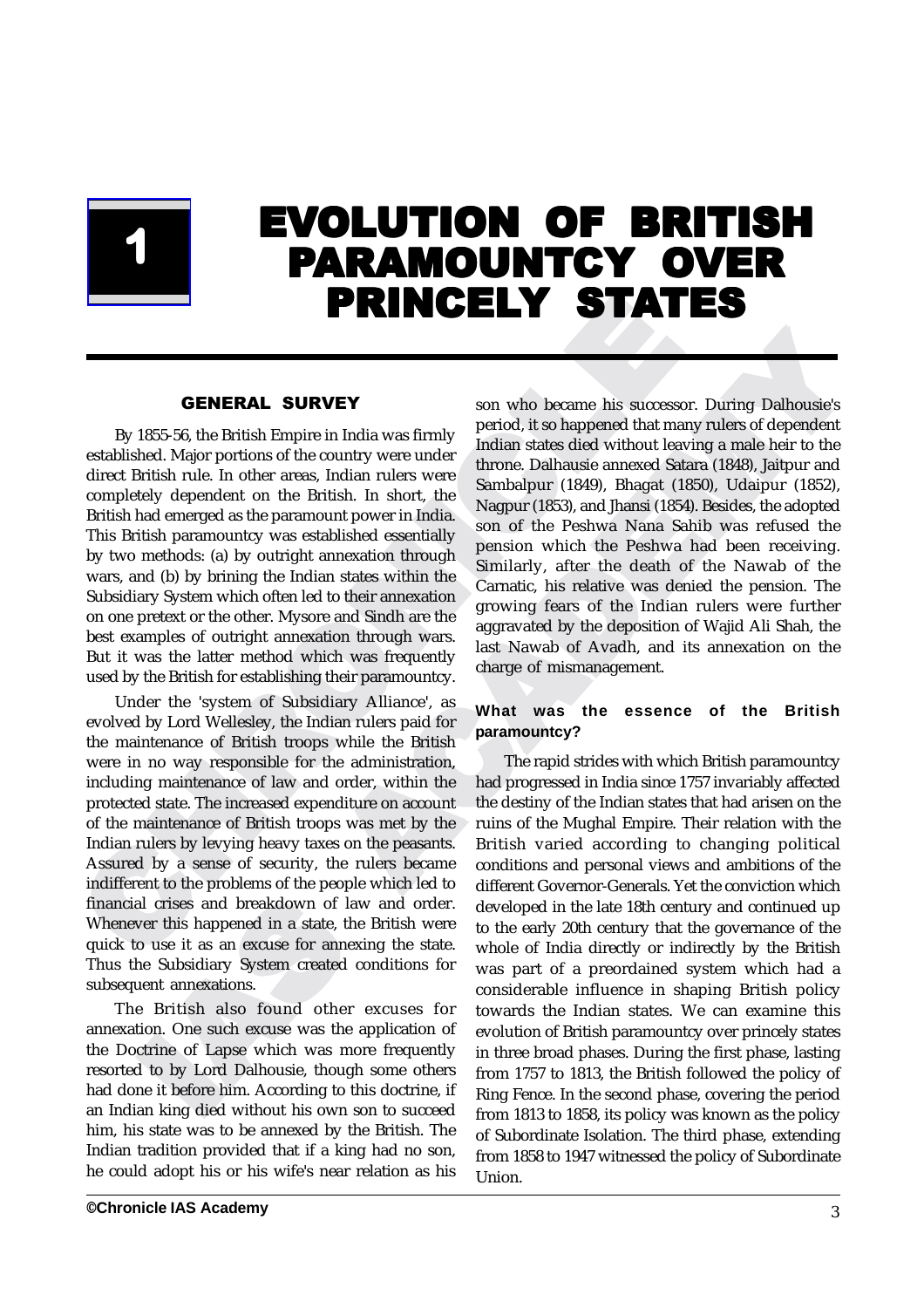## POLICY OF RING-FENCE (1757-1813)

#### **What was it?**

During this period, the British, as Lee-Warner says, endeavoured as far as possible to live within a Ring Fence, and beyond that they avoided intercourse with the chiefs as the English Company was not yet strong enough to interfere in the internal affairs of the Indian states. More specifically the English Company neither had the strength nor the resources to defeat the Indian states. It was in fact only one of the important powers in India; the Marathas, the Nizams, the French, etc. being the other powers.

win uncerture as one England Company was not get concerned state could no long<br>strong enough to interfere in the internal affairs of concerned state could no long<br>to the Indian states. More specifically the English Europe Warren Hastings, confronted with the task of safeguarding British territories against the encroachments of the Maratha and the militant rulers of Mysore, generally followed the policy of a Ring-Fence. The Pitt's India Act of 1784 even laid down that the Home Government should not approve of the intervention of her officers in India in the internal affairs of the Indian states. After the battle of Buxar, Avadh lay at the mercy of the British but they did not annex it. After the Rohilla war; Warren Hastings conferred the conquered territories on the Nawab of Avadh instead of retaining them; the First Ango-Marathaa war ended in the restoration of the status quo by the Treaty of Salbai and the four Mysore wars benefited the allies of the British (Marathas and Nizam) more than the British themselves at least in the short term.

The Mysore War (1790-1792) and an<br>erritory. Lord Wellesley fought 1<br>War (1798-1799) and the Second Ma<br>so compelled the rulers of Hyde<br>to sign the Subsidiary treaties<br>my. Lord Minto not only concluded<br>ritsar with Ranjit Sin Yet it cannot be denied that during this period the Company did intervene in the affairs of the Indian states on a number of occasions. Warren Hastings, for instance, fought the First Martha War (1775-1782) and the Second Mysore War (1780-1784) without any justifiable reason. Similarly, Lord Cornwallis fought the Third Mysore War (1790-1792) and annexed half of its territory. Lord Wellesley fought the Fourth Mysore War (1798-1799) and the Second Maratha War, and also compelled the rulers of Hyderabad and Avadh to sign the Subsidiary treaties with the Company. Lord Minto not only concluded the Treaty of Amritsar with Ranjit Singh but also granted protection of the Cis-Sutlej states whose very existence was being endangered by Ranjit Singh.

## POLICY OF SUBORDINATE ISOLATION (1813-58)

During this period of 45 years, the British East India Company made all states subordinate to itself

in the internal affairs of concerned state collade to collade the internal affairs of concerned state collad no longe<br>specifically the English Europeans in its service. It corrently how the resources foreign relations exce lian states. More specifically the English Europeans in its service it could at conduct any<br>lian states. It was for the program in the second at the second states in the distantaneos to respect through the British fitted by compelling their rulers to sign Subsidiary treaties with it. The Indian states, without exception, were prevailed upon to accept the Company as the paramount power in India. They were required to give either money or territory, so that the Company could maintain a Subsidiary force either in the concerned state or outside it for its protection. The concerned state could no longer appoint non-English Europeans in its service. It could not conduct any foreign relations except through the British government. In all its dispute with other states, it had to accept British arbitration. In turn, the Company promised the territorial integrity of the state. In practice, however, all the Indian states entering into subsidiary alliance, and being dependent on the Company for self-protection, began to suffer from all the evils of 'dual government' like those which had destroyed Bengal between 1765 and 1722. Regarding pitfalls of the Subsidiary system, Sir Thomas Munro rightly remarked that, it is the natural tendency to render the government of every country in which it exists weak and oppressive, to extinguish all honourable spirits among the higher grades of society, to degrade and impoverish the whole people.

The nature and significance of this phase of the evolution of British paramountcy over princely states is euphemistically brought out by Colonel Luard when he says, "This period is by far the most important in the history of the relationship of the states to the British government, step by step, solely against its will, the Company had been driven by inexorable fate to abandon its policy of Ring Fence and noninterference, and to pass through the system of subordinate alliance otherwise and generous policy of cooperative partnership which holds at the present day.

## POLICY OF SUBORDINATE UNION (1858-1947)

The Revolt of 1857 made the British reverse their policy towards the princely states. Prior to the Revolt, the British had made use of every opportunity to annex the Indian states, but after it they abandoned the policy of annexation in favour of another policy known as the policy of 'subordinate Union'. During the Revolt, most of the native rulers had not only remained loyal to the British but had actively helped the latter in suppressing it. Their loyalty was now rewarded with the announcement that their right to adopt heirs would be respected and the integrity of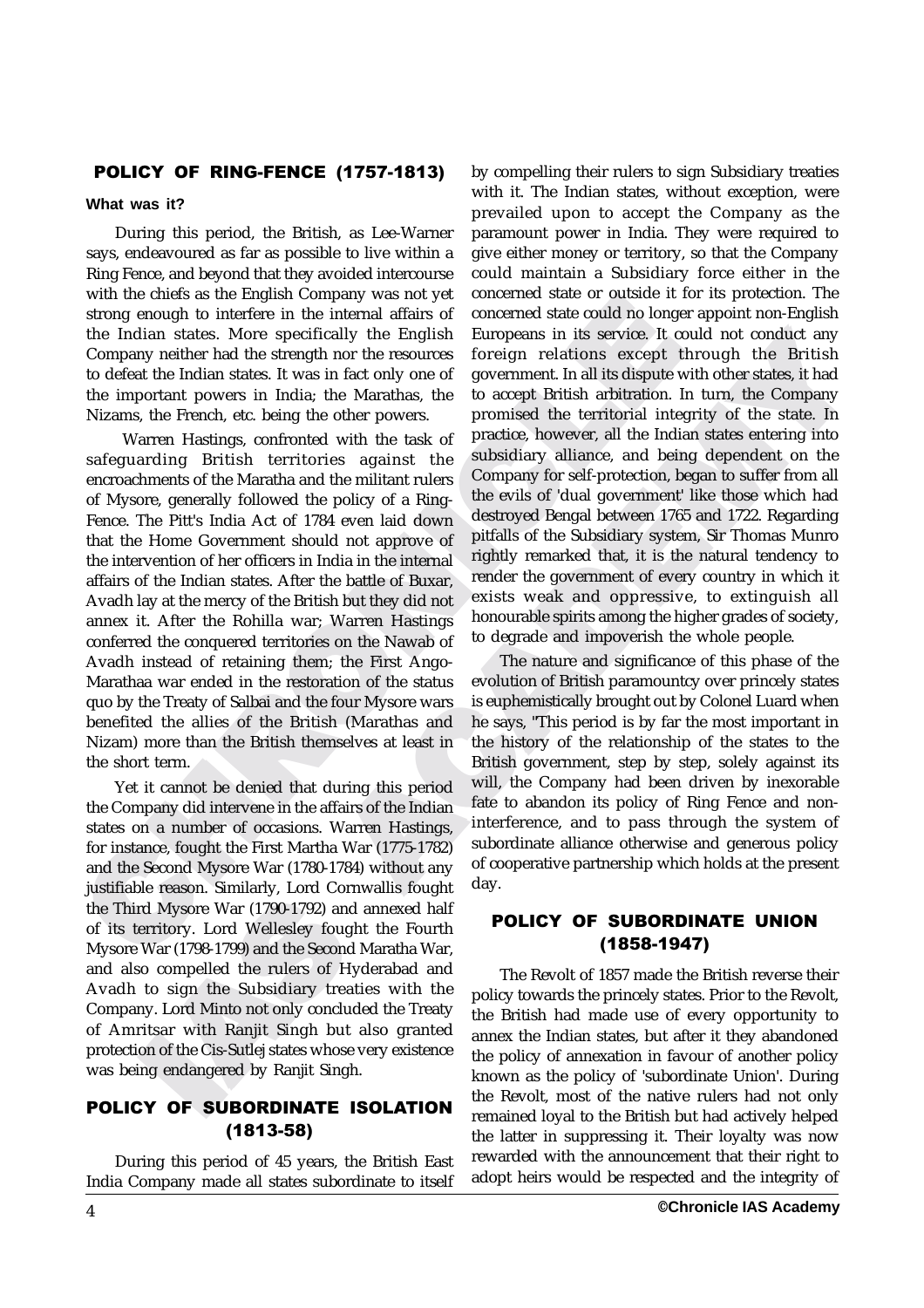have no doubt, and the recent events have made it of the Honble East India Compare discussion was when them as over the star with the many other changes in British India, the new the like observance on their p Like many ot their territories was guaranteed against future annexation. As pointed out by Lord Canning in 1860 - "It was long ago said by Sir John Malcolm… that if we could keep up a number of Native States without political power, but as royal instruments, we should exist in India as long as our naval supremacy was maintained. Of the substantial truth of this opinion I have no doubt; and the recent events have made it more deserving of our attention than ever".

Like many other changes in British India, the new

and run of any official companies and the form ble East India Comp<br>notion than ever". and will scrupulously maintain<br>sin British India, the new the like observance on their p<br>sin British India, the new the like observance exerving of our attention than ever.<br>
Inary other changes in British India, the new the like observance on their part.<br>
The construction of the stress of the constraints of the like observance on their part. policy of 'Subordinate Union' was slowly and gradually evolved, partly by written declaration of policy, but mainly by precedents and conventions. New policy was heralded by a definite pledge in the Queen's Proclamation (1858) that 'we here announce to the Native Princes of India that all treaties and engagements made with them or under the authority of the Hon'ble East India Company are by us accepted and will scrupulously maintained, and we look for the like observance on their part'.

IAS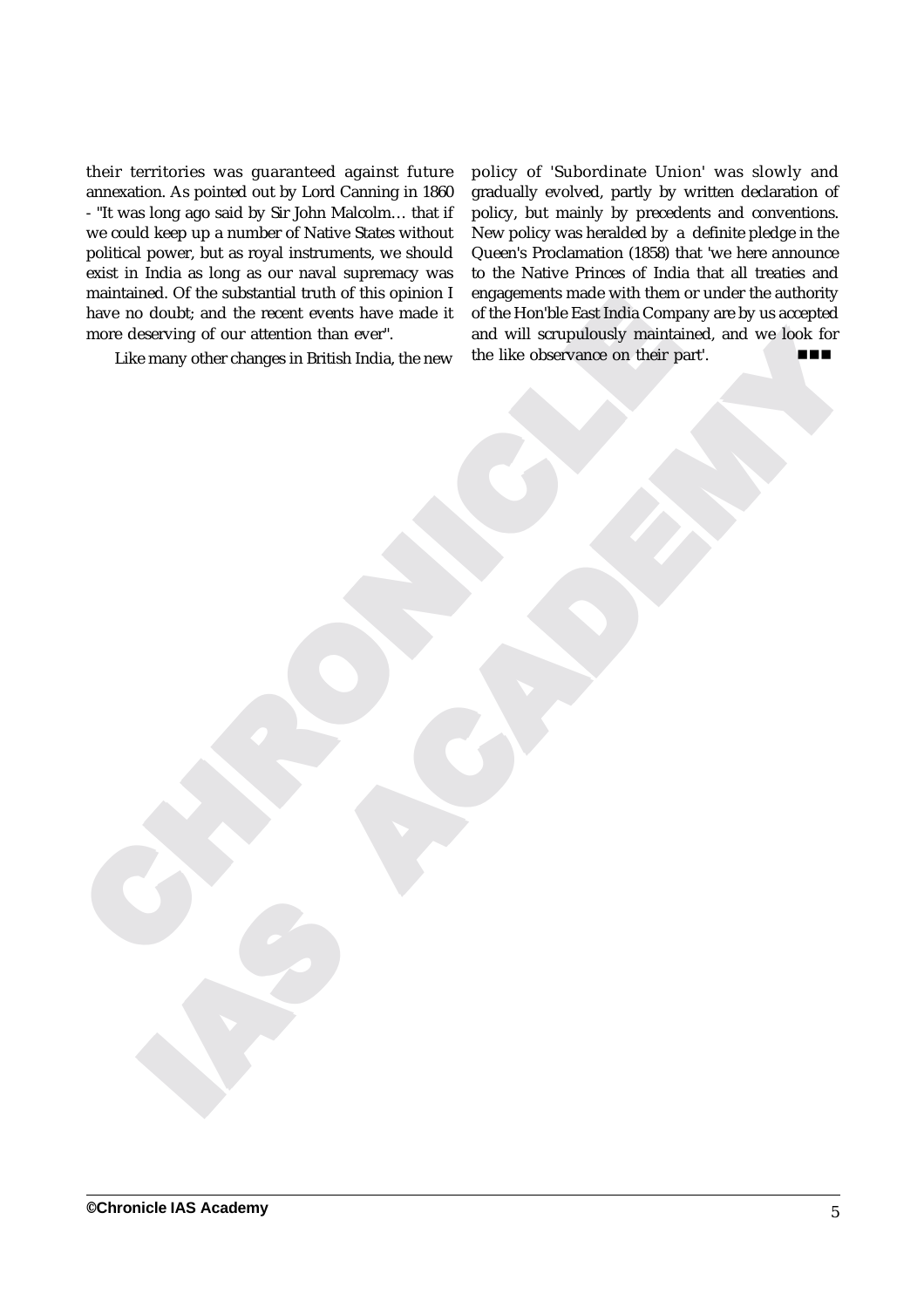

# BRITISH COLONIALISM IN INDIA

## GENERAL SURVEY

**GENERAL SURVEY** sector. This policy, which star and the end of thy discussed in the British colonial rule in India is generally continued till the very end of divided into three stages. First stage (1757-1813) 20th centu The British colonial rule in India is generally divided into three stages. First stage (1757-1813) represents the mercantile phase. Second stage (1813- 1860) represents the free trade phase and third stage (1860 onwards) represents the finance capital phase. During the mercantile phase the aim of all activity was to accumulate wealth. In order to pursue a favourable trade, the British company started aggressive policies in India. The government passed the Regulating Act and the Pitt's Indian Act to gain more and the direct control over the affairs of the company. The company officials transferred their fortunes acquired in Indian to England. The financial bleeding of India started with the British gaining hegemony over Indian territories. New revenue settlements were imposed upon the agrarian structure. They fought several wars, crushed many princely states and brought them under the colonial authority. Soon the mercantile phase came to an end.

he need for raw material and mark<br>manufactured goods resulte<br>tiion of free trade policy towards<br>feature of this policy was that it<br>affic wherein British goods ente<br>y free while Indian products enter<br>ingh tariffs. The prote By the dawn of the 19th century, the British became an industrial power following Industrial Revolution in that country. It was in need of raw material to feed its industries. The emerging capitalist class found the Company a stumbling block for its market. The Company's monopoly in India was bitterly attacked by the British industrial community. Thus, the need for raw material and markets for the British manufactured goods resulted in the formulation of free trade policy towards India. The special feature of this policy was that it was a one way traffic wherein British goods entered India virtually free while Indian products entering Britain faced high tariffs. The protective policy towards British trade was thoroughly guarded, leaving Indiamade products to face stiff competition.

The impact of such policy on Indian economy was ruinous. The traditional handicraft and cottage industry was disturbed, and faced virtual extinction. The displaced workers of this industry had no other means to survive except coming to the agricultural

**SURVEY** sector. This policy, which start<br>
ale in India is generally continued till the very end of the First stage (1757-1813) 20th century though formally<br>
hase. Second stage (1813-1860. Having accumulated c<br>
de phase an **GENERAL SURVEY** sector. This policy, which started in 1813, practically<br>
British colonial rule in India is generally continued till be very end of the colonial rule in mid-<br>
into three rappe, street arge (1727-1813) 20th sector. This policy, which started in 1813, practically continued till the very end of the colonial rule in mid-20th century though formally it was renounced in 1860. Having accumulated capital through such vicious polices, England by 1850's faced a different situation, where it could not invest its capital on its soil. It also had to compete with other industrial powers in Europe and America in trade and commerce. Finding India as a safe haven for its capital investment, it soon started establishing modern industries in India: its industrial policy only aimed at commercializing India. Basic industries were completely neglected. It tried to destroy the chances of Indian entrepreneurs who made attempts to start modern industries. By this large-scale building of infrastructure through massive injection of capital, the British enabled the growth of British economy. To facilitate smooth conduct of exploitation, the colonial power brought in several changes in Indian society and economy. Its judicial policy aimed at legitimizing its misdeeds, its social policy aimed at brining a human face to its exploitation, while its educational policy was designed to provide cheap and loyal agents for promoting colonial interests.

## DETAILED ANALYSIS

## **Stages of Colonialism and Changes in Administrative Structure and Policies**

#### **What is colonialism?**

Colonialism generally means lust for territory, meaning expansion of a state's power beyond its border. It is related to a relationship in one area and its people are subordinate to another area and its government. Ever since the British acquired Indian territory its policies were framed within this context. The nature of its relationship with India changed according to the colonial interests.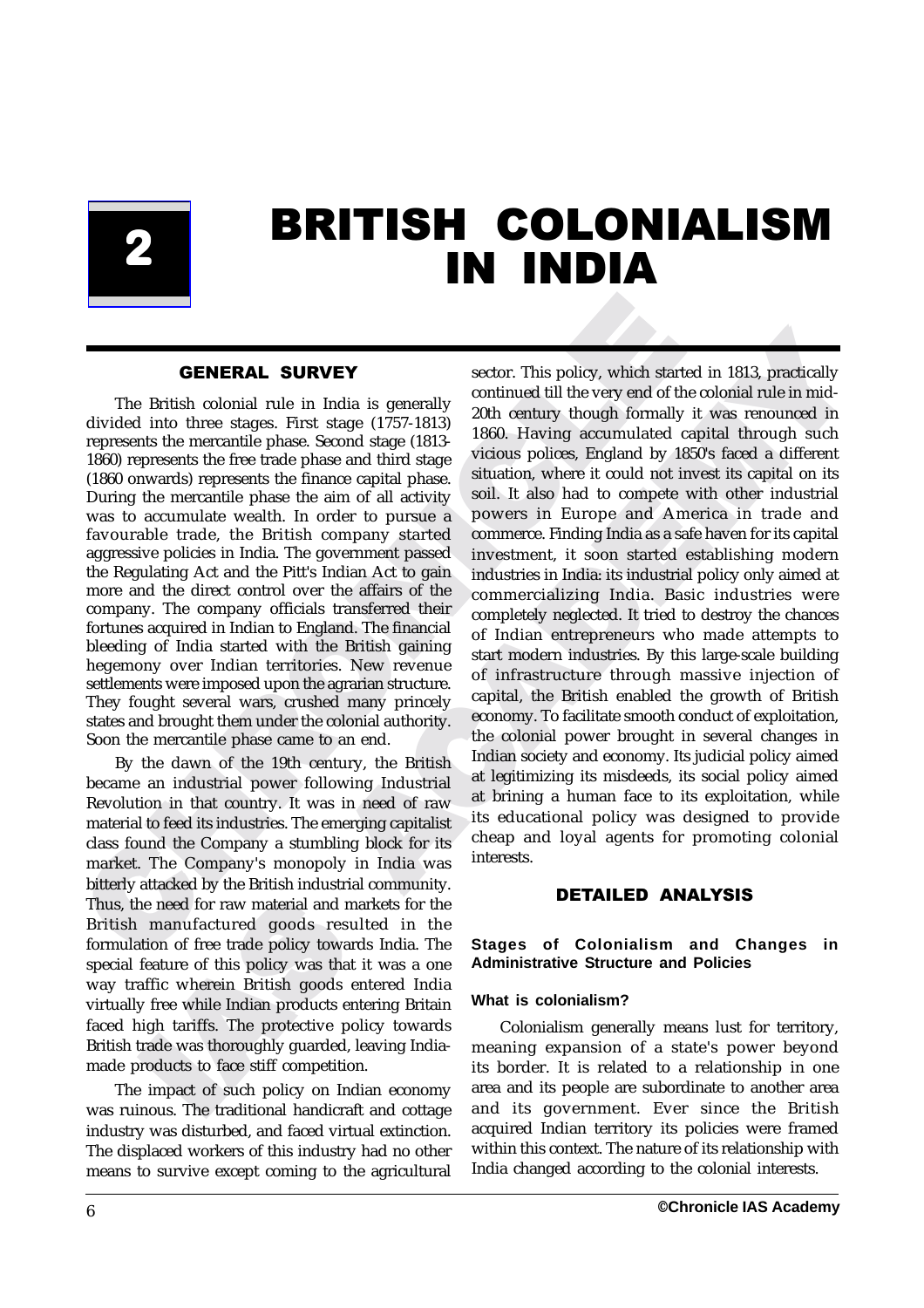#### **Mercantilist Stage**

established their monopoly over India. But som the "<sup>168</sup>ssm or the Cannel extended their monopoly or the case and the tempaty amoming a monomic opinion that a mere accumulation of wealth The new stage of exploitation tha results and solution of this, the company's monopoly tower India. But soon the this, the company's monopoly the cumulation of wealth and<br>tional interest. The aim Having established a tance increase of consumples the intere That a mere accumulations on <sup>6</sup> wealth<br>the new stage of exploiting on finds began.<br>The intervalent infinite and the measurage of the measurage of exploitation of hold began.<br>Included the measurage measurable industry to The Mecantilism envisages that precious metals constituted national wealth and thus encourage maximum exports and minimum imports, the balance being settled by the flow of gold. With this motive the British fought crucial mercantile wars and established their monopoly over India. But soon the prevailing economic opinion had swung against the notion that a mere accumulation of wealth tantamount to increasing national interest. The aim of all activity now was the increase of consumable goods. The objectives of a proper government should be to stimulate the production of goods and services not merely to stock the exchequer with gold and silver. The changing industrial character of the British in the 18th century necessitated the imports of raw material in addition to the original imports such as spices, sugar and tobacco. Thus the supposed rule of the colony of India was to specialize in the manufacture of raw materials and other goods that would not compete with the mother country. Aggression became necessary for the pursuit of trade. The government approved the company in India to combine trade with warfare, fortifications, military production and political government.

The result was that the colonial power completed its hegemony over India. The establishment of its supremacy was followed by its plundering of India. The dual government in Bengal resulted in unashamed plunder. Drain of wealth from India started in the form of gifts. It became clear that the old Indian handicraft industries were redundant. The official mind proceeded towards a policy of converting India into a strong and stable supplier of raw material goods, which resulted in forced cultivation and the exploitation of the artisans.

## **The stage of free trade**

age of free trade<br>
e chief charsteristic of free trade<br>
estricted entry of British goods in with<br>
rafts were exposed to the fierce are<br>
striction of the machine-made goods of<br>
xtinction. It prevented direct trade<br>
and Euro The chief charsteristic of free trade policy was the unrestricted entry of British goods in which Indian handicrafts were exposed to the fierce and unequal competition of the machine-made goods of Britain and faced extinction. It prevented direct trade between Indian and European or other foreign countries by the operation of Navigation Acts.

Throughout of the Napoleanic wars British politicians aimed at political domination in the adjoining French colonial possession throughout the world. Viewed in this context India was of crucial

importance. On the other hand the pressure from British industries against the company monopoly was ever increasing following the increase in the Company's political functions, the British government found it necessary to exercise a more positive control over the affairs of the Company. The result was the passing of the Charter Acts of 1813 and 1833. With this, the company's monopoly trade with India ended. The new stage of exploitation of India began.

Having established a tariff system in India favourable to Britain, it started crushing indigenous industry to the point of no return. Simultaneously with the drastic reduction of import duties on British imports in India, the British tariff was made stiffer for Indian commodities entering Britain. For instance in 1824 the Indian calicoes and muslins entering Britain were subjected to 67.5 per cent and 37.5 per cent duties. In fact protection was demanded and given to the prosperous and powerful shipbuilders against the relatively young Indian shipbuilding industry.

Even when there was no competition between Indian and British goods, Indian goods were treated in Britain as if they came from an independent country. Indian exports of sugar were particularly affected. In addition to the dutiable goods, there were items like silk exports and imports, which were totally prohibited in Britain until 1824, and even afterwards they were charged 25 to 30 per cent ad valorem duties.

To facilitate smooth functioining of exploitation, several changes were contemplated. The village autonomy was disturbed, police system and judiciary system were overhauled and new methods were introduced. From 1853 recruitment to civil services was made through competitive examination. However, in almost all branches of the government, Indians were excluded from being appointed to higher posts. To secure a supply of clerks and subordinate agents English education was introduced.

## **The Third Stage**

By the middle of 19th century, the British rule over India had firmly established and the Crown overtook the sovereign rights of the Company in 1858. This period coincided with the maturity of England as the workshop of the world. Queen Victoria reign saw Britain accumulate vast quantities of capital to such an extent that not all of it could be profitably utilized at home. And India, with its amazing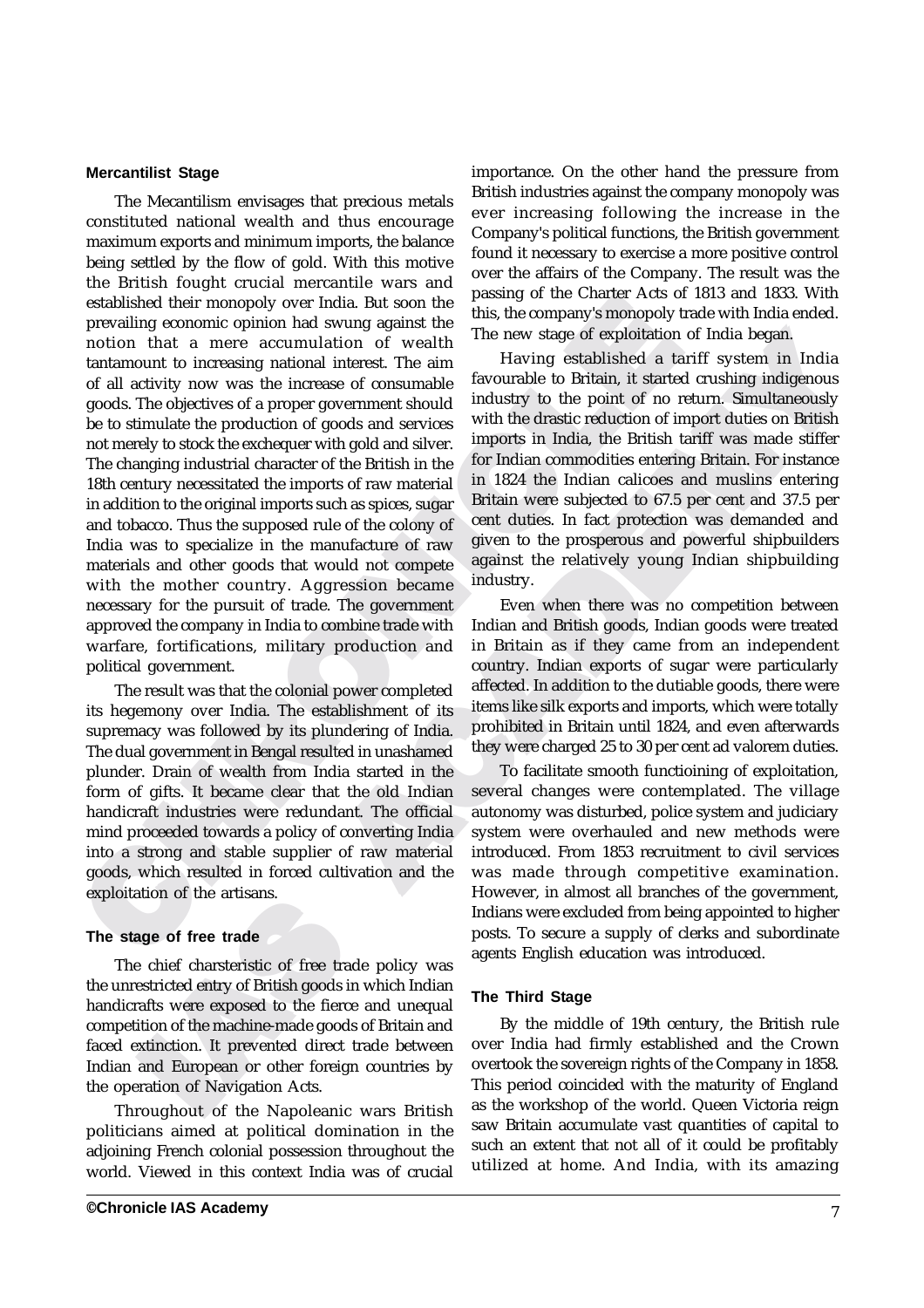potentialities of raw material, cheap labour and so forth, ruled benevolently but firmly by the British, seemed an obvious outlet for the British surplus capital.

the world. When the exports of British capital goods Educational system was developed<br>fell owing to the industrialization of the United States and loyal agents. Foreign capi<br>and the Western European countries, investment i is of British capital goods<br>
Educational system was devel<br>
countries, investment in all major fields like govern<br>
countries, investment in all major fields like govern<br>
ted to home industry and binapping industries, foreig It was also the period which saw the rapid spread of the Industrial revolution to other parts of the world. When the exports of British capital goods fell owing to the industrialization of the United States and the Western European countries, investment in British industries was diverted to home industry and the public sector. When this phase was over in about 1879, Britain was once again in troubled waters. The period from 1873 witnessed a favourable shift in terms of trade, a fall in the interest rate, equity prices, profit margins and commodity prices. Thus the easier flow of savings tended to seek safer avenues of investment even at somewhat reduced rate of interest. In the meantime, both American and European financial groups had been showing their capacity to compete with the British in foreign countries and hence the British investors were looking towards the Empire for investment opportunities. The availability of employment opportunities, particularly for middle class youth, was the greatest attraction of the Indian empire.

India had a stable and secure administrative structure and millions of acres of fertile and uncultivated land ready to produce all the food and raw material requirements of the mother country. Considering all this an observer said in 1857 that India is of infinitely more importance to Great Britain than all its other possessions of the Globe.

by, in the succeeding decades Britan<br>prime industrial nation. This<br>ance in relation to other countries g<br>enomena. One was the mounting vig<br>erving the British market for local<br>retaliatory tariffs. The second phenote<br>in popu During the 1870's British industry began increasingly to feel the pressure of international competition from the rapidly industrializing nations. Whereby, in the succeeding decades Britain ceased to be the prime industrial nation. This declining importance in relation to other countries gave rise to two phenomena. One was the mounting vigour aimed at preserving the British market for local industries through retaliatory tariffs. The second phenomena was the rise in popularity of the so called 'New Imperialism' or 'financial capitalism'.

The result was the large scale development of infrastructure through massive injection of British capital as well as heavy public investment. Government intervened actively to enable the Indian economy to develop its resources fully so that India could play a significant role in the British economy.

The railways were built primarily for the movement of troops and for the dumping of British goods in every corner of India. Communication network was introduced for the purposes of upholding the British bayonet. Irrigation was given due attention for the commercialization of agriculture. Educational system was developed to ensure cheap and loyal agents. Foreign capital found employment in all major fields like government loans, railways, shipping industries, foreign trade, banking, mining and plantations. However it should be noted that the British capital investment in India was in reality first raised from India from the plunder of the Indian people, and then written down as debt from the Indian people to Britain, on which they had to pay interests and dividends.

Western European counties, investment in all major fields like goveen<br>meant in a simply. Western European counties, investment in a ll major fields like goveen the both shares and<br>ended these of When this phase was over i The finance capital of Britain did not permit indigineous capitalists to come up. The discouragement to Indian industrial development was, in fact, confined to administrative action or inaction, but was supplemented by positive tariff policy. It should be remembered that when the very weak cotton industry began to develop in 1860's and 1870's, agitation was immediately raised in England for the abolition of revenue import duties which operated also on cotton goods. Thus, under British rule, India underwent a commercial transformation and not an industrial revolution. In a way, Indian capitalism suffered from infantile paralysis and this distortion in the growth of capitalism can be felt even till today.

On the administrative side the managing agency system throttled the advancement of Indian industry. It was one of the main weapons for maintaining British control over Indian industrial development. Under this system a relatively small number of managing agency firms promoted, controlled and to a large extent financed the various industrial companies and enterprises, governed their operations and output and marketed their products. The cream of the profits passed, not to the shareholders, but to the managing agency.

Though these policies that aimed at developing India and linking its economy with that of Britain, the British hoped to reduce its own economic dependence on other countries. Thus colonial policies trimmed its sail according to the shifting breezes and necessities of British capitalism.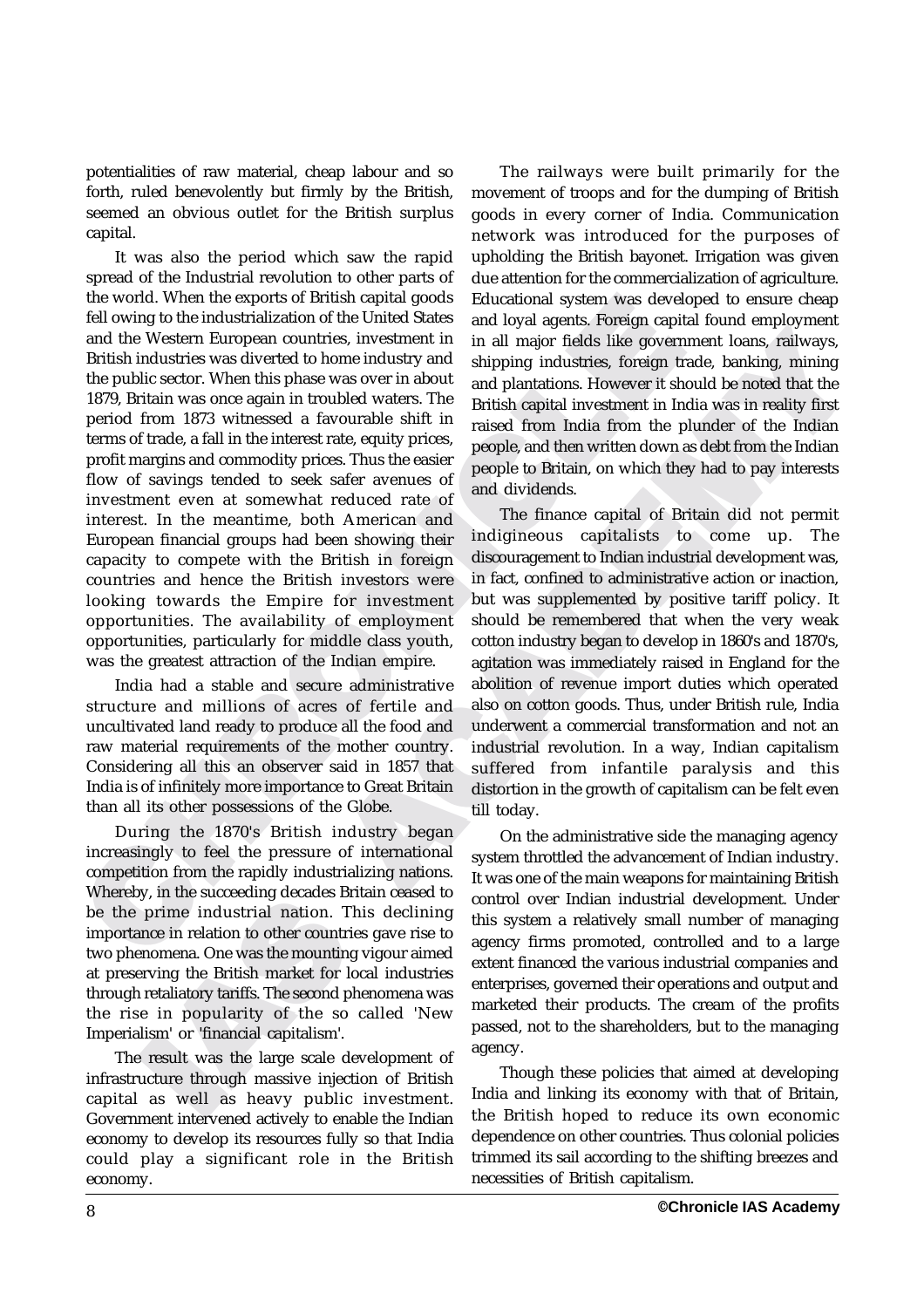## REVENUE POLICY

#### **Permanent Settlement**

Anxious to secure a regular payment of land revenue, the British decided to 'settle' the payment of the government demand with certain intermediaries who would hold themselves responsible for payment of the revenue. After prolonged deliberations 'permanent settlement' was introduced by Lord Cornwallis in Bengal and Bihar in 1793. Under this system, zamindars were given full rights of ownership over their estates, who were till now only revenue farmers. Lord Minto and Lord Wellesley, the successors of Lord Cornwallis, were great believers in large estates property rights, fixed revenues and fixed taxation; consequently they tried to introduce permanent settlement in the newly acquired regions of northern India. This happened in Orissa as well as certain parts of Madras Presidency in the first two decades of the 19th century.

who would hold then<br>selects responsible for payment on the mean and une the moreon of the revenue. After prolonged deliberations Previous 20 non-famine year<br>'permanent settlement' was introduced by Lord three was a provis Frammatic moted of hing in each of hing in the ed to live in luxury in cities and b<br>and such pumps; literally sucking<br>peasants. As the income from land<br>high rents and taxes and increase in<br>posteveen the zamindar and tille<br> nent settlement was introduced by Lord there was a provision for periodical revision of land<br>lik in lengal and Bihar in 1793. Under this revenue once in 30 years. The gift of property rights<br>zamidoas were given full tights Purpose and Impact: The important purpose of this policy was to create a new class of landlords based on the English model as the social buttress of English rule. It was felt that with the small number of English, holding down a vast population, it was absolutely essential to establish a social basis for their power through the creation of a new class whose interests, through receiving a subsidiary share in the spoils (One-eleventh) would be bound up with the maintenance of English rule. This contention was proved several times and the best example would be the 1857 revolt during which the landed aristocracy stood finely on the side of the British, which made Lord Canning to call zamindars as 'breakwaters' in the storm. Its impact on peasant cultivator was disastrous. Zamindars instead of living in their estates preferred to live in luxury in cities and became sort of distant suction pumps; literally sucking the blood of the peasants. As the income from land decreased due to high rents and taxes and increase in population, the gap between the zamindar and tiller began to grow wide. Thus, the greatest amount of agrarian unrest can be found in zamindar areas.

#### **What was Ryotwari System**

In Madras Presidency, when Thomas Munro was the Governor, the decision was taken to introduce the 'Ryotwari system', as permanent settlement would not be possible in the absence of zamindars in these

is responsible for payment of the main durations and the red incoming peak introduced by Lord Hindar dine was a provision for periodisponsible of there was a provision for periodisponsible in the energy different and red a regions. Moreover, by this time (1825) the government had a well developed machinery of an administration and felt that it was capable of collecting revenue directly from the cultivator, thus avoiding financial losses which could occur under permanent settlement. Land revenue was assessed according to the fertility of the land and the net income from land during the previous 20 non-famine years. Under this system, there was a provision for periodical revision of land revenue once in 30 years. The gift of property rights was made to the cultivator in these areas, which in fact was a far better arrangement from the point of view of the peasantry than the Permanent Settlement. But the rigidity of crop production in India due to the vagaries of monsoons soon made Ryotwari ensure the bane of Indian agriculture. A large number of farmers grew indebted and land came to be grabbed by moneylenders who later established themselves as the new landed-oligarch.

#### **Other Systems**

In the united provinces of Agra and Awadh and also in Punjab, a new method of land revenue system was introduced know as 'Mahalwari' or joint village system. Under this system, the assessment was made on the principle of ownership farming. But all the owners of land in the 'Mahal' or village were made jointly responsible for payment of land revenue. The head of each village had a special responsibility for collecting land revenue. Under the Mahalwari system, provision was made for periodical revision of land revenue.

In the Central provinces, where the British took over the administration from the rulers, the land revenue system known as 'Malguzari System' was introduced. Under this system, the 'Malguzars', who were originally village officers, were given proprietary rights on land. Here too the government retained the right of making periodical revision of land revenue.

All these systems departed fundamentally from the traditional land systems of the country. All over the country, land was now made saleable, mortgageable and alienable. In fact, the entire structure of rural society began to break up.

## JUDICIAL POLICY

In the early days of its rule, the Company was satisfied with the provision of courts of the trial of cases of the Europeans, and early in the 18th century.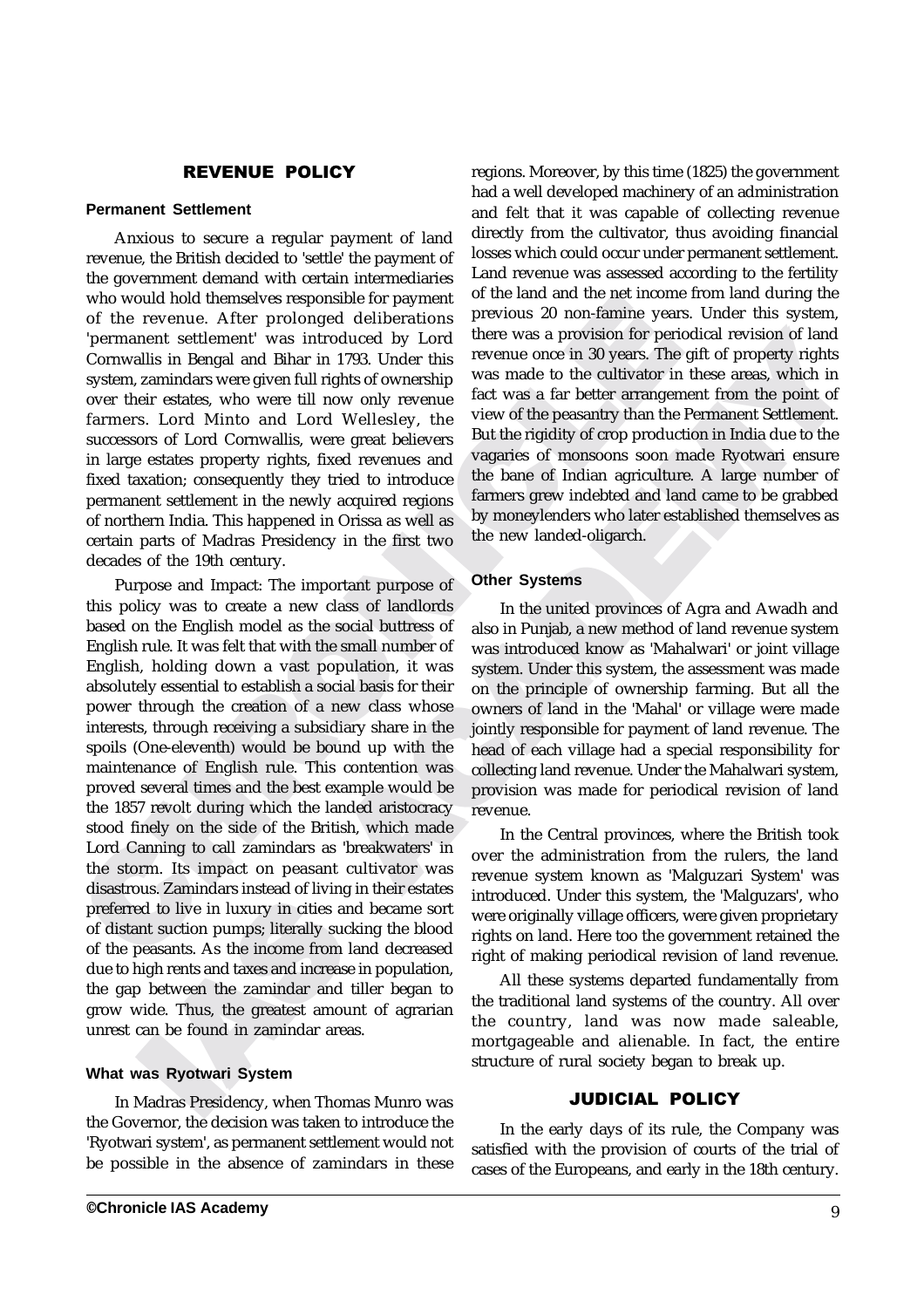onge or use to and corn and cumulation curses. Anone Britain found it necessary to energy to the Regulating Act of 1773 broughl influences.) the country and the British Superne Court of Calcutta which administered lifted ( Comman Country and the control and the method of the commission and the Sitish burde and the country and the Country and the British dalat (for criminal cases). Brought into existence the direction, it took several seps tr Mayors' courts were established in the three Presidency towns, with the right of appeal to the local government in certain cases. In the King-in-Council, at the time of the transfer of Diwani to the Company, Clive set up what was known as the 'Dual system'. Under Warren Hastings, Collector was placed in charge of the local civil and criminal courts. Above these courts were the Sadr Diwani Adalat (for civil cases) and Sadr Nizamat Adalat (for criminal cases). The Regulating Act of 1773 brought into existence the Supreme Court of Calcutta which administered English law to the confusion of Indian litigants. Under Cornwallis, significant changes were made. These were the separation of judicial and executive powers in the district courts and the introduction of the Rule of Law. It was in the mid-19th century that the penal and criminal codes were completed largely due to the efforts of Lord Macaulay. The Indian High Courts Act was passed in 1861. In 1865, High Courts were established at Calcutta, Madras and Bombay and, a short time later, at Allahabad to replace the Sadr Courts of Diwani and Nizamat.

However, the development of judiciary was in line with other changes in the colonial administration. When Lord Ripon tried to remedy the evil by introducing the Ilbert Bill, there was a lot of opposition from the European community and the same could not be passed in the original form. The judiciary was used only to legitimize the exploitation of the colonial

IAS

rulers and their allies, viz. zamindars, moneylenders and civil servants.

#### SOCIAL POLICY

After establishing complete control over Indian territories and taking firm steps to encourage trade, Britain found it necessary to evolve a social policy to administer the country in a way favourable both for the country and the British Government. In this direction, it took several steps to ameliorate the social life of the people. The important among them are the abolition of 'Sati' (1829), prohibition of infanticide (1795 and 1802), enabling widows to get married by law (the Hindu widows' Remarriage Act of 1856), revival of the ancient heritage of India and even encouraging the expression of the people's opinion.

Ind Star Wizaram Arhain (for criminal cases). the courtly and the British Government. In this specifical distribution of Star Government in this case of our of Calculat which administred life of the prople. The important These reformatory activities were, however, carried as long as they did not come into conflict with commercial interests and profit motives, reform movement following the 1857 revolt. In fact, it started making alliance with the conservative classes thereafter. Thus, its progressive outlook and activities were occasioned because of the fact that the colonial power from the 19th century onwards propagated that it took on itself the responsibilities of bringing up the 'White man's burden'. But it can be said that whatever benefits that Indian society got from the British was because of the economics exploitation of the day associated with some fair principles in their home country.  $\blacksquare$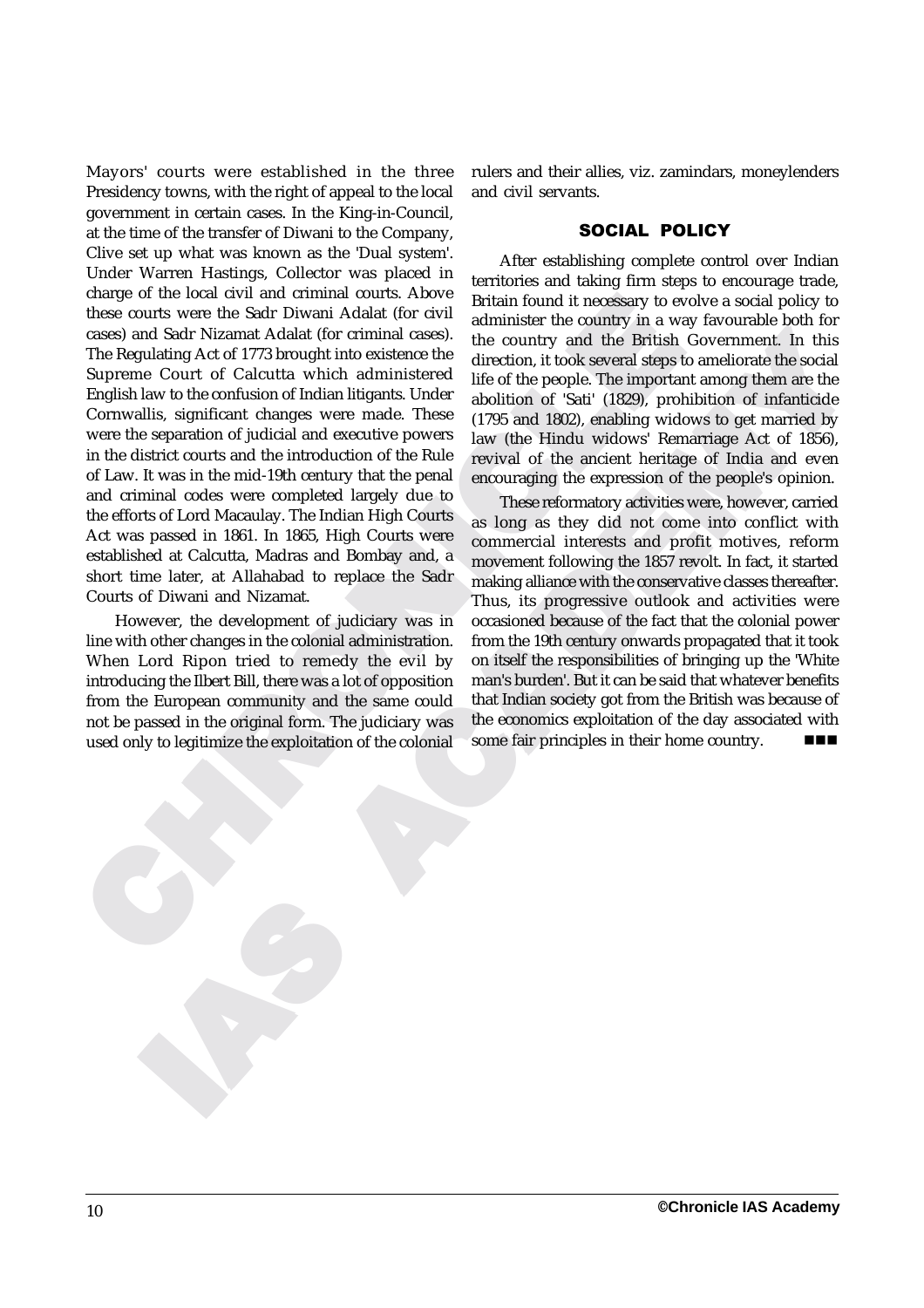

# BRITISH ECONOMIC POLICIES AND THEIR IMPACT

## GENERAL SURVEY

**EXERCT: CENERAL SURVEY** coupled with natural calamites<br>
Before the advent of the British in India, especially into the hands of money lender<br>
industrial works on the control in a pre-capitality discusses the cultivator Before the advent of the British in India, especially during the 17th and 18th centuries, India was the industrial workshop of the world in a pre-capitalist sense. It was endowed with fertile soil and a prosperous agriculture; a good geographical location and climate suitable for production, possessing mineral resources. Centres in Western India, Bengal and the Coromandal Coast had built up extensive international trading links, financed manufacturing in the interior, engaged in ship building and even developed sophisticated forms of banking and exchange. Such a prosperous India turned into a dumping house of finished goods from Britain and exporter of raw materials in the wake of crude and cruel imperialistic policies of British colonial rule.

boked up on zamindari as an incom<br>he main motive of the British behind<br>stabilize and increase its source<br>create a loyal class of landlords in<br>st in its shameless and ruthless<br>economy. The impact was disas<br>tors, unable to w **GENERAL SURVEY**<br>
compled with natural calonites it forced the peasants<br>
metha and the Hirtsich india, especially unto the Hinds of morey landers. The legal preaction<br>
the 17th and 18th centuries, India was the to squeeze **A Bottleneck:** The economic policies of the colonial power proved to be the chief bottleneck in the development of the Indian economy. The British rule resulted in the drastic changes in the system of land tenure and land ownership. In the commercialization of agriculture, in rural indebtedness, in growth of modern industry (though lopsided) and rise of capitalist class, the land revenue system introduced by the British caused a radical change in property relations in land. A new proprietary class, consisting mainly of businessmen, came on the scene. They looked up on zamindari as an income yielding asset. The main motive of the British behind this policy was to stabilize and increase its source of revenue and to create a loyal class of landlords in its colony to assist in its shameless and ruthless plunder of Indian economy. The impact was disastrous. The cultivators, unable to withstand the burden of rent and taxes soon turned into tenants-at-will.

**Commercialisation:** To feed its industries, the British transformed the self-sufficient Indian agriculture into a commercial enterprise. This transformation, though ending isolation of the village social and economic life, proved disastrous as it resulted in the decrease of food grain production, unprecedented rents and compound interest rates

**SURVEY** coupled with natural calamites in the hand starting into the hand calamites. British in India, especially under British law gave a furth centuries, India was the to squeeze the cultivator of world in a pre-capital coupled with natural calamites. It forced the peasants into the hands of money lenders. The legal protection under British law gave a further boost to the usurer to squeeze the cultivator of his meagre income. Neither the government's credit policy nor the debt legislations helped the indebted peasants to escape form the clutches of the moneylenders. The new land relations, rural indebtedness and the destruction of traditional handicraft and cottage industry by the British to save its own industry resulted in the growth of agriculture labour as there was no other means to survive. This in turn resulted in over-pressure on agriculture and during famines, this trend played havoc with millions of lives.

Drain of Wealth: Whatever was accumulated by the British in India throughout their stay was transported to their mother country, this type of exploitation is popularly known as 'drain of wealth'. This was in the shape of home remittances, gifts, gratitude's etc. If this was spent in India, it would have immensely benefited the Indian masses. The exchange policy monetized the Indian economy and facilitated easy transactions for the British financiers. It undermined the peasants' natural economy and destroyed the traditional economic ties. Its industrial policy aimed at crushing the growth of modern industries in India. However, despite the hostility of the British, modest beginnings were made in this sphere. The infant capitalist class had to wage a constant struggle against British to survive.

During the various stages of colonialism, the only motive behind the British policies was to plunder as much as they could, to which Karl Marx referred as a bleeding process with a vengeance. Not even a single aspect of Indian economy went untouched nor left unexploited. Thus, its agriculture became commercial; rural indebtedness grew by leaps and bounds; the world- famous handicrafts industry was destroyed; following the ruin of artisans and craftsmen, agricultural labour swelled; the country's richness was drained; the infant Indian industry was strangled; the rise of capitalist class curbed and famine-conditions were aggravated putting millions to death.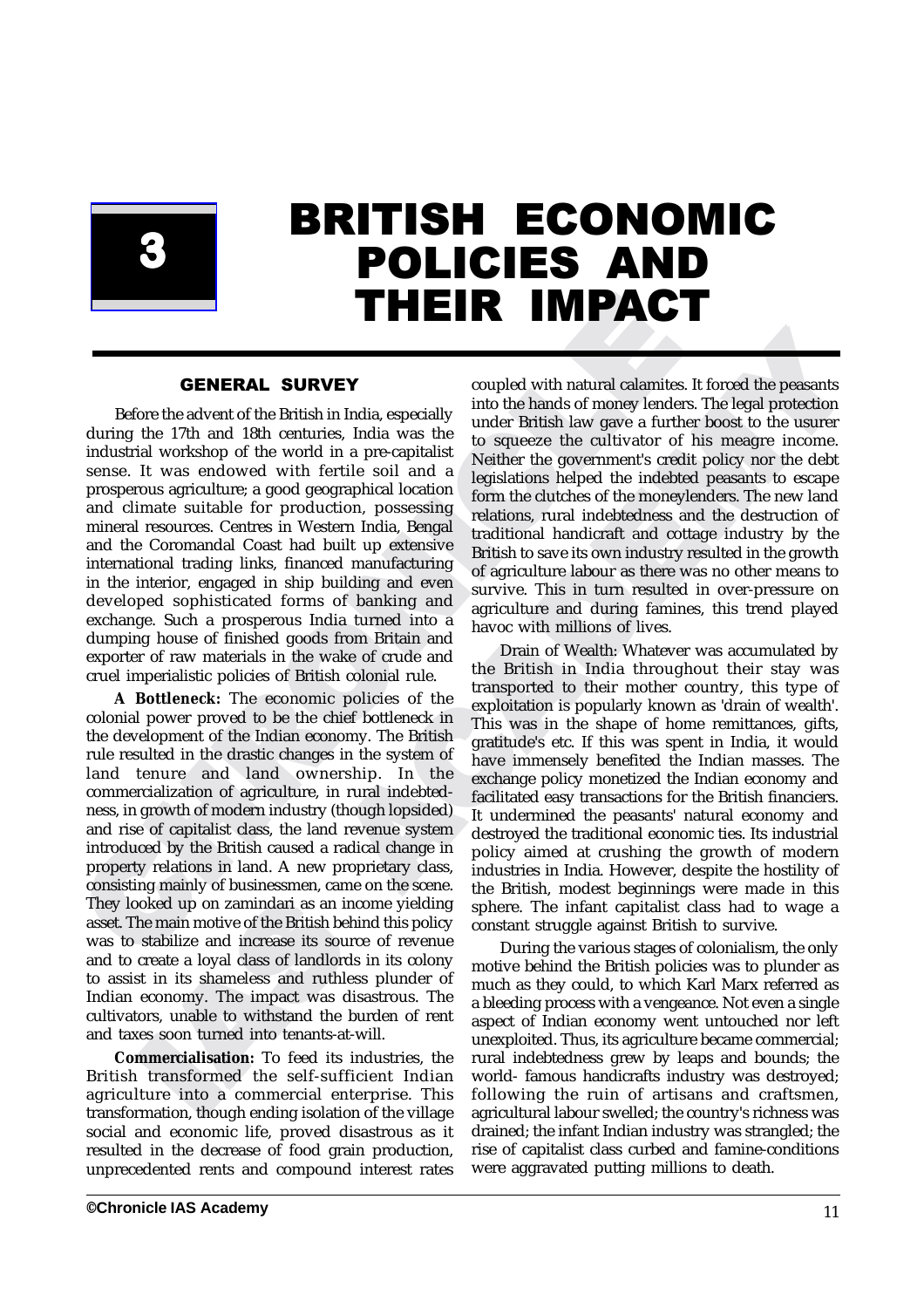### **Agrarian Changes**

In pre-colonial India, the zamindars were only tax farmers and could not extract the rent as matter of course through the ordinary legal channels. The peasants had hereditary and customary rights over land cultivation. However, these relationships changed radically with the advent of the British. The British decision to recognize the concept of individual ownership aimed at creating an enterprising and loyal class of landlords. Whether in the case of Permanent Settlement of Bengal in 1793, or the Ryotwari system that came into force in Madras, Bombay and the Punjab some decades later, the underlying principle was the idea of individual ownership. Land became the property of the individual. The feudal structure turned into semi feudal.

Uningo tractain y win the area to the form in the form in the comparison and loying stimal behavior of the increase of Permanent such capacity and loying stime class of handlords. Whether in the case of Permanent such cro able the concept of individual<br>
are the concept of individual<br>
gave a sufficiently strong stimm<br>
in the case of Permanent<br>
such crops as cotton, jute tobac,<br>
3, or the Ryotwari system<br>
British encouraged comment<br>
fadras, B in a<br>and dicredium and through same through same of the random same cent of hender same for the basis. If the<br>handloods whether in the axes of Permanent tea, coffice and poppy on a connecred basis. If the<br>nt of Bengal in This policy paid rich dividends to the British in form of increased and stabilized revenues and a loyal landed aristocracy, but posed sharply the landlordpeasant problem. While the Ryotwari peasants faced exorbitant rates of revenue, the zamindari peasant suffered unprecedented oppression. Between 1800 and 1810, rents nearly doubled. Raja Ram Mohan Roy, himself a Bengal zamindar, admitted that the conditions of cultivators had not improved although the income of the proprietors had increased. The government conferred on the zamindras powers to confiscate the property and arrest the cultivator, leaving him no other means of redress against the illegal or unjust confiscation or arrest. The civil courts could do little because the settlement was made with no previous survey, on record of rights and without even a defined method of assessment. The zamindars' domination became an accepted fact to such an extent that the tenants who, in theory had substantial occupancy rights became tenants at will.

ion which had disastrous consequentization and appalling condition<br>ry were echoed in Lord Cornwallis<br>le said: 'I may safely assert that on<br>mpany's territory in Hindustan is no<br>ed only by wild beasts, which<br>g with cultivato The burden of revenue led them into the firm grip of the moneylender and also towards cash crop cultivation which had disastrous consequences. The pauperization and appalling condition of the peasantry were echoed in Lord Cornwallis statement, when he said: 'I may safely assert that one third of the Company's territory in Hindustan is now a jungle inhabited only by wild beasts, which once was bustling with cultivators'.

#### **How was Agriculture Commercialized?**

In pre-British times, Indian agriculture had been characterized by self-sufficiency, geared mainly to produce food to meet the requirements of village and limited quantity of raw cotton and jute for local handlooms. However, conditions created by British rule encouraged a slow transition towards commercial agriculture. The opening of the Suez Canal in 1869 shortened the sea-route between India and England by over 3000 miles. By linking India with the international market where industrialization had created a steady demand for raw materials, by improving the mode of transportation, mainly railways, and by providing the necessary expertise for the improved cultivation of such crops, the British gave a sufficiently strong stimulus for the growth of such crops as cotton, jute tobacco, sugarcane, indigo, tea, coffee and poppy on a commercial basis. If the British encouraged commercialization for raw materials and food grains, the Indian peasants produced cash crops to pay his rents, interests and land revenue in cash.

## **Was it beneficial to India?**

At least one positive aspect developed from this change. An active trade in agricultural produce emerged in the country. Now it was no longer necessary for any village or even a whole region to be self-sufficient in food grains and other necessities of life. The isolation and self sufficiency of the villages were now broken.

#### **What were its negative impacts?**

The disastrous consequences that the commercialized agricultural had were numerous. The peasants had to depend upon the vagaries of the international prices situation. Bombay's cotton for example after a spectacular increase earlier, experienced a sudden fall in the prices level in the late 1860s owing to the unsettled conditions in the USA.

Despite enormous increase in the foreign demand for Indian agricultural produce, the Indian peasants could not develop his agriculture due to lack of resources for technological improvements. The peasant met the new situation not so much by the extension of the area under cultivation, not by increasing productivity of land per acre but by substitution of commercial crops food grains, fodder, and other crops which proved disastrous and resulted in occurrence of a series of famines. The example of poppy seed cultivation will serve as a clear testimony to the blatant colonial attitude towards the Indian farmer and his food.

When the Crown assumed full control of India the opium revenue, next to that from land and salt, was the largest source of income to the Indian treasury, aggregating something over one tenth of its total income. The lands where opium was cultivated were among the best in Indian dominions. The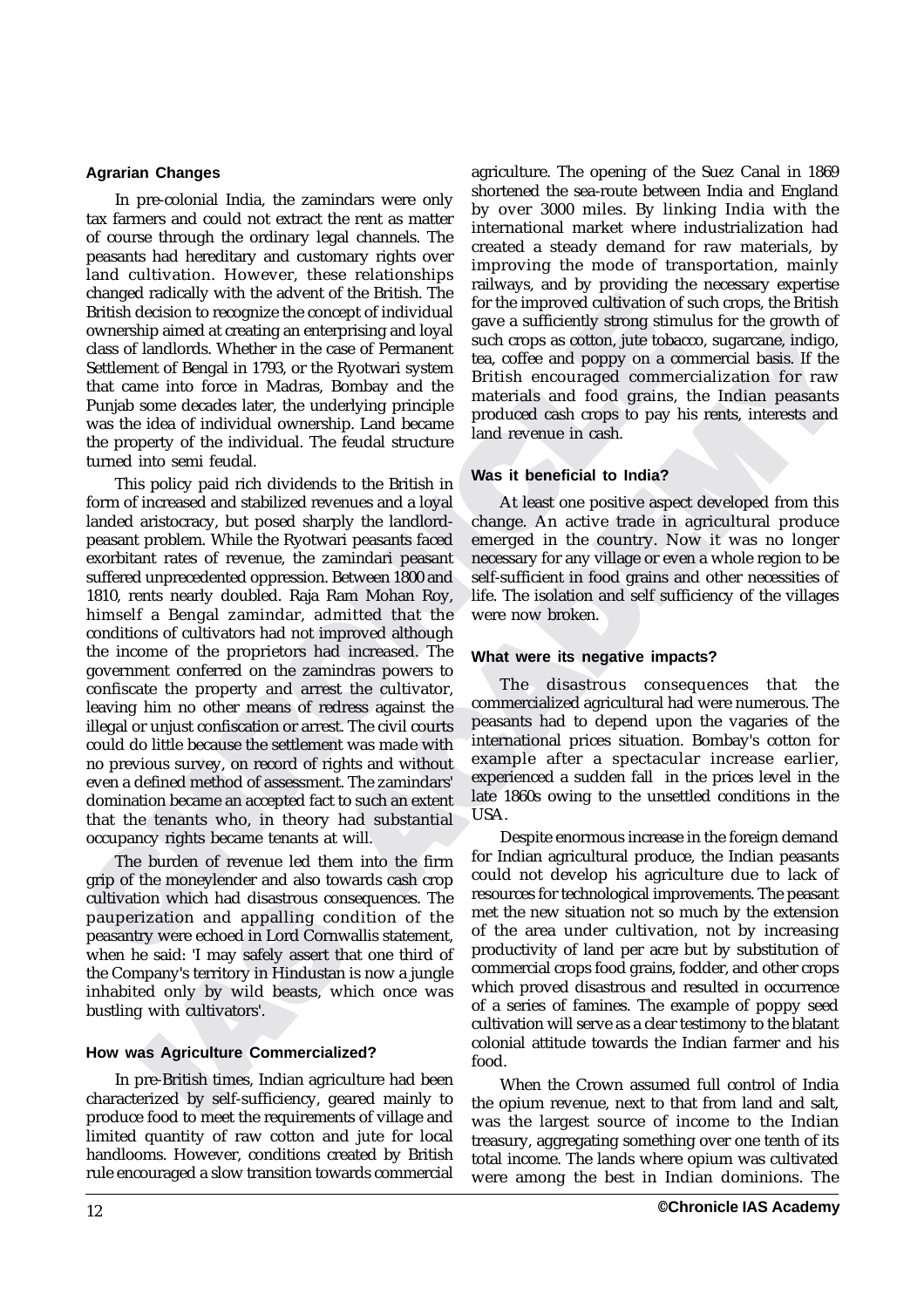diversion of fertile land for poppy caused shortage of food grains and indirectly contributed to famine conditions. British statement, while defending the stand of the government of India with regards to the Indo-Chinese opium trade, argued that one of the great evils of China was over population and if opium was not imported from India, the Chinese would cultivate it in place of cereals and other food and thus deprive China of some of her fertile land for cereals.

## DRAIN OF WEALTH

cultivate it in place of cereals and other food and<br>the thus deprive China of orne of her fertile land for<br>structural change foreagle and the system. The deep going structural<br>consisted by the system. The deep going struct This from of exploitation was a peculiar feature of British colonial rule. In this sphere, major share of wealth earned by the British in India through various means was exported to England, depriving India of its profits. This accounted for home charge which were due from India to England on account of interest on debt, charges for civil administration, military administration, costs of army training, transport and campaigns outside India, besides charge on Indian finance, stores, guaranteed railways and irrigation works.

The plunder of this nature began from Bengal when British acquired Diwani rights. The profits made from duty free inland trade and the surplus from Diwani revenues were used to purchase Indian goods for export purpose. These purchases were called 'investments'. This type of income accounted for nearly 6 million pounds between 1758 and 1765, which in fact was more than four times the total land revenue collection of the Nawab of Bengal in 1765.

hange rules fixed by the British g<br>hange rules fixed by the British g<br>ia. Through this, India lost a lot<br>oortion of the salaries received by<br>in India was also sent by them or<br>were also European and Englis<br>ists, planters, s **DRAIN OF WEALTH** sectors of the sectopalization and the main of the endomy of the main of the comparison in the solution of the columnical of the column of the sectors of the test indication of the column of the column o In addition to these extracts, there were other charges of the army such as rewards, pensions and gratitudes which had to be paid every year. It is said that the pensions payable to the retired military officers amounted to almost half the salt tax gathered from the whole of India. The other cause of drain was the exchange rules fixed by the British government for India. Through this, India lost a lot of money. Large portion of the salaries received by the British officers in India was also sent by them out of India. There were also European and English traders, capitalists, planters, ship-owners, gold-miners, etc. who remitted every year huge amounts. William Digby calculated the total drain up to the end of 19th century and put it at 60,080 million pounds. The burden of home remittances became much more intensified in the 20th century absorbing even larger quantities of the productive resources of Indian people. In fact, the British capital invested in India was in reality first raised in India by the plunder of the Indian people.

There were loud protests against this colossal drain of wealth from India. It took a concrete shape in the writing of Dadabhai Naoroji, who led a bitter attack against the drain of wealth.

### EXCHANGE SYSTEM

The long lasting result of colonial rule was the structural change brought about in the exchange system. The deep-going structural changes in the main sectors of Indian economy during the period of domination of industrial capital was contemplated by new features in the exchange system. The abolition of the East India Company's trade monopoly and the increase in imports of British goods compelled the colonialists to pay serious attention to the monetary and credit system in India.

reals and other food and<br>
interior change issues of the fertile land for<br>
structural change brought al<br>
system. The deep-going structure<br>
sectors of Indian economy of<br> **WEALTH**<br>
on was a peculiar feature the Extending only In the pre-colonial period, as well as in the times of the EIC, the country had no unified monetary system. A large number of silver and gold coins of various values were in circulation. Even the value of the silver rupee was not the same in different parts of the country. At the time of trade - in other words, plunder - this monetary chaos was used to get more goods out of the country to enrich the merchants, traders, and black marketers. The industrialization however needed a single united monetary system. The exchange rate was all the more important for its promotion since the rupees earned from the sale of goods in India had to be changed into pound sterling.

#### **New standards**

By the two Acts of 1818 and 1835, India was put on the silver standard. The silver rupee of a set weight and silver content was proclaimed the basic monetary unit for the whole country. This tended to stabilize the fiscal revenue of the colonial administration and made it possible to introduce the cash system. However, the introduction of the cash taxes, especially in agriculture, undermined the peasants' natural economy and destroyed the traditional economic ties in the communities, which were founded chiefly on barter. It also helped to create a market for British manufactured goods and forced the peasants to produce commodities that were in demand in the market and that could be sold for cash.

#### BRITISH INDUSTRIAL POLICY

Since the advent of British, its only aim was the ruthless exploitation of Indian riches. The industrial policy was not any different from this trend. This policy proved disastrous to the development of indigenous capitalism and industry. By the middle of the 19th century, Queen Victoria's reign saw Britain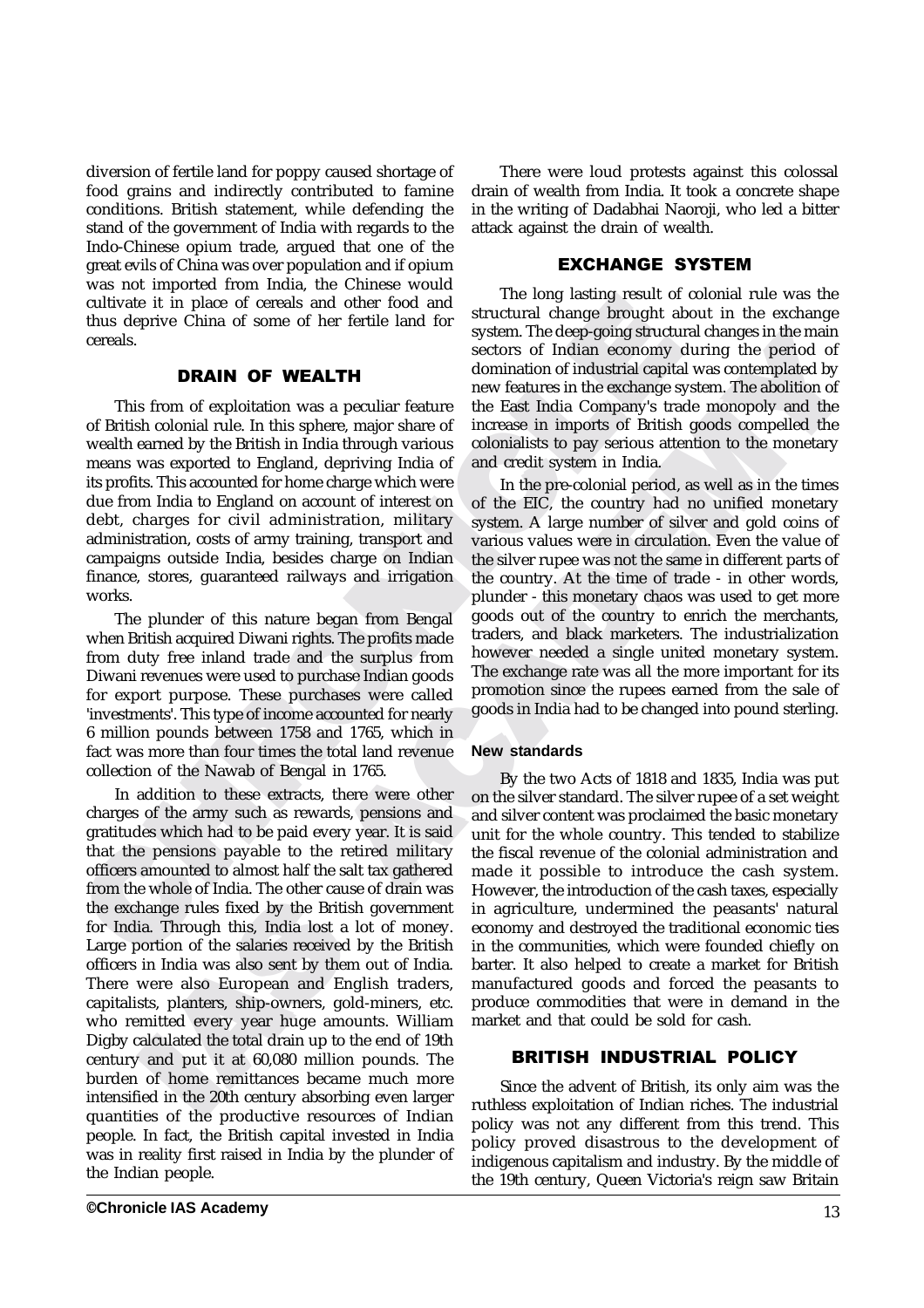policy was not to make India an industrial capital<br>is consider the change and the change of middlengial shines and dot moder<br>developed economy. Its investments in Labour: Policy behind L planking<br>is underdeveloped economy lia an industrial capitalist<br>
it a dependent and the chances of indigenous Indi<br>
mills, banking, insurance, another attempt to curtail the<br>
mills, banking, insurance, another attempt to curtail<br>
mills, banking, insurance, accumulate vast quantities of capital to such an extent that not all of it could be profitably utilized at home. India with its amazing potentialities of raw materials, cheap labour and so forth attracted British entrepreneurs for sale investments. Competition from the newly industrialized nations in Europe and America also chased Britain towards India. But its policy was not to make India an industrial capitalist economy, but to make it a dependent and underdeveloped economy. Its investments in plantations and mines, jute mills, banking, insurance, shipping and export-import appear undoubtedly significant innovations. But actually these were promoted through a system of inter-locking managing agency firms which usually combined financial, commercial and industrial activities, all working under the umbrella of foreign control, constantly inhibiting the development of Indian economy. Free trade policy, favours shown to British industry, foreign banking system working in conjunction with the government's financial and exchange policy, etc. made the Indian rising capitalist class panic-stricken. In several instances even Indian-controlled enterprises were dominated by foreign owned financial agencies.

### **Why did the British Introduce Modern Industry in India?**

d nunerto virtually untapped manufactured in the undertakings in India were glarir protection to British capital and in to British trade and industry at a was boasting of free trade. Lord admitted that his object for the i The basic economic conflict between the new Indian bourgeoisie and their British counterpart was regarding the abolition of cotton duties in 1880s. When the weak Indian cotton industry began to develop in the 1860s and 1870s agitation was immediately raised in Lancashire and Manchester for the abolition of the revenue import duties which operated also on cotton goods, where there was competition. They were abolished and in 1882 all import duties except on salt and liquors, were removed. The expansion of railways, instead of helping India, led to the opening up of vast and hitherto virtually untapped markets. The railway undertakings in India were glaring instance of state protection to British capital and indirect state bounty to British trade and industry at a time when Britain was boasting of free trade. Lord Dalhousie himself admitted that his object for the introduction of railways in Indian empire was to bring British

capital and enterprise to India, to secure commercial and social advantages to India and bring into the ports, products from the interior. The railways became an excellent means for accelerating the export of raw materials from India and opened up an extensive market for British industrial products. Thus, the railways helped the conversion of India into a hinterland of British industries, further diminishing the chances of indigenous Industrial development.

**Labour:** Policy behind Labour Acts was only another attempt to curtail the progress of Indian Industry. Labour legislations whose genuine motive was to improve the conditions of workers, could not have lost sight of the plantation labour while vigorously trying to apply the labour laws in the cotton and Jute factories in India. The motive in fact was not to help labour, but to discourage the growth of industries and especially cotton industry which was shaping into a bid rival for Lancashire and Manchester. The purview of the factory legislation did not extend towards the indigo planters under whom cultivators were practically treated like slaves.

eveloped economy. Its invisorients in Labour Policy bashtad Jabour Acts was a paid any and mines, jute milks banking insurance, another attention the particle banking and any and mines, jute milks banking insurance, anothe **Foreign Trade:** India's foreign trade which was not beneficial to the masses as well as to the aspirant capitalist class made India to be a mere exporter of raw materials and market for based on Laissez-faire (e.g. tariff policy) as well as state intervention (e.g. labour legislation) had an adverse impact on the rise of a stable and strong industrial base. Though, during the first world war, the government due to military, strategic and competitive economic reasons proclaimed that industrialization was its official aim in the economic field, it did not do much to its progress. The industrial sector was starved of funds and a new principle was introduced - the principle of increased imperial preference of favoured rates for the entry of British manufactured goods. The tariff policy which was originally proclaimed to assist Indian industry was soon exploited for encouraging British Industry, costing heavily to the native industry. The imperial policy constantly and vigorously maintained and protected the obsolete economic structure of India in order to strain the emerging productive forces.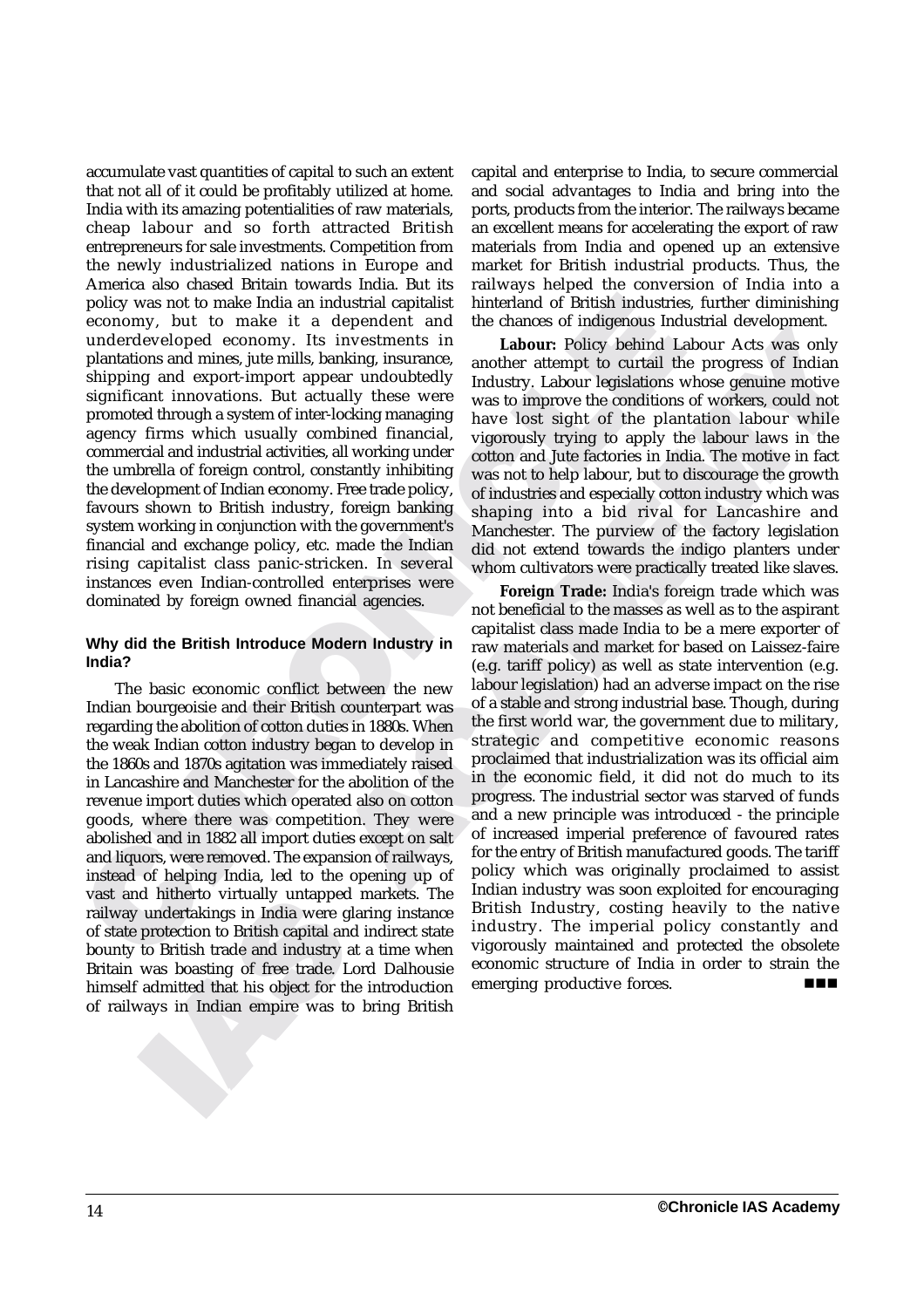

# THE REVOLT OF 1857

## GENERAL SURVEY

**GENERAL SURVEY** outburst of sepay discontent<br>
There was no aspect of public life which was premediated revolt, whether<br>
unducted by the colonial power. It<br>
completely discupted the traditional economy. The<br>
completely dis **SURVEY**<br>
outburst of sepoy discontent<br>
of public life which was<br>
premeditated revolt; whether<br>
by the colonial power. It<br>
digious sentiments of both<br>
most severe outburst of an<br>
in India and activities of<br>
accumulated in **GENERAL SURVEY**<br> **CENERAL SURVEY**<br>
outburst of sepay discussion or an originized and<br>
reavas no aspect of public life which was promodited revolt whether it was limited to the<br>
erd or uncapploided by the colorial power. There was no aspect of public life which was untouched or unexploited by the colonial power. It completely disrupted the traditional economy. The colonial regime hurt the religious sentiments of both the Hindus and Muslims in India and activities of Christian missionaries created suspicion. Politically, the arrogance and dictatorial attitude of Lord Dalhousie and his predecessors shocked the traditional rulers of the country. His policy of annexation sent a wave of resentment over the country. The annexation of Awadh for misgovernment was the most dangerous step which put the government in bad faith. The conditions of Indian sepoys, employed in the British army, were heinous and unbearable. Slightest pretext was enough to play havoc, and this was supplied by the introduction of greased cartridges. The greased cartridges alone would not have, however, sufficed to provoke such an explosion, there was a mix of political, social, economic as well as religious factors.

The Revolt began and spread like wild fire through most of north India. It was put down only after severe military operations. The important incidents were:

- the siege of Delhi and its recovery by the British force in late September,
- the military operations around Kanpur and Lucknow and;
- the central Indian campaign in 1858 of Tantia Tope and the Rani of Jhansi.

military operations around Ka<br>cknow and;<br>central Indian campaign in 1858<br>pe and the Rani of Jhansi.<br>these events, several native Princes,<br>other sections supported British<br>i, Deccan and south India was large<br>fought with gre In these events, several native Princes, Sikhs and certain other sections supported British operations. Besides, Deccan and south India was largely passive. It was fought with great ferocity on both sides, and reprisals were often savage.

There is also a general controversy on the nature and character of the revolt. Like - whether it was just a mutiny as the British called it or the first national war of Indian Independence as characterized by nationalist historians; whether it was a spontaneous

outburst of sepoy discontent or an organized and premeditated revolt; whether it was limited to the army or was it a popular rebellion.

However, the revolt of 1857 was the first and the most severe outburst of anger and discontent accumulated in the hearts of Indian people ever since the advent of British following the Battles of Plassey and Buxar. Though the apologists of imperialism dubbed it as a 'Sepoy Mutiny', the Indian historians have praised it as the 'First War of Indian Independence'. In the words of Nehru: "It was much more than a military mutiny and it rapidly spread and assumed the character of a popular rebellion and a war of Indian independence".

## DETAILED ANALYSIS

#### **Causes of the Revolt of 1857**

It is in the very nature of colonial rule to exploit the conquered land. To quote Lenin: "There is no end to the violence and plunder which is called British rule in India". When the English established their authority through dual 'government' in Bengal, the financial bleeding of

#### **ADMINISTRATIVE AND ECONOMIC CAUSES**

- Annexation of Indian states deprived the Indian aristocracy of the power and position which they were enjoying earlier. Under the British rule all High Posts were reserved for the Europeans.
- New land revenue settlements made by the East India Company in the newly-annexed states drove poverty in the ranks or aristocracy and the peasants were the worst affected class due to the heavy assessments and ruthless manner of collection.
- The East India Company destroyed Indian Handicraft and Industry by using its power and made Indian industry an appendage of a foreign exploitative system.
- Further, the Indian Handicraft and Industry was adversely affected due to the loss of its consumers in the country in the form of princes and aristocrats.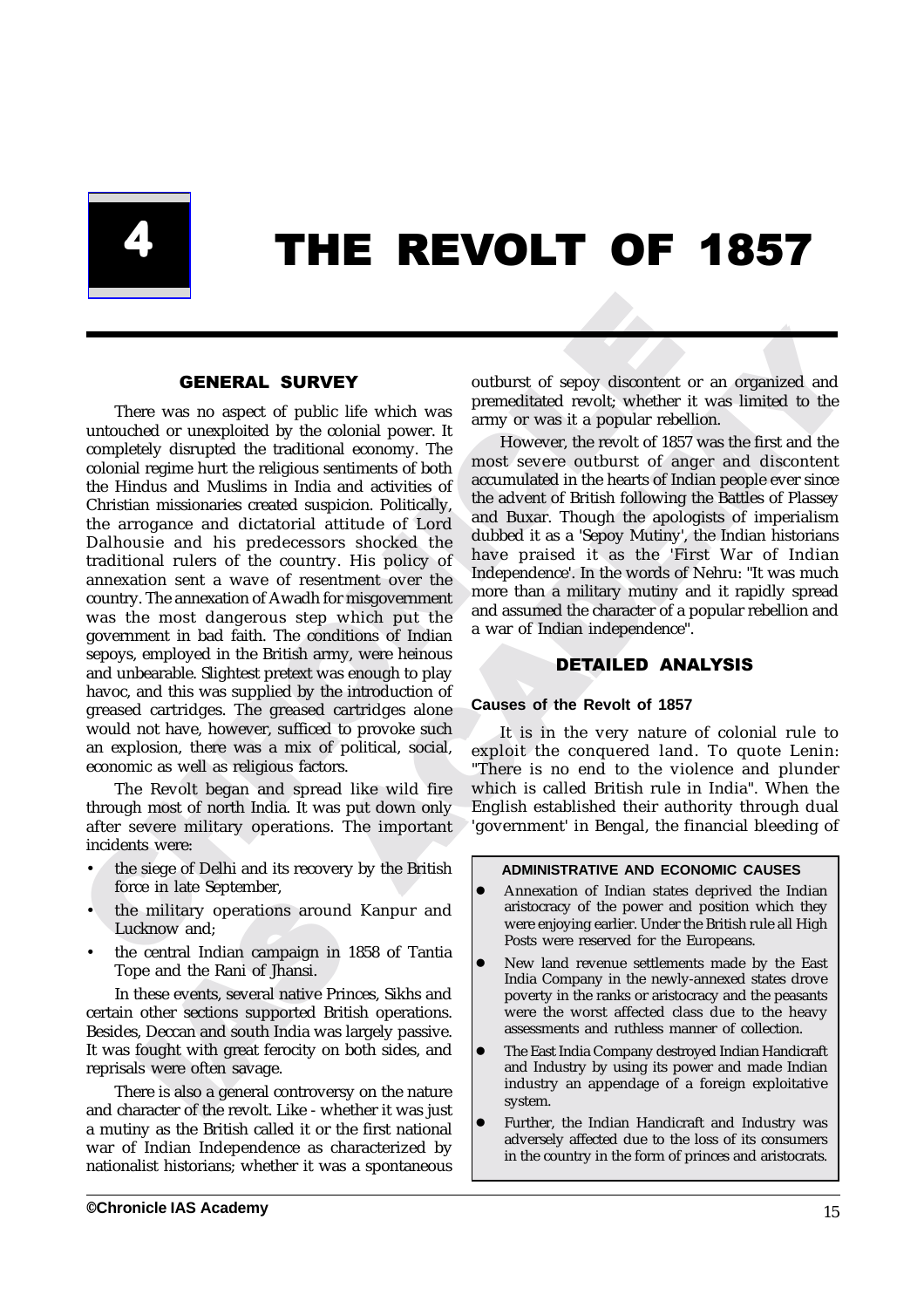rundel the weavers. In fact, India underwent a passed in 1856 called the "Generatial transformation and not an industrial Act". which imposed on the revolution. Introduction of England and change in obligation to serve wh fact, India underwent a passed in 1856 called the 'Genen<br>
in and not an industrial Act'. which imposed on the<br>
imposed on the obligation to serve wherever re-<br>
regigned and change in obligation to serve wherever re-<br>
posts on. Introduction of Fingland and change in obligation to serw where required. They disseles assess of highly hyphotopax Shows who shows the server equivalent in the most of the property interest of the particular cases of India began. Introduction of Permanent Settlement, huge and revenue assessment, burden of debt, etc. The legal system, over-crowding and pressure on agriculture (due to de-industrializa-tion) all led to the stagnation and determination of the peasants thus alienating them from the British. The machine-made cotton goods from England ruined the weavers. In fact, India underwent a commercial transformation and not an industrial revolution. Introduction of England and change in the nature of administration deprived the middle and upper classes of highly-paid posts. Those who enjoyed the power and privilege under the patronage of Indian States were now crumbled and crushed by the mighty British army. The British Company confiscated a number of Jagirs form landlords and talukdars, especially from Awadh (this shows why the revolt was so strong in this province). Even in the Deccan, the Inam Commission at Bombay, appointed by Lord Dalhousie, confiscated some 20,000 estates in the early fifties of the 19th century. Following the annexation of native states, thousands of soldiers serving them became jobless. For instance, as many as 60,000 families lost their livelihood when Awadh's army was disbanded. Even religious preachers, pandits and moulvis were divested of their livelihood with the extinction of native kingdoms. Thus peasants, artisans, and a large number of traditional zamindars and chiefs were seething with anger and were seeking an opportunity to strike at the new regime which had deprived them of their traditional hold and livelihood.

#### **SOCIAL AND RELIGIOUS CAUSES**

- Like every conqueror, English rulers of India were rude and arrogant towards the subjects and described the Hindus as barbarians with hardly any trait of culture and civilization, while the Muslims were dubbed as bigots, cruel and faithless.
- There was discrimination on the basis of religion in the administration and Judiciary between the Indian and Europeans.
- Indians were called as 'nigger' and 'Suar'.
- ere was discrimination on the basis c<br>the administration and Judiciary bel<br>lian and Europeans.<br>lians were called as 'nigger' and 'Su<br>the Religions Disabilities Act of 1850,<br>s made that change of religion did no<br>i from inhe In the Religions Disabilities Act of 1850, provision was made that change of religion did not debar a son from inheriting the property of his father. This was seen by the Indians as an act of conversion to Christianity.
- Further, strange rumours were current in India that Lord Canning is specially charged to convert Indians into Christianity.
- Activities of Christian padris and Bethune towards woman education made Indian's feel that through education, the British were going to conquer their civilization.

The new regime created suspicion among the Indians that they would be converted to Christianity. The activities of Christian missionaries and establishments of Chaplains and Churches strengthened this fear. The religious sentiments of the people were further hurt when a tax was levied on property held by temples and mosques. An Act was passed in 1856 called the 'General Services Enlistment Act'. which imposed on the Indian sepoys the obligation to serve wherever required. They dreaded sea voyage and considered this measure to be against their religious customs. By passing the Convert Inheritance Act in 1850, the Britsh made no secret of Hindu Widows' Remarriage Act of 1856, the abolition of the practices like Sati and infanticide and even the introduction of railways and the telegraph were viewed by the conservative sections of Indian society as an attack on their time-honoured customs and practices. The people at large were alarmed at the rapid spread of English education and Western civilization.

The Indians were considered no better than the drawers of water and hewers of wood'. The foreignness of British was exposed by its treatment of Indians who were subjected to the racial prejudices of he Englishmen. The later took pleasure in calling Indian the creatures of an inferior breed, 'half Negro'. Dr. Majumdar points out the mood of the Indians when he says: "The impurity with which the members of the royal race could insult, humiliate, injure and even kill the Indian subjects was far more galling to the people than their political or even the more material losses they suffered at the hands of the British."

A wave of resentment rocked the country as a sequel to Lord Dalhousie's policy of annexation. Nana Sahib, the adopted son of the last Peshwa, Baji Rao II, was refused the pension which his father had been getting. Rani Laxmi Bai was not allowed to install her adopted son on the throne after the death of her husband (1853). Nagpur met the same fate. The abolition of titles of the Nawab of Carnatic and the Raja of Travancore was rude shock to the native princes. The house of the Mughals was humiliated when Lord Dalhousie announced in 1849 that the successors of Bahadur Shah Zafar would not be allowed to use the historic Red Fort which is their Palace and must move to a place near the Qutub Minar. To add insult to injury, Lord Canning announced in 1856 that after the death of Bahadur Shah Zafar, his successor would not be allowed to use the title of king. Awadh was annexed to the Company's dominions in 1856 without satisfactory reason, although its ruler had always been faithful to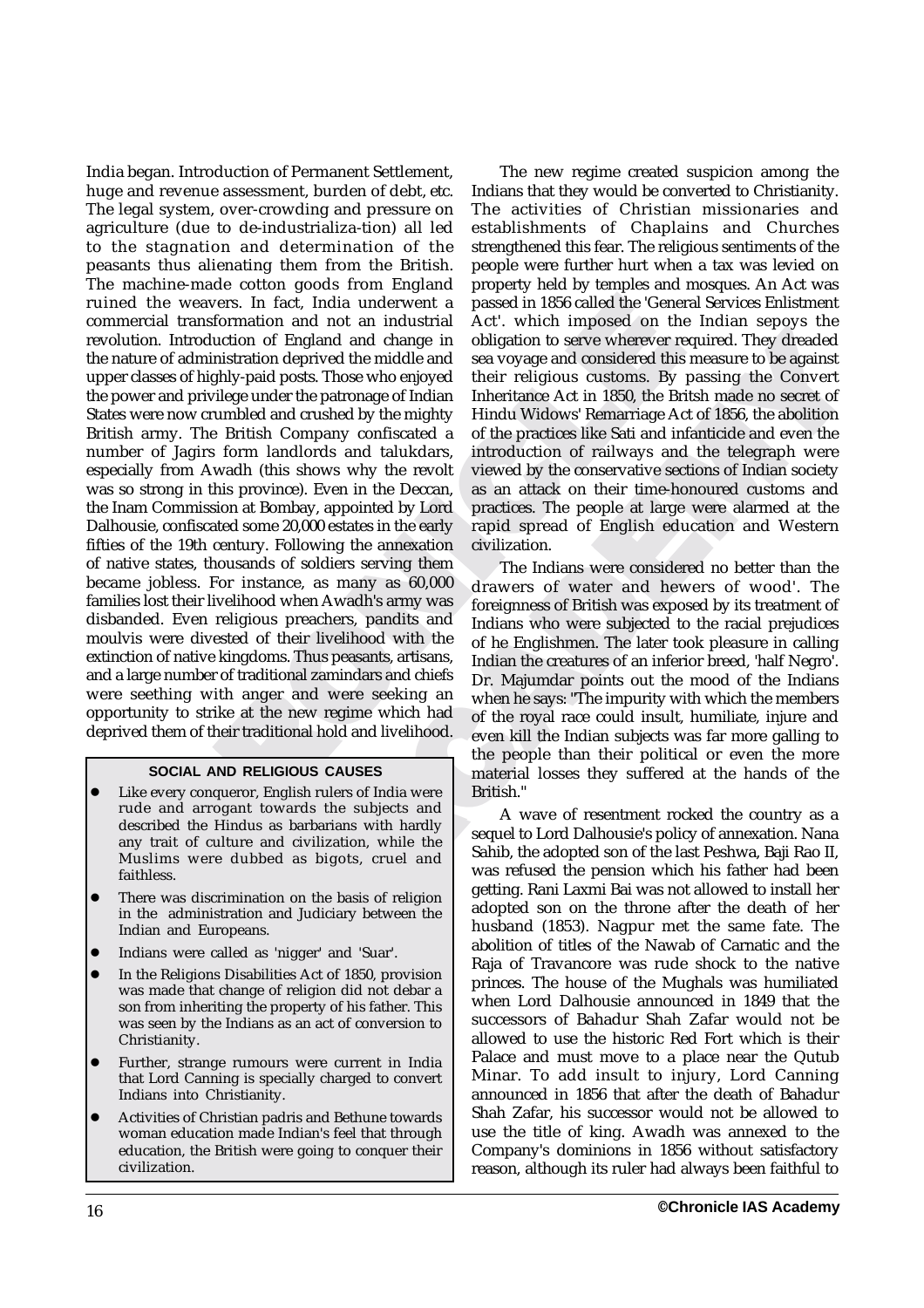#### **POLITICAL CAUSES**

- Lord Dalhousie annexed Punjab, Pegu and Sikkim by the right to conquest.
- Satara, Jaitpur, Sambhalpur, Baghat, Udaipur, Jhansi and Nagpur were annexed by the application of the Doctrine of Lapse.
- Awadh was the only state which was annexed on the pretext of the 'mis-governance'.
- The Regal titles of the Nawabs of Carnatic and Tanjore were abolished.
- The Pension of Peshwa Baji Rao II's adapted son called Nana Saheb was stopped.
- Lord Canning declared that the next Mughal prince would have to renounce the regal title and the ancestral Mughal palaces, this greatly angered the Muslims.
- The Indians held that the existence of all states was threatened and absorption of all states was a question of time.
- The annexation of Bhagat and Udaipur was cancelled and they were restored to their rulers.
- When Dalhousie wanted to apply Doctrine of lapse to Karauli (Rajputana), he was overruled by the Court of Directors.

the British Government (in fact, it was the immense potential of Awadh as a market of Manchester goods that prompted the imperialists to annex it).

#### **MILITARY CAUSES**

- Three-fifth of the recruits of the Bengal Army was drawn from Awadh and North-Western province and most of them came from high castes such as Brahmins and Rajputs who were averse to accepting that part of the army discipline which treated them on par with the low caste recruits.
- Since most of the recruits in Army were from Awadh, the annexation of Awadh on the pretext of maladministration marked the rebellion mood in the army.
- IT 1856, Lord Canning's government<br>
1856, Lord Canning's government<br>
ineral Service Enlistment Act which de<br>
future recruits for the Bengal Army v<br>
give an undertaking to serve anyw<br>
itside India. This was considered by<br>
m In 1856, Lord Canning's government passed the General Service Enlistment Act which declared that all future recruits for the Bengal Army would have to give an undertaking to serve anywhere even outside India. This was considered by the caste Hindus as defiling of their religion because going overseas was considered by the Hindus as being polluted religiously.
- By the passing of the Post Office Act of 1854, the privilege of free postage, so long enjoyed by the sepoys, was withdrawn.
- In 1856, the Government decided to replace the oldfashioned musket "Brown Bess" by the "Enfield rifle". The loading process of the Enfield rifle involved bringing the cartridge to the mouth and biting off the top paper with mouth.

The impression regarding the invincibility of the British army was shattered when they were badly beaten in the First Afghan War, the Anglo-Sindh wars and the Santhal rebellion.

The Regal titles of the Nawake of Carmite and Navigno High positive and the Pietosia of Tamping high positive Tanjour (Fight and David Carmite and Tamping decision of Pietosia and Pietosia and Tamping Carmite and Navigno H Fact, it was the immense and Muslim separate of Manchester and School and Expection and the section of all states was question of all states was a question of all states was a question of all states was a question of all s Figure Inter Sign Lines and Reavision of the Reavision and Sign Lines and The Figure (Figure 1970). This case of control interest in the sign lines of the sign lines of the sign lines of the sign and the sign and the sign The Indian soldiers who became the ladder for the Britishers to climb to the paramountcy were looked down upon as inferiors by their superiors. They were poorly paid, ill-fed and badly housed. Indian soldiers, formerly occupying high positions in the armies of native princes, could not rise above the rank of Risaldar or Subedar. They were grievously shocked when they were deprived even of their foreign service allowance. They groused when they were required to go to strange and distant countries. The Bengal army consisted of Hindu sepoys of high caste who disliked menial services and dreaded sea voyage which, they believed, endangered their caste. Their discontent was expressed on many occasions before the Revolt of 1857 also. The pent-up emotions of the Indian sepoys burst forth in 1856 when they were ordered to use the new Enfield Rifles. The cartridges of which were greased with the fat of cows and pigs. The sepoys had to remove the greased covers of the cartridges with their teeth before loading them into the rifles. Both Hindu and Muslim sepoys refused to use these cartridges and felt that the English were defiling their religions. The issue of cartridges fell on the already existing grievances as spark on dry timber and very soon the whole country from the Sutlej to the Narmada was ablaze.

In February 1857, the 19th Native Infantry at Berhampur refused to use the cartridges but, before the tide could turn against the British, it was disbanded. In March 1857, Mangal Pande, a young officer of 34th N.I. at Barrackpur wounded his officer, an Englishman. He was hanged and even this unit was disbanded. This news travelled to Meerut cantonment. In May 1857, when the new cartridges were issued to 90 Indians in Meerut, 85 of them refused to use them. These 85 soldiers were courtmartialled and sentenced to ten years imprisonment. After a few days the excited cavalrymen attacked the jail where the 85 persons were imprisoned. The sky was rent with deafening shouts of 'Maro Firangee Ko'. The same night the mutineers marched to Delhi and thousand able-bodied civilians also joined them.

The British Garrison at Delhi could not resist the rebels and consequently fell into their hands. The Mughal Emperor, Bahadur Shah II, joined the revolutionaries after initial vacillations and was proclaimed Emperor of India. Here, the mutineers were headed by General Bakht Khan, the person responsible for leading the Bareilly troops to Delhi. The loss of Delhi lowered the prestige of the British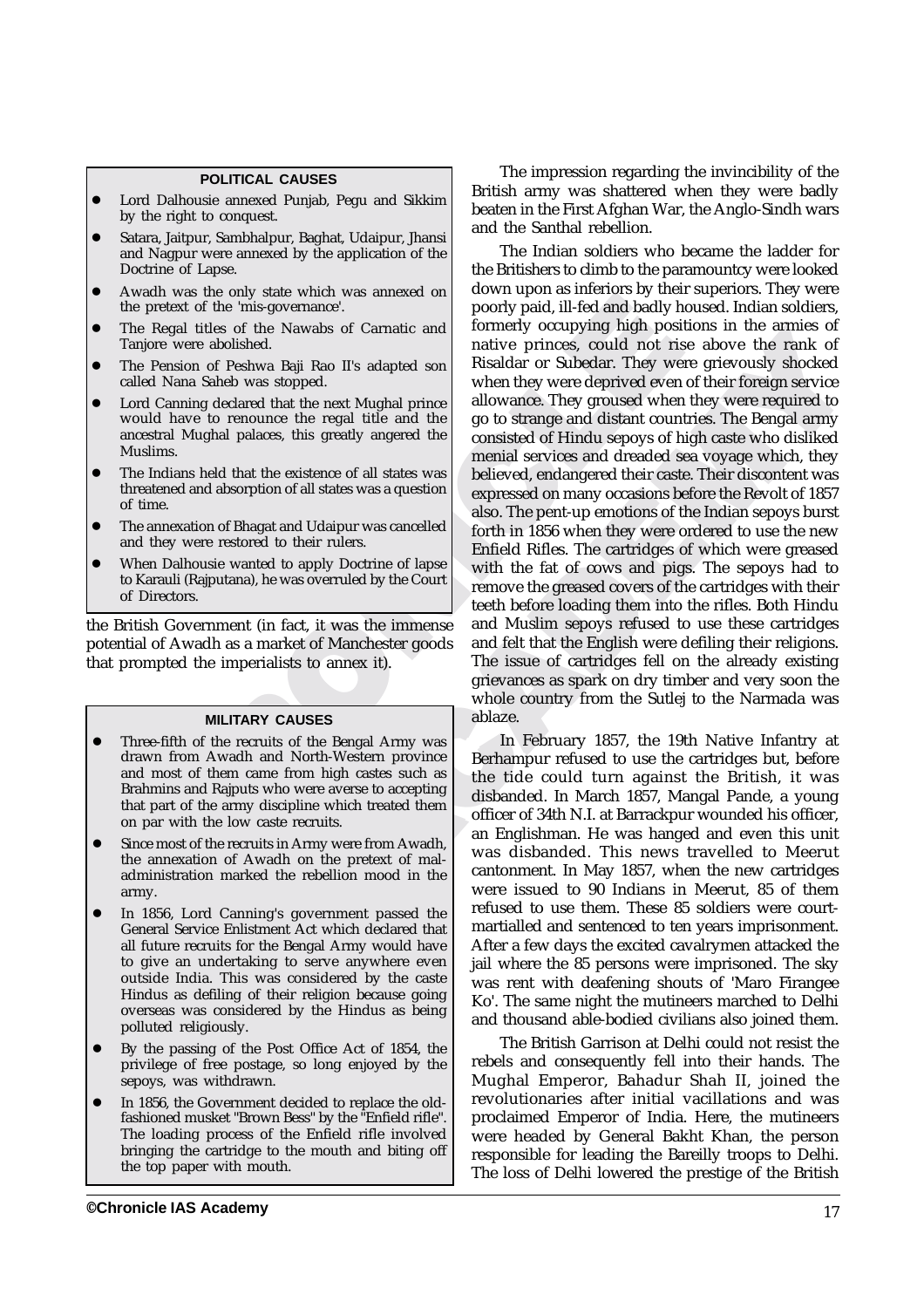in India. To retrieve their prestige they put everything at stake and Sir John Lawrence sent a strong British contingent under John Nicholson. After a long siege of four months, the British were able to recover Delhi in September 1857. Bhadur Shah II was captured at the tomb of Humayun. Two of his sons and a grandson were shot in cold blood before his eyes. The emperor was deported to Rangoon where he died in the year 1862. The other highlights were the operations around Kanpur, Lucknow, Gwalior, Jhansi, Bihar and Faizabad.

nd took part in various battles in A<br>nand. He was, however treacherou<br>Kanpur, the struggle was led by N<br>tish commander Hugh Wheeler, f<br>eavy against him, surrendered in<br>ith the arrival of a large force und<br>ck was Kanpur rec At Kanpur, the struggle was led by Nana Sahib. The British commander Hugh Wheeler, finding the odds heavy against him, surrendered in June 1857. Only with the arrival of a large force under General Havelock was Kanpur recaptured after defeating Nana Sahib in a hotly contested battle in June 1858. In the meantime, Tantia Tope was successful in winning over the troops at Shivajinagar and Morar by appealing to their sense of patriotism. With the concerted strength of these troops, Nana Sahib and Tantia Tope recaptured Kanpur in November 1858. But this was only a short term victory. The British under Campbell, won a decisive victory against the force of Nana Sahib in a battle. Nana Sahib fled towards Nepal where he probably died after sometime.

| at stake and Sir John Lawrence sent a strong British<br>contingent under John Nicholson. After a long siege                                                                                                                                                                                                                                                                                                                                                                                                                                                                                                                                                                                              | <b>Officers</b>                                                                                                                                                                                                                                                                                                                                   | Places where they<br>suppresed rebellion                                                                                                                                                                                                                                                                                                                                                                                                                                                                                                                                                                                                             |
|----------------------------------------------------------------------------------------------------------------------------------------------------------------------------------------------------------------------------------------------------------------------------------------------------------------------------------------------------------------------------------------------------------------------------------------------------------------------------------------------------------------------------------------------------------------------------------------------------------------------------------------------------------------------------------------------------------|---------------------------------------------------------------------------------------------------------------------------------------------------------------------------------------------------------------------------------------------------------------------------------------------------------------------------------------------------|------------------------------------------------------------------------------------------------------------------------------------------------------------------------------------------------------------------------------------------------------------------------------------------------------------------------------------------------------------------------------------------------------------------------------------------------------------------------------------------------------------------------------------------------------------------------------------------------------------------------------------------------------|
| of four months, the British were able to recover Delhi<br>in September 1857. Bhadur Shah II was captured at                                                                                                                                                                                                                                                                                                                                                                                                                                                                                                                                                                                              | John Nicholson                                                                                                                                                                                                                                                                                                                                    | Delhi                                                                                                                                                                                                                                                                                                                                                                                                                                                                                                                                                                                                                                                |
| the tomb of Humayun. Two of his sons and a                                                                                                                                                                                                                                                                                                                                                                                                                                                                                                                                                                                                                                                               | Havelok, Outram                                                                                                                                                                                                                                                                                                                                   | Lucknow                                                                                                                                                                                                                                                                                                                                                                                                                                                                                                                                                                                                                                              |
| grandson were shot in cold blood before his eyes.                                                                                                                                                                                                                                                                                                                                                                                                                                                                                                                                                                                                                                                        | & Sir Colin Campbell                                                                                                                                                                                                                                                                                                                              |                                                                                                                                                                                                                                                                                                                                                                                                                                                                                                                                                                                                                                                      |
| The emperor was deported to Rangoon where he died                                                                                                                                                                                                                                                                                                                                                                                                                                                                                                                                                                                                                                                        | Sir Colin Campbell                                                                                                                                                                                                                                                                                                                                | Kanpur                                                                                                                                                                                                                                                                                                                                                                                                                                                                                                                                                                                                                                               |
| in the year 1862. The other highlights were the<br>operations around Kanpur, Lucknow, Gwalior, Jhansi,                                                                                                                                                                                                                                                                                                                                                                                                                                                                                                                                                                                                   | Sir Hugh Rose                                                                                                                                                                                                                                                                                                                                     | Jhansi                                                                                                                                                                                                                                                                                                                                                                                                                                                                                                                                                                                                                                               |
| Bihar and Faizabad.                                                                                                                                                                                                                                                                                                                                                                                                                                                                                                                                                                                                                                                                                      | Col Neill                                                                                                                                                                                                                                                                                                                                         | <b>Banaras</b>                                                                                                                                                                                                                                                                                                                                                                                                                                                                                                                                                                                                                                       |
| The tide of revolt touched its zenith in Awadh                                                                                                                                                                                                                                                                                                                                                                                                                                                                                                                                                                                                                                                           |                                                                                                                                                                                                                                                                                                                                                   |                                                                                                                                                                                                                                                                                                                                                                                                                                                                                                                                                                                                                                                      |
| where the common people the taluqdars went to help                                                                                                                                                                                                                                                                                                                                                                                                                                                                                                                                                                                                                                                       | <b>Leaders</b>                                                                                                                                                                                                                                                                                                                                    | Their fate after the revolt                                                                                                                                                                                                                                                                                                                                                                                                                                                                                                                                                                                                                          |
| the dispossessed Nawab, Wajid and Ali Shah. General<br>Collin Campbell himself marched towards Lucknow<br>at the head of English and Gorkha soldiers. Finally,                                                                                                                                                                                                                                                                                                                                                                                                                                                                                                                                           | Bahadur Shah Zafar                                                                                                                                                                                                                                                                                                                                | Imprisoned and deported<br>to Rangoon where he died<br>natural death.                                                                                                                                                                                                                                                                                                                                                                                                                                                                                                                                                                                |
| Lucknow fell into the hands of the British after a fierce                                                                                                                                                                                                                                                                                                                                                                                                                                                                                                                                                                                                                                                | Nana Saheb                                                                                                                                                                                                                                                                                                                                        | <b>Fled to Nepal</b>                                                                                                                                                                                                                                                                                                                                                                                                                                                                                                                                                                                                                                 |
| battle in March 1858.                                                                                                                                                                                                                                                                                                                                                                                                                                                                                                                                                                                                                                                                                    | <b>Begum Hazrat Mahal</b>                                                                                                                                                                                                                                                                                                                         | Fled to Nepal                                                                                                                                                                                                                                                                                                                                                                                                                                                                                                                                                                                                                                        |
| Sir Hugh Rosed the British forces against the                                                                                                                                                                                                                                                                                                                                                                                                                                                                                                                                                                                                                                                            | Khan Bahadur                                                                                                                                                                                                                                                                                                                                      | Died fighting                                                                                                                                                                                                                                                                                                                                                                                                                                                                                                                                                                                                                                        |
| rebels in central India. The Rani of Jhansi was holding<br>out with the help of Tantia Tope. Jhansi was taken by                                                                                                                                                                                                                                                                                                                                                                                                                                                                                                                                                                                         | Rani Laxmibai                                                                                                                                                                                                                                                                                                                                     | Died fighting                                                                                                                                                                                                                                                                                                                                                                                                                                                                                                                                                                                                                                        |
| heavy attack in April 1858, but Rani Lakhshmi Bai                                                                                                                                                                                                                                                                                                                                                                                                                                                                                                                                                                                                                                                        | <b>Kunwar Singh</b>                                                                                                                                                                                                                                                                                                                               | Died fighting                                                                                                                                                                                                                                                                                                                                                                                                                                                                                                                                                                                                                                        |
| slipped away and managed to occupy the stronghold                                                                                                                                                                                                                                                                                                                                                                                                                                                                                                                                                                                                                                                        | Maulvi Ahmadullah                                                                                                                                                                                                                                                                                                                                 | Died fighting                                                                                                                                                                                                                                                                                                                                                                                                                                                                                                                                                                                                                                        |
| of Gwalior. Finally, the Rani; 'the best and bravest' of<br>the rebel leaders, as Sir Hugh Rose described her, fell<br>fighting in June and Gwalior fell into the hands of the                                                                                                                                                                                                                                                                                                                                                                                                                                                                                                                           | <b>Tantia Tope</b>                                                                                                                                                                                                                                                                                                                                | Treacherously murdered in<br>the forest of Central India.                                                                                                                                                                                                                                                                                                                                                                                                                                                                                                                                                                                            |
| English. Tantia Tope carried on a guerrilla campaign<br>in the traditional Maratha fashion with great skill until<br>April 1859 when he was caught and hanged.<br>In Bihar, the revolt was led by Kunwar Singh, a<br>Zamindar of Jagdishpur, who played a dominant part<br>in the revolt despite his old age. He fought the British                                                                                                                                                                                                                                                                                                                                                                      | By mid-1853 the revolt was violently crushed. It<br>is not necessary to follow the complicated operations<br>of the British to put down the Great Revolt. But it can<br>be said that it was a popular revolt in north India, as<br>was evidenced by the British operations against entire<br>villages in almost all the places where the uprising |                                                                                                                                                                                                                                                                                                                                                                                                                                                                                                                                                                                                                                                      |
| in Bihar and then joined Nana Sahib's forces and took                                                                                                                                                                                                                                                                                                                                                                                                                                                                                                                                                                                                                                                    | took place.                                                                                                                                                                                                                                                                                                                                       |                                                                                                                                                                                                                                                                                                                                                                                                                                                                                                                                                                                                                                                      |
| part in various encounters with the English in Awadh                                                                                                                                                                                                                                                                                                                                                                                                                                                                                                                                                                                                                                                     |                                                                                                                                                                                                                                                                                                                                                   |                                                                                                                                                                                                                                                                                                                                                                                                                                                                                                                                                                                                                                                      |
| and central India. He died in April 1858 leaving<br>behind a glorious record of valour and bravery.                                                                                                                                                                                                                                                                                                                                                                                                                                                                                                                                                                                                      | Nature of Revolt: Divergent views                                                                                                                                                                                                                                                                                                                 |                                                                                                                                                                                                                                                                                                                                                                                                                                                                                                                                                                                                                                                      |
| Maulvi Ahmadullah, a native of Madras, led the<br>revolt at Faizabad. The Muslim community under his<br>command took part in various battles in Awadh and<br>Rohilkhand. He was, however treacherously killed.<br>At Kanpur, the struggle was led by Nana Sahib.<br>The British commander Hugh Wheeler, finding the<br>odds heavy against him, surrendered in June 1857.<br>Only with the arrival of a large force under General<br>Havelock was Kanpur recaptured after defeating<br>Nana Sahib in a hotly contested battle in June 1858.<br>In the meantime, Tantia Tope was successful in<br>winning over the troops at Shivajinagar and Morar<br>by appealing to their sense of patriotism. With the | conclusion.                                                                                                                                                                                                                                                                                                                                       | Divergent opinions have been expressed<br>regarding the nature or the great outbreak of 1857.<br>These views may be broadly divided into two<br>categories. One section considers it as primarily a<br>mutiny of sepoys though in certain areas it drifted<br>into a revolt of the people. The other category<br>expresses a feeling that the revolt was really a rebellion<br>of the people rather than merely a mutiny of the<br>soldiers and goes further to state that it was indeed<br>the first war of Indian independence. Both these views<br>need a detailed examination before coming to a<br>After much uneasy and unconvincing argument, |
| concerted strength of these troops, Nana Sahib and                                                                                                                                                                                                                                                                                                                                                                                                                                                                                                                                                                                                                                                       | British historians, anxious to minimize Indian                                                                                                                                                                                                                                                                                                    |                                                                                                                                                                                                                                                                                                                                                                                                                                                                                                                                                                                                                                                      |

#### **Nature of Revolt: Divergent views**

After much uneasy and unconvincing argument, British historians, anxious to minimize Indian grievances and to preserve the good faith of their country, for many years insisted that the rising was nothing more than a sepoy mutiny. They viewed it as a wholly unpatriotic and selfish attempt with no native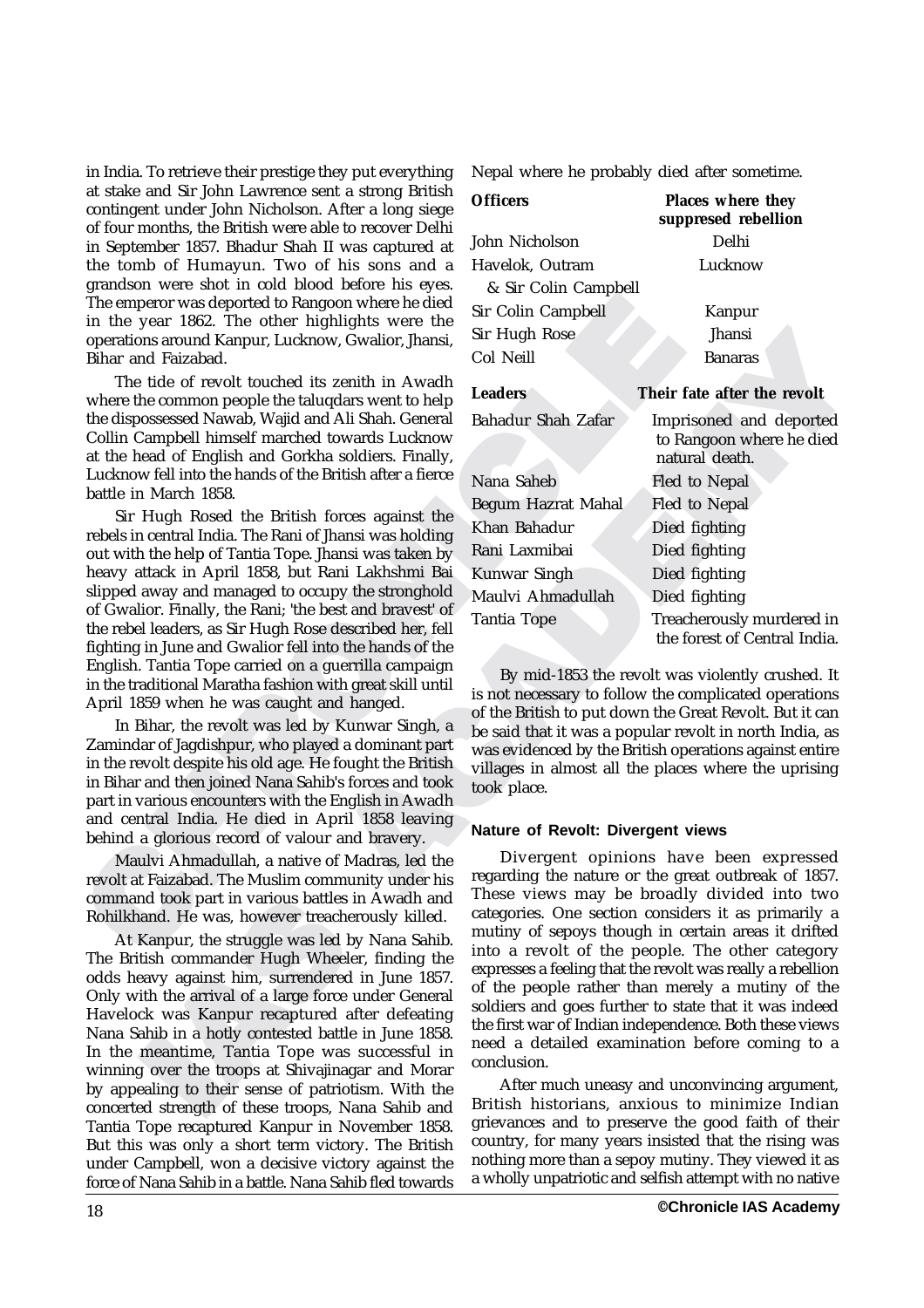| <b>Western Historians</b> | Their Views about the       |  |
|---------------------------|-----------------------------|--|
|                           | nature of Revolt            |  |
| Sir John Lawrence         | "Sepoy's Mutiny".           |  |
| and Seeley                |                             |  |
| L.E.R. Rees               | "A war of fanatic religion- |  |
|                           | ists against Christians."   |  |
| T.R. Holmes               | "Conflict between civiliza- |  |
|                           | tion and barbarism."        |  |
| Sir James Outram          | "A result of Hindu-Mus-     |  |
|                           | lim conspiracy.             |  |
| W. Taylor                 | "It was a Mohammedan        |  |
|                           | conspiracy making capital   |  |
|                           | of Hindu grievances."       |  |
| Benjamin Disraeli         | "A National rising."        |  |
| Prof. Stanley Wolpert     | "It was far more than a     |  |
|                           | mutiny yet much less        |  |
|                           | than a first war of Inde-   |  |
|                           | pendence."                  |  |
|                           |                             |  |

T.R. Holmes Conflict between civiliza-<br>
Sir James Conflict between civiliza-<br>
Sir James Outram 'A result of Hindu-Mus-<br>
The conspiracy.' The consumediant of the diversames."<br>
W. Taylor The Unit of Nindu grievances."<br>
We a leadership and no popular support. The main pillars of this comforting belief were that the Sikhs remained loyal and that the native states which had escaped annexation were mostly neutral. The British concentrated on the greased cartridges, the activities of the rebellious sepoys, and the British campaigns of 1857-58. The civil unrest which accompanied the mutiny was made to look insignificant or ignored altogether. But the popular participation in the revolt is an open secret. The speed with which it spread and the swelling mass sympathies cannot be ignored in characterizing the revolt. The fact that the British army burnt and massacred villages in large numbers shows how popular the revolt was.

independence necessarily implind organization. The circumstan<br>Bahadur Shah, Nana Saheb, Ran<br>hers cast in their lot, with the<br>, were rebelling, are sufficient to<br>ions of the theory that it was a st<br>ndence. All the leaders h Indians, generally speaking, subscribe to the view of V.D. Savarkar who called it the 'First War of Indian Independence'. But a general revolt or a war of independence necessarily implies definite plan and organization. The circumstances, under which Bahadur Shah, Nana Saheb, Rani Lakshmi and others cast in their lot, with the mutinous sepoys, were rebelling, are sufficient to expose the limitations of the theory that it was a struggle for independence. All the leaders had their own axes to grind. Bahadur Shah's association with the rebels was half-hearted. Rani Lakshmi of Jhansi offered to stop her resistance if her adopted son was recognized as the legal heir to the throne.

The sudden and unexpected way in which the unity spread across the country has always excited the suspicion that it must have been planned in

| Modern Indian       | Their views about                 |
|---------------------|-----------------------------------|
| <b>Historians</b>   | the Revolt                        |
| V.D. Savarkar       | "A planned war of National        |
|                     | Independence."                    |
| R.C. Majumdar       | "Neither first nor National nor   |
|                     | War of Independence."             |
| Dr. S.N. Sen        | "What began as mutiny ended       |
|                     | as a war of Independence."        |
| Dr. S. B. Chaudhary | "Revolt of 1857 can be bifurcated |
|                     | into two sub-divisions:           |
|                     | mutiny and rebellion."            |

"Conflict between civiliza-<br>
"A result of Hindu-Mus-<br>
"A result of Hindu-Mus-<br>
"The vasa Mohammedan conspiracy." "It was a Mohammedan conspiracy making capital<br>
of Hindu grievances." "A National rising."<br>
"A National risin advance. Many Englishmen could, in fact find no explanation for this baffling outbreak other that deliberate conspiracy. The wide circulation of chapattis just before the outbreak of 1857 is regarded by many as an important evidence in favour of an organized conspiracy. But this mysterious circulation of chapattis in the villages of northern India does not provide any satisfactory explanation. The chapattis apparently meant differently to different people and to many signified nothing at all. Thus, it will be totally misleading to say that the revolt was the result of careful and secret organization.

mes Ouriam Transmission (11 and names and a material and a set at which manes ouriam and the most particular term in constrained the most standard most standard most standard most standard most standard most standard most It would also be a travesty of truth to describe the Revolt of 1857 as a national war of independence. National, it certainly was not, for the upsurge of the people was limited to mainly North India. Moreover, nationalism of the modern type was yet to come. No leader of the revolt had even the slightest idea of what sort of power should replace British authority once it was overthrown. Moreover, in this violent upheaval, the civil participants were not so much against the political supremacy of British as against the whole new order of things which they were importing into India. A large section of people, in fact, actively cooperated with British during the revolt. Thus it can be said that the so-called first war of independence was neither first nor national nor a war of independence. It was definitely something more than a sepoy mutiny but something less than a national revolt. It took place everywhere in the name of one sovereign and under one flag. The rapidity with which the revolt progressed and the vast area over which it spread proves that it enjoyed, in that area at least, strong mass support.

> **Religious flavour:** The war was fought as much for Swadharma as against the discontentment. Religious grievances formed an important ingredient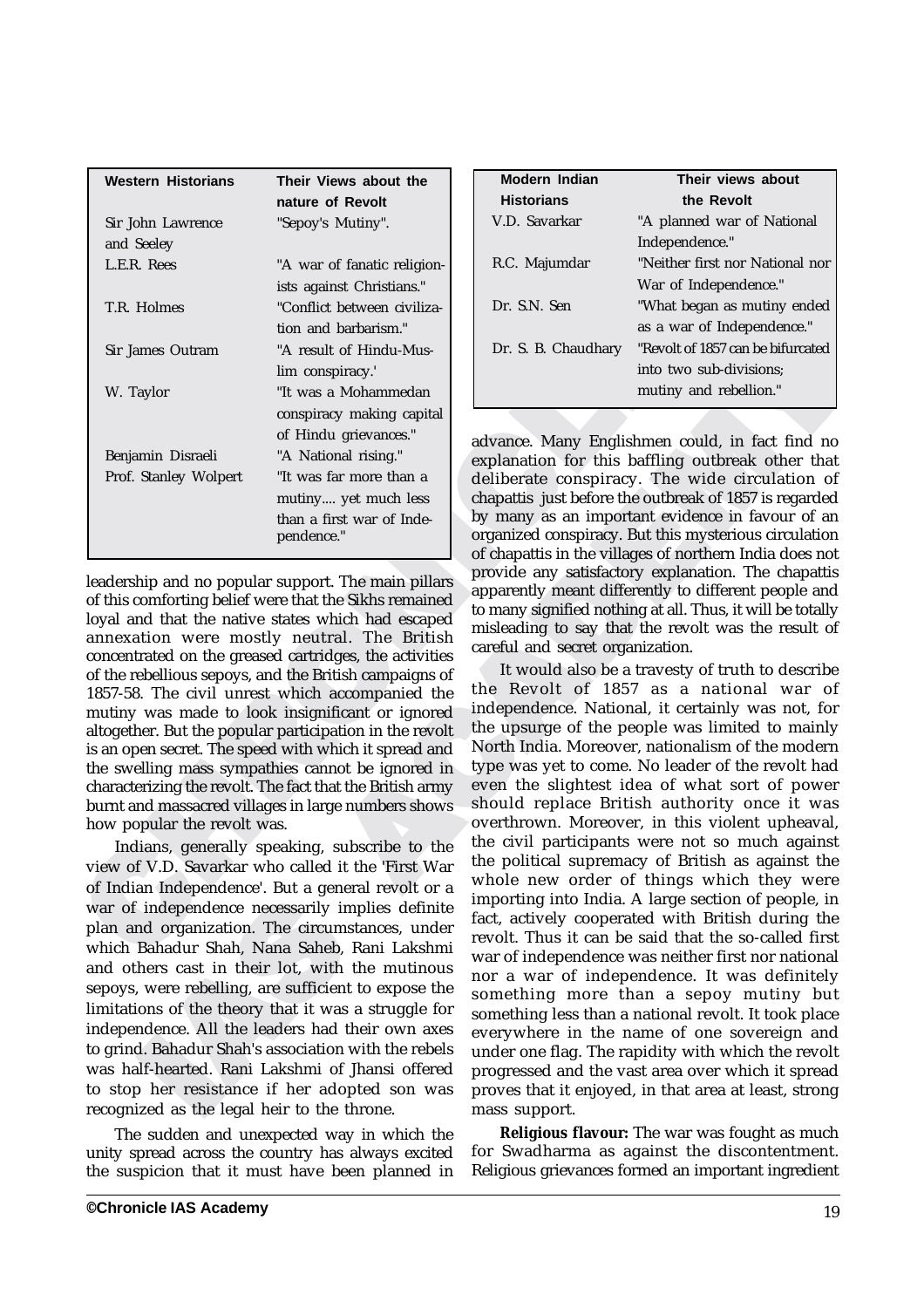of the dynamite that caused the explosion. A 'maulvi' aur a 'pundit' used to be attached to every regiment to administer the spiritual needs of the men. Fakirs (beggars) are reported to have played an important part in the espionage services of the rebels. Though religious feelings strengthened the courage and compose of the rebels, it did not make them fanatical. Religion heightened the appeal of the revolt but its content remained predominantly political. Its leaders were temporal, not spiritual, spokesmen of society.

#### **Reasons of Failure**

- The Revolt of 1857 was limited to the areas of Awadh, Rohilkhand, Delhi, Kanpur, Western Bihar and some portion of Central India. A large part of the country remained not only unaffected, but also helped in suppression of the revolt.
- A large section of society, particularly the middle class intelligentsia and barring the peasantry class of Oudh the peasants as well as the lower castes were totally kept away from the revolt.
- The Superior weapons and better discipline in the British Army and use of Electric telegraph was far advanced against the old-fashioned and traditional weapons of Indian soldiers.
- The Revolt was ill-organized.
- Indians had no match to the exceptional military leader's the East India Company had in the form of Lawrence, Nicholson, Outram, Havelok and Edwards.

#### **Was it backward looking?**

Religion heightened the appeal of the revolt but its<br>
content remained predominantly political. Its leaders<br>
were temporal, not spiritual, spokesmen of society.<br>
We selected by the Court of liver<br>
were temporal, not spiri isisted by their former subjects. In<br>that it was the decaying reactionar<br>contented princes and feudal forces,<br>oosition. They were joined by comm<br>re groaning under the burden of over<br>thing and social humiliation. The<br>feudal mporal, not spiritual, spinles<br>enero of saciety.<br> **Examplementary** desire for catension of territorial possessions and<br> **Examplementary** desire for catension of territorial possessions and<br> **Evolut 837** was illmited to th The revolt reflected the social ethos of the time. It was infused with traditional as well modernist ideas. Any assessment of its character must carefully review this duality at its core. This revolution, however, was an attempt to return to the earlier and traditional relation in rejecting the new classes who had supplanted them, the old and traditional ruling classes were assisted by their former subjects. In fact, it can be said that it was the decaying reactionary element, the discontented princes and feudal forces, which led the opposition. They were joined by common people who were groaning under the burden of over taxation, rack-renting and social humiliation. The revolt was thus a feudal upheaval.

#### **Failure of the Revolt**

Lack of planning, organization and leadership were some of the most important causes for the failure of the revolt. The leaders had no clear cut plans and targets. The movement lacked a leader who could command obedience from all and put up a concerted action. The leaders of the revolt

#### **Impact of the Revolt**

- The Administration of the India was transferred from the East India Company to the Crown by the Government of India Act, 1858. The Act of 1858 provided for the appointment of a Secretary of State for India, who was to be assisted by an Advisory Council of Fifteen. Eight members are to be nominated by the Crown and seven members are to be selected by the Court of Directors.
- The Queen's announcement declared against any desire for extension of territorial possessions and promised to respect the rights, dignity and honour of native princes.
- Indian army was thoroughly re-organized, the strength of European troops in Indian army was increased from the pre-1857 figure of 45,000 to 65,000 and the number of Indian troops reduced from the pre-1857 figure of 238,000 to 140,000. All higher posts in the army and police were reserved for Europeans.

could never agree on a common plan. They were mutually jealous and continually intrigued against one another. In fact, these personal jealousies and intrigues were largely responsible for the Indian defeat.

andly political. Its leaders<br>
and the revolt but its<br>
and the selected by the Crown and<br>
in anonymous of Failure<br>
of Failure<br>
ited to the areas of Awadh,<br>
ited to the areas of Awadh,<br>
areas of Awadh,<br>
areas of Awadh,<br>
area It was a tragedy that some of the Princes helped the British to suppress a bid for freedom by their compatriots. Sikh princes of Nabha, Patiala and Kapurthala and the rulers of Hyderabad and Gwalior openly helped the British with men and money. Holkar and Sindhia remained loyal to the British. Regarding Sindhia's help, General Innes says: "His loyalty saved India for the British".

> The money lenders (who were the targets of attack by the villagers) and educated Indians (who thought that the British would destroy the feudal forces) also did support the revolt. Besides, Bombay, Madras, Bengal, Rajputana and western Punjab did not participate in the revolt.

> The superior resources of the British in men, money and materials, their control over the seas, better means of communication at their command and the help from the natives put them definitely in an advantageous position.

#### **Significance**

It was a glorious landmark in history in as much as Hindus and Muslims fought shoulder to shoulder against a common enemy. Though the revolt was unsuccessful, the spirit of the people remained unshaken. The revolt left an indelible impression on the minds of the Indian people and thus paved the way for the rise of a strong national movement. In the words of Dr. Majumdar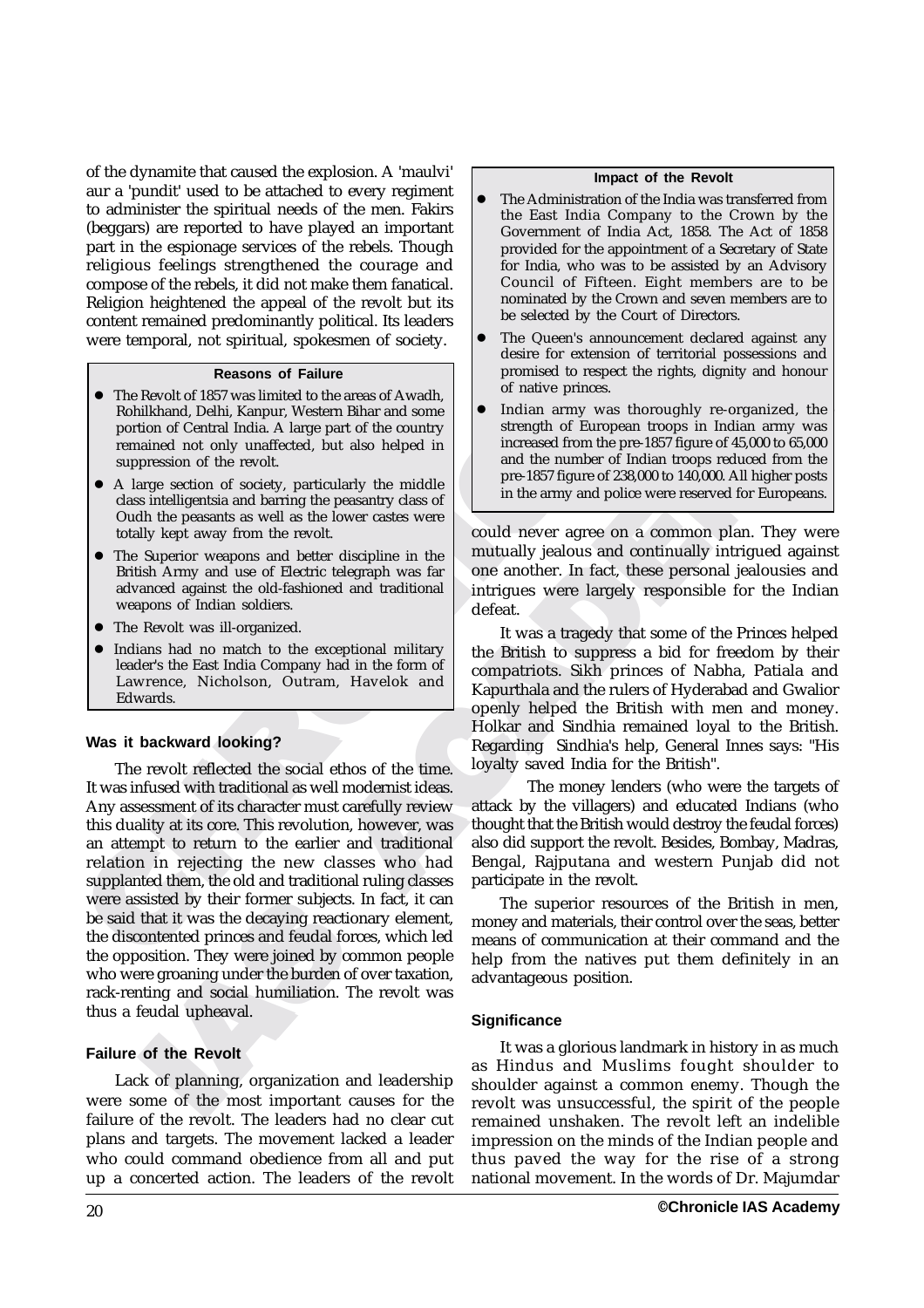- 'It has been said that Julius Caesar when dead was more powerful than when he was alive. The same thing may be said about the revolt of 1857. Whatever might have been its original character, it soon became a symbol of challenge to the mighty British power in India. It remained a shining example before the nascent nationalism in India in its struggle for freedom from the British yoke'.

in India in its struggle for freedom from the control was abolished and the midia in its struggle for freedom from the control was abolished and the midia yas one away with An office and the middle of the middle structure After the revolt of 1857, the British rule in India underwent major transformation in its policy. It started protecting and fostering the princes as its puppets. The reactionary social and religious survivals were jealously guarded and preserved against the demands of progressive Indian opinion for their reform. After initial harsh treatment of Muslims, the rulers started talking for the betterment of the Muslim subjects. Realising that Hindu-Muslim unity would

pose a serious danger to them, the British re-employed the policy of "Divide and Rule"

for freedom from the Control was abolished and the was done away with. An Office was done away with. An Office was the Grandmistration in its policy. It for the administration of Indian tertaring the princes as its the Gov re the resolt of 1887, the Better true in India was value and Coverage Control and Coverage Control and Coverage Control and Coverage Control and Coverage Control and Coverage Control and Coverage Control and Coverage Cont **Direct consequence:** The direct result of the revolt was the end of the Company's rule and the passing of the responsibility of the Indian administration of British India into the hands of the British Queen and the Parliament. The Board of Control was abolished and the Board of Directors was done away with. An Office of Secretary of State for India with a 15-member council was constituted for the administration of India. The designation of the Governor-General was changed to Viceroy. While he remained Governor General for the provinces under his rule, he came to be known as Viceroy while dealing with Nawab, Rajas and native princes. The army was reorganized thoroughly. The economic exploitation of India became more serious and much wider.

IAS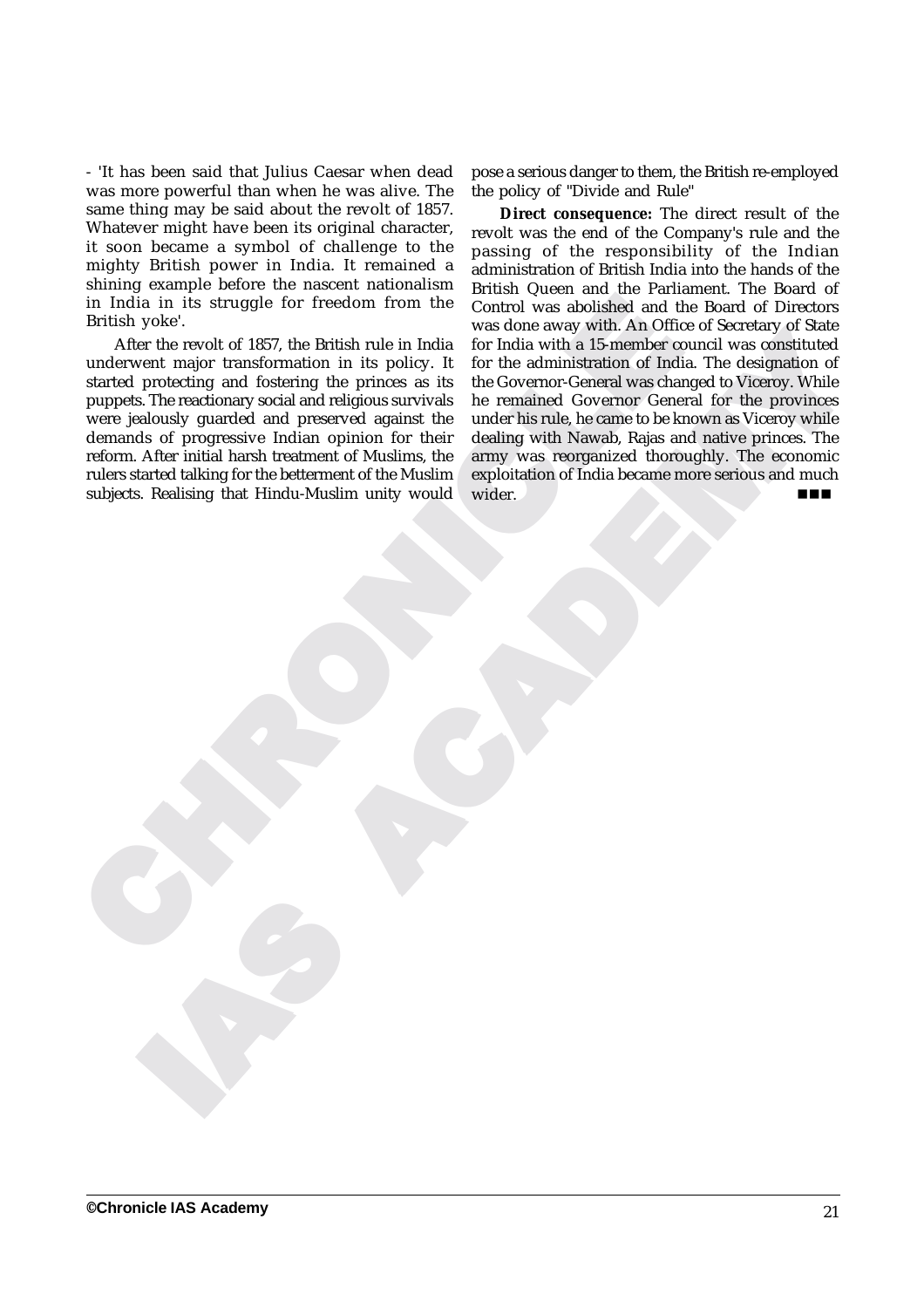

## RISE AND GROWTH OF INDIAN NATIONAL MOVEMENT

## GENERAL SURVEY

**CENERAL SURVEY**<br> **CENERAL SURVEY**<br> **CENERAL SURVEY**<br> **CENERAL SURVEY**<br> **CENERAL SURVEY**<br> **CENTERAL SURVEY**<br> **CENTERAL SURVEY**<br> **CENTERAL SURVEY**<br> **CENTERAL SURVEY**<br>
They were in the process of conquering India and formati **SURVEY** divided the Muslims and Hindu<br>7, the British viewed India differences between the two<br>6 formation of nationalism alread<br>6 for their immediate purpose. To formation of nationalism alread<br>quest of the entire sub-<br>1 Before the Revolt of 1857, the British viewed India as one nation since it suited their immediate purpose. They were in the process of conquering India and they argued that the conquest of the entire subcontinent would alone provide administrative and political unity to this country. Thus, the conquest of India was justified on the ground of benefiting the people of this country. But, in the aftermath of the Revolt of 1857, when they realized the dangers of treating India as one nation, they reversed their stand. They gave up the policy of annexation as they realized that existence of the native states was useful to them. The policy of dividing the Indians was pursued with vigour and, therefore, it became necessary to discard the concept of one Indian nation. British historians and scholars also upheld that India was never a nation. It was a land of different languages, dresses, social customs, religions, races, ideas, etc. Politically too, it was never united. These scholars maintained that the attempts to unite it politically always failed miserably. The Indians developed the concept of nationalism only during the British rule. Thus, the British scholars have maintained that Indian nationalism was the heritage of the British rule.

I of the British scholars. They have<br>dia is undoubtedly a country<br>ly because of the geographical vast<br>and the liberal cultural attitude of<br>ind all this variety in its culture<br>s, customs, etc., there has always<br>mity among t The Indian scholars, however, have refuted this opinion of the British scholars. They have contested that India is undoubtedly a country of variety primarily because of the geographical vastness of the country and the liberal cultural attitude of its people. But behind all this variety in its culture, religions, manners, customs, etc., there has always existed a basic unity among the Indian people. Though India had remained divided politically and the efforts to bring about its unity always failed, culturally India has always remained united. Vedic religion, Sanskrit language, Hindu customs, places of pilgrimages which are spread all over India, values of life, etc. have always provided unity to India. Even the Indian Muslims have become part and parcel of this country politically and culturally. The British deliberately

divided the Muslims and Hindus leading to communal differences between the two communities. Thus, factors which contribute towards the formation of nationalism already existed in India. Yet, it is accepted that nationalism in the modern sense developed in India only during the British rule, especially in the later half of the 19th century.

#### **As reaction to oppression**

**GENERAL SURVEY** divided the Muslims and Hindus leading to communial<br>or the Revolt of 1887, the British viewed India factors which contribute thus, very mean<br>action since the since the since the since of the communities. By the 1870s, it was evident that Indian nationalism had gathered enough strength and momentum to appear as a major force on the Indian political scene. However, it required the reactionary regime of Lord Lytton (1876-80) to give it a visible form and the controversy around the Ilbert Bill (1883) to assume an organized form. The Afghan war during the period of Lord Lytton adversely affected the economic resources of India. He arranged the Delhi Durbar to declare Queen Victoria as the Empress of India at a time when a large part of India was in the grip of famine and epidemic. He passed the Vernacular Press Act which curbed the liberty of Indian press, and his Arms Act was a means to prevent the Indians form keeping weapons. All these measures of Lytton fed the smouldering discontent against the British. These measures were followed by the Ilbert Bill which was presented in the Central Legislature during the viceroyalty of Lord Ripon. According to this Bill, the Indian judges would have the right to try Europeans as well. It was elementally opposed by the British residents in India, who collected funds, organized a systematic campaign against the Bill both in England and India and ultimately succeeded in getting the Bill amended so that it lost its very spirit. The Indians too organized an all-India campaign in favour of the Bill. Though their agitation failed, they learnt the most useful lesson that, in order to get their demand accepted by the government, they too must organize themselves on a national scale and agitate continuously and unitedly.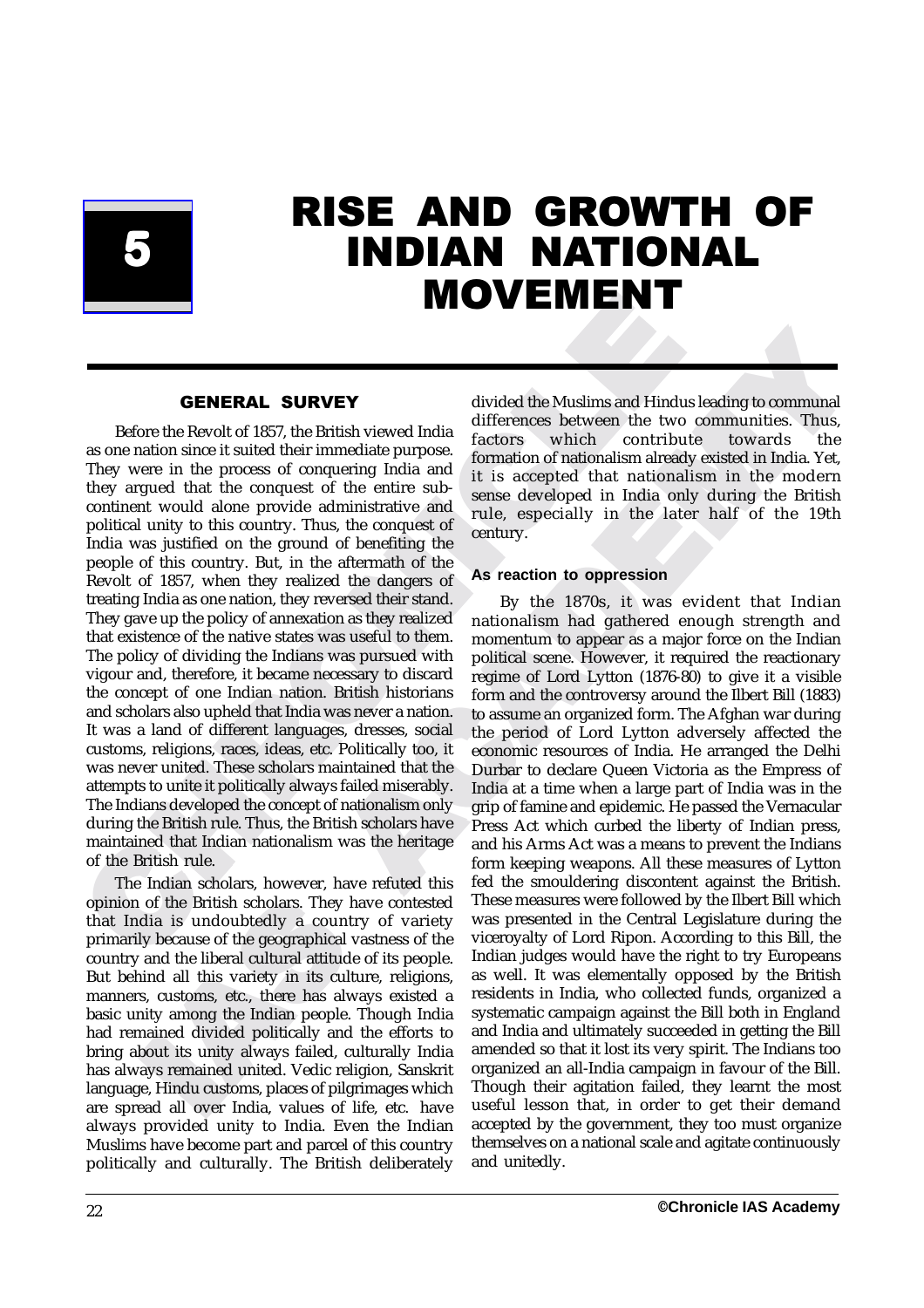#### **What was the role of early Nationalists?**

The second half of the 19th century witnessed a strong national political consciousness and the foundation and growth of an organized national movement. During this period, the modern Indian intelligentsia created political associations to spread political education and to initiate political activity in the country. This political activity was to be based on new political ideas, a new intellectual perception of reality, new social, economic and political objectives, new forces of struggle and resistance; and new techniques of political organization.

The new political activity was to represent a turning point in ideology, policy, organization and leadership. The task was difficult since Indians were utterly unfamiliar with modern political work. Even the idea that people could organize politically in opposition to their rulers was novel one. Consequently, the work of these early associations and of the early political workers proceeded rather slowly and it took more than half a century to bring the common people within the fold of modern politics.

The country. This pointical activity was to be based on<br>
respecting the political activity. But the extremely new political ideas, a new inellectual perception of<br>
reading castsfied the political relativity. But the case o Ram Mohan Roy was one of the first Indian leaders to start an agitation for political reforms. He fought for freedom of the press, trial by jury, the separation of the judiciary form the executive, appointment of Indians to higher offices, protection of the ryots from zamindari oppression and development of Indian trade and industries. His agitation was carried on after his death by the radical Bengali Youth known as the Derozians. They started numerous public associations to discuss modern ideas and their application to India and a large number of newspapers and journals to propagate those ideas. Thus the germs of modern political consciousness were sown in the 1820s and 1830's by Ram Mohan Roy and the Derozians.

#### **Pre-Congress associations**

ing the class interests of the zan, Bihar and Orissa. In 1843, the Ber<br>Society was organized with wid<br>wes. In 1851, the British Indian Armed. Simultaneously, the Madi<br>ation and the Bombay Associa<br>shed in 1852. Many similar Provains.<br>
Provains.<br>
Provains.<br>
Provains.<br>
Provains.<br>
Provains.<br>
Provains.<br>
Provains.<br>
Provains.<br>
Provains.<br>
Provains the Landholder's Society at Calcutta in<br>
ut it was started with the narrow aim of<br>
prop in the provains India was the Landholder's Society at Calcutta in The first political organization to be started in 1838, but it was started with the narrow aim of protecting the class interests of the zamindars of Bengal, Bihar and Orissa. In 1843, the Bengal British Indian Society was organized with wider political objectives. In 1851, the British Indian Association was formed. Simultaneously, the Madras Native Association and the Bombay Association were established in 1852. Many similar associations and clubs were established in smaller towns and cities all over the country. Almost all of them were dominated by wealthy commercial or zamindari elements and were local in character. They worked for reform of administration, association of Indians with the administration and spread of modern education. These associations sent long petitions, putting forward Indian demands to the British Parliament.

The period after 1858 witnessed a gradual widening of the gulf between the educated Indian and the British Indian administration. As the educated Indian studied the character of British rule and its consequence for the Indians, they became more and more critical of British polices in India. The discontent gradually found expression in political activity. But the existing associations no longer satisfied the politically conscious Indians.

Experiment of the existed on the political energy was to be assed on the mass of energy in the lead opolitical objectives, the exist of the East India Association in the saminato the exist of the exist of the exist of the Free those set also the same that a species that a species that the East India Association in London in 1866 to turning discuss Indian questions and to influence British public opinion. Branches of the Association were the **Issues taken up:** Dadabhai Naoroji organized the East India Association in London in 1866 to discuss Indian questions and to influence British public opinion. Branches of the Association were organized in major Indian cities. Naoroji soon came to be known to his contemporaries and the succeeding generations of Indians as the 'grand old man of India'. His greatest contribution was his economic analysis of the British rule. He showed that the poverty and economic backwardness of India were not inherent in local conditions but were caused by colonial rule which was draining India of its wealth and capital. He was honoured by being elected thrice as the President of the Indian National Congress.

Justice M. G. Randade, Ganesh Vasudev Joshi, S. H. Chiplunkar and others organized the Poona Sarvajanik Sabha in 1870. The Sabha carried on active political education for the next 30 years. It also brought out a quarterly paper. The younger elements were also active in other parts of India. In 1884, M. Viraraghavachari, G. Subramaniam lyer, Ananda Charlu and others formed the Madras Mahajana Sabha. In Bombay, Pherozeshah Mehta, K. T. Telang, Badruddin Tyabji and others founded the Bombay Presidency Association in 1885.

The most important of the pre-Congress nationalist organizations was the Indian Association of Calcutta. The youth of Bengal had been gradually getting discontented with the conservative and prolandlord policies of the British Indian Association. Now, led by Anand Mohan Bose and Surendranath Banerjee, these young people founded the Indian Association of Calcutta in 1876 with the aim of creating a strong public opinion in the country on political programme. The first issue taken by the new association for agitation was that of reform of the system of the civil service examination. The association sent Surendranath Benerjee as a special delegate to other parts of the country to canvass support for the agitation. He was perhaps the first modern Indian to gain all-India popularity. In order to involve the common people in the activities of broad political movement, the leaders of the Indian Association organized agitations in favour of the right of the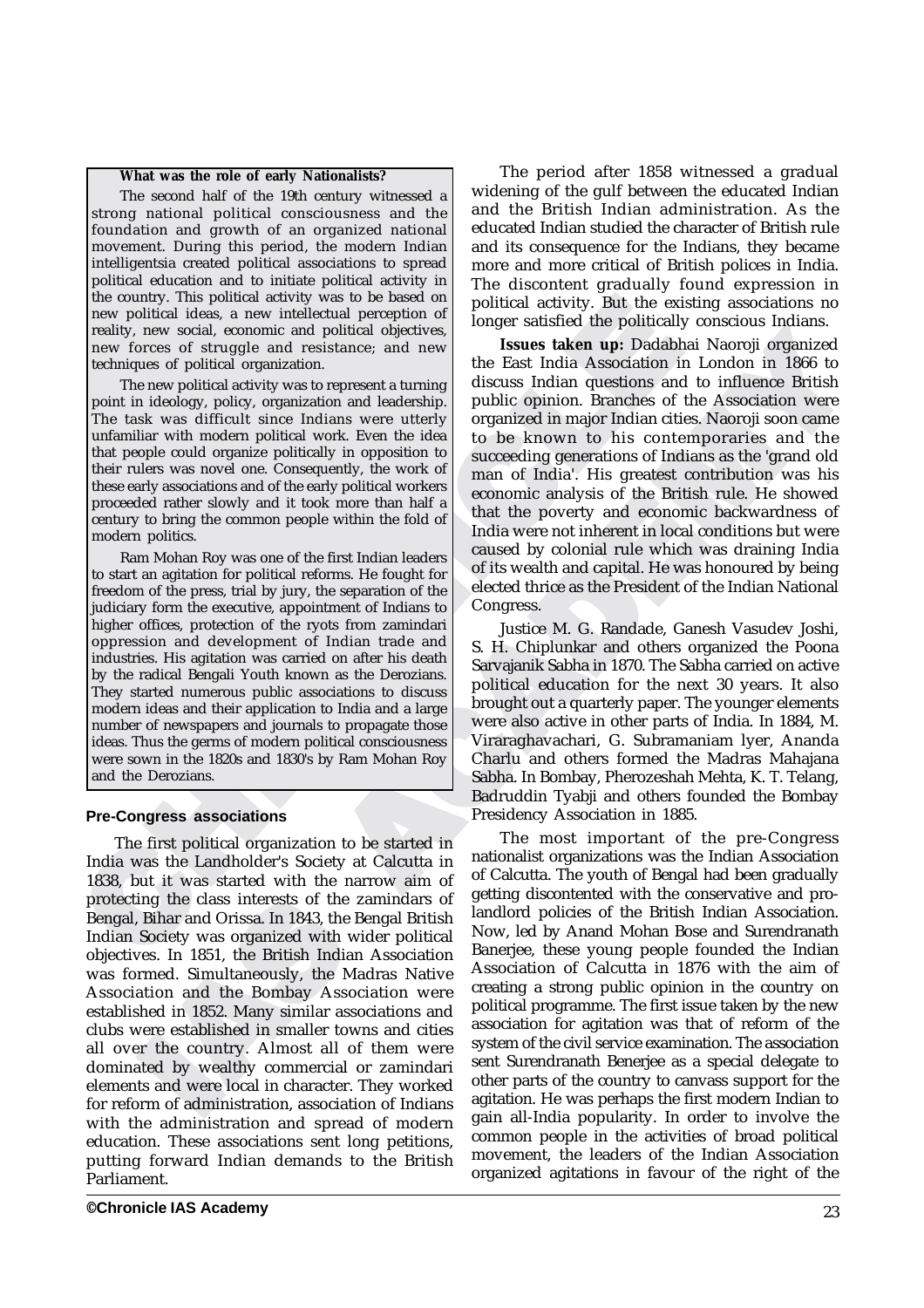tenants against the foreign tea planters. The association also opened branches in different towns and villages of Bengal, and in many cities outside Bengal.

Though all the above organizations had served a useful purpose, they were basically narrow in their scope and functioning. They dealt mostly with local questions and their membership and leadership were confined to a few people belonging to a single city or province. Even the Indian Association, despite its efforts to become an all-India body through convening two all-India conferences, could not succeed in becoming a representative body of political workers and leaders all over the country.

## Indian National Congress

confined to a few people belonging to a single city or worked for the creation of province. Even the inclaim Association, despite its organization representation was ell-fluid configured and increasingly opposed to the tw is person to the state of the state of the personal expertation (expertise the state of the state of the state of the state of the state of the state of the state of the state of the state of the state of the state of the The politically conscious Indians were increasingly becoming aware of the need for an all-India organization not only to provide a common forum for the meeting of minds and the formulation of a common programme of activity but also to carry on public education with a view to creating a broadbased freedom struggle. The social basis for such an organization was now well laid and enough experience had been gathered. Dadabhai Naoroji, Justice Ranade, Pherozeshah Mehta, K.T. Telang, etc. in western India, G. Subramania lyer, Anada Charlu, etc, in southern India, and W. C. Banerjee, Surenderanath Bannerjee, Ananda Mohan Bose, etc., in eastern India, simultaneously began to plan setting up of an all-India nationalist organization. The idea was given a concrete shape by the Bombay group of nationalist political workers who cooperated with A.O. Hume, an Englishman and retired civil servant, to bring together at Bombay in December 1885 political leaders from different parts of the country. These leaders formed the Indian National Congress, the first session of which was presided over by W. C. Banerjee.

## **Why was INC organized?**

as INC organized?<br>
metimes it is remarked that Hun<br>
ie in encouraging the foundati<br>
sss was to provide a 'safety valve<br>
to the growing discontent and<br>
didians. He wanted to prevent<br>
ontented nationalist intelligentsi Sometimes it is remarked that Hume's main purpose in encouraging the foundation of the Congress was to provide a 'safety valve' or a safe outlet to the growing discontent among the educated Indians. He wanted to prevent the union of discontented nationalist intelligentsia with the

discontented peasants. By patronizing a mild political movement, he hoped to prevent it from getting out of control.

dependent of a single city or worked for the creation of a Association, despite its organization represented new and body through convening increasingly opposed to the section of succeed in for British interests. They new This explanation is, however, totally inadequate and misleading for the foundation of the Congress. At the most, it explains to a limited extent Hume's role in the whole episode. The Indians who actively worked for the creation of an all-India political organization represented new social forces that were increasingly opposed to the exploitation of India for British interests. They needed an organization that would fight for India's political and economic advancement. They were patriotic men of high character and were in no way stooges of the foreign government. They cooperated with Hume because they did not want to arouse official hostility to their early political efforts and they hoped that a retired civil servant's active presence would allay official suspicions. It should be noted that even Hume was moved by motives nobler than those of the 'safety valve'. He possessed a sincere love for India as well as its poor cultivators.

## **Significance**

There is no doubt that with the foundation of the Indian National Congress in 1885 the struggle for India's freedom was launched in a small, hesitant and mild but organized manner. It was to grow in strength year by year and, in the end, involve the Indian people in powerful and militant campaigns against the foreign rulers.

It would, however, be wrong to look upon the Congress as the sole or even the chief medium for the spread of nationalist consciousness during the early phase, i.e. between 1885 and 1905. There were numerous other channels for the development and articulation of nationalism during this period. Numerous local and provincial political associations carried on day-do-day political agitation. Above all, the nationalist newspapers acted as the organizers and publicists of nationalism. Most of the newspapers of the period were not carried on as business ventures but were consciously started as organs of nationalist activity. Their owners and editors had often to make immense personal sacrifices.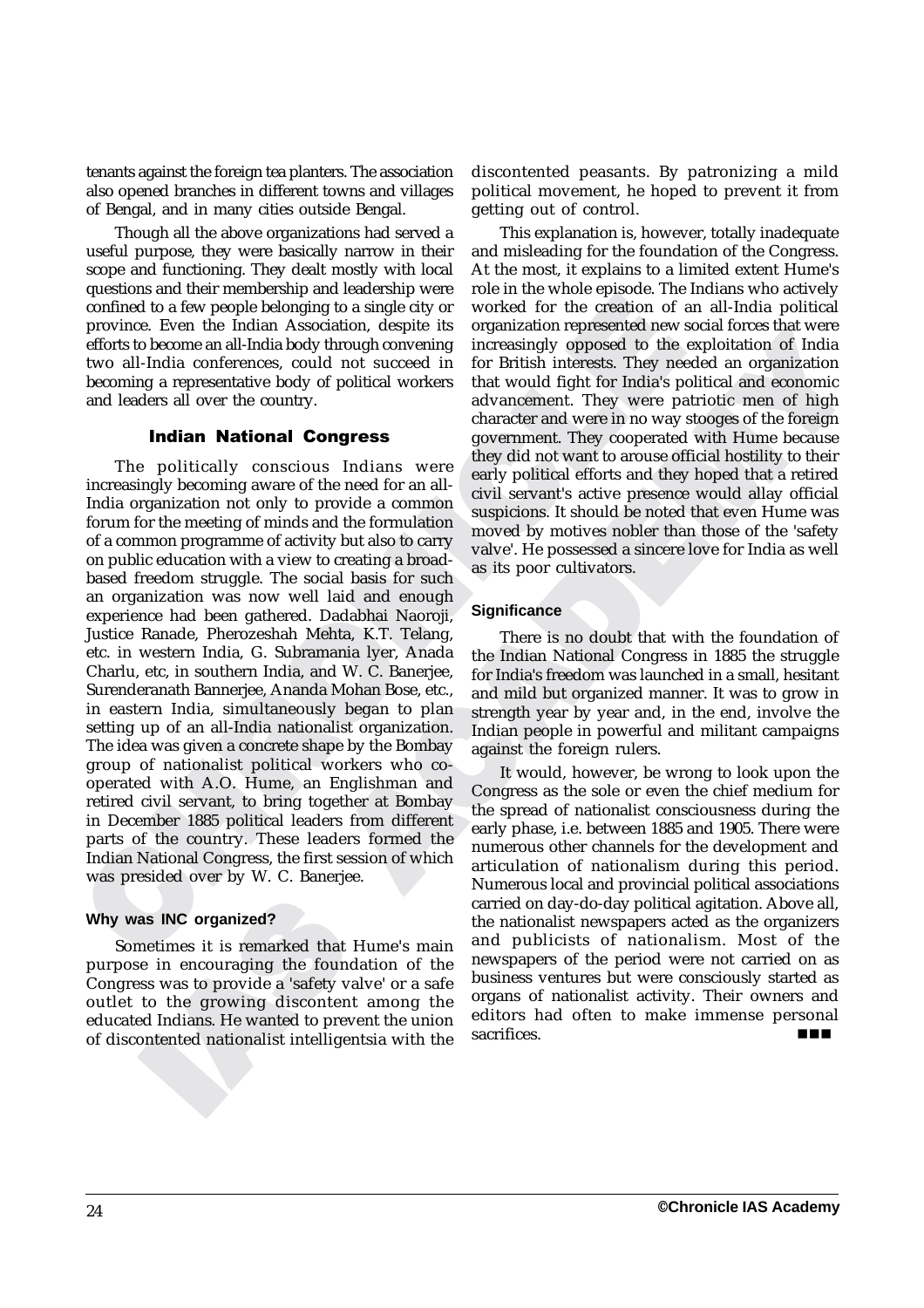

# EARLY NATIONALISTS AND MILITANT NATIONALISTS

**EXERCT:**<br>A fundamental difference existed between the political leaders had to complete militar trationalists. It is essentially due to this mationalistic minimizer of the emilitary and propositional consideration and co **EXECUTE:**<br>These existed between the political leaders had to control the early nationalists and development and consolidat is essentially due to this national unity irrespective of remalists (early nationalists) The econo A fundamental difference existed between the policy and programmes of the early nationalists and the militant nationalists. It is essentially due to this that the first group of nationalists (early nationalists) are described as the 'moderates', and the second group (militant nationalists) as the 'extremists' and the consequent periodisation of the Indian nationalist movement into the moderates era (1885-1905), the extremist era (1905-1919) and the Gandhian era (1919- 1947). Though much can be said in favour of this division of the Indian nationalist movement, the basic continuities and changes involved in this periodisation are subject to diverse opinions. As a matter of fact, there has existed a general tendency to overlook some of the basic continuities from the early nationalist or the so called moderate era to the militant nationalist era or the extremist era. To see discontinuities or changes where none existed, and to over emphasize or wrongly interpret the change that did occur.

## **THE MODERATES**

The moderates did not advocate a direct struggle for the political emancipation of the country, instead, they worked towards a number of political achievements. The most important of these activities were:

- completion of the process of unifying Indian people into a nation,
- creation of a national political platform,
- exposing the exploitative character of British imperialism,
- introduction of modern politics.
- mpletion of the process of unifyipple into a nation,<br>pple into a nation,<br>ation of a national political platfor<br>posing the exploitative character<br>perialism,<br>roduction of modern politics,<br>ation of a feeling of self-confider<br> • creation of a feeling of self-confidence among Indians,
- promotion of the growth of a modern capitalist economy in India, etc.

They were fully aware of the fact that India was a nation in making and Indian nationhood was gradually coming into being and could not, therefore, be taken for granted. They were also aware that the

**©Chronicle IAS Academy** 25

political leaders had to constantly work for the development and consolidation of the feeling of national unity irrespective of region, caste or religion. The economic and political demands of the moderates were formulated with a view to unite the Indian people on the basis of common economic and political programme.

#### **Moderates' Programme**

Moderates desired to create a national political platform on which all Indians belonging to different regions, religions and social classes could agree and which could serve as the basis for all-India political activity whose basic aim was not just good government, but democratic self government. The Indian National Congress, for instance, was established apart from other reasons with the hope to provide a national political platform and thus promote close contact and friendly relations among active nationalists from different parts of the country.

Guidamental difference existed between the political feaders had to curstantly work for the md programmes of the exity nationalists and development and consolidation of the feeling of his increases; and the second politic From the beginning the moderates believed that India should eventually move towards democratic self-government. But they did not demand immediate fulfillment of this goal. Instead, they suggested a gradual approach towards it. Their immediate political demands were extremely moderate. Initially, they demanded that Indians should be given a large share in the government by expanding and reforming the existing legislative Councils. They also demanded the widening of the powers of the councils and an increase in the powers of the members who were to be the elected representatives of the people. The Indian Councils Acts of 1892 and 1909 were passed mainly due to the efforts of the moderates, though these Acts did not secure much for the Indians. But by the turn of the 19th century, the moderates made good progress in their political demands. Their demands were no longer confined to petty reforms but were extended to full self-government, including full Indian control over all legislation and finances, on the model of the self-government colonies of Canada and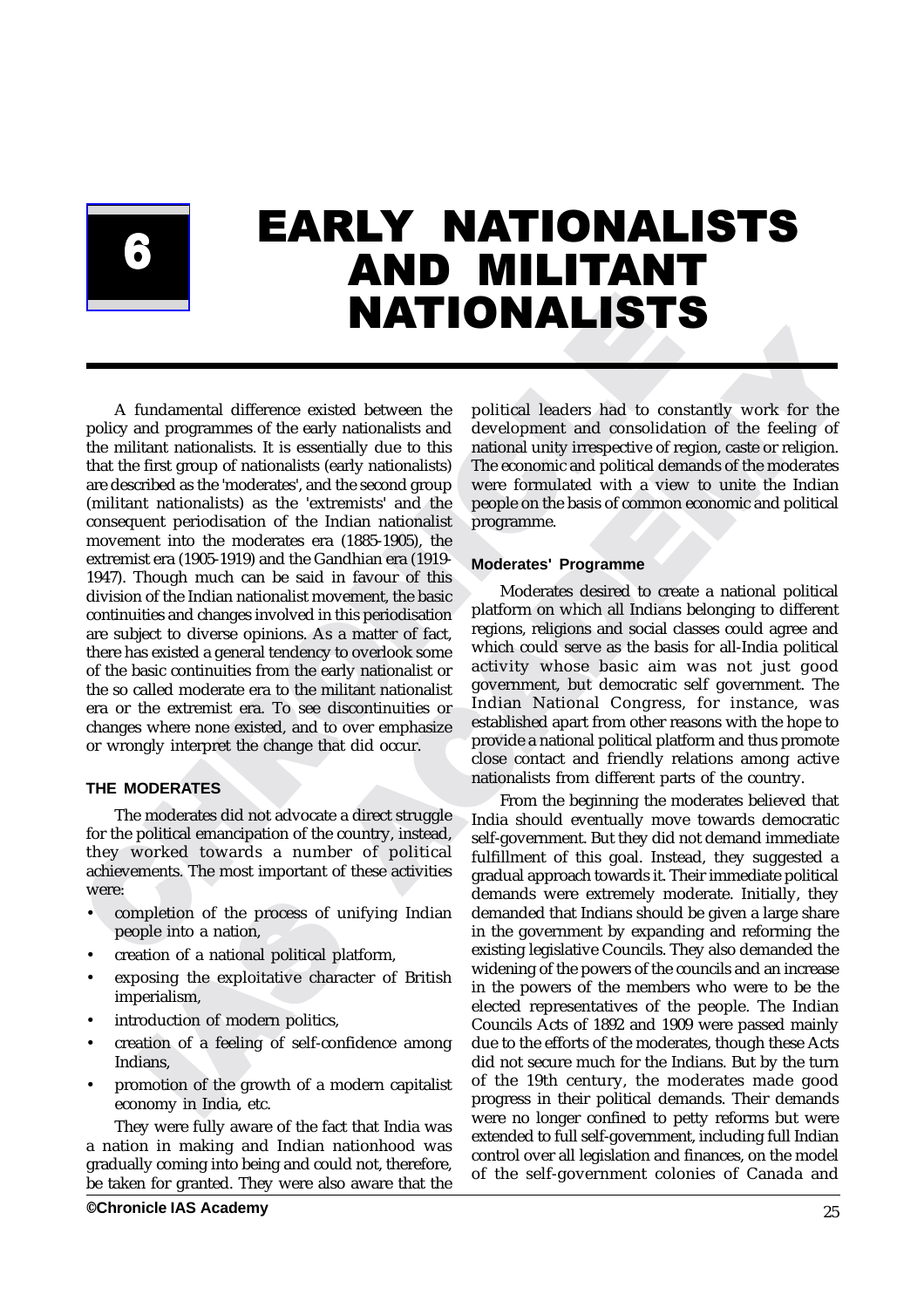Australia. This demand was initially made by *Dadabhai Naoraji* in 1904 and later by *Gokhale* in 1905.

**Economic Critique:** Exposing the exploitative character of British imperialism and spreading their understanding of the British rule in India among the people was another important item on the agenda of the moderates. They took note of all the three forms of contemporary economic exploitation, namely, through trade, industry and finance. Realizing that the essence of British imperialism lay into subordination of the Indian economy to that of Britain, they strongly opposed the British attempts to develop in India the basic characteristics of the economy, viz., the transformation of India into a supplier of raw materials, a market for British manufacturers and a field of investment for capital. Moreover, in every sphere of economic life they advocated the lessening and even severance of India's economic dependence on England.

The moderates. They took note of all the three forms the removal of poverty was of contemporary economic exploitation, namely, Indian life in all fields and three forms through trade, industry and finance. Realizing that **Agitations:** Besides, they organized many agitations against all the important official economic policies based on the colonial structure. For instance, they organized a powerful all-India agitation against the abandonment of tariff duties on imports from 1857 to 1880 and against the imposition of cotton excise duties in 1849-96. This agitation played a major role in arousing country-wide national feelings and in educating the people regarding the real aims and purpose of British rule in India. Thus, all the efforts of the moderates finally resulted in the growth of an all-India opinion that the British were exploiting India and thus leading to its impoverishment, economic backwardness and under development.

Implementation, including the Indian National<br>and political education and to initial<br>and political education and to initial<br>and political ideas, a new intellectual per<br>new socio-economic and political<br>prew socio-economic a **Sovereignty:** Another important programme of the moderates was the introduction of modern politics based on the doctrine of the sovereignty of the people and on the notion that politics is not the preserve of the ruling class only. They formed several political associations, including the Indian National Congress, to spread political education and to initiate political work in the country. This work was to be based on new political ideas, a new intellectual perception of reality, new socio-economic and political objectives, new forces of struggle and resistance and new techniques of political organization. It was to represent a turning point in ideology, policy, organization and leadership.

**Capitalism:** They also wanted to promote the growth of modern capitalist economy in India. They rightly believed that the British economic policies were responsible for bringing about the ruin of India's traditional handicraft industries and for obstructing the development of modern industries. Most of them

opposed the large scale import of foreign capital for investment in the Indian railways, plantations and industries on the ground that it would lead to the suppression of Indian capitalists and a further increase in the hold of the British over India's economy and polity.

note of all the three forms the removal of poverty was<br>ic exploitation, namely, Indian life in all fields and<br>d finance. Realizing that development of modern industry<br>imperialism lay into for the proper growth of a car<br>eco Engine to the Individual matrix), and the matrix and the matrix and the matrix and the matrix and the matrix and the matrix and the matrix and the matrix and the matrix and the matrix and the matrix and the matrix and the **Remedy:** The chief remedy they suggested for the removal of poverty was the modernization of Indian life in all fields and, in particular, the development of modern industries, which are essential for the proper growth of a capitalist economy. But rapid industrialization required active state assistance and a policy of tariff protection. So, they urged the British government to aid Indian industries through financial subsidies, loans and guarantees through state-aided or controlled banks, by borrowing abroad and lending in India, by pioneering state-owned industries in fields such as steel and mining which Indian capitalists were too weak to enter, but which were essential for industrial development, by collecting and disseminating industrial and commercial information and by promoting technical education.

Constraints: The task was difficult for Moderates since Indians were utterly unfamiliar with modern politics. Even the notion that people could organize themselves politically in opposition to their rulers was a novel one. Consequently their work proceeded rather slowly and it took more than half a century to bring the common people within the fold of modern politics.

## THE EXTERMISTS

The programmes of the militant nationalist or the extremists were almost similar to those of the moderates. Their programmes were built on their predecessors' programmes and their i.e., the moderates concrete exposure of the character of the British rule in India. But they differed from the latter in one important respect, i.e., the extremists demanded complete independence, while the moderates were content with democratic self-government as in the colonies of Australia and Canada.

However, this difference in their political goals was not substantial as the moderates were as much interested in the question of political power as the extremists. In fact, Tilak himself repeatedly pointed out that there were no real difference between him and the moderates regarding the goals of the national movement. The moderates did not strive for complete independence mainly because of the feeling that the time was not yet ripe for it. It is interesting to note here that even Tilak had no hesitation in going back time and again from the demand for complete independence to dominion status.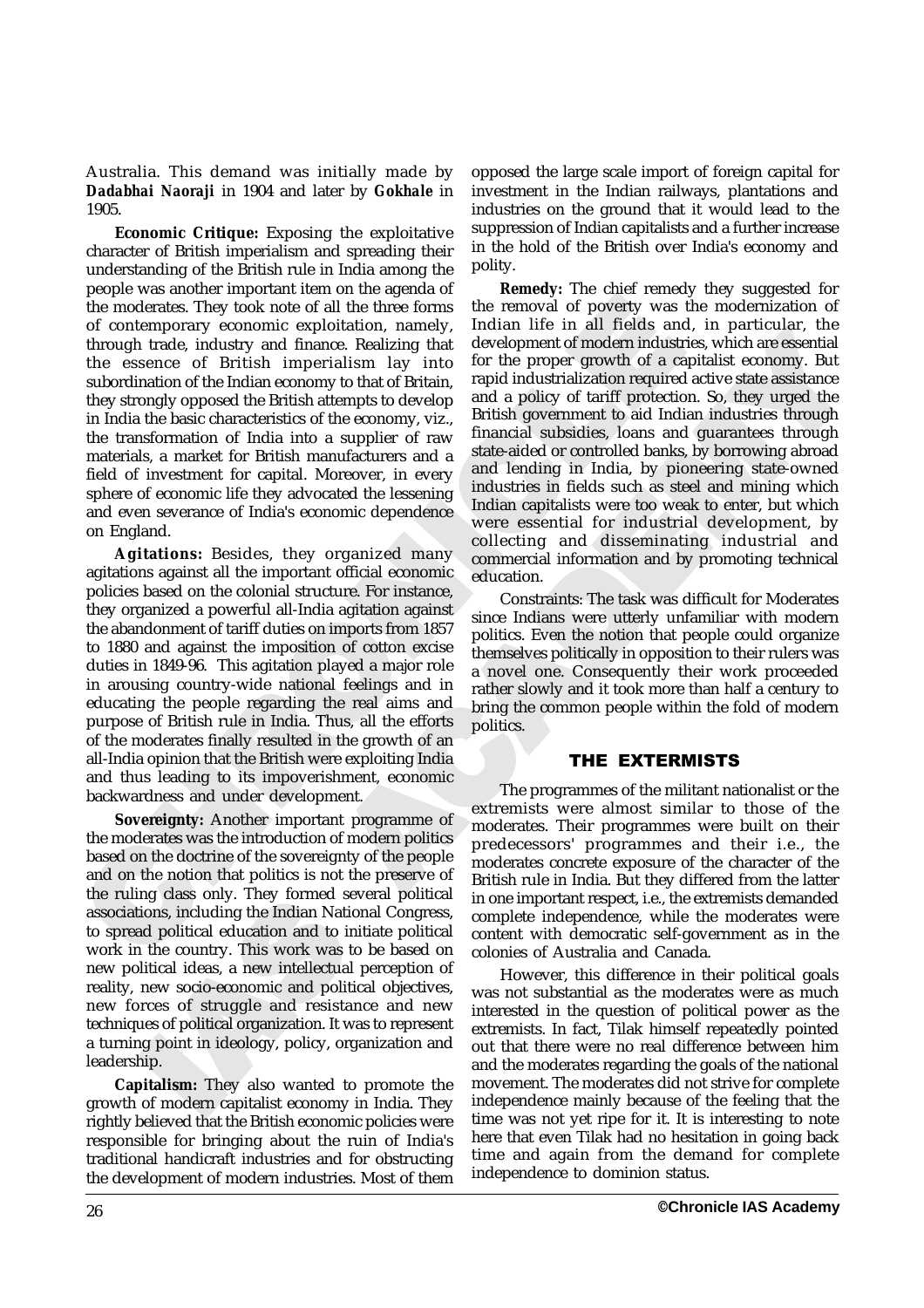Thus, the basic difference between the early nationalists and the militant nationalists did not lie in their programme or in a different definition of the nationalist political goal. The real difference, if there was any, lay in their policies or the methods of struggle to achieve the agreed goals. In other words, the difference was not in the programmes or what was to be done, but in the policies or how it was to be done.

#### **What were the Extremists' policies?**

was to be done. but in the policies or how it was to<br>
moderates, had adopted the done. Defined to the carrent word moderates, had adopted remember serves of the extremists deviated from the Exvere dialy for immedi<br>
moderat Some of the extremists deviated from the moderate method of peaceful and bloodless struggle in theory. In practice, however they too operated within its basic framework. The tenet was to serve as a basic guarantee to the propertied class that they would at no time be faced with a situation in which their interests might be put in jeopardy even temporarily. The only difference between the moderates and the extremists in this matter was in their attitude towards non-violence. It was a matter of personal conviction for most of the moderates though practical considerations too played an important role in determining their attitude towards non-violence. To the extremists, it was mostly a practical expedient. The extremists, therefore, did not condemn violence as such, though they themselves did not resort to violent methods.

So movement. It would instead, exercise a<br>carouse them further, strengthen the<br>throw imperialism and lead to a l<br>all struggle. They therefore, adviation of a mass struggle against in<br>station of a mass struggle against in<br>s For the Extremists' policies? components-pressure) streat to the extremists policies? compulsed matepaper of the extremisting of the external control is given several collis for immediate independence. It is proper in par More importantly, the extremists advocated the organization of mass struggle against British imperialism. This was, in fact, the most important and, perhaps the only significant difference between the policies of the extremists and those of the moderates. Tilak, Bipin Chandra Pal, Lala Lajpat Rai and other extremists had infinite faith in the power of the masses for action and in the Indian people's capacity to bear the strain of a prolonged political struggle against imperialism. They believed that suppression by the government would not throttle the mass movement. It would instead, educate the people, arouse them further, strengthen their resolve to overthrow imperialism and lead to a heightened political struggle. They therefore, advocated the organization of a mass struggle against imperialism as a first step in making the masses politically active. They talked of bridging the gulf between the educated people and the masses though not all of them.

**Different Concept:** The extremists evolved a higher concept of the forms of political struggle in order to improve the techniques of political action. In other words, the extremists apart from employing the moderate forms of agitation gave a call for passive resistance, to cooperate with the government and to boycott, government service, government courts and government schools and colleges. But they were unable to implement this concept fully and as a result, not transcend agitation (the form adopted by the moderates,) though their agitation was much more militant and effective than that of the moderates because the former had a broader base than the latter.

policies or now it was to<br>
moderates, had adopted the<br>
s' policies?<br>
completed independence, Be<br>
ists deviated from the<br>
gave several calls for immedia<br>
for immedia<br>
for immedia<br>
for immedia<br>
for immedia<br>
for immedia<br>
for **P-C-P strategy:** The extremists too like the moderates, had adopted the P-C-P (pressurecompromise-pressure) strategy in order to attain completed independence, Because the extremists gave several calls for immediate independence, it is easy to be misled into thinking that their strategic approach was deferent. In fact, such calls were part of the same overall strategy. Every such call was succeeded by a set of immediate demands which had little direct relation to the demand for immediate and complete independence. So what changed after 1905 was not the basic strategy of P-C-P. The extremists were not working for the direct overthrow of British rule. They too emphasized the technique of negotiations backed by controlled mass action.

**Different Mode:** The extremists did, however, change the mode of persuasion or putting pressure. They put greater mass pressure behind demands. They shifted from intellectuals to the masses to a significant extent; and from memorials, petitions and resolutions; to processions, demonstration and large mass movements. The sanctions behind their demand were different and far stronger. But the political advance was still to occur by stages and through compromise, that is, ultimately through British consent and action.

**Short-comings:** While recognizing this different between the moderate and the extremist eras; we should also make a distinction between hope and the fulfillment. For one even at the height of the extremist movement in Bengal, the peasantry was not mobilized. The alienation between the educated extremist political workers and the masses was not lessened to any significant extent. In fact, the extremists did not even know how to go about the task. In practice what they succeeded in doing was to spread the movement deeper among the lower middle classes who were already brought within the ambit of nationalism in the moderate era.

**Failure:** The failure of the extremists inevitably led to revolutionary terrorism. Since most of the extremist leaders had wrongly defined their differences with the moderates (they had concentrated on 'action' and sacrifices rather than on the need to evolve a different type of politics), the young men brought upon an ideology of 'action' and sacrifice which were soon disenchanted with militant agitation, demanded 'action' and took recourse to individual terrorism.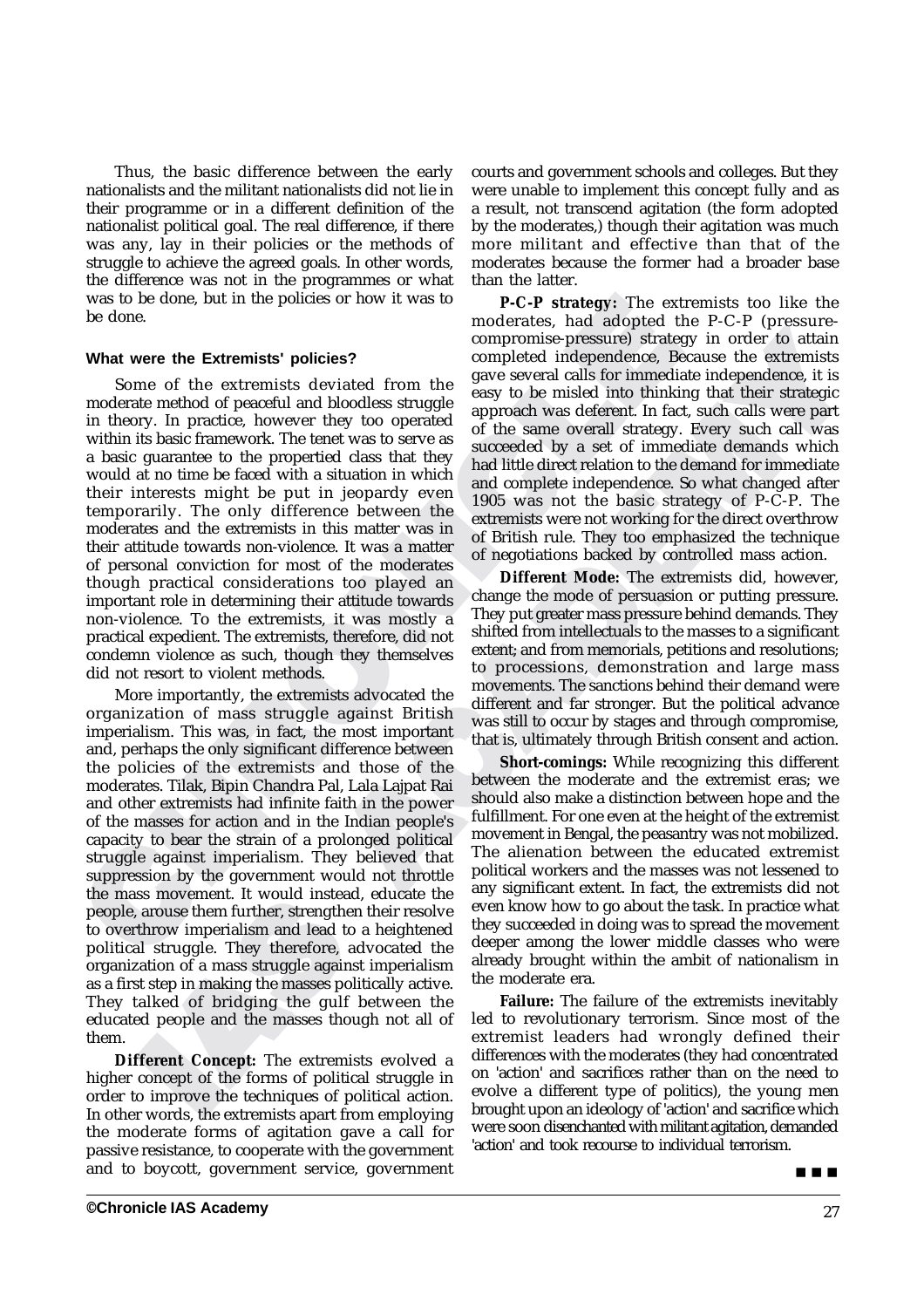# PARTITION OF BENGAL

The conditions for the emergence of militant nationalism had thus developed when in 1905 the partition of Bengal was announced and the Indian National movement entered its second stage.

On 20 July 1905, Lord Curzon issued an order dividing the rest of Bengal with a population of 54 million, of whom 18 million were Bengalis and 36 million Biharis and Oriyas.

e emergence of militant Hindi speaking Bihar and the<br>
eloped when in 1905 the from the Bengali speaking par<br>
mounced and the Indian<br>
of its second stage.<br>
Curzon issued an order<br>
with a population of 54<br>
the partition is e It was said that the existing province of Bengal was too big to be efficiently administered by a single provincial government. However, the officials who worked out the plan had also other political ends in view.

They hoped to stem the rising tide of nationalism in Bengal, considered at the time to be the merve centre of Indian nationalism.

The conditions for the emergence of militant Hindi speaking Bihar and the nationalism had thus developed when in 1905 the from the Bengali speaking partition of Bengal was amounced and the India<br>
Netrocover, the official conditions for the emergence of militant Hindi speaking lithar and the Oriya-speaking Orissa<br>
IIIs mad thus developed with an 1008 the from the Bengali speaking part of the province,<br>
and free part of the system and the b Risely, Home Secretary to the Government of India, wrote in an official note on 6 December 1904 as Bengal united is a power. Bengal divided will pull in several different ways. One of our main objective is to split up and thereby to weaken a solid body of opponents to our rule.

The Indian National Congress and the Nationalists of Bengal firmly opposed the partition.

Within Bengal, different sections of the population - zamindars, merchants, lawyers, students, the city poor, and even women - rose up in spontaneous opposition to the partition of their province.

The nationalists saw the act of partition as a challenge to Indian nationalism and not merely an administrative measure.

ndars, merchants, lawyers, studen<br>
und even women - rose up in sp<br>
ion to the partition of their provir<br>
e nationalists saw the act of par<br>
ge to Indian nationalism and not<br>
strative measure.<br>
ey saw that it was a delibera They saw that it was a deliberate attempt to divide the Bengali territorial and on religious grounds - for in the Eastern part Muslims would be in a big majority and in the western part Hindus - and thus to disrupt and weaken nationalism in Bengal.

It would also be a big blow to the growth of Bengali language and culture.

They pointed out that administrative efficiency could have been better secured by separating the

Hindi speaking Bihar and the Oriya-speaking Orissa from the Bengali speaking part of the province.

Moreover, the official step had been taken in utter disregard of public opinion.

Thus the vehemence of Bengal's protest against the partition is explained by the fact that it was a blow to the sentiments of very sensitive and courageous people.

#### **The Anti-Partition Movement**

- The Anti-Partition Movement was the work of the entire national leadership of Bengal and not of any one section.
- Its most prominent leaders at the initial stage were moderate leaders like Surendra Nath Banerjee and Krishna Kumar Mitra; militants and revolutionary nationalists took over in the later stages.
- In fact, both the moderate and militant nationalists co-operated with one another during the course of the movement.
- The Anti-Partition Movement was initiated on 7 August, 1905. On the day a massive demonstration against partition was organised in the Town Hall in Calcutta.
- From this meeting delegates dispersed to spread the movement to the rest of the province.
- The partition took effect on 16 October, 1905.
- The leaders of the protest movement declared it to be a day of national mourning throughout Bengal.
- It was observed as a day of fasting. There was a Hartal in Calcutta.
- People walked barefooted and bathed in the Ganga in the morning hours.
- Rabindranath Tagore composed the national song 'Amar Sonar Bangla', for the occasion which was sung by huge crowds parading the streets.
- This song was adopted as its national anthem by Bangladesh in 1971 after Liberation.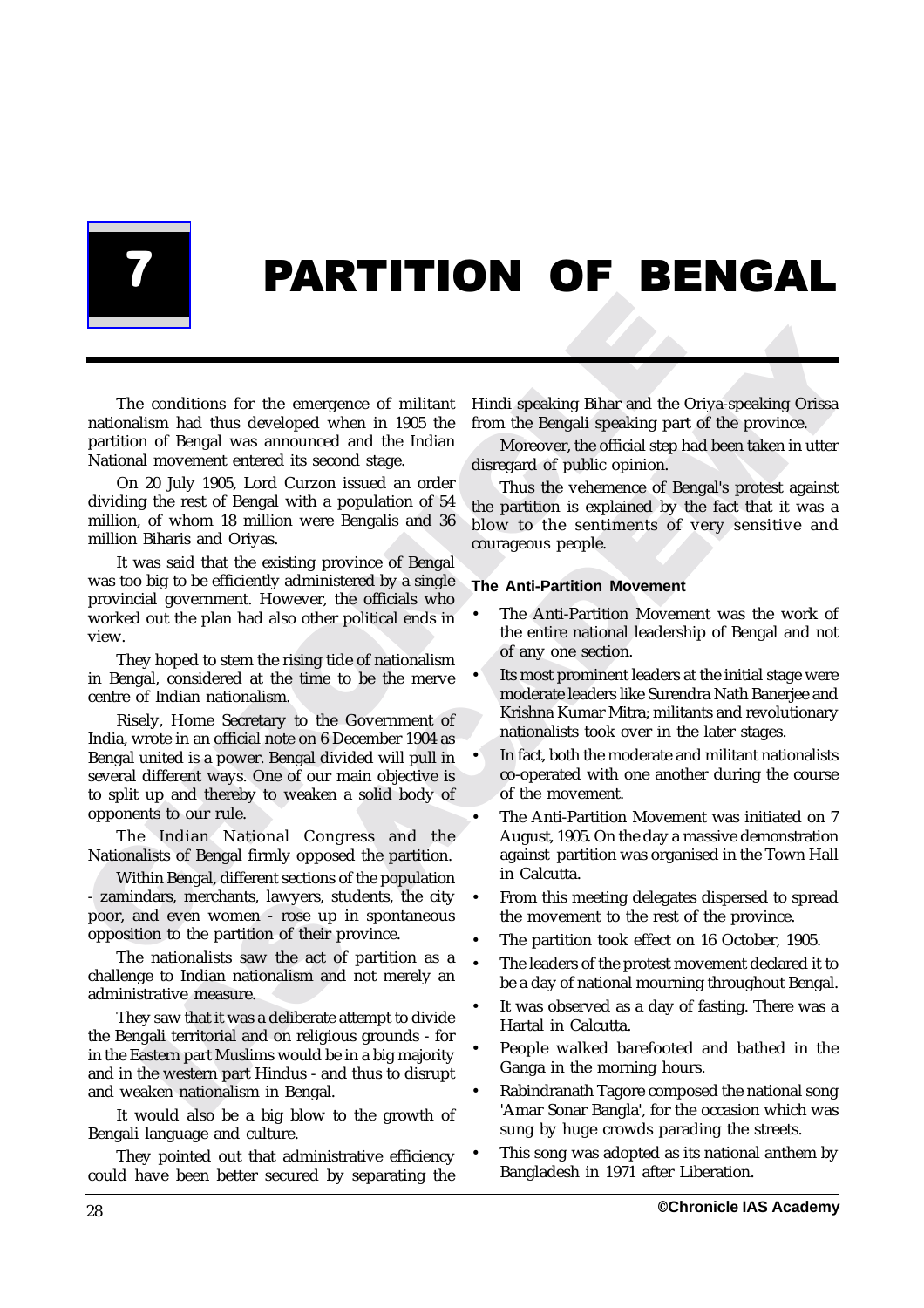- The streets of Calcutta were full of the cries of 'Bande Mataram' which overnight became the national song of Bengal and which was sung to become the theme song of the national movement.
- The ceremony of Raksha Bandhan was utilized in a new way.
- Hindus and Muslims tied the rakhi on one another's wrists as a symbol of the unbreakable unity of the Bengalis and of the two halves of Bengal.
- Thusday and who may have the ratio of the threation of the the stational single densition and the stational single densition and the stational single and of the two halves of the metallomal single and when the veteral hadr In the afternoon, there was a great demonstration when the veteran leader Ananda Mohan Bose laid the foundation of a Federation Hall to mark the indestructible unity of Bengal.

## **The Swadeshi and Boycott**

- The Bengal leaders felt that more demonstrations, public meetings and revolutions were not likely to have much effect on the rulers.
- More positive action that would reveal the intensity of popular feelings and exhibit them at their best was needed.
- The answer was Swadeshi and Boycott.
- Mass meetings were held all over Bengal where Swadeshi or the use of Indian goods and the boycott of British goods were proclaimed and pledged.
- In many places public burning of foreign cloth were organised and shops selling foreign cloth were picketed. The Swadeshi Movement was an immense success.
- An important aspect of the Swadeshi Movement was the emphasis placed on self-reliance or 'Atmasakti'.
- Self-reliance meant assertion of national dignity, honour and self-confidence.
- In the economic field, it meant fostering indigenous industrial and other enterprises.
- the economic field, it meant<br>ligenous industrial and other enter<br>iny textile mills, soda and match<br>alloom weaving concerns, national<br>urance companies were opened.<br>harya P.C. Ray organised his fame<br>emical Swadeshi Stores.<br>e Many textile mills, soda and match factories, handloom weaving concerns, national banks and insurance companies were opened.
- Acharya P.C. Ray organised his famous Bengal Chemical Swadeshi Stores.
- Even the great Rabindranath Tagore helped to open a Swadeshi store.
- The Swadeshi Movement had several consequences in the realm of Culture.
- There was a flowering of nationalist poetry, prose and journalism.
- The patriotic songs written at the time by poets

like Rabindranath Tagore, Rajani Kant Sen, Syed Abu Mohammed and Mukunda Das are sung in Bengal to this day.

- Another self-reliant, constructive activity undertaken at the time was that of National Education. National Educational Institutes where literary, technical or physical education was imparted were opened by nationalists who regarded the existing system of education as denationalising and, in any case, inadequate.
- On 15 August 1906, a National Council of Education was set up. A National College with Aurobindo Ghose as Principal was started in Calcutta.

## **Role of Students, Women, Muslims and the Masses**

- A prominent part in the Swadeshi agitation was played by the students of Bengal.
- They practised and propagated Swadeshi and took the lead in organising picketing of shops setting foreign cloth.
- The government made every attempt to suppress the students.
- From the transit of the two halves of the unbreakable<br>
was a great demonstration on 15 August 1906, a<br>
Maxa a great demonstration  $\sim$  On 15 August 1906, a<br>
Maxa a great demonstration  $\sim$  On 15 August 1906, a<br>
Education W In the templats and of the two halves of<br>  $\frac{1}{2}$  denotingation are example system of containing<br>
the affection and the street and the street and the street and the street and the street and the street and the street an • Orders were issued to penalise those schools and colleges whose students took an active part in the Swadeshi agitation; their grants-in-aid and other privileges were to be withdrawn, they were to be disaffiliated, their students were not to be permitted to compete for scholarships and were to be barred from all services under the government.
	- Disciplinary action was taken against students found guilty of participating in the nationalist agitation. Many of them were fined, expelled from schools and colleges, arrested and sometimes beaten by the police with lathis.
	- A remarkable aspect of the Swadeshi agitation was the active participation of women in the movement.
	- The traditionally home-centred women of the urban middle classes joined processions and picketing. From then on they were to take an active part in the nationalist movement.
	- Many prominent Muslims joined the Swadeshi Movement, including Abdul Rasul, the famous barrister, Liaquat Hussain, the popular agitator and Guznavi, the businessman.
	- Maulana Abul Kalam Azad joined one of the revolutionary terrorist groups.
	- Many other middle and upper class Muslims, however, remained neutral or, led by the Nawab of Dhaka (who was given a loan of Rs. 14 lakh by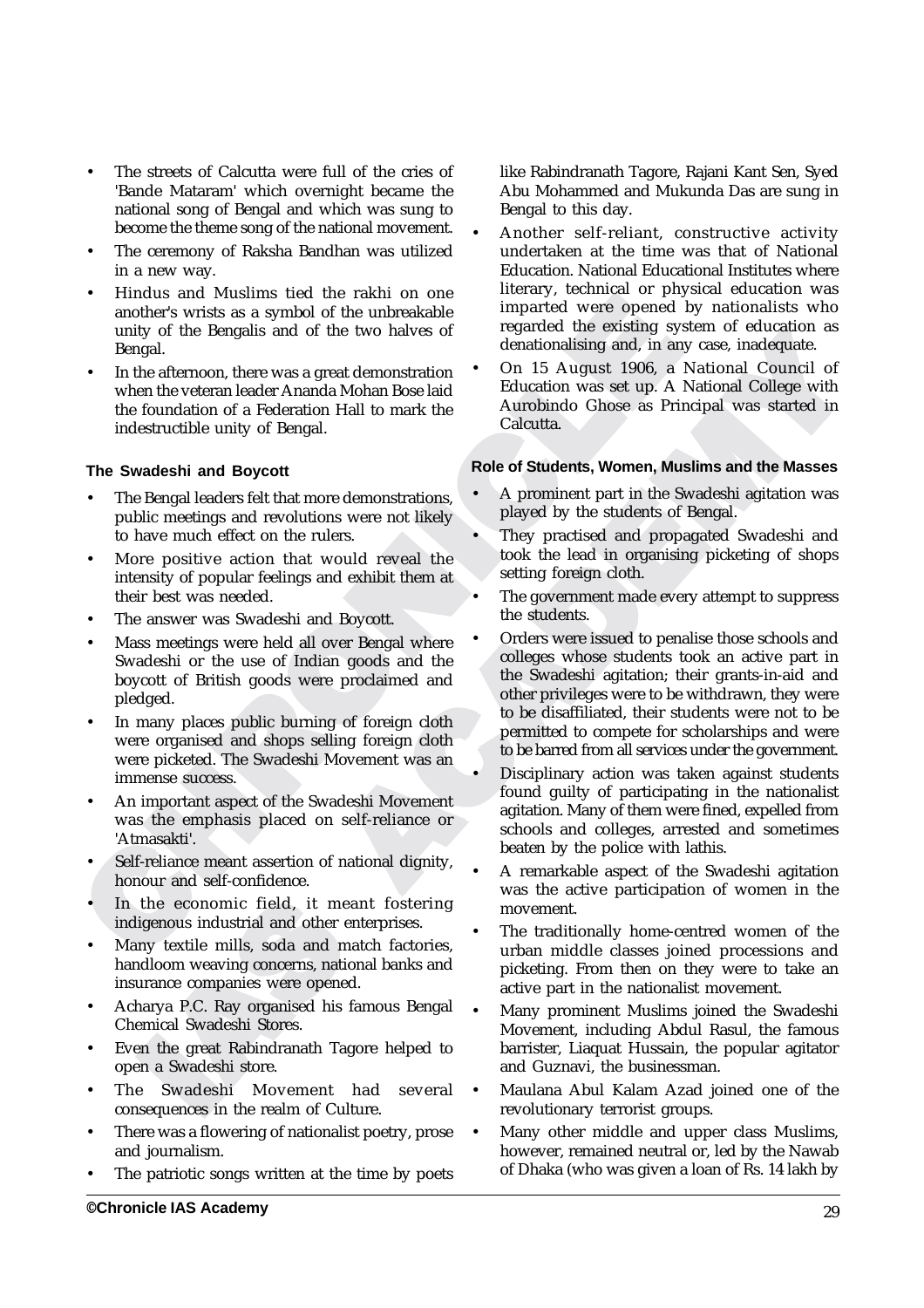the Government of India), even supported Partition on the plea that East Bengal would have a Muslim majority.

- In this communal attitude, the Nawab of Dhaka and others were encouraged by the officials.
- the Mohammedians in Eastern Bengal with a unity<br>which the Mohammedians in Eastern Bengal with a unity<br>which they had not enjoyed since the days of the the interview of Thidia<br>old Musalman Viceroys and Kings.<br>All-India Aspe In a speech at Dhaka, Lord Curzon declared that one of the reasons for the partition was to invest the Mohammedans in Eastern Bengal with a unity which they had not enjoyed since the days of the old Musalman Viceroys and Kings.

#### **All-India Aspect of the Movement**

The cry to Swadeshi and Swaraj was soon taken up by other provinces of India.

IAS

- Movements in support of Bengal's unity and boycott of foreign goods were organised in Bombay, Madras and north India.
- The leading role in spreading the Swadeshi Movement to the rest of the country was played by Tilak.
- Tilak quickly saw that with the inauguration of this movement in Bengal a new chapter in the history of Indian rationalism had opened.
- Experience the days of the anti-quark of this movement in Benja with a unity of this movement in Benja with a unity of this movement in Benja was soon taken<br> **Movement** to a popular struggle again to unite the entire count ch they had not conject since the days of the like history of indian rationalism had the Musliman Viceroys and Kings.<br>
Musliman Vicerows and Rings.<br>
a Aspect of the Movement to use spendar strengthe and an opportunity in l • Here was a challenge and an opportunity to lead to a popular struggle against the British Raj and to unite the entire country in one bond of common sympathy.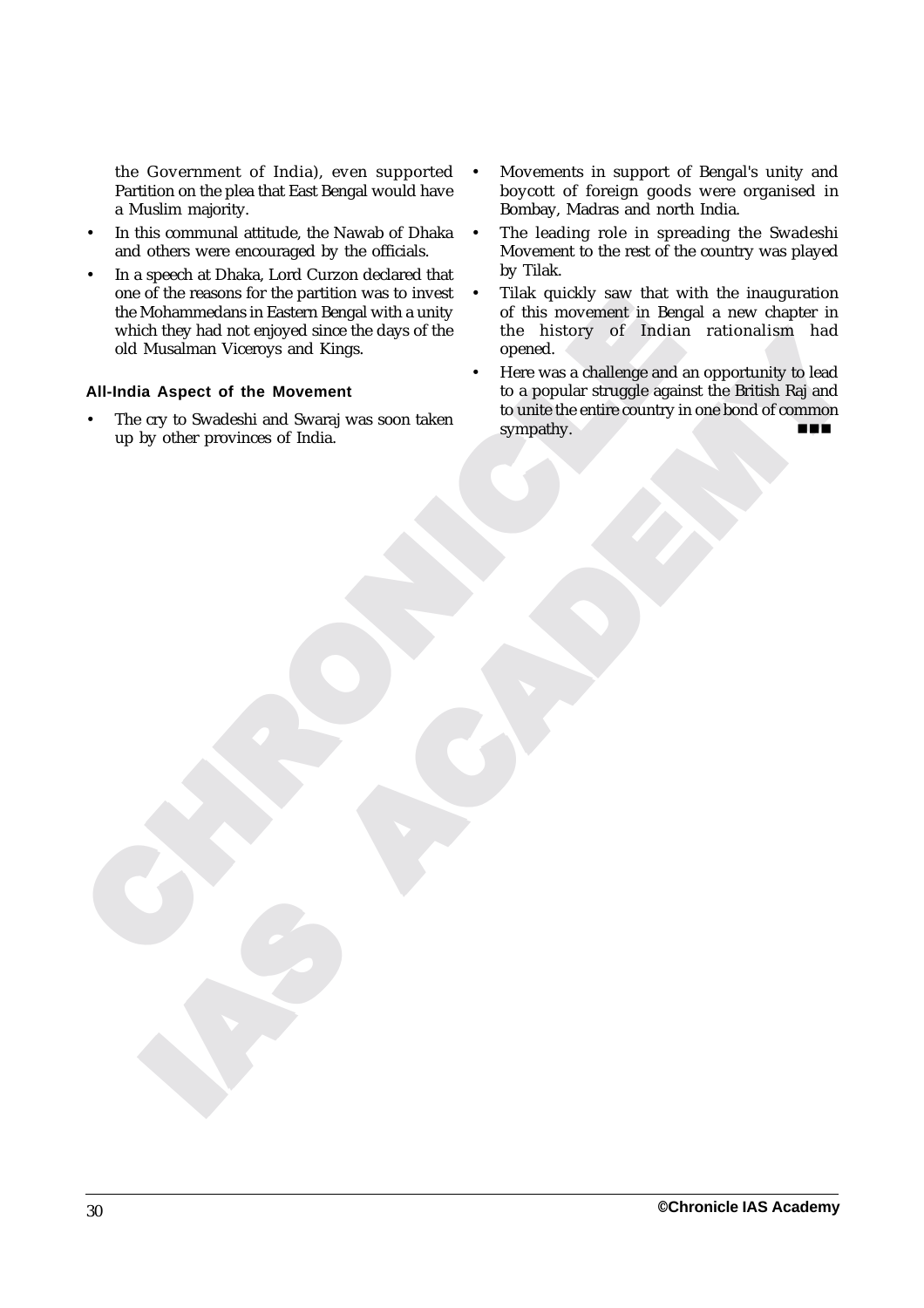

# 8 HOME RULE LEAGUES

- During the First World War, the nationalist feelings grew stronger, which outburst into rise of two Home Rule Leagues in India. One was founded by Tilak at Poona and the other by Mrs. Annie Besant at Madras.
- Mrs. Annie Besant was one of the firebrand politicians of the national movement. She was one of the leaders of the Theosophical movement and had adopted India as her home and worked for its social, educational and religious regeneration. She was disillusioned with the tone of the moderates.
- Like a true patriot, she wanted to do something tangible and concrete for the political liberation of India. It was with this aim in view that she organized the Home Rule Movement.
- During the First World War, the nationalist <br>
 Tilak's activities were feeling grew stronger, which outburst into rise<br>
of two Home Rule Leagues in India. One was<br>
 Presidency and the colline Central<br>
founded by Tilak a • Annie Besant was inspired by the Irish Home Rule Movement. In the Congress session of 1915, she proposed that a similar movement should be started in India. Bal Gangadhar Tilak and other extremists supported the move whole-heartedly. They felt that under the Moderates, the Congress organization had become lifeless and that it should be made more vigorous so as to win over mass sympathy.
	- The Material Movement of Home<br>Inted two separate Home Rule Leagu<br>propaganda all over the country is<br>demand for the grant of Home Rust<br>st World War. Tilak set up the H<br>ague in December 1915. Its headquare<br>Poona. Annie Besan ring the First World War, the nationalist <br>
	Tilak's activities were confined to Bombay<br>
	meging grew stronger, which onbruss throughs in case Presidency and the Central province while American<br>
	media action and the other b • Tilak and Mrs. Annie Besant decided to put a new life in the national movement of India. They started two separate Home Rule Leagues to carry on propaganda all over the country in favour of the demand for the grant of Home Rule after the First World War. Tilak set up the Home Rule League in December 1915. Its headquarters were at Poona. Annie Besant set up a similar Home Rule League in September 1916. Its headquarters were at Adyar near Madras.
	- The leaders of the Home Rule Movement followed constitutional means to achieve their aim. They shunned violent and revolutionary methods because they did not like to embarrass the British Government during the war.
- Tilak's activities were confined to Bombay Presidency and the Central province while Annie Besant popularized this movement in the rest of India. The branches of the league were set up all over the country.
- rd War, the nationalist <br>
which outburst into rise and the Centra agues in India. One was <br>
Besant popularized this mona and the other by Mrs. India. The branches of the sas.<br>
was one of the firebrand and movement. She was • Tilak made a whirlwind tour of the country in 1916 and in his speeches he said, "Swaraj is my birthright and I shall have it." He said that Home Rule was the only cure of India's political ills and the grievances of the Indians. He preached the idea of Home Rule through his two newspapers - Kesari and Maratha.
	- Annie Besant also toured the country and created a lot of enthusiasm among the people for the cause of Home Rule. She carried on the propaganda in favour of it in the newspapers named New India and Commonwealth.
	- The movement reached its peak in 1917. The Government got panicky at the activities of the Home Rule Movement and it thought of suppressing it with a heavy hand. The Government made use of Defence of India Act to curb the activities of the agitators. Students were prohibited from attending Home Rule meetings.
	- Tilak was prosecuted for his fiery and exciting speeches and his entry in Punjab and Delhi was banned. Important leaders of the movement including Annie Besant were interned.
	- Various restrictions were imposed on the press by using the Indian Press Act of 1910. But the repressive policy followed by the Government only added fuel to the fire. Strikes, agitation and protest meetings were organized throughout the country.
	- The government realized the seriousness of the demonstrations that broke out in support of the Home Rule League. The Indians seemed to be prepared to pay any price to achieve the Home Rule. Therefore, to appease the nationalists, the Secretary of State for India made a declaration on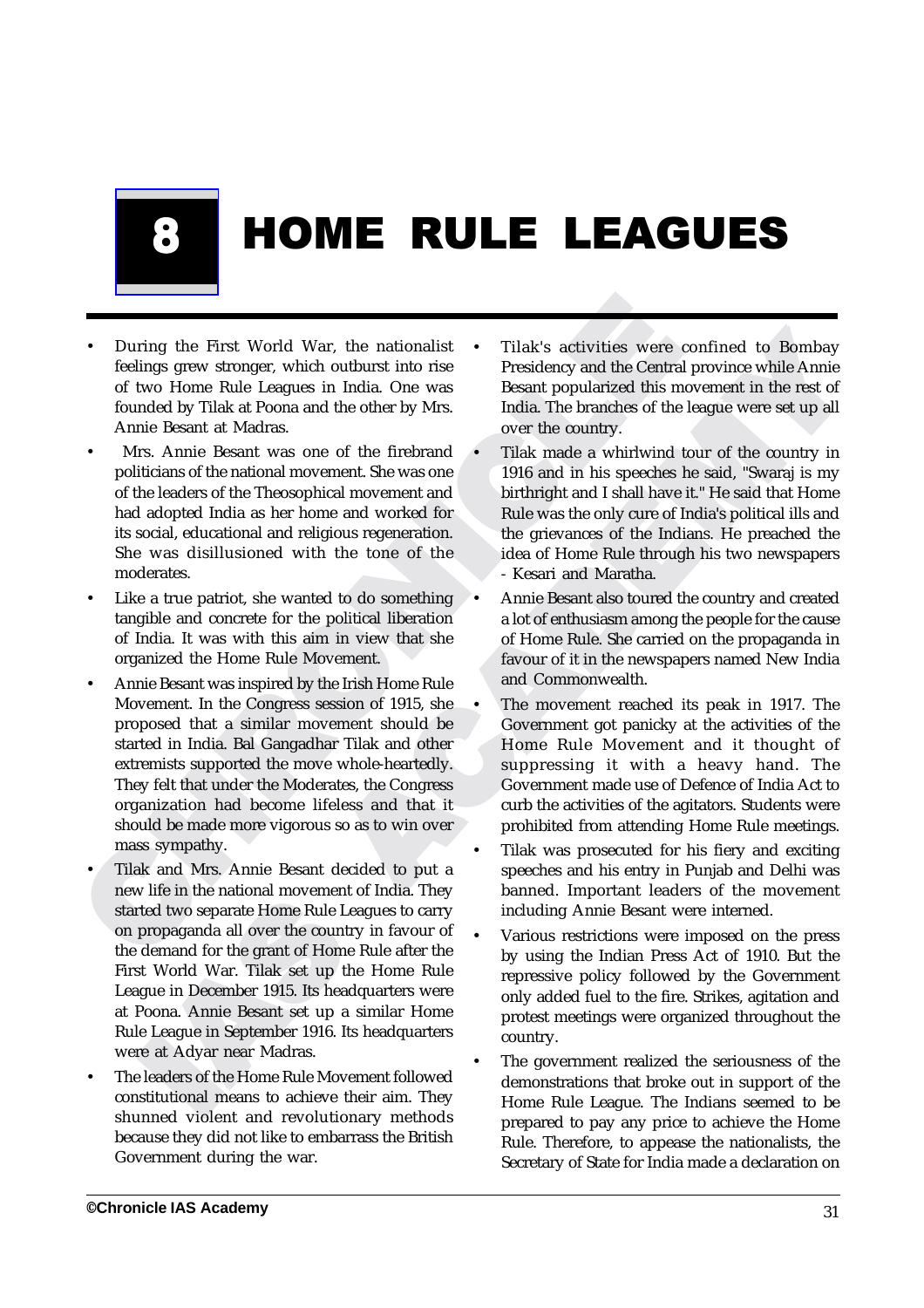August 20, 1917 announcing the British policy towards India.

• As a result, the Home Rule Movement died out gradually.

## **Importance of the Home Rule Movement**

It transformed the rational movement into the leaders. Many British me<br>peoples' movement as more and more people<br>the demand for Home Ru<br>the demand for Home Ru<br>demand for Home Ru<br>demand for Home Ru<br>demand for Home Ru<br>demand • It transformed the national movement into the peoples' movement as more and more people

IAS

began to take part in it. It worked as a light house when the political atmosphere in the country was full of disappointment. It put new life in the national movement.

ional movement into the leaders. Many British me<br>more and more people<br>the demand for Home Rul<br>decaders. Many British me PRES INDOVERING AN INDICE PROPERTY AND INDICES PROPERTY. It gave definite shape and direction to the movement for Swaraj. It also influenced the foreign statesmen and several of the American leaders. Many British members also supported the demand for Home Rule to the Indians.

**. . .**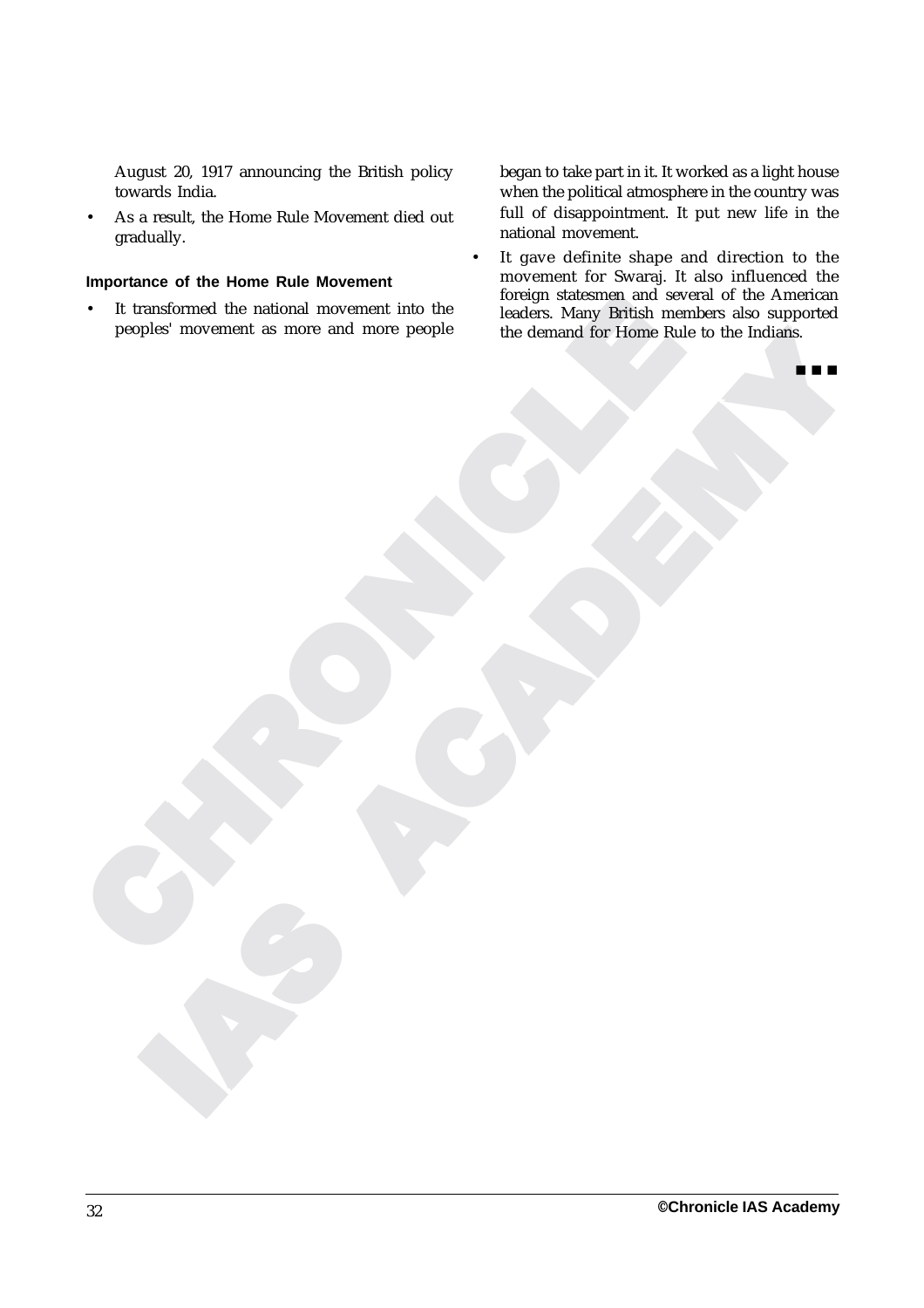## 9 EMERGENCE OF GANDHI

M.K. Gandhi had not played any leading role in the Congress and was unknown to the masses before his arrival in India in 1915. But, surprisingly, he became the undisputed leader of the Congress and the leader of masses within a short span of 5 years, i.e. from 1915 to 1920. Was this phenomenon an outcome of a skilful political game on the part of Gandhi or was it due to the circumstances? A number of factors contributed to the rise of Gandhi as the undisputed leader of the Congress.

#### **Reasons for his rise**

M.K. Gandhi had not played any leading role in factor. The methods and techn<br>the Congress and was unknown to the masses before this chick or include any technique<br>of this arrival in India in 1915. But, surprisingly, he be C Gradial had not played any leading role in factor. The methods and dechiques of the moderates and was unchom to the masses before of not of the domination for measures and starting in the masses with a minimal spin of t **Satyagraha:** A major factor responsible for the emergence of Gandhi in Indian politics was the success of his resistance, namely Satyagraha, based on truth and non-violence in South Africa. The South African experience (1893-1914) contributed in a number of ways to the foundations of Gandhi's ideology and methods as well as to his later achievements in India. Till 1906, Gandhi was a rising lawyer-politician. He followed the 'moderate' techniques of prayers and petitions in the struggle against racial discrimination, a totally new departure began with three campaigns of Satyagraha during 1907-1908, 1908-1911 and 1913- 1914. The peculiar conditions of South Africa enabled Gandhi to bring together people of different religions, communities and classes.

Ince projected Gandin as an an in<br>the beginning of his work in India<br>ner politician all of whom (like Ti<br>Bipin Chandra Pal) had essential<br>The South African experience ma<br>tional celebrity. Further, the connect<br>South African **South African experience:** This South African experience projected Gandhi as an all India figure from the beginning of his work in India more than any other politician all of whom (like Tilak, Lajpat Rai or Bipin Chandra Pal) had essentially regional bases. The South African experience made him an international celebrity. Further, the connections which many South African Indians had with their original homes in different parts of the country helped to spread the name of Gandhi throughout India. Thirteen out of the first 25 inmates of the Sabarmati Ashram (1915) came from Tamilnadu, something which would have been inconceivable then for any other Indian leader.

**Disappointment from Moderates:** The disillusionment of the people with the methods and failures of the Moderates was another contributory factor. The methods and techniques of the moderates did not include any technique for mass mobilization because, in their opinion, the masses were not yet sufficiently educated and enlightened to take part in the nationalist movement. Their achievements also did not bring about any substantial relief to the masses in general and the peasants and the workers in particular. So, the masses were eagerly waiting for a leader who could lead them in a movement aimed at removing their hardships.

by a may leading role in factor. The methods and techn<br>
nown to the masses before did not include any technique<br>
15. But, surprisingly, he because, in their opinion, the<br>
neader of the Congress and sufficiently educated an **Inability of Extremists:** Equally important was the failure of the Extremists to reach and mobilize the masses. Though the extremists made a departure in theory from the methods of the Moderates by including mass participation in their methods and techniques of political agitation, they could not put it into practice essentially because they had doubts about their ability to control the masses once they are aroused. Thus, the Extremists too, like the Moderates, did not provide leadership to the eagerly waiting masses, though they believed that mass action could be a variable weapon for achieving their aims.

> **Failure of Revolutionaries:** The failure of the Revolutionary Terrorists to achieve their main goal of expelling the British from India through the use of force was as much responsible as the above factors for the emergence of Gandhi. The Revolutionary Terrorists did not bother to involve the masses in their activities. Even if they wanted to do so, they would not have succeeded in their goals because of the essentially peaceful nature of the Indian masses.

> **Personality:** Above all, the personality of Gandhi and his simple and saintly habits were also responsible of his emergence in Indian politics. Gandhi had a good knowledge of the people and hence deliberately cultivated certain simple and saintly habits or what the non-disciples usually consider Gandhian Fads such as vegetarianism, nature therapy, experiments in sexual self-restrain, etc. Also, his use of simple Hindustani in preference to English and of religious texts, travelling in third class, wearing simple cloth from 1921 onwards etc., had the same impact on the minds of the common people who at once took him to their hearts. Gandhi was thus firmly rooted in the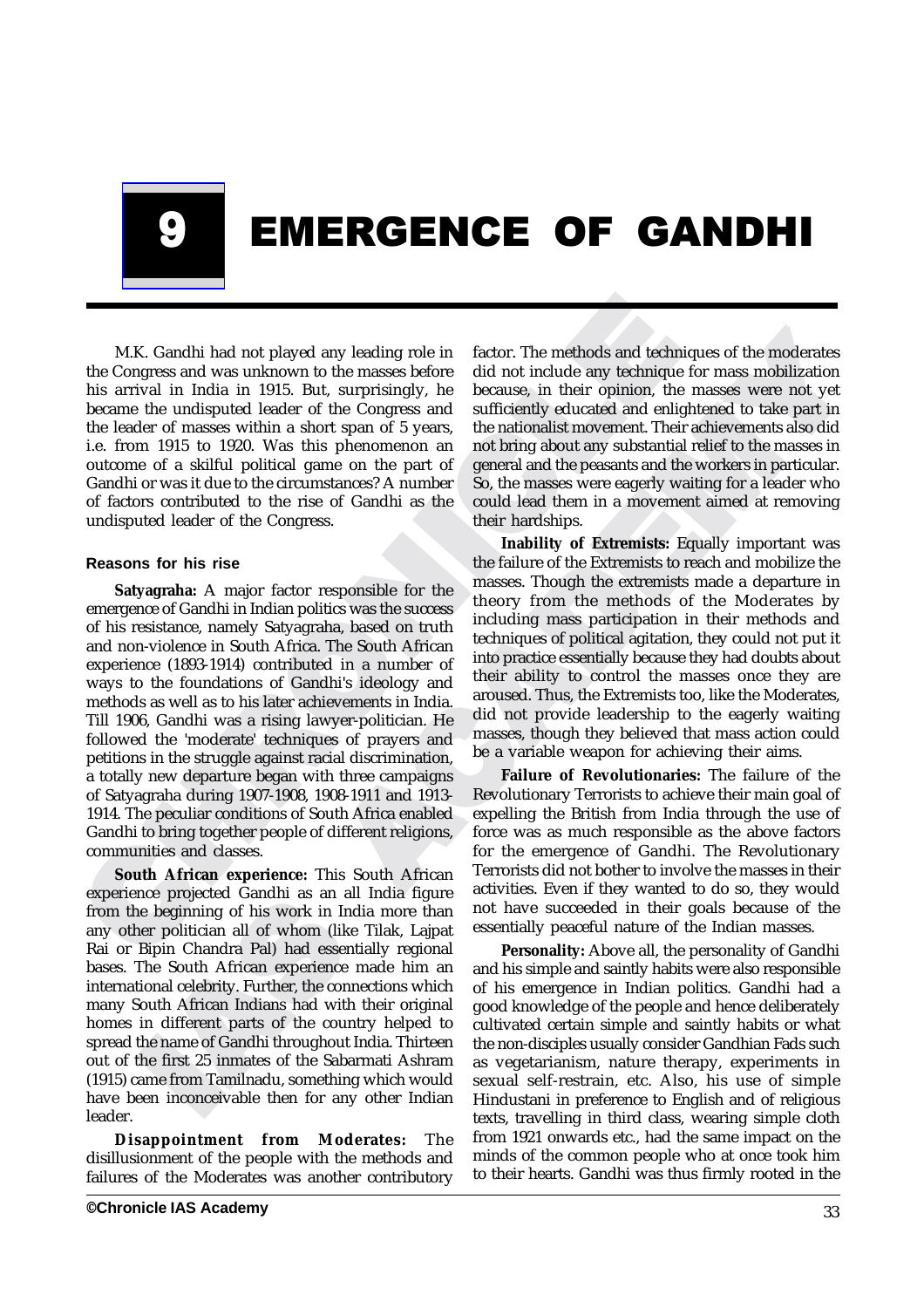#### **What is Satyagraha?**

'Satyagraha' was based on truth and non-violence (ahimsa). Though Gandhi's 'Satyagraha' revised considerate originality and was, in fact a meticulously worked out philosophy, nevertheless was influenced by Thoreau, Emerson, and Tolstoy.

The term, Satyagraha was coined by Gandhi to<br>
candhi in practice somethime<br>
express the nature of ron-violent direct ato somethine<br>
effect action of the complete non-violent, flowing post-war politice in<br>
flowing post-war The term, Satyagraha was coined by Gandhi to express the nature of non-violent direct action of the Indians in South Africa against the racial policy of the government there. The literal meaning of Satyagraha is holding on to truth. He was anxious to distinguish Satyagraha from passive resistance (the method adopted by the Moderates). Passive resistance is an act of expediency where as Satyagraha is a moral weapon based on the superiority of soul-force or love-force over physical force. Passive resistance is the weapon of the weak, while 'Satyagraha' can be practiced only by the bravest who have the courage to die without killing. While in passive resistance the aim is to embarrass the opponent into submission, the aim of Satyagraha is to wean the opponent away from error by love and patient suffering. Passive resistance is static, while Satyagraha is dynamic. While passive resistance is a negative approach, Satyagraha is positive in content and it emphasized internal strength of character.

**Techniques:** There are different techniques of Satyagraha. Fasting is one technique, but it has to be applied generally against those who are bound by ties of close personal affection. Hijrat or voluntary migration is another technique of Satyagraha. Gandhi, however, made it very clear that people who adopt this technique should only aim at getting their legitimate rights and status and not be hostile to the other party. Thus, he felt that strikes and hartals could be effective weapons if they did not aim at destruction and sabotage. Gandhi would not consider scorched earth policy to be a technique of Satyagraha. He also ruled out underground activities. For him, means were as important as the end.

Indian traditions and it was from that fact that he drew his immense strength.

#### **Satyagraha in India**

traditions and it was from that fairting<br>
is immense strength.<br> **raha in India**<br>
India, the first time Gandhi was<br>
co Satyagraha was in Champaran<br>
where he got the grievances of t<br>
ors redressed in 1917. For the secon<br>
tec In India, the first time Gandhi was obliged to resort to Satyagraha was in Champaran district in Bihar where he got the grievances of the indigo cultivators redressed in 1917. For the second time, he put the technique of Satyagraha into practice in 1918 at Ahmedabad in order to solve a dispute between the textile mill workers and the owners there. In the same year, he launched Satyagraha for the third time in the Khera district of Gujarat in order to force the British government to meet the peasants' demand of suspension of land revenue for the famine period. All these Satyagrahas were launched to solve the local issues. But they provided him with the required experience to launch future movements at an all-India level.

was coined by Gandhi to<br>
Candhi in practice sometimes<br>
iolent direct action of the<br>
complete non-violence. This<br>
nearing of Satyagraha is<br>
nearing of Satyagraha is<br>
as anxious to distinguish<br>
ince the method adopted to cow In matter on non-vanori dred non on the Compute from vingthe c mass with the matter of non-vanorite and in the same of the same of the same of the same of the same of the same of the same of the same of the same of the sa The technique of Satyagraha, being based on nonviolence, could easily attract the masses to participate in the nationalist movement. However, as a politician, Gandhi in practice sometimes settled for less than complete non-violence. This was evident in his campaign for military recruitment in 1918 in the hope of winning post-war political concessions, Further, his repeated insistence that even violence was preferable to cowardly surrender to injustice sometimes created delicate problems of interpretation. But historically much more significant than this personal philosophy (fully accepted only by a relatively small group of disciples) was the way in which the resultant perspective on controlled mass participation objectively fitted in with the interests and sentiments of socially-decisive sections of the Indian people. Indian politicians, before Gandhi, had tended to oscillate between moderate mendicancy and individual terrorism basically because of their inhibition about uncontrolled mass movements. The Gandhian model proved acceptable to business groups as well as to the relatively better-off or locally dominant sections of the peasantry, all of whom stood to lose something if political struggle turned into uninhibited and violent social revolution. In more general terms, the doctrine of 'ahimsa' lay at the heart of the essentially unifying role assumed by Gandhi, mediating internal social conflicts, contributing greatly to the joint national struggle against foreign rule, but also leading to periodic retreats and sometimes major reverses.

#### **Gandhi's idea of 'non-cooperation'**

To Gandhi, non-cooperation with the evil-doers; in this case the British government, was the duty of the virtuous man. It was considered by Gandhi as a mild form of agitation, and it was resorted to by him between1921-1922 during the Non-cooperation Movement. This technique, with its programmes like the surrender of titles by the patriotic Indians conferred on them by the British, boycott of government schools and colleges by students as well as teachers, boycott of courts and other government services, boycott of foreign goods etc, had an immediate appeal to the masses who were suffering under the British rule.

#### **Gandhi's views about 'civil disobedience'**

Civil disobedience of the laws of the unjust and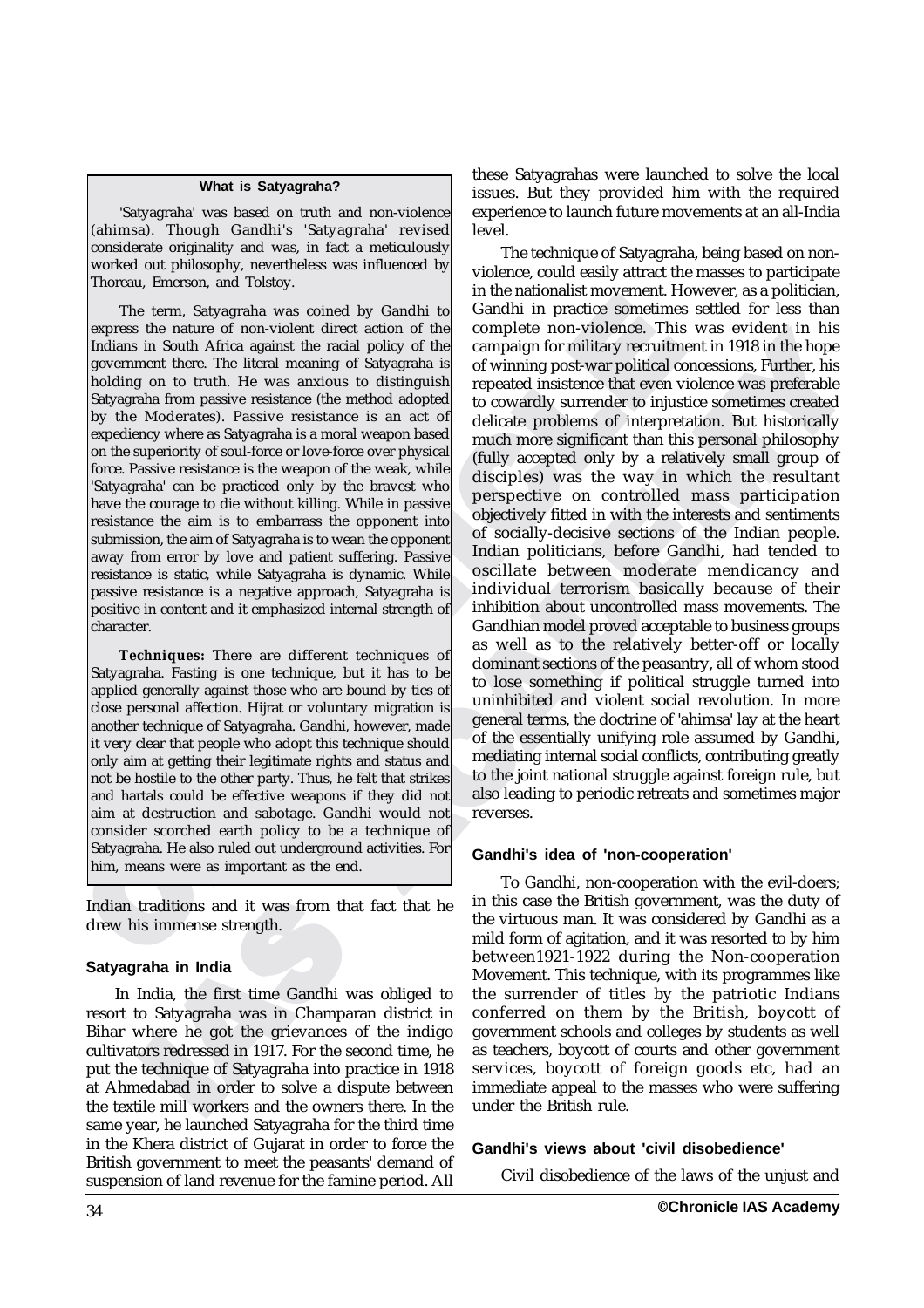1920's due to the worldwide economic crisis (1929) of Indian population. His programmes welfare, which included openized and light such as the breaking of the notorious Salt Laws. temples and also some human picketing fore tyrannical government is a strong and extreme form of political agitation according to Gandhi. Also, in his opinion, this technique can be more dangerous and powerful than armed rebellion and, hence, should be adopted only as a last resort. To the masses who had been the main victims of British imperialism and whose suffering reached the extreme point in the late 1920's due to the worldwide economic crisis (1929- 32), this technique of agitation with its programmes such as the breaking of the notorious Salt Laws, picketing foreign cloth and liquor shops, hartals and strikes, non-payment of taxes (restricted to only a few areas) etc., seemed to be the only way to remove their sufferings.

#### **Gandhian socio-economic programmes**

His socio-economic programmers consisted of those of Khadi, village reconstruction, Hindu-Muslim unity, Harijan welfare, etc. To begin with, his

IAS

de economic crisis (1929- of Indian population. His providue of the notroius Salt Laws, temples and also some human injuror shops, hartals and improving the lot of the untouce is (restricted to only a few or the people of the breaking of the motorium Sail Laws. temples and also some bureauthoffs of the university of the control of the complete of the control of the control of the starts (cflied Faripins (cf. let motorium on proportion to th programme of Khadi and his anti-industrial theme had a real attraction of the peasants and the artisans who suffered heavily due to the process of modernization and industrialization particularly under colonial conditions. The programme of village reconstruction could immediately get him the support of rural folks who formed the overwhelming majority of Indian population. His programme of Harijan welfare, which included opening of wells, roads and temples and also some humanitarian work, aimed at improving the lot of the untouchables (called Harijans or the people of God by Gandhi), naturally endeared him to the hearts of these people. Thus, this programme indirectly helped to spread the message of nationalism down to the lowest and most oppressed sections of rural society and Harijans in many parts of the country developed a traditional loyalty towards the Congress which helped the party even after independence.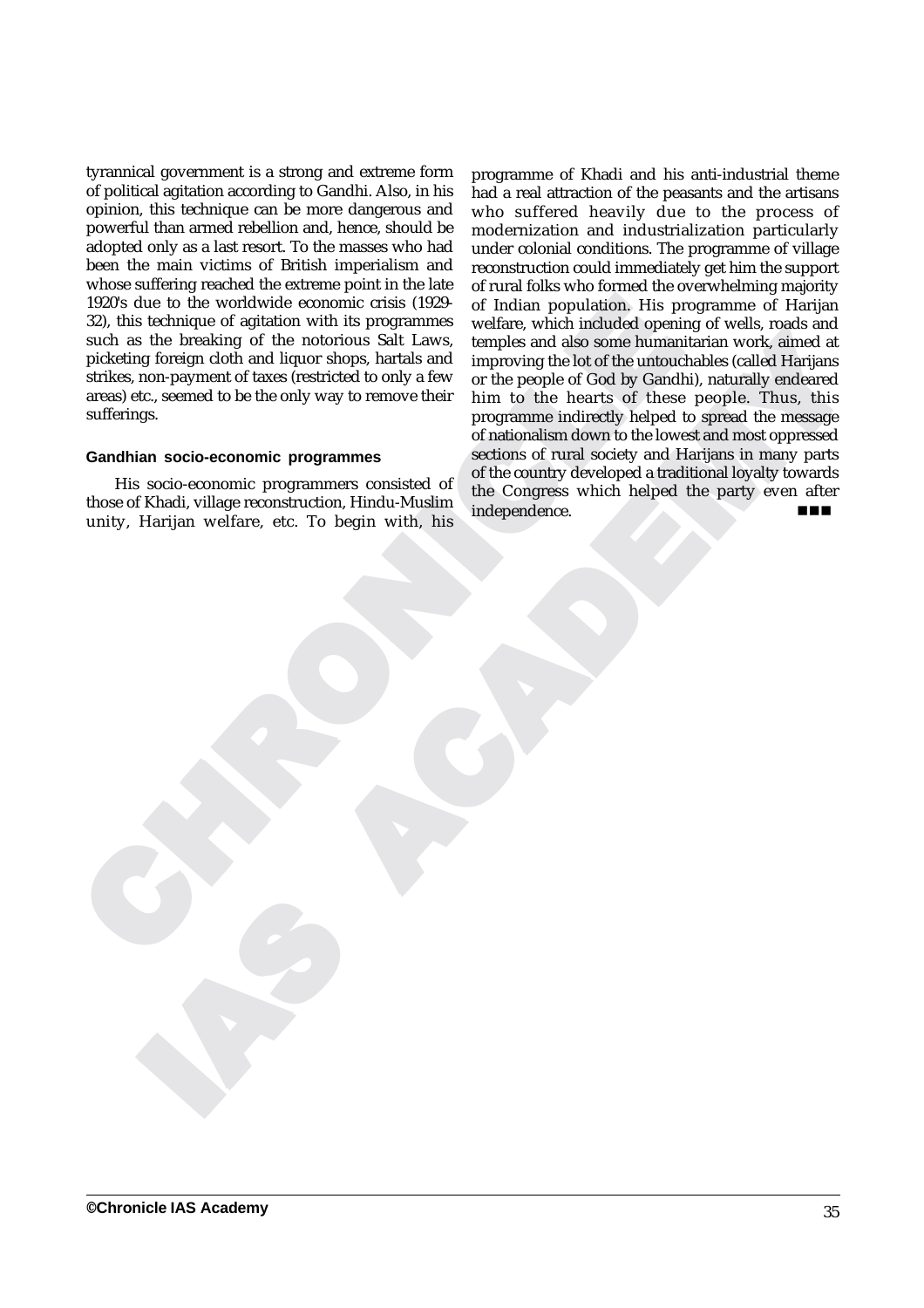

# NON-COOPERATION **MOVEMENT (1921-1922)**

The Non-Cooperation movement was launched by the Gandhi-led Congress Party in January 1921 in order to pressurize the British to redress three of its grievances:

- Punjab wrong
- Khilafat wrong
- Denial of Swaraj

**Punjab wrong:** Indian leadership wanted the British to remedy the 'Punjab wrong', i.e., the British government should express its regret on the happenings in Punjab, particularly in Amritsar.

The Non-Cooperation movement was launched The Muslims, therefore, formed by the Candhi-led Congress Party in January 1921 in under the leadership of the order to pressurize the British in celumes of the solution of the Kh nia into ferment. As a result, martimed throughout Punjab and the pear of the most uncivilized atrocition of the most uncivilized atrocition of the ground, flogging, being dumd electric supplies, etc. People got gliness an The government, determined to suppress the nationalist agitation against the Rowlatt Act of 1919 (under this Act, anyone could be arrested and imprisoned without any trial), decided to meet the popular protest with repression, particularly in Punjab. At this time was perpetrated one of the worst political crimes in modern history. An unarmed but large crowd had gathered on 13 April 1919 in the Jallianwalla Bagh (a garden) at Amritsar to protest against the arrest and deportation of two of their popular leaders, (Dr. Satya Pal and Dr. Kitchlu). General Dyer, who had been recently given charge of the town to restore law and order, had already issued a proclamation banning all meetings but it was not made public. The General now surrounded the garden and closed the only exit and opened fire on the large peaceful crowd without any provocation. This massacre of innocent people sent the whole of the Punjab into ferment. As a result, martial law was proclaimed throughout Punjab and the people were subjected to the most uncivilized atrocities such as crawling on the ground, flogging, being deprived of water and electric supplies, etc. People got a glimpse of the ugliness and brutality that lay behind the façade of civilization that imperialism and foreign rule professed.

**Khilafat wrong:** Indians demanded the government to remedy the 'Khilafat Wrong', i.e. the British should adopt a lenient attitude towards Turkey which stood defeated in World War I. The Indian Muslims became apprehensive of the fate of Turkey and its Sultan who was also the Khalifa or the religious head of the Muslims all over the world.

movement was launched The Muslims, therefore, formed space of the Muslims, therefore, formed space of the Mohammed Ali and Shaukat Hakim Ajmal Khan and Hasra was to organize a countryv position of the Khalifa was amounced Non-Cooperation movement was knowled The Muslims, liveted as Thushin AC comparison movement was the properties of the All income Constant and Sales and Sales and Sales and Sales and Sales and Sales and Sales and Sales and The Muslims, therefore, formed a Khilafat Committee under the leadership of the Ali brothers (Maulana Mohammed Ali and Shaukat Ali), Maulana Azad, Hakim Ajmal Khan and Hasrat Mohani. Its purpose was to organize a countrywide agitation if the position of the Khalifa was undermined. Britain announced its peace terms to Turkey on 15th May 1920 and decided to abolish the title of Khalifa enjoyed by the Sultan of Turkey. The Central Khilafat Committee adopted the Non-Cooperation resolution (suggested by Mahatma Gandhi) at its Bombay session on 28th May 1920. A meeting of the Hindus and Muslims was held at Allahabad on June 1st and 2nd, and an appeal was made to the government that Britain should offer better peace terms to Turkey and should not take away the title of the Khalifa. In case the government did not agree to their demand, they would refuse to cooperate with the government. Gandhi and many other Congress leaders viewed the Khilafat agitation as a golden opportunity for bringing the Hindus and Muslims together on the national front. Therefore, the Congress decided to cooperate with the Khilafat movement and club its demand with those of the Khilafat Committee.

**Swaraj issue:** Indians demanded a new scheme of reforms which would take India nearer to its goal of Swaraj. However, the word Swaraj was not yet properly defined by the Congress leaders at this stage.

But the British government had refused to annul the Rowlatt Act, make amends for the atrocities in the Punjab, satisfy the nationalist urge for Swaraj, and offer more lenient terms to Turkey. So, in June, 1920 an all party conference met at Allahabad and approved a programme of boycott of schools, colleges and law courts. The Khilafat Committee launched a non-cooperation movement on 31st August, 1920.

#### **What was the programme of Non-cooperation?**

The Congress, under the leadership of Gandhi, started the Non-cooperation movement in January 1921. The movement included some negative as well as positive programmes. The negative programmes were: surrender of titles and honorary officers and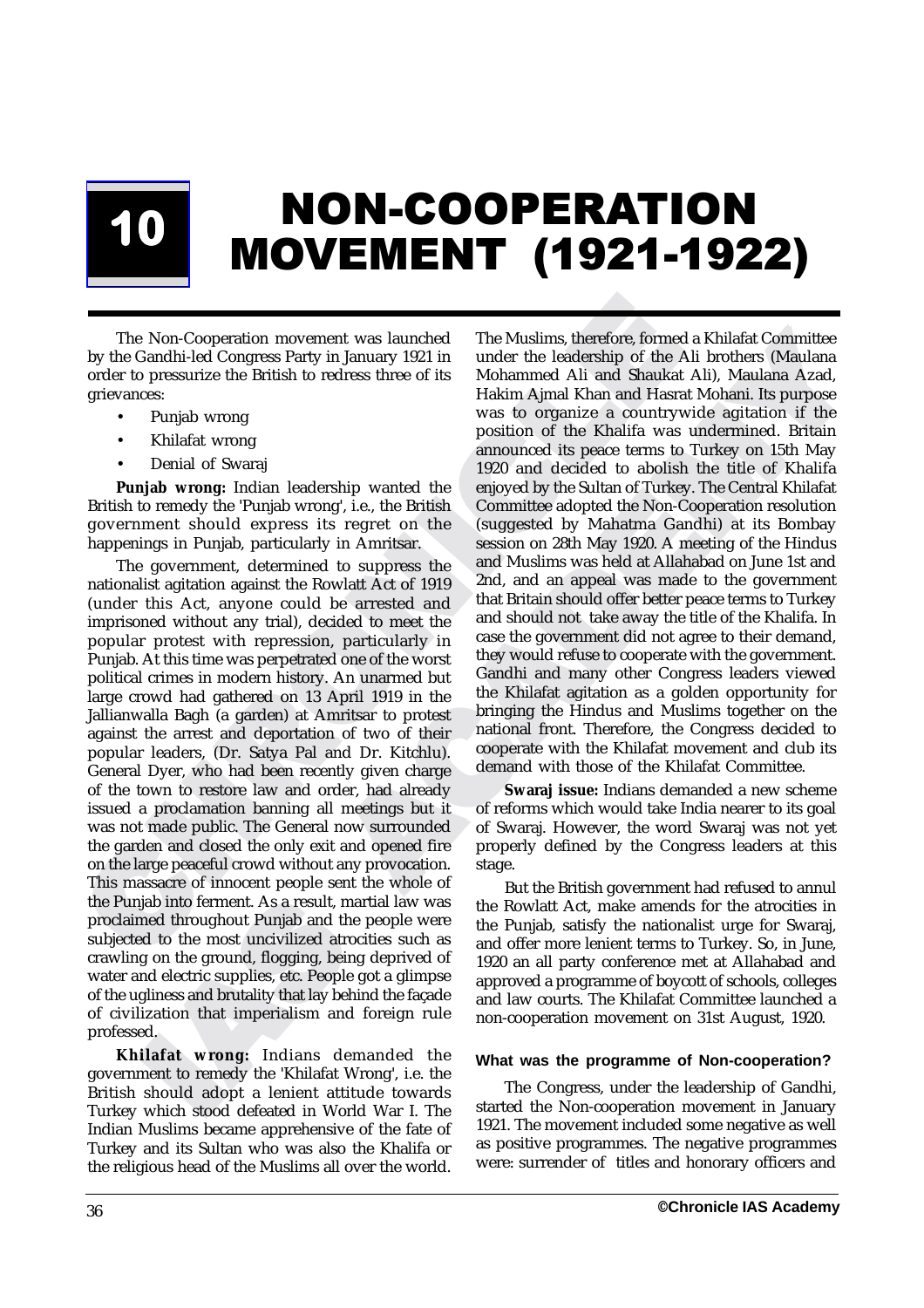resignation from nominated seats in local bodies; refusal to attend government or semi-government functions; boycott of government schools and colleges by the students and teachers; boycott of British courts by lawyers and litigants; boycott of elections for the councils as suggested by the reforms of 1919; boycott of foreign goods; refusal on the part of the military, clerical and labouring classes to offer themselves as recruits in Mesopotamia. These programmers were negative in nature as through these, Indians sought to refuse to cooperate with the British in administering and exploiting their country for the benefit of the foreign rulers.

cherical and labouring classes to offer the<br>melowing as to compute the small and the melowing changes of the final<br>megative in mature as through these, indians sought public bonfines) and boy<br>ort of the mediation in the m Some positive programmes were also undertaken during the non-cooperation movement so that the Indians in general would not have to suffer unduly due to the above mentioned negative programmes and also in order to make the movement a success. They were: establishment of national schools, colleges, and private arbitration courts (known as panchayats) all over India; popularization of Swadeshi and revival of hand spinning and hand-weaving for producing Khadi (hand-woven cloth); development of harmony between the Hindus and Muslims; removal of untouchability and other measures for Harijan welfare; emancipation and upliftment of women. The first two programmers sought to remove the hardships caused to the people by the negative programmes, while the last three ensured the participation of Muslims, Harijans and women in the Non-cooperation movement.

#### **Phases of Non-cooperation**

wyers giving up practice. Even the unity where the unity of the unity of the entsia orientation; with students an people in general being urged that an people in general being urged that an orientation with the rural masse Four phases may be distinguished in the course of the movement, specifically responding to successive calls from the Congress. During the first phase, i.e. from January to March 1921, the main emphasis was on students leaving government, schools and colleges and lawyers giving up practice. Even the 'charkha' (the spinning wheel) programme initially had a strong intelligentsia orientation; with students and educated urban people in general being urged to take up spinning on a voluntary basis is a symbol of their identification with the rural masses and as a quick road to Swadeshi. After spectacular beginning with massive student strikes at Calcutta and Lahore and eminent lawyers like C.R. Das and Motilal Nehru giving up their practice, this exclusively intelligentsia movement soon began showing signs of decline.

The second phase (April to June 1921) started when the Vijaywada session of the All India Congress Committee (AICC) found the country not yet sufficiently disciplined, organized and ripe for

Example the mass are indicated a somewhat more imaging these, Indians sought denoted a somewhat more applied a somewhat more applied a somewhat more applied to the British in administering public bonfires) and boycott of t is in institution is been already through three Indians sought to reactive thing on boyoth of the compete which the state in the princ of Wales in Nowmber, though full condition the state in the state in Nowmber, though fu The third phase covered the period from July to November 1921. In the face of mounting pressures from the masses, the Bombay AICC meeting of July adopted a somewhat more militant stance, concentrating on boycott of foreign cloth (including public bonfires) and boycott of the expected visit of the Prince of Wales in November, though full scale civil disobedience through non-payment of taxes was again postponed. At this juncture, Gandhi gave a call for flooding the prisons with volunteers, and organization of volunteer brands was given top priority. Viceroy Reading quickly grasped the significance of the new mass orientation involved in the picketing and courting of arrest by tens of thousands. He realized that the change from Gandhi's appeal to intellectuals to appeal to ignorant masses had altered the situation but it had the advantage of bringing intellectuals and persons of property closer to the British. The Prince of Wales was treated with an extremely successful country-wide hartal on 17th November and there were violent clashes in Bombay which made Gandhi denounce the violence and postpone once against plans for civil disobedience in the selected single taluka of Bardoli.

The developments in the fourth phase (between November 1921 and February 1922) nearly brought the government to its knees. Some Khilafat leaders like Hasrat Mohani, angered by the jailing of the Ali brothers in November (for speeches at the Karachi Khilafat), were demanding complete independence and giving up of the non-violence dogma. The new government policy of large-scale arrests and ban on meetings and volunteer groups threatened to alienate the liberals while much of the country seemed to be on the brink of formidable revolt. Gandhi finally decided on the issue of infringed liberties of speech, press and association to begin from the second week of February 1922. As is well known, this campaign, together with the entire movement, was abruptly called off on 11th February, at Gandhi's insistence, following news of the immolation of 22 policemen by angry peasants at Chauri-Charua in Gorakhpur district of Uttar Pradesh on 5th February, 1922.

#### **Participation in Non-cooperation**

The response of different social groups and classes to the movement was quite varied. To begin with students and teachers actively participated in the movement. Hence, the programme of educational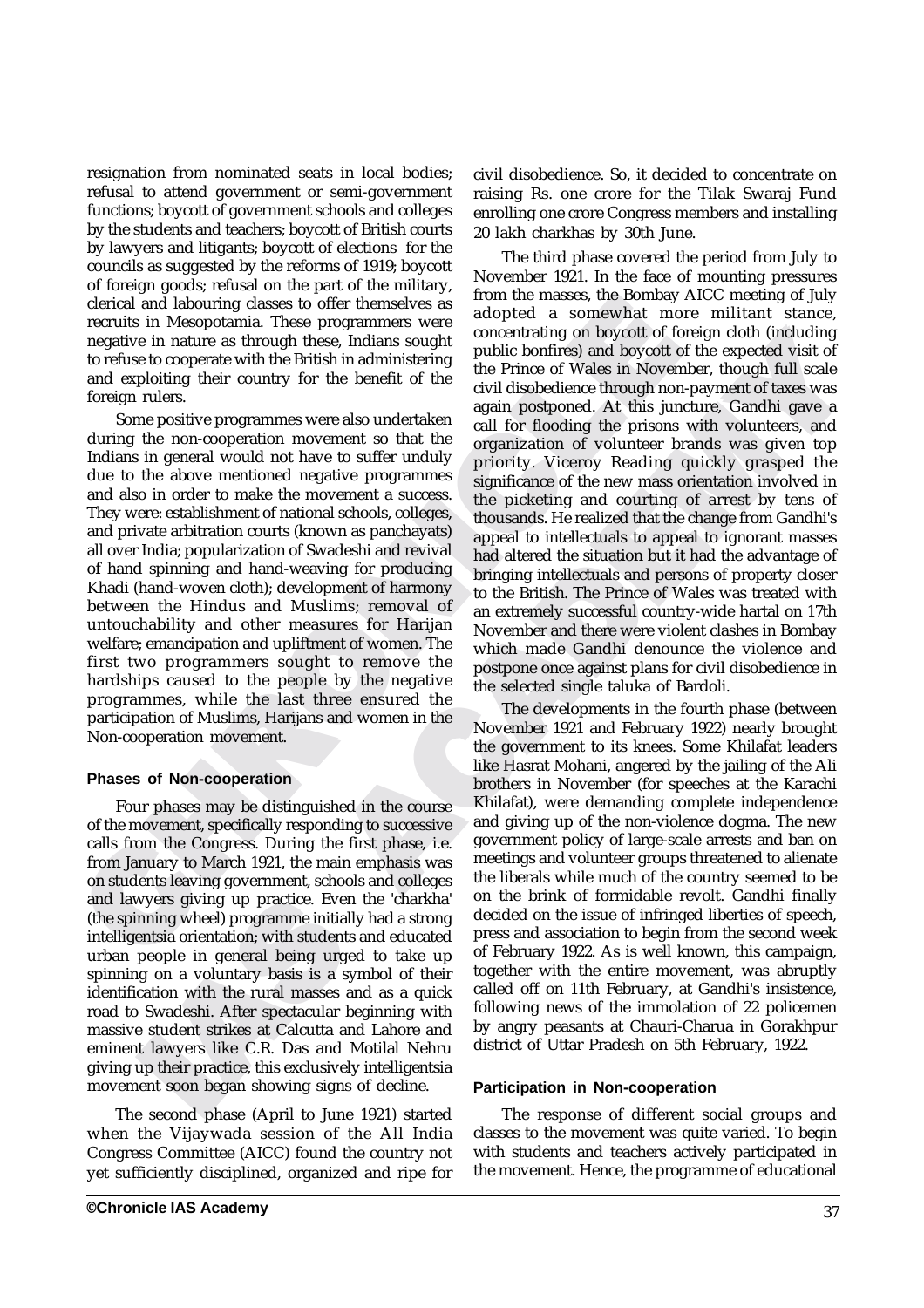#### **THE SWARAJIST PARTY**

- When C. R. Das and the other Bengal leaders were in Alipore Central Jail, they evolved a new programme of non-cooperation with the Government through legislatures.
- Their idea was to enter the legislatures in large numbers and "carry on a policy of uniform, continuous and consistent opposition to the Government." Motilal Nehru also shared the views of C.R. Das. In July 1922, C.R. Das came out of jail and began to carry on propaganda in favour of Council-entry.
- When a meeting of the All-India Congress Committee was held at Calcutta in November 1922, there were differences of opinion among the Congress leaders on the question of Council-entry. While C. R. Das, Motilal Nehru and Hakim Ajmal Khan were in favour of it, C. Rajagopalachari, Dr. Ansari, etc., were opposed to it.
- All-India Congress Committee was held at Calcutta in Novem<br>mong the Congress Committee was held at Calcutta in Novem<br>mong the Congress leaders on the question of Council-entry. Wh<br>al Khan were in favour of it, C. Rajagopal Inspite of lengthy debates, no decision was arrived at. At the annual session of the Congress held at Gaya in December 1922, the "No-changers" won a victory and the programme of Council-entry was rejected. C.R. Das who presided over the session resigned from the Congress and announced his decision to form the Swarajist Party.
- **•** When a meeting of the All-India Congress Committee was held at Calcutta in Novem differences of opinion among the Congress locates on the question of Countel-entry. When we held at Simpler of lengthy debates, no deci The Object of the new party was to wreck the Government of India Act, 1919 from within the Councils. In March 1923, the first Conference of the Swarajist Party was held at the residence of Motilal Nehru at Allahabad and the future programme of the Party was decided. The keynote of the programme of the Party was obstructionism.
	- Its members were to contest elections on the issue of the redress of the wrongs done by the British bureaucracy, to oppose every measure of the Government and to throw-out all legislative enactments proposed by the British Government. The view of the Swarajists was that the seats in the legislatures must be captured so that they did not fall into the hands of undesirable persons who were tools in the hands of the bureaucracy in India.
	- Leaders of the Swarajist Party declared that outside the Councils, they would co-operate with the constructive programme of the Congress under the leadership of Mahatma Gandhi and in case their methods failed, they would, without any hesitation, join Mahatma Gandhi's Civil Disobedience Movement, if and when launched by him.
	- The Swarajist Party fought the elections in 1923 and refused to come to any understanding with the Liberal Federation. The Swarajist Party won a majority in the Legislative Council of the Central Provinces.
	- It was the dominant Party in Bengal. It also won good support in U.P. and Bombay. However, the Swarajist party was at its best in the Central Assembly under the leadership of Motilal Nehru. By winning over the support of the Nationalist Party and a few other members, the Swarajist Party was able to command a working majority and was thus able to accomplish a lot.
	- On 18th February, 1924, the Swarajist Party was able to get a resolution passed by which the Government was requested to establish full responsible Government in India. A demand was also made that a Round Table Conference consisting of the representatives of India should be called at an early date to frame a Constitution for India.
	- The appointment of the Muddiman Committee was the result of a resolution of the Swarajist Party. Motilal Nehru was requested to become a member of this Committee but he refused. Some of the demands in the budget of 1924-25 were rejected by the Central Assembly as a result of the efforts of the Swarajist Party.
	- r india.<br>
	he appointment of the Muddiman Conchru was requested to become a mendget of 1924-25 were rejected by the<br>
	he Assembly also refused to allow the<br>
	i.Patel introduced a Bill asking for the<br>
	i.Patel introduced a Bill Herenes of opinion among the Congress Baders on the question of Countle-nery. While C. R. Das, Motila I<br>there are the proposed as the constrained at Africa may the particle in the main sestion of C. R. Das (Motila Herenes The Assembly also refused to allow the Government to introduce the entire Finance Bill. In February 1925, V.J.Patel introduced a Bill asking for the repeal of certain laws and with the exception of one, the Bill was passed. A resolution was passed with the help of the Swarajist Party demanding the release of certain political prisoners.
	- The Swarajists resorted to walkouts as a mark of protest against the policy of the Government. They boycotted all receptions, parties or functions organized by the Government. What was done in the Central Assembly was also done in those provincial legislatures where the Swarajists had some influence.
	- For the first time, the Legislative Assembly wore the appearance of a truly National Assembly where national grievances were fully voiced, national aims and aspirations expressed without any reservation and real character of the British rule exposed. The British autocracy and Indian bureaucracy stood exposed to the whole world.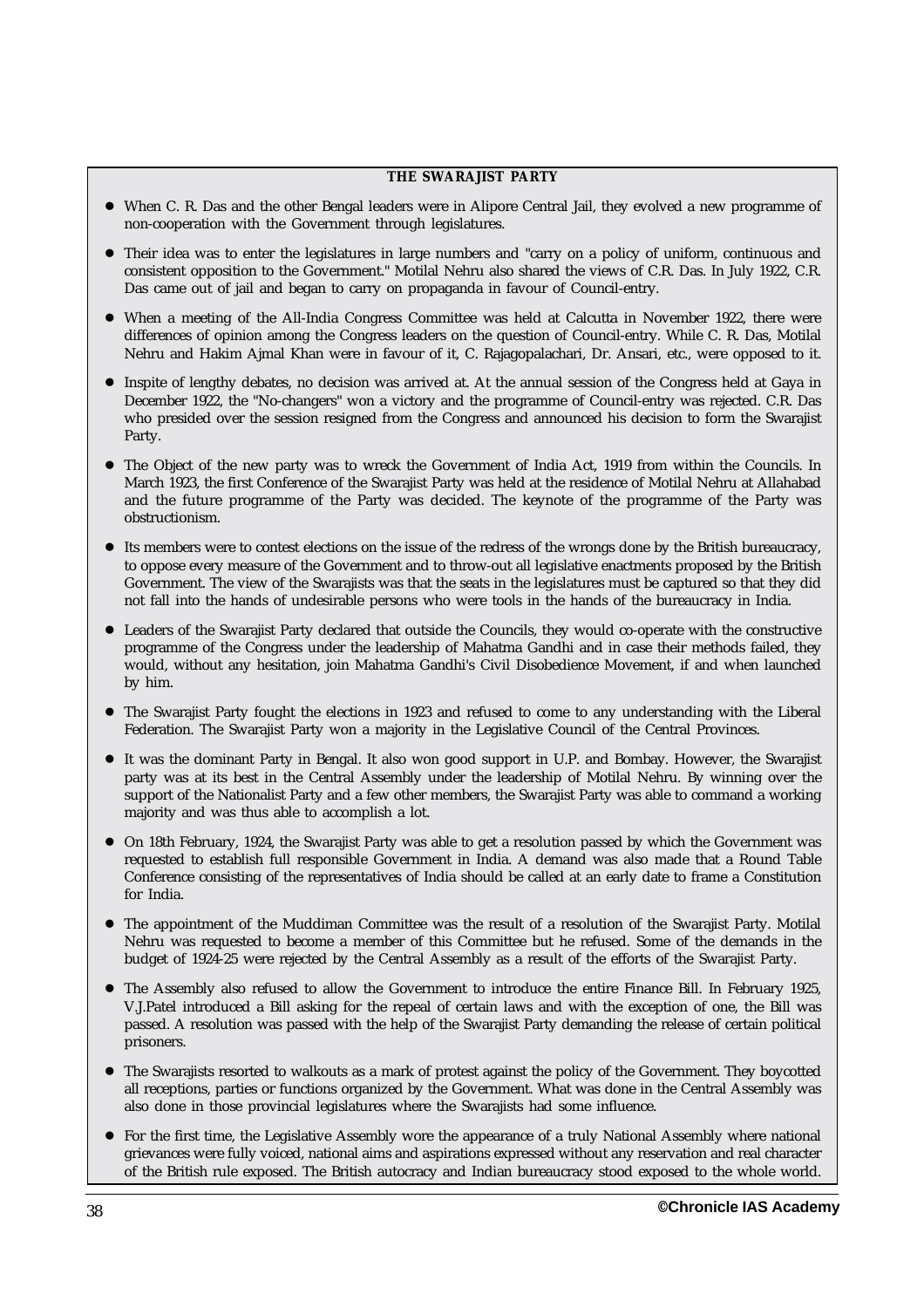boycott was quite effective, particularly in Bengal. All-India figures collected by the Intelligence Department revealed the impact to have been considerable in colleges, but non-existent at the primary level. A considerable number of national schools and colleges were also founded (like the Jamia Millia Islamia in Aligarh, later shifted to Delhi, the Kashi Vidyapeeth at Banaras and the Gujarat Vidyapeeth) along with 442 institutions started in Bihar and Orissa, 190 in Bengal, 189 in Bombay, and 137 in Uttar Pradesh. Many of these proved short-lived, as the pull of conventional degrees and jobs naturally reasserted itself when Swaraj failed to come in a year but quite a few survived to serve as valuable seminars of nationalism.

at Banacas and de Gujarat Vidyapeelh) along with  $\dot{m}$ , messelves in all but 6 cut of 4 Banacas and de Gujarat Vidyapeelh) along with  $\dot{m}$ . However, Mayo di at the party of these proved short-lived, as the pull of me If Vidyapeeth) along with<br>themselves in all but 6 out of<br>Bihar and Orissa, 190 in<br>functions could not be disrupt<br>oror-lived, as the pull of A good number of mercha<br>jobs naturally reasserted movement by refusing to ind<br>come For the peasants, the Gandhian programmes envisaged economic revival through self-help. Panchayats proved very popular in Bihar and Orissa while in Bengal 866 arbitration courts were set up between February 1921 and April 1922 and at their height they considerably outnumbered the government courts. The anti-liquor campaign became formidable partly because lower castes found in it an opportunity for sanskritizing and social upliftment. No definite statistics are available about the impact of the charkha drive but handloom cloth production did go up sharply between 1920 and 1923. The Khilafat agitation made Hindu-Muslim unity a powerful, though temporary fact. Progress regarding untouchability was much less marked, though Gandhi deserves all credit for bringing the issue to the forefront of national politics for the first time.

In Bengali jute mills in 192<br>
in Bengali jute mills in 192<br>
anand and Swami Dersananano<br>
re the coal miners of the Raniganj-<br>
vith some help from Indian mi<br>
European hegemony. Though Gan<br>
t include strikes, particularly po Labourers seemed to be running amuck throughout 1921 by the middle of 1920. The post war boom had succeeded by as recession particularly in the Calcutta industry, with the mill-owners trying to cut back production with a four-day week. The workers fought back, and there were a number of strikes in Bengali jute mills in 1921. Swami Vishwanand and Swami Dersananand tried to organize the coal miners of the Raniganj-Jharia belt, initially with some help from Indian mine owners fighting European hegemony. Though Gandhi himself did not include strikes, particularly political strikes, in the various programmes of the Non-cooperation movement, some regional Congress leaders did take active part in some strikes, most notably in Bengal and Madras.

The initial appeal for self-sacrifice to the upper and middle classes was hardly successful. Only 24 titles were surrendered out of 5,000 odd, and the number of lawyers giving up practice stood at 180 in March 1921. Polling was low in many places in the November 20 elections, falling to only 8% in Bombay city and 5% in Lahore, but candidates offered themselves in all but 6 out of 637 seats, and council functions could not be disrupted as planned.

A good number of merchants participated in the movement by refusing to indent foreign cloth. The value of imports of foreign cloth fell from Rs. 102 crores in 1920-21 to Rs. 57 crores in 1921-22. For importers of Lancashire cloth, nationalism in 1921 nearly coincided with short term business interests, as with the fall in the rupee sterling exchange ratio, Indian merchants were being asked to pay much more for British goods than previously contracted for. Their support was decisive in bringing about a qualitative change in the Congress funds. The Congress had only Rs. 43,000 in its coffers in 1920 but was able to collect more than Rs. 130 lakhs between 1921 and 1923.

The big industrialists and capitalists, however, still remained hostile, and an Anti-Non-Cooperation Association was started in 1920 by Purshottamdas Thakurdas, Jamunadas Dwarkadas, Setalvad etc. While the textile was certainly helped by the national Swadeshi upsurge, fear of labour unrest was probably crucial in keeping industrialists ambivalent.

#### **What the Non-cooperation achieved?**

189 in burshay and 137 in Ulter Pendek, unknow out not on the user<br>porcel as planning and the proposition of the sympatom of the sympatom of the sympatom of the sympatom of the sympatom of the sympatom is the planning ten The Non-Cooperation movement, despite its failure to achieve any of its three major objectives, had great significance in the Indian national movement. The Indian nationalist movement, for the first time in its history, acquired a real mass base with the participation of different sections of Indian society and more notably of peasants and workers. The nationalist sentiments reached the remotest corners of the country during this movement. Besides, it transformed the Indian National Congress from a deliberative assembly to an organization for action. The movement, above all, demonstrated the willingness and ability of the people in general to endure hardships and punishments caused by the government to a remarkable degree. The movement also inspired the people for further sacrifices in the cause of national independence.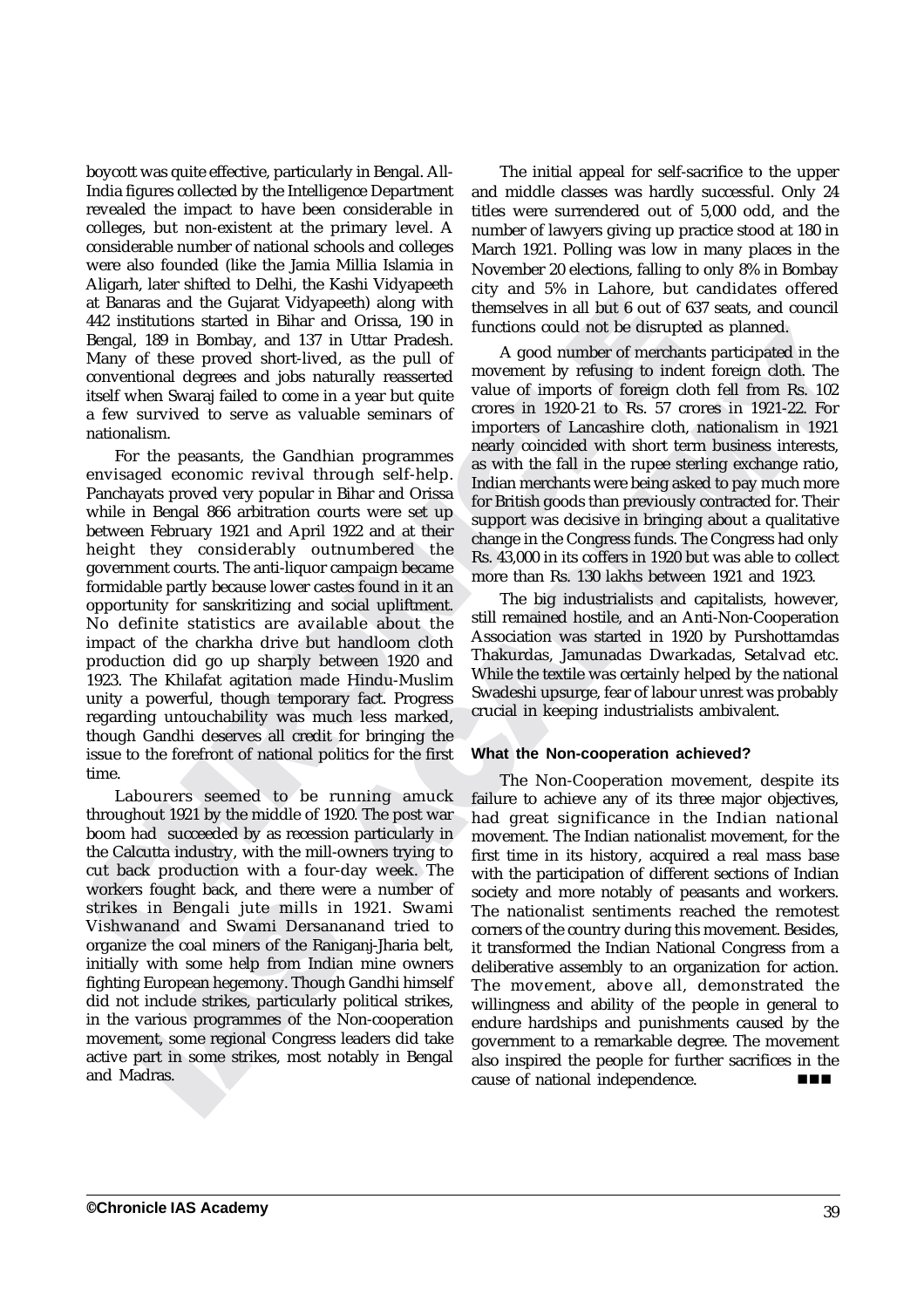

# **MILITANT REVOLUTIONARY<br>TERRORISM**

The rise and growth of revolutionary terrorism revolutionaries in Britain and<br>in India from the beginning of the 20th century was than fairly isolated emigre grot<br>or Bengal, Punjah and Maharashtra, were increasingly the l of revolutionary terrorism<br>
in Firstian and g of the 20th century was than fairly isolated emigre grout<br>
youth, particularly those and Canada acquired mass bases<br>
rashtra, were increasingly the leadership of Sohan Singh B<br> rise and growth of revolutionary terrorism revolutionary is first<br>in and Europe were no more from the beginning of the 2001 century was than fairly is<br>observed from the performance of the 2001 century and formal and Carati The rise and growth of revolutionary terrorism in India from the beginning of the 20th century was due to several factors. The youth, particularly those of Bengal, Punjab and Maharashtra, were increasingly getting frustrated with the moderate methods and techniques of political struggle such as petitions, meetings, resolutions, speeches, etc. The youth were also gradually losing faith in the extremists' methods of passive resistance (i.e. to refuse to cooperate with the government and to boycott government service, court, government schools and colleges) to achieve nationalist aims. This feeling was further strengthened by the failure of the Swadeshi and Anti-partition Movement. Besides, there was growing hatred among the Indian youth for foreign rule due to the racial superiority and arrogant behaviour of the British. This hatred was also due to cruel measures adopted by the British to suppress the national movement.

#### **Secret Societies**

Savarkar brothers in 1889. Later, Yar went abroad, his elder brother started it in 1907 the 'Abhinava Bh<br>d many branches all over western In<br>s were also established in Bihar, Orit<br>ner regions of India as well. A fe-<br>led in Several secret societies were set up especially in Bengal and Maharashtra. In Bengal, the first revolutionary secret societies started around 1902 - the Anushilan Samiti of Calcutta founded by Barindra Kumar Ghosh and Jatindranath Banerji (Aurobindo's emissaries) and Promotha Mitter, and the Anushilan Samiti of Dacca founded by Pulin Das. In Maharashtra, the first secret society, viz., Mitra Mela, was founded by the Savarkar brothers in 1889. Later, when V.D. Savarkar went abroad, his elder brother Ganesh Savarkar started it in 1907 the 'Abhinava Bharat' which soon had many branches all over western India. Secret societies were also established in Bihar, Orissa, Punjab and other regions of India as well. A few of them succeeded in keeping mutual contact among them but most of them worked as isolated groups of leaders.

It was only in the 1920's that revolutionary militant groups came at forefront. The 'Hindustan Socialist Republican Association' even established centres of revolutionary activity aboard. In London, the lead was taken by Shayamji Krishnavarma and V.D. Savarkar, in Europe by Madam Cama and Ajit Singh, while in the U.S.A and Canada Sohan Singh Bhakna and Har Dayal were the prominent leaders, While the Indian

revolutionaries in Britain and Europe were no more than fairly isolated emigre groups, those in the U.S.A and Canada acquired mass base. These people, under the leadership of Sohan Singh Bhakna and Har Dayal, had established the 'Ghadar' (revolution) party in 1913. While most of its members were Sikh peasants, workers, petty traders, soldiers, etc., their leaders were mostly educated Hindus or Muslims. The party had active members in other countries such as Mexico, Japan, China, Philippines, Malaya, Singapore, Thailand, Indo-China and East and South Africa.

#### **How did they spread their ideas?**

The revolutionary terrorists, both in India and abroad, published a number of newspapers, journals and pamphlets in order to propagate revolutionary ideas. Newspapers like 'Sandhya' and 'Yugantar' in Bengal and 'Kal' in Maharashtra began to advocate revolutionary terrorism. A good number of Journals were also brought out by Indian revolutionaries abroad. Some of these journals were - 'Indian Sociologist' by Shyamji Krishna Varma from London, 'Bande Mataram' by Madam Bhikaji Cama from Paris, 'Talvar' by Virendranath Chattopadhyay from San Francisco, etc. The most important pamphlets brought out by revolutionaries were the 'Bhawani Mandir' (by Aurobindo Ghosh in 1905) and 'Oh! Martyrs' by the London group in 1907.

#### **Assassination of unpopular officials**

A beginning in the direction of assassination of oppressive and unpopular officials had been made in 1897 when the Chapekar brothers, Damodar and Balakrishna, assassinated two unpopular British officials at Poona. Again in 1907, an unsuccessful attempt was made on the life of the unpopular Lt. Governor of East Bengal, Mr. Fuller, by some members of the Anushilan Samiti of Calcutta. In 1908 Khudiram Bose and Prafulla Chaki threw a bomb at a carriage which was believed to be occupied by Kingsford, the unpopular Judge of Muzzaffarpur. The revolutionary terrorists became so bold that two of them, Rash Behari Bose and Sachindranath Sanyal,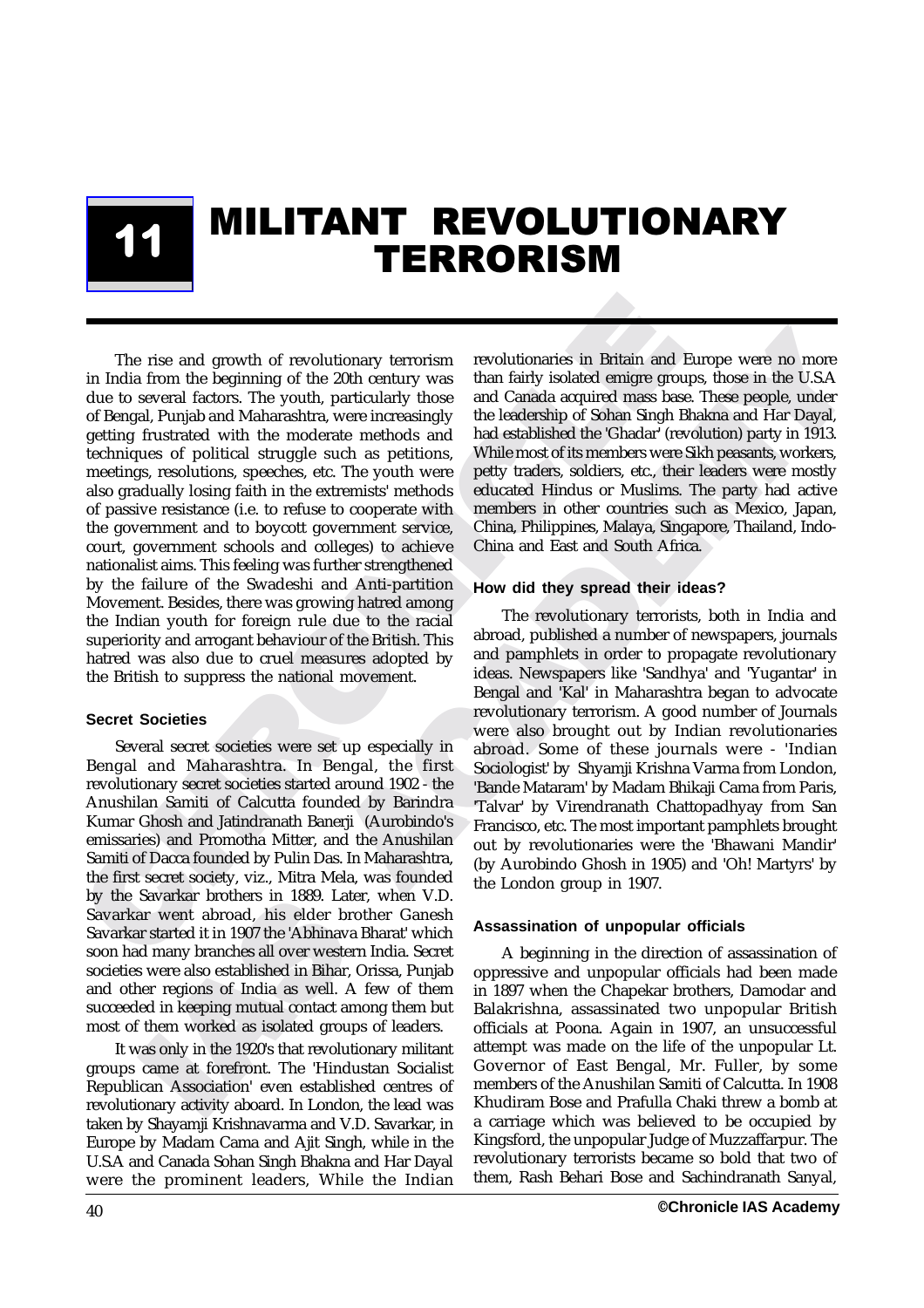threw a bomb at the Viceroy Lord Hardinge while he was riding on an elephant in a state procession in Delhi in 1912. The Viceroy was wounded but not killed. Another dramatic manifestation of revolutionary terrorist activity was the assassination of the British police officer, Saunders, by Bhagat Singh, Azad and Rajguru in 1928. The police officer had earlier ordered lathi-charge on a demonstration (against the appointment of the Simon Commission) led by Lala Lajpat Rai, and this 'Sher-e-Punhab' incurred a fatal injury to which he succumbed later.

#### **Conspiracies hatched**

had earlier ordered lattic-harge on a demonstration Singapore, by the lindin septerate (against the appointment of the Simon Commission) on 15th February 1915, of the P led by Lala Laipat Rai, and this "Sher-e-Punhab" Inf The revolutionary terrorists also tried to organize military conspiracies with the help of Indian soldiers in the British army and also that of the foreign countries hostile to Britain. For revolutionaries striving for immediate complete independence, the First World War seemed a heaven-sent opportunity, draining India of troops (the number of white soldiers was reduced to just 15,000) and bringing the possibility of financial and military help from the enemies of Britain, mainly Germany and Turkey. Britain's war with Turkey brought about close cooperation between Hindu nationalists and militant Muslim pan-Islamists. As a result of this cooperation, important Muslim revolutionary leaders emerged like - Barkatullah in the Ghadar Party and; Muhammad Hussain and Obaidulla Sindhi in Deobandh.

oordination and Jatin died a hero's<br>re on the Orissa coast where he<br>I down by the police through the he<br>rs. The Bengal plans were part of<br>racy organized by Rash Behari<br>dranth Sanyal in cooperation with th<br>ites in Punjab. B **On Indian Soil:** In Bengal, most of the revolutionary groups united under Jatin Mukherji popularly known as 'Bagha Jatin'. These groups planned the disruption of rail communications, seizure of Fort William in Calcutta (contacts had been made with the 16th Rajput Rifles stationed there) and landing of German arms (for arranging this, Naren Bhattacharji, later known as M.N. Roy, was sent to Java). The grandiose plans were, however, ruined by poor coordination and Jatin died a hero's death near Balasore on the Orissa coast where he had been tracked down by the police through the help of local villagers. The Bengal plans were part of a far-flung conspiracy organized by Rash Behari Bose and Sachindranth Sanyal in cooperation with the returned Ghadarites in Punjab. But many of the Punjabis who returned after 1914 were quickly rounded up by the British and the plan for a coordinated revolt on 21st February, 1915, based on mutinies by Ferozpur, Lahore and Rawalpindi garrisons was foiled at the last moment by treachery. Rash Behari Bose had to flee to Japan and Sanyal was transported for having tried to subvert the garrisons of Banaras and Danapore. Though the plan for an all India revolt misfired badly, its organizers, and particularly the Ghadarites, were still pioneers in taking revolutionary ideas to the army and the peasants. There were some scattered mutinies, most notable of them are - at Singapore, by the Indian sepoys of the British army on 15th February 1915, of the Punjab Muslim 5th Light Infantry and the 36th Sikh Battalion.

ange on a demonstration Singapore, by the Indian sepote the Simon Commission) on 15th February 1915, of the Pund this 'Sher-e-Punhab' Infantry and the 36th Sikh Batthich he succumbed later. **On Foreign Land:** Effore wore u **On Foreign Land:** Efforts to send help to revolutionaries form abroad were centered during the war years in Berlin where the Indian Independence Committee was set up in 1915 under Virendranath Chattopadyay, Bhupen Dutta, Hardayal and some others in collaboration with the German foreign office under the so-called Zimmerman Plan. An Indo-German-Turkish mission tried to stir up anti-British feelings among tribes near the Indo-Iranian border and in December 1915, Mahendra Pratap, Barkatullah and Abaidulla Sindhi set up a 'Provisional Government of Free India' at Kabul with some backing from crown prince Amanullah but not from the Amir, Habibulla. Funds were channeled through German embassies in the far East and from Japan. Rash Behari Bose and Abani Mukherji made several efforts to send arms after 1915.

#### **Dacoities and Robberies**

Lab Lagran Rai, and this 'Shee-e-Punhab' Infantry and the 38th Skethelation.<br>
Lab Is Lagran Rai signs that is stored to the control of the state of the state of the state of the state is the state in the state of the stat Revolutionaries organized a number of raids on government armouries, banks and police stations to raise funds, arms and ammunition. According to official record, between 1907 and 1917, the number of dacoities that were conducted in different parts of India was 1121. The Chittagong groups of revolutionaries headed by Surya Sen brought off the most spectacular coup in the entire history of militant nationalism in April 1930 by seizing the local armoury and issuing an independence proclamation in the name of the 'Indian Republic Army'. The Chittagong raid proved to be the curtain raiser for an extremely intense wave of terrorism in Bengal with no less than 56 incidents reported in 1930 (as against just 47 for the entire decade 1919-29). Among them, the most spectacular raid was the one on the Government headquarters in Writer's Building in Calcutta in December 1930. In Punjab also, where the Hindustan Socialist Republic Association had become very active, 26 incidents of robberies were reported in 1930.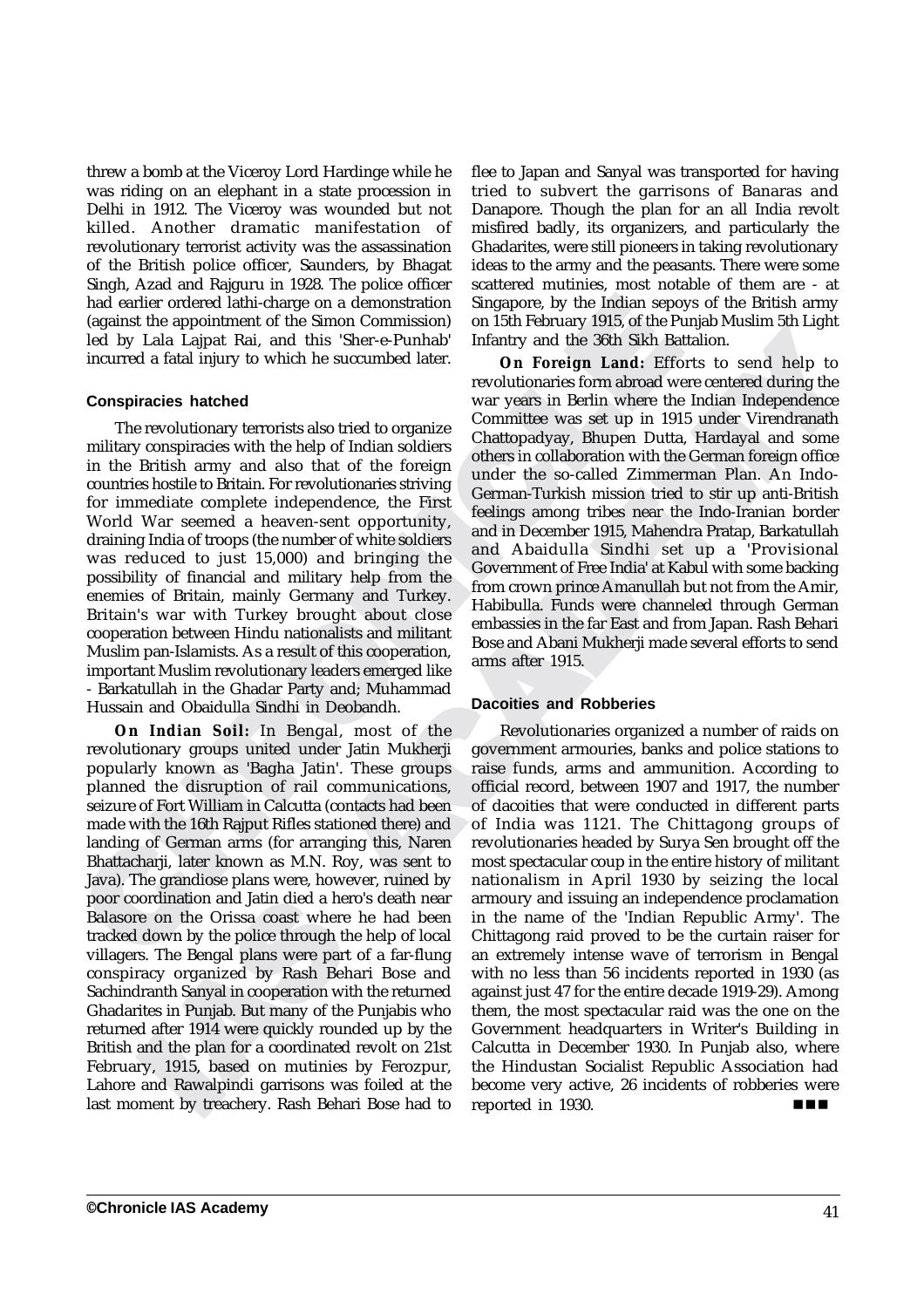# SIMON COMMISSION

• The Indian Statutory Commission was a group of seven British Members of Parliament that had been dispatched to India in 1927 to study constitutional reforms there. It was commonly referred to as the Simon Commission after its Chairman.

#### **Background**

- The Indian Statutory Commission was a group of unpopular union with In seven British Members of Parliament that had that the constitution reconomeration be the distant of the Minor Commission was the Simon Commission afte • The Government of India Act 1919 had introduced the system of dyarchy to govern the provinces of British India. However, the Indian public clamoured for revision of the difficult dyarchy form of government, and the Government of India Act 1919 itself stated that a commission would be appointed after 10 years to investigate the progress of the governance scheme and suggest new steps for reform.
	- In the late 1920s, the Conservative government, then in power in Britain, feared imminent electoral defeat at the hands of the Labour Party, and also feared the effects of the consequent transference of control of India to such an "inexperienced" body.
	- Hence, in November of 1927, Prime Minister Stanley Baldwin appointed seven MPs (including Chairman Simon) to constitute the commission that had been promised in 1919 that would look into the state of Indian constitutional affairs.
	- The people of the Indian subcontinent were outraged and insulted, as the Simon Commission, which was to determine the future of India, did not include a single Indian member.
	- e people of the Indian subconti<br>raged and insulted, as the Simon Co<br>ich was to determine the future of<br>include a single Indian member.<br>Post indian National Congress, at its<br>7 meeting in Chennai, resolved to lommission and The Indian National Congress, at its December 1927 meeting in Chennai, resolved to boycott the Commission and accepted the challenge of Lord Birkenhead, the Secretary of State for India, to draft a constitution that would be acceptable to the Indian populace. A faction of the Muslim League, led by Muhammad Ali Jinnah, also decided to boycott the Commission.
- In Burma (Myanmar), which was included in the terms of reference of the Simon Commission, there was strong suspicion either that Burma's

unpopular union with India would continue, or that the constitution recommended for Burma by the Simon Commission would be less generous than that chosen for India; these suspicions resulted in tension and violence in Burma leading to the rebellion of Saya San.

#### **Death of Lajpat Rai**

- mumission was a group of<br>
India in 1927 to study<br>
the Simon Commission with Ind<br>
that the constitution recom<br>
there. It was commonly<br>
than that chosen for Inc<br>
the Simon Commission with<br>
the Simon Commission with<br>
the Simo Indian Statetory Commission was a group of<br>
Inclusion with India would continue, or<br>
Inflaths Members of Partiament that had that the constructuon of the Same by<br>
Inflathe and the state of Burma change is till the constra • Almost immediately with its arrival in Mumbai on February 3, 1928, the Simon Commission was confronted by throngs of protestors. The entire country observed a hartal (strike), and many people turned out to greet the Commission with black flags. Similar protests occurred in every major Indian city that the seven British MPs visited. However, one protest against the Simon Commission would gain infamy above all the others.
	- On October 30, 1928, the Simon Commission arrived in Lahore where, as with the rest of the country, its arrival was met with massive amounts of protestors. The Lahore protest was led by Indian nationalist Lala Lajpat Rai, who had moved a resolution against the Commission in the Central Legislative Assembly of Punjab in February 1928.
	- In order to make way for the Commission, the local police force began beating protestors with their lathis (sticks). The police were particularly brutal towards Lala Lajpat Rai, who later that day declared, "The blows which fell on me today are the last nails in the coffin of British imperialism." On November 17, Lajpat Rai died of his injuries.

#### **Report of the Commission**

• The Commission published its 17-volume report in 1930. It proposed the abolition of dyarchy and the establishment of representative government in the provinces. It also recommended that separate communal electorates be retained, but only until tensions between Hindus and Muslims had died down.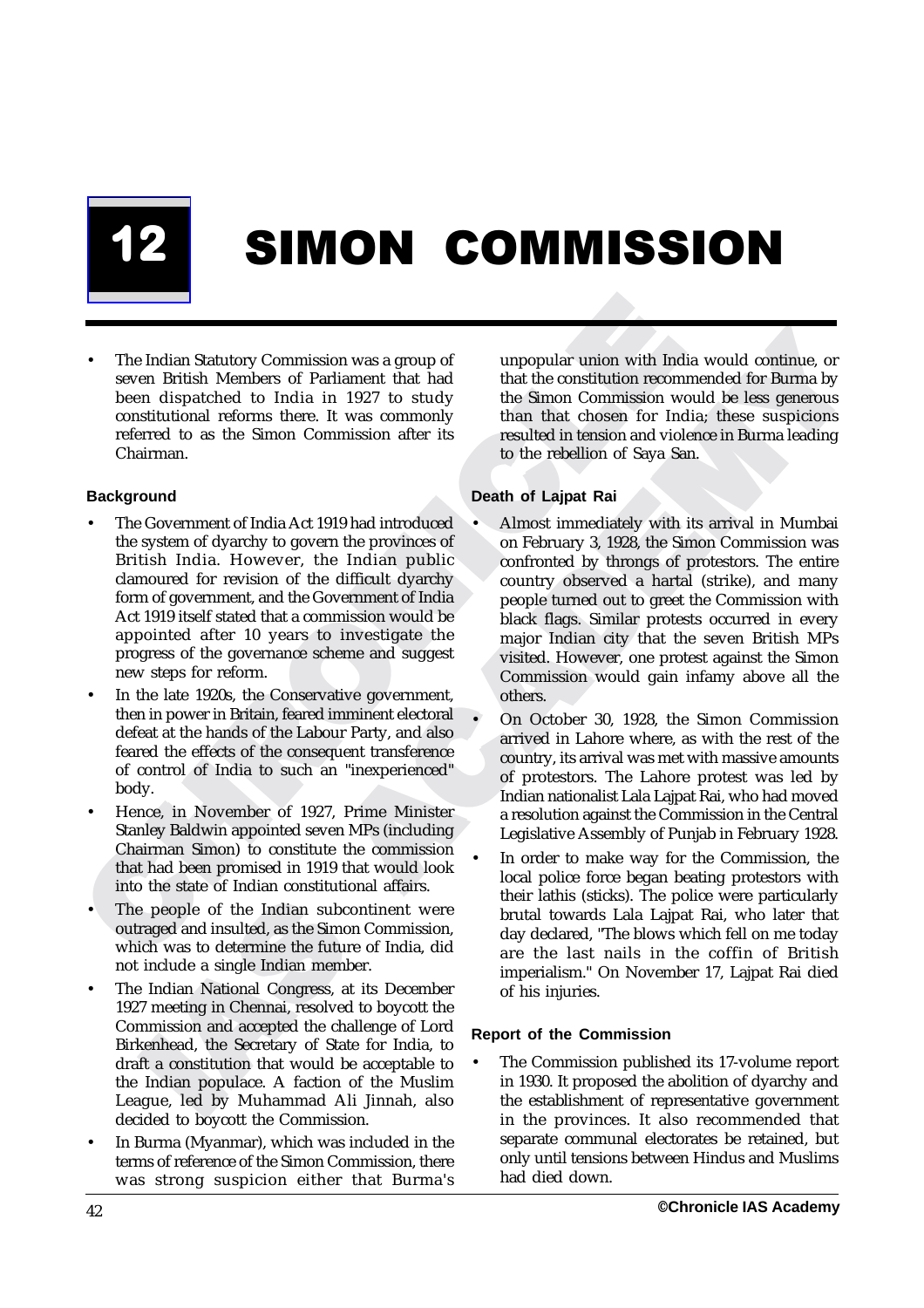- Noting that educated Indians opposed the Commission and also that communal tensions had increased instead of decreasing, the British government opted for another method of dealing with the constitutional issues of India.
- Exerce the form that the provinces having a Muslimatural order of the constructional process. The precision was the provinces having a Muslimatural order Simon Commission was the construction of the Simon Commission was th Before the publication of the report, the British government stated that Indian opinion would henceforth be taken into account, and that the natural outcome of the constitutional process would be dominion status for India. The outcome of the Simon Commission was the Government of India Act 1935, which established representative government at the provincial level in India and is the basis of many parts of the Indian Constitution.

#### **NEHRU REPORT**

- The "Nehru Report" (1928) was a memorandum outlining a proposed new Dominion constitution for India. It was prepared by a committee of the All Parties Conference chaired by Motilal Nehru with his son Jawaharlal acting as secretary. There were nine other members in this committee, including two Muslims.
- The Constitution outlined by the Nehru report was for India enjoying dominion status within the British Commonwealth. Some of the important elements of the report were:
- (i) Unlike the eventual Government of India Act 1935, it contained a Bill of Rights;
- (ii) All power of government and all authority legislative, executive and judicial - were to be derived from the people and the same would be exercised through organizations established by, or under, and in accordance with, the Constitution;
- (iii) There would be no state religion; men and women would have equal rights as citizens;
- uld have equal rights as citizens;<br>ere was to be federal form of governiduary powers vested in the cen<br>olars, such as Moore in "The Makin<br>per Federation, 1927-35" in 1988,<br>Nehru Report proposal as essentia<br>her than federal (iv) There was to be federal form of government with residuary powers vested in the centre. (Some scholars, such as Moore in "The Making of India's Paper Federation, 1927-35" in 1988, considered the Nehru Report proposal as essentially unitary rather than federal);
- (v) It included a description of the machinery of government, including a proposal for the creation

of a Supreme Court and a suggestion that the provinces should be linguistically determined;

- (vi) It did not provide for separate electorates for any community or for weightage for minorities. Both of these were liberally provided in the eventual Government of India Act, 1935. However, it did allow for the reservation of Muslim seats in provinces having a Muslim minority of at least ten per cent, but this was to be in strict proportion to the size of the community;
- (vii)The language of the British Commonwealth would be Hindustani, which might be written either in Devnagri or in Urdu character. The use of the English language would be permitted.
- The Median Scheme the Control of India Act Community and the Scheme the Scheme to the size of the communion was the Government<br>
in percent, but this was to the size of the communion was the Government<br>
in the provincial le The Nehru Report, alongwith that of the Simon Commission was available to participants in the three Indian Round Table Conferences 1931-1933. However, the Government of India Act 1935 owes much to the Simon Commission report and little, if anything, to the Nehru Report. Historical significance of the Jinnah Report.

#### **JINNAH'S FOURTEEN POINTS**

- With few exceptions, Muslim leaders rejected the Nehru proposals. In reaction, Mohammad Ali Jinnah drafted his Fourteen Points in 1929 which became the core demands of the Muslim community put forward as the price of their participating in an independent united India. Their main objections were:
- Separate Electorates and Weightage the 1916 Congress-Muslim League agreement - the Lucknow Pact, provided these to the Muslim community whereas they were rejected by the Nehru Report.
- The strain during one construction and process. The controlled particular process of the strain Community:<br>
The Strain Controlled to denote the strain controlled by the strain controlled by denote the strain controlled to • Residuary Powers - the Muslims realized that while they would be a majority in the provinces of the North-East and North-West of India, and hence would control their provincial legislatures, they would always be a minority at the Centre. Thus they demanded, contrary to the Nehru Report, that residuary powers go to the provinces.
	- The inability of Congress to concede these points must be considered a major factor in the eventual partition of India.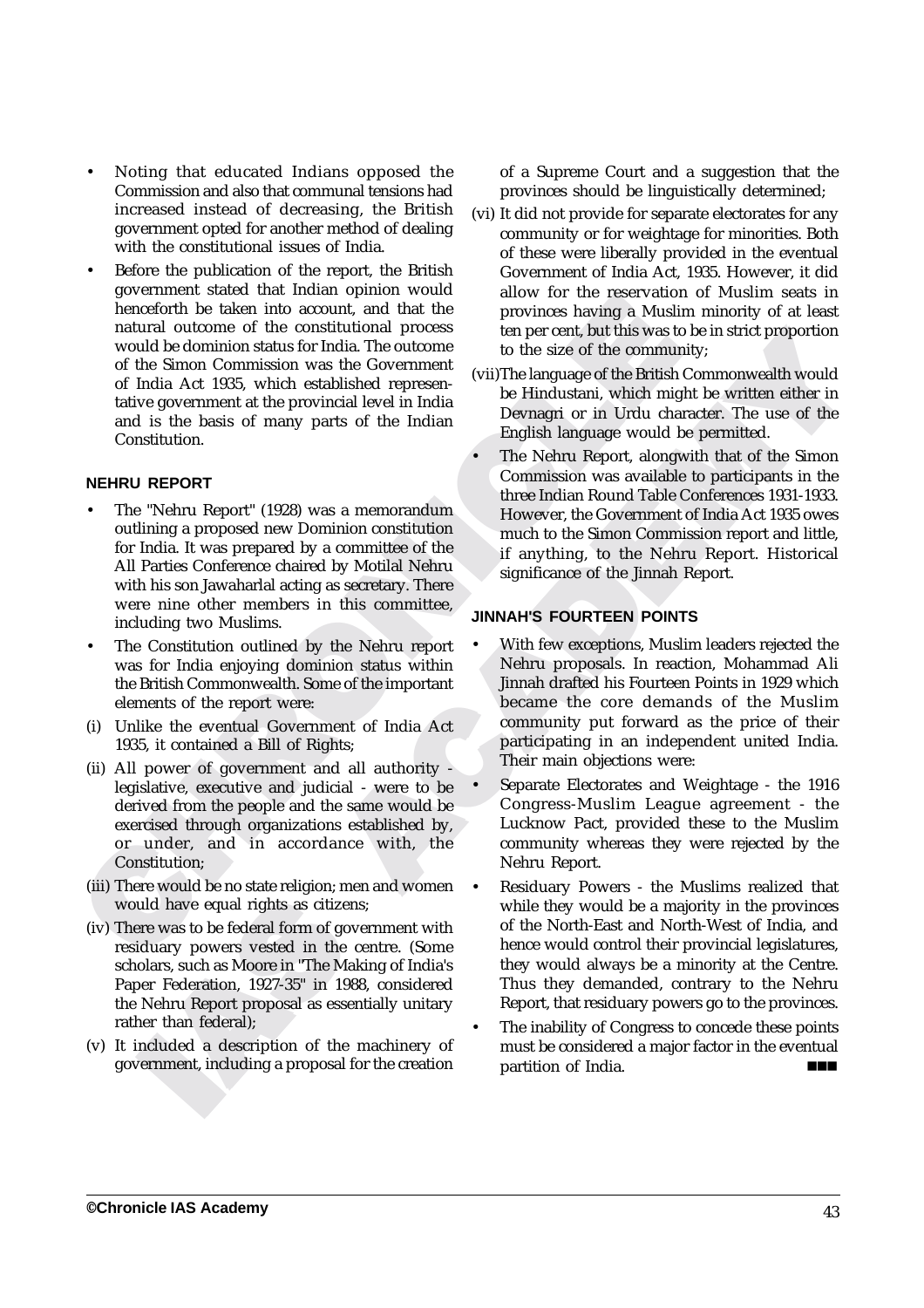### CIVIL DISOBEDIENCE **MOVEMENT (1930-34)**

The Lahore Session of the Congress, symbolizing monopoly.<br>
The Lahore Session of the Congress, symbolizing monopoly.<br>
the new militant spirit of the whole nation, passed a<br>
The three specific bourgeois<br>
redependence as th de When the Congress, symbolizing<br>
Poorna Swaraj' (Full<br>
tive of the Congress. The<br>
go of freedom was hosted<br>
tive of the Congress. The<br>
lowering of the Rupee-Ster<br>
lead of the Congress. The<br>
Lead of the Congress. The<br>
Lea The Lahore Session of the Congress, symbolizing the new militant spirit of the whole nation, passed a resolution declaring "Poorna Swaraj' (Full Independence) as the objective of the Congress. The newly adopted tri-colour flag of freedom was hosted on 31st December 1929. January 26th, 1930 was fixed as the first Independence Day. This session also launched the Civil Disobedience movement, but it did not draw up a programme of struggle. That was left to Gandhi, the Congress organization being placed at his disposal. Once again the nationalist movement led by Gandhi faced the government. The country was again filled with hope and exhilaration and the determination to be free.

The Lahore Session was followed by a two-month lull, while the country and the government waited of Gandhi to decide on the precise methods of Nonviolent struggle for 'Poorna Swaraj'. Independence pledges were taken at innumerable meetings throughout the country on 26th January denouncing the British for having ruined India economically, politically, culturally, and spiritually. In the pledges, it was asserted that it was a crime against man and God to submit any longer to such a rule. The Congress legislators were ordered to resign on 6th January 1930.

of taxes. The choice of salt as the r<br>peared some what eccentric at first,<br>called his initial sense of bewilderme<br>ven points seemed a kind of retre<br>ncretized the national demand and<br>ific grievances.<br>ds<br>e eleven points inc Gandhi issued an eleven-point ultimatum to Lord Irwin on 31st January, 1930. Further serious appeals were made for Civil disobedience, including nonpayment of taxes. The choice of salt as the main issues also appeared some what eccentric at first, and Nehru later recalled his initial sense of bewilderment. Though the eleven points seemed a kind of retreat, they at least concretized the national demand and related it to specific grievances.

#### **Demands**

The eleven points included redressal of two peasants grievances, three specific bourgeois demands and six issues of general interest. The peasants' demands were:

- 50 per cent reduction in land revenue and;
- abolition of the salt tax and government salt

#### monopoly.

#### **The three specific bourgeois demands were:**

- lowering of the Rupee-Sterling exchange ratio,
- textile protection and,
- reservation of coastal shipping for Indians.
- The six issues of general interest were:
- 50 per cent cut in military expenditure,
- 50 per cent reduction in expenditure on civil administration (civil service salaries),
- total prohibition of Intoxicants,
- release of all political prisoners,
- reforms in the Central intelligence Department (C.I.D.) and;
- changes in the Arms Act enabling citizens to bear arms for self-defence.

#### **What is Dandi March?**

Labure Session of the Congress, symbolizing monopoly.<br>
In the action of the viole by whole radio no passed a The three specific bourgeois demands were:<br>
mion declaring "Poorna Swaraj (vali) the three specific bourgeois ch The Civil Disobedience Movement was started by Gandhi with his Dandi March (12th March to 6th April 1930). The Dandi March, from the Sabarmati Ashram to Dandi (a village on the Gujarat sea-coast) with 71 Ashram members drawn from all parts of India, attracted enormous publicity and attention from the entire country and even abroad. Gandhi declared on 11th March 1930 that wholesale illegal manufacture and auctioning of salt should begin after he had himself violated the law at Dandi; it could be accompanied by boycott of foreign cloth and liquor after his own arrest and everyone would have a free hand, subject to the pledge of non-violence and truth, though local leaders should be obeyed.

#### **Stages of Civil Disobedience**

The three different stages of the civil Disobedience movement witnessed varying role of different social groups and classes.

**First stage (March to September 1930):** It saw the high point of bourgeois participation in towns and controlled peasant mobilization in the villages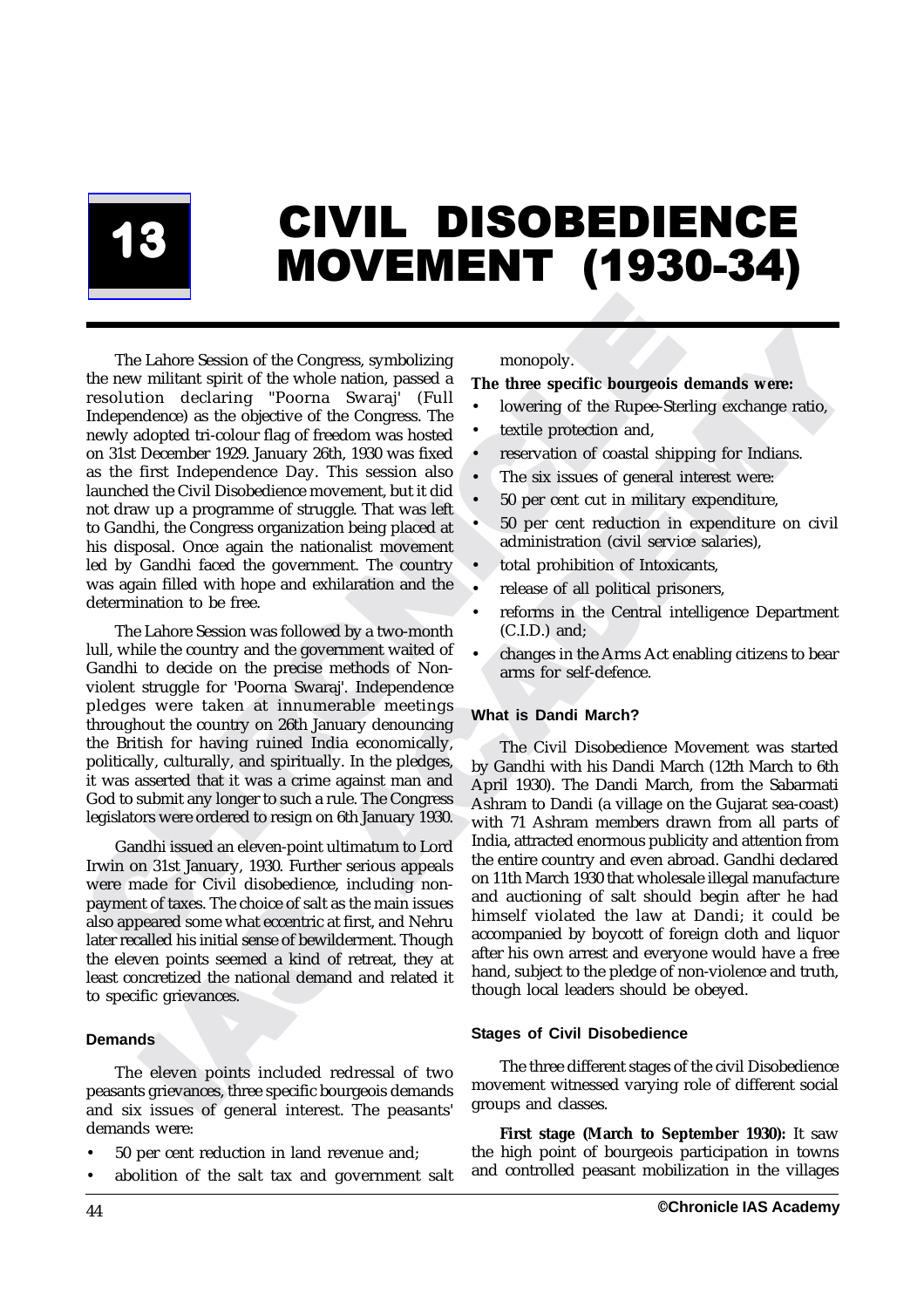on issues selected by Gandhi such as salt, nonpayment of revenue, picketing of liquor shops, and non-payments of Chaukidari tax. Among industrialists, G.D. Birla donated approximately 5 lakh rupees to the movement according to British Intelligence estimates. His letters reveal him as actively trying to persuade the Calcutta Marwari foreign piecegoods importers to establish trade contacts instead with Ahmedabad and Bombay cotton mills. While Jamnalal Bajaj was unique among capitalists in being a full time Congress activist (he served as AICC treasurer for many years and went to jail in 1930), Walchand Hirachand urged fellow-businessmen in a letter to the FICCI in April 1930 to give up the policy of sitting on the fence and throw in their lot with those that were fighting for Swaraj. In May 1930, FICCI also decided to boycott the Round Table Conference as long as Gandhi stayed away from it and till the Viceroy made a definite promise regarding dominion status.

goods importers to establish tracte contacts instead<br>only with Almedabad and Bombay cotton mills. While<br>second stage (October 193<br>lammalal Bajaj was unique among capitalists in being<br>the second stage (October 193<br>lammalal During the period 1921-22, the merchants and petty traders were, on the whole, much more enthusiastic supporters of the national movement than industrialists and capitalists. Collective pledges by merchants not to indent foreign goods became very common in Bombay, Amritsar, Delhi and Calcutta and represented a more effective form of boycott than the spectacular picketing by (often women) volunteers. The overall impact was a remarkable fall in British cloth imports. Other British imports also suffered and, from May to August 1930, the British Trade Commissioner's office was flooded with panic-stricken reports and complaints from 'white' firms.

nature became difficult with the oon. Naturally, salt became the left<br>ed campaign only in the coasta<br>y presidency, Balasore in Orissa and<br>gal. Picketing of liquor shops and<br>auctions became an important elem<br>dience movement In the countryside, the initial Gandhian Civil Disobedience movement took place in areas which had already witnessed some amount of Gandhian rural constructive work through local ashrams. Salt provided the initial vital catalyst, but illegal manufacture became difficult with the onset of the monsoon. Naturally, salt became the basis for a sustained campaign only in the coastal parts of Bombay presidency, Balasore in Orissa and Midnapur in Bengal. Picketing of liquor shops and of excise license auctions became an important element of Civil Disobedience movement both in small towns and villages. On the other hand, the peasants in many areas firmly refused to pay the chaukidari tax despite enormous physical correction and sale of property. Rural taluka of Khera district and Bardoli of Surat became centres of very successful no-revenue campaign with peasants taking refuge in the neighbouring Baroda state in a 'Hijrat' (voluntary migration) which, at its height on October 1930,

involved over 15,000 peasants in Khera. In the Central Provinces, Maharashtra and Karnataka, the Congress leadership tried to utilize in a controlled manner the potentially explosive issue of poor peasants and tribal grievances regarding forest laws. Setting up training camps for 'forest satyagrahis' and carefully selecting satyagraha centres.

**Second stage (October 1930 to March 1931):** From the beginning of this stage, there was an evident decline in enthusiasm and support from urban merchants with dealers breaking Congress-imposed seals on foreign cloth at a number of places. The gains from Swadeshi demand were counter-balanced by frequent hartals which dislocated trade and industry. The alarm-signals from business groups calling for compromise, as well as the ultimate nationalist response to them, were more probably connected with developments in the countryside.

sh trade contacts instead<br>
mbay cotton mills. While<br>
the beginning of this stage,<br>
urist (he served as AICC<br>
decline in enthusiasm and<br>
and went to jail in 1930),<br>
flellow-businessmen in a<br>
seals on foreign cloth at a numl Il Bajiji was uniqine among papitalishs in being dub beginning of this blage, there was an evident the most of the most of the papir stream of the most of the most of the most of the most of the most of the most of the mos In the rural areas, the more purely Gandhian forms based on the relatively propertied peasants were losing some of their earlier potency in the face of ruthless British suppression. At the same time, there were signs of a 'second wave', taking less manageable and socially dangerous forms, like no-rent or tribal rebellion. (No-rent campaigns were different from No revenue campaigns, since the former were aimed at the local zamindars and landlords, whereas the latter were aimed at the Government). In scattered incidents throughout the country, the peasants were resisting the arrests of their leaders and the seizure of their property, mobilizing neighbouring villages through the blowing of conch-shells and surrounding and attacking police parties.

In August 1930 itself, Sir Tej Bahadur Sapru and Mr. Jayakar attempted to bring about compromise between the Congress and the government but failed because the government insisted on the withdrawal of the movement first. Meanwhile, the report of the Simon Commission had been submitted. The British government decided to call the first Round Table Conference to deliberate and discuss future constitutional reforms with the Indian leaders. The Conference started its deliberations on 12th November 1930. But the Congress did not participate in it. Realizing the futility of talks in the absence of the representatives of the Congress, the Conference was adjourned 'sine die' on 19th January 1931.

The government now realized the necessity of coming to terms with the Congress. He released the members of the Working Committee of the Congress, including Gandhi on 26th January 1931. Efforts for a compromise between the Congress and the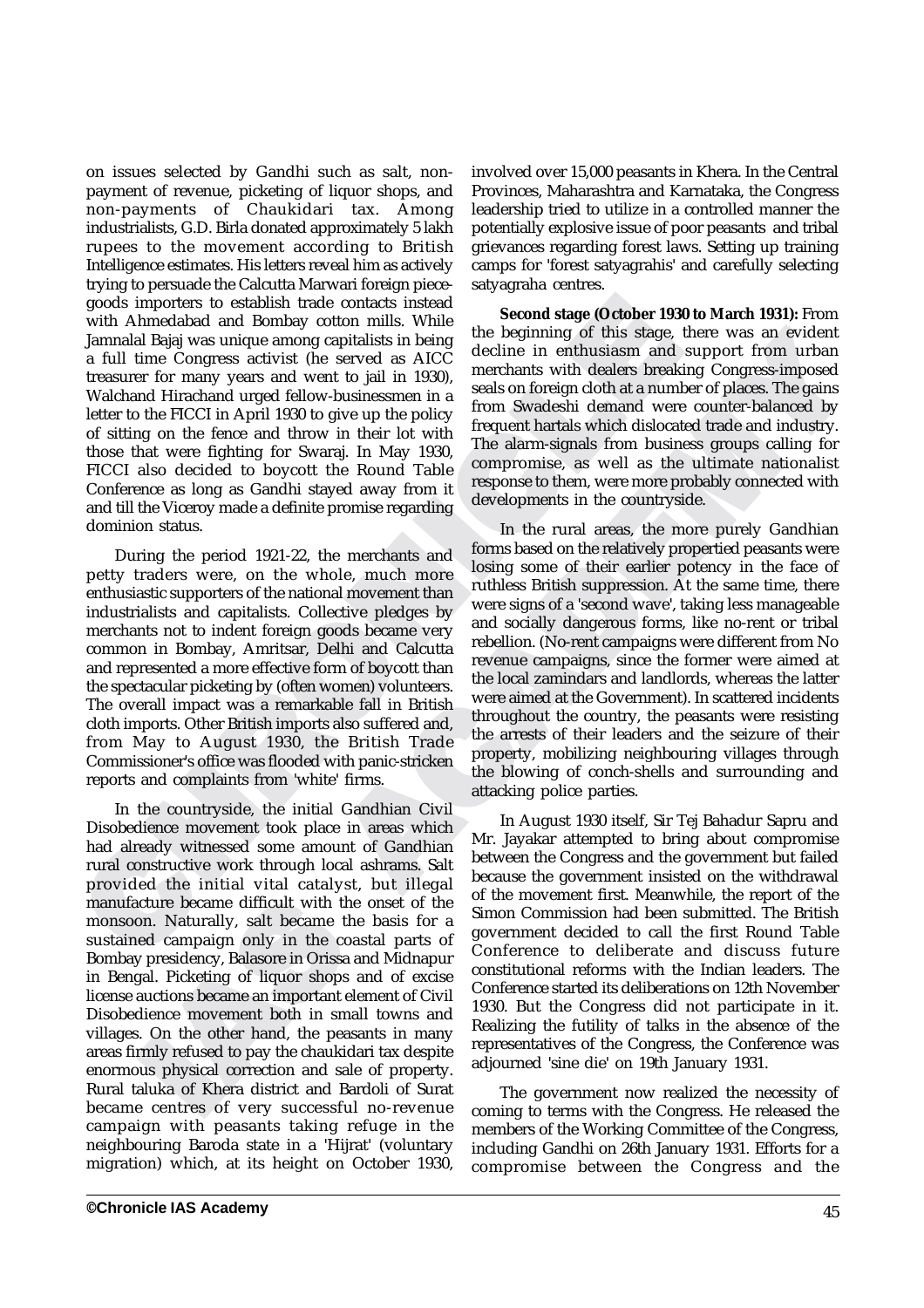government were revived by Tej Bahadur Sapru, Dr. Jayakar, etc. The efforts proved successful this time and the Gandhi-Irwin Pact was signed in March 1931. By it, the government agreed to:

- (a) Withdraw all ordinances and end prosecutions.
- (b) Release all political prisoners, except those guilty of violence.
- (c) Restore the confiscated property of the Satyagraha.
- (d) Permit peaceful picketing of liquor, opium and foreign cloth shops and;
- (e) Permit the collection or manufacture of salt, free of duty, to persons residing within a specific distance of the seashore.

#### **The Congress, on its part agreed to:**

- (a) suspend the Civil Disobedience movement,
- (b) participate in the second Round Table Conference, and
- (c) not to press for investigation into police excesses.

of violence.<br>
(c) Restore the confiscated property of the Satyagraha. Busobe<br>dience, forest law violations, Busobe (d) Permit peaceful picketing of liquor, optium and<br>
(d) Permit the confiscated property of the Satyagraha In the Conservative government<br>to grant any concession to Indi<br>d to India in December 1931 as<br>and found that the government h<br>its policy of repression. He therefor<br>ve the Civil Disobedience movemes<br>ss Working Committee app be the confiscated property of the Satyagraha. But be assumed half of 1982 itself, the Civil particle and its reached property of the satyagraha. Disobellence movement was eigeninator, the mean the declines in peakants pa The Congress ratified it in its session held at Karachi in March 1931 due to the persuasion of Gandhi. Gandhi was deputed to attend the second Round Table Conference as the sole representative of the Congress. The spirit of the pact was already marred by the execution of Bhagat Singh and his comrades on the eve of the Karachi Session of the Congress. Certain other changes also took place between the signing of the Pact and the holding of second Round Table Conference. Lord Irwin was replaced by Lord Wellington as the Viceroy of India. Lord Wellington was staunch conservative and revived the repressive policy of the government soon after his arrival in India. In England, while the Conference was still in session, general elections took place and the Conservative government was in no mood to grant any concession to India. Gandhi returned to India in December 1931 as a dejected person and found that the government had already revived its policy of repression. He therefore, decided to revive the Civil Disobedience movement and the Congress Working Committee approved it.

**Third stage (January 1932 to April 1934):** The third phase of the movement was officially withdrawn by the Congress in April 1934 though, unofficially, the Congress admitted defeat in the 1933 itself. Outmaneuvered and facing repressive measures on an unprecedented scale, the national movement under the Congress still fought on valiantly for about a year and a half. The movement, during this phase

comprised a wide range of activities almost totally suppressed. The forms of defiance included picketing the cloth and liquor shops, closing of markets and boycott of 'white' or loyalist business concerns, symbolic hoisting of Congress flags, holding in public of 'illegal' Congress sessions, salt satyagrahas, nonpayment of chaukidari taxes, no-rent as well as norevenue, forest law violations, etc.

revenue, forest law violations,<br>roperty of the Satyagraha. But by the second half of<br>ng of liquor, opium and It is true that the decline in p<br>evident for instance in Gujarat,<br>it,<br>manufacture of salt, free U.P., was clearly But by the second half of 1932 itself, the Civil Disobedience movement was evidently losing ground. It is true that the decline in peasants' participation, evident for instance in Gujarat, Andhra Pradesh and U.P., was clearly a submission to overwhelmingly superior force rather than any loss of faith in the Congress. The halo of sacrifice and martyrdom, won by the latter during 1930-34, helped decisively in the winning elections from 1934 onwards. But we should not forget that voting was not the same as agitating. The days of the classic satyagrahas had passed and, though the propertied peasants would go on voting Congress, they were no longer ready to sacrifice their land, now that Gandhi had failed to get it restored for them in 1931. In some areas, most notably Gujarat, they would also become more prosperous after Depression was succeeded by a war boon and correspondingly less militant.

#### **How Civil Disobedience collapsed?**

As the mass movement declined, political 'realism' and certain sectional economic calculations pushed some business groups towards collaboration much as signing agreements, giving preferential treatment and lower import duty rates to British textile imports and other British commodities. Yet strong objective compulsions, both economic and political, existed to prevent anything like total sell-out or unqualified collaboration by Indian business groups. British insistence on retaining the existing exchange ratio remained a permanent grievance. Above all, collaboration was made difficult by the fact that the years 1932-34 were marked by a full-scale counteroffensive by British business interests. With Lancashire in particular closely aligning itself with the ultra-Tory opposition led by Churchill to any constitutional concession going beyond the Simon Commission's framework.

The ultimate result of the opposite pressures towards collaboration and conflict was an important re-alignment of business attitudes in support of a change in Congress policy away from mass agitation and towards Assembly and eventually ministerial participation. This realignment enabled Indian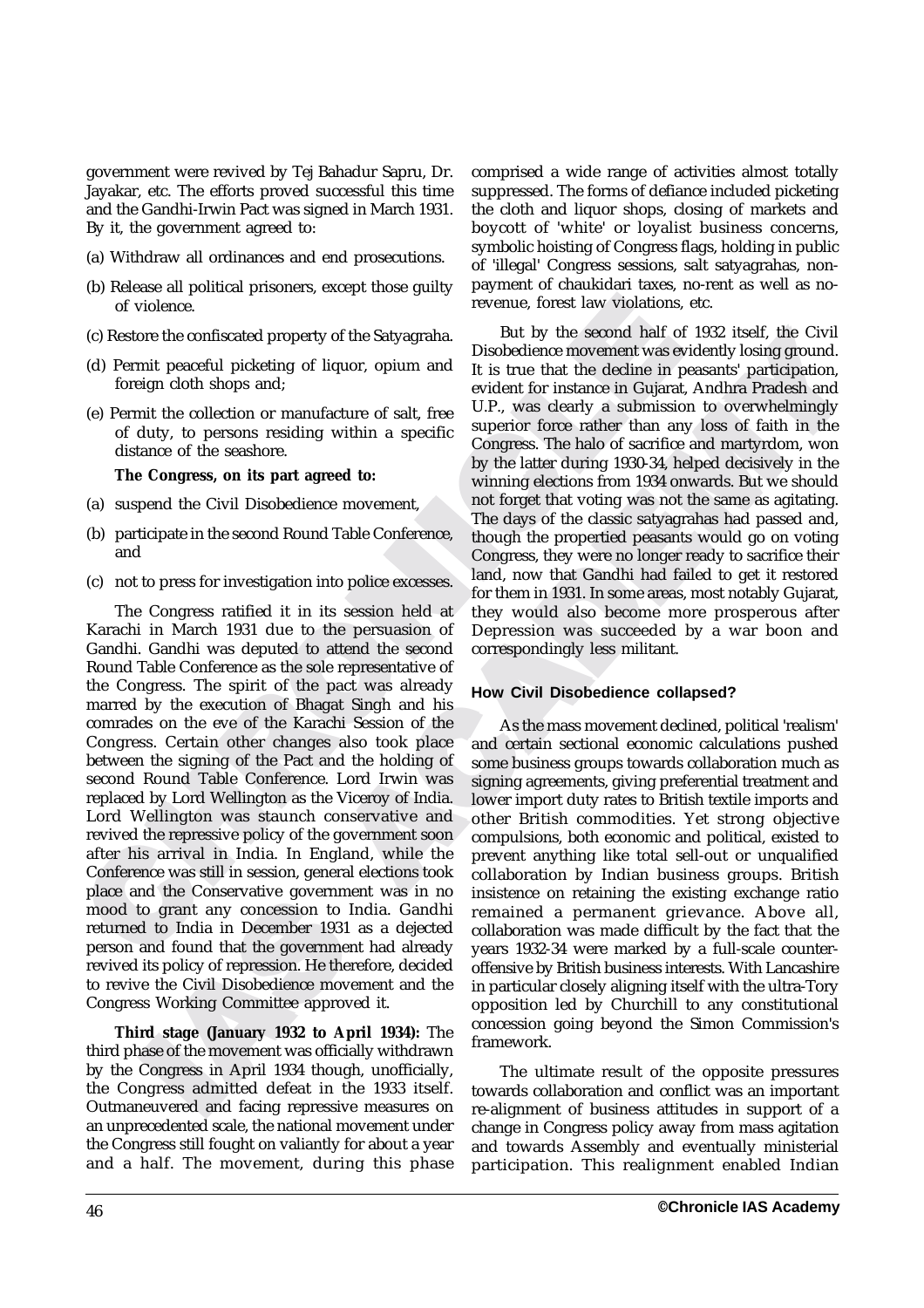capitalists to overcome the fairly sharp split between near loyalists and nationalists within their own ranks which had become quite marked during the early 1930's. It also fitted in with developments in the Congress leaderships as it came to terms gradually with the evident decline of Civil Disobedience in the face of overwhelming repression.

#### **Significance of Civil Disobedience**

The Civil Disobedience Movement of 1930-34 was an advance over the Non-cooperation Movement of 1921-22 in quite a few respects.

- First of all, the stated objective of the movement of 1930-34 was the achievement of complete independence and not just the remedying of two specific 'wrongs' plus a very vague Swaraj.
- Secondly, in sharp contrast to what had happened after Chauri Chaura incident, Gandhi, during 1930-34, pushed ahead with the non-violent main stream despite sporadic incidents which were realistically recognized now as more or less inevitable.
- Thirdly, the methods adopted during the 1930-34 movement, from the beginning, involved deliberate violation of law and not mere Noncooperation with foreign rule.
- **Significance of Civil Disobedience**<br>
The Delhi. Muslim particit<br>
The Civil Disobedience<br>
The Civil Disobedience Movement of 1930-34 was unlike the Non-cooperation<br>
1921-22 in quite a few respects.<br>
1921-22 in quite a few • Fourthly, participation in this movement involved much greater risk than in 1921-22, for, a frightened government from May 1930 onwards adopted a policy of senseless brutality even towards absolutely peaceful Satyagrahis, Apart from life and limb, the meagre property of the poor was very much at stake, for non-payment of land revenue or chaukidari tax was met by wholesale confiscation of household goods, implements and even land.
	- magers was another significant tea<br>il disobedience movement.<br>Tobedience movement, in fact, mark<br>p forward in the emancipation<br>men.<br>thly, the movement of 1930-34 obtain<br>ponse from business groups and lar<br>the peasantry than Fifthly, large scale participation of women and teenagers was another significant feature of the civil disobedience movement. The Civil Disobedience movement, in fact, marked a major step forward in the emancipation of Indian women.
	- Sixthly, the movement of 1930-34 obtained a better response from business groups and large sections of the peasantry than the movement of 1921-22.
	- And finally, organizationally the Congress was now much stronger in most parts of the country than in 1921-22 when it had just taken the first step on the road towards becoming a mass party.

Yet it would be a considerable over simplification to present the Civil Disobedience Movement as an unqualified advance in every respect over the Non-

**Solution** II: the Delhi, Muslim particip<br>
throughout the civil disobed<br>
Movement of 1930-34 was<br>
unlike the Non-cooperation Movement of<br>
major labour upsurge. Anoth<br>
the two movements was that<br>
bects.<br>
bective of the move Civil Disobedience Movement of 1930-34 was unlike the Non-congeration Movement did not coincide with any in quite a few orespects.<br>
In quite a few coperation Movement of map about upware over the Non-congenum Movement did cooperation Movement. To begin with, the stirring Hindu-Muslim unity of 1919-22 was obviously a thing of the past in 1930s. For, between the two movements stood not only the breakdown of the Nehru Report negotiations but a decade of intense communal organization and fratricidal strife. Outside the North West Frontier Province and a few isolated pockets like Delhi, Muslim participation remained low throughout the civil disobedience years. Further, unlike the Non-cooperation Movement, the Civil Disobedience Movement did not coincide with any major labour upsurge. Another difference between the two movements was that under the influence of the Civil Disobedience Movement, there was an evident decline in the older and more purely intelligentsia forms of protest like lawyers giving up their practice and students and teachers leaving official institutions to start national schools and colleges.

#### **COMMUNAL AWARD**

- After the failure of the Second Round Table conference, Ramsay McDonald announced the 'Communal Award' on August 16, 1932. According to the Award, the right of separate electorate was not only given to the Muslims of India but also to all the minority communities in the country.
- The Award also declared untouchables as a minority and thus the Hindu depressed classes were given a number of special seats, to be filled from special depressed class electorates in the area where their voters were concentrated.
- Under the Communal Award, the principle of weightage was also maintained with some modifications in the Muslim minority provinces. Principle of weightage was also applied for Europeans in Bengal and Assam, Sikhs in the Punjab and North West Frontier Province, and Hindus in Sindh and North West Frontier Province.
- Though the Muslims constituted almost 56 per cent of the total population of Punjab, they were given 86 out of 175 seats in the Punjab Assembly. The Muslim majority of 54.8 per cent in Punjab was thus reduced to a minority. The formula favoured the Sikhs of Punjab and the Europeans of Bengal the most.
- The Award was not popular with any Indian party. Muslims were not happy with the Communal Award, as it has reduced their majority in Punjab and Bengal to a minority. Yet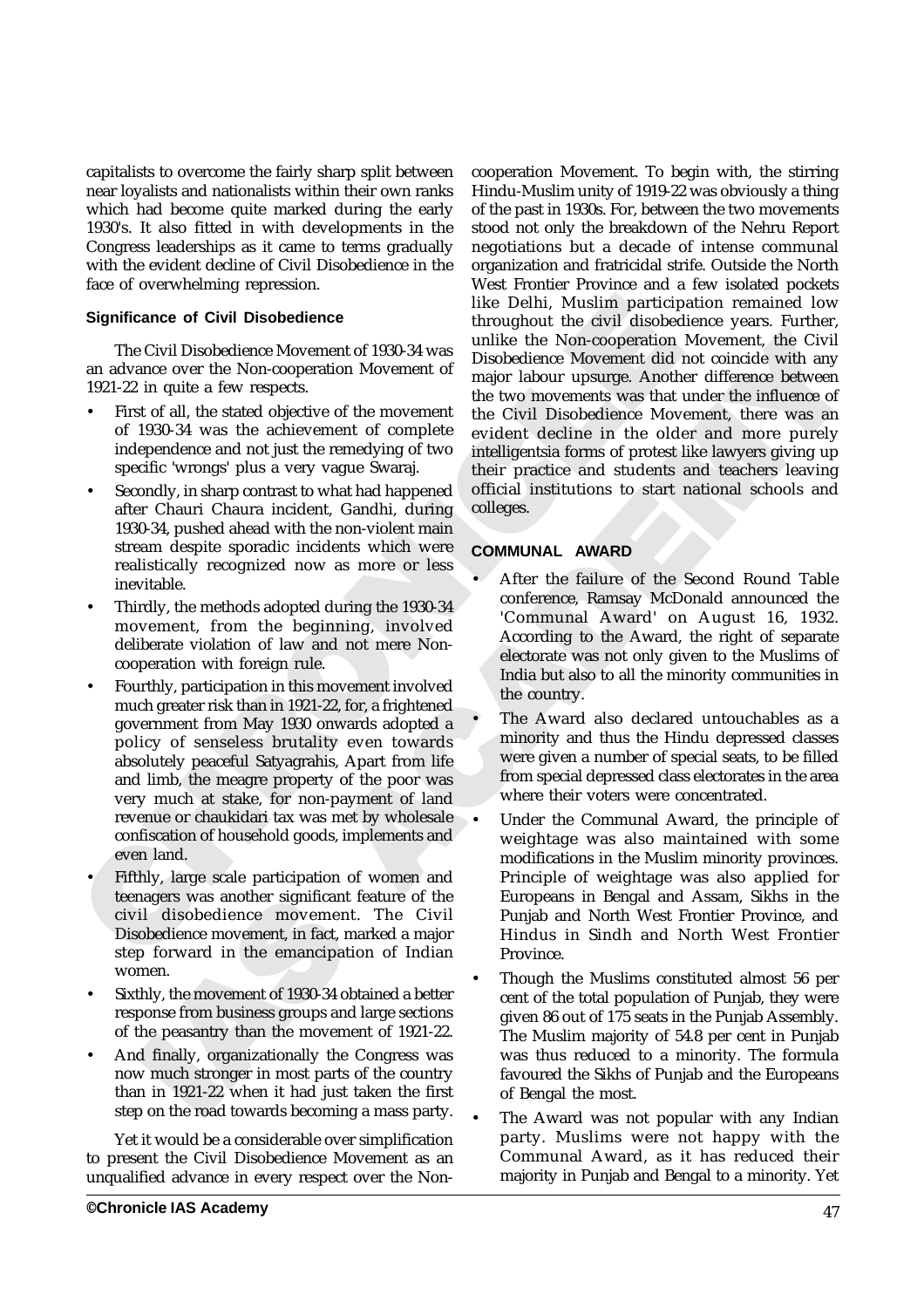they were prepared to accept it.

- On the other hand, the Hindus refused to accept the awards and decided to launch a campaign against it. For them it was not possible to accept the 'untouchables' as a minority. They organized the Allahabad Unity Conference in which they demanded for the replacement of separate electorates by joint electorates. Many nationalist Muslims and Sikhs also participated in the conference.
- electorates by joint electorates. Many nationalist of Depressed Classes Musilmus and Sikins also participated in the congress also represent to the Associated the Avard of Member 1932, Candh untouchables as a minority and The Congress also rejected the Award in toto. Gandhi protested against the declaration of untouchables as a minority and undertook a fast unto death. He also held meetings with the untouchable leadership for the first time and try to convince them that they were very much part of the mainstream Hindu society.
	- He managed to sign the Poona Pact with Dr. B. R. Ambedker, the leader of untouchables, in which the Congress met many of the untouchables' demands.

#### **POONA PACT**

- Poona Pact (1932) is the popular name of an agreement between the Untouchables (called Depressed Classes) of India led by Dr. B. R. Ambedkar and the Hindus of India, that took place on 24 September 1932 at Yerawada Jail in Pune.
- The text uses the term "Depressed Classes" to denote Untouchables who were later called Scheduled Castes under the Government of India Act 1935, and the later Indian Constitution of 1950. The Untouchables are now popularly known as Dalits.
- Major highlights of the Pact are as follows:
- sses out of general electorate se<br>
vincial legislatures as follows: N<br>
mbay with Sindh 25; Punjab 8; Bihar<br>
Central Provinces 20; Assam 7;<br>
ited Provinces 20. Total 148. These<br>
ed on the Prime Minister's (British<br>
ction 1. There shall be seats reserved for the Depressed Classes out of general electorate seats in the provincial legislatures as follows: - Madras 30; Bombay with Sindh 25; Punjab 8; Bihar and Orissa 18; Central Provinces 20; Assam 7; Bengal 30; United Provinces 20. Total 148. These figures are based on the Prime Minister's (British) decision;
- 2. Election to these seats shall be by joint electorates subject;
- 3. The representation of the Depressed Classes in the Central Legislature shall likewise be on the principle of joint electorates and reserved seats by the method of primary election in the manner provided for in clause above for their representation in the provincial legislatures;
- 4. In the Central Legislature, 18 per cent of the seats allotted to the general electorate for British India in the said legislature shall be reserved for the Depressed Classes; and
- 5. In every province, out of the educational grant, an adequate sum shall be ear-marked for providing educational facilities to the members of Depressed Classes.

#### **GANDHIJI'S EPIC FAST**

- In September 1932, Gandhiji declared a fast unto death, to undo the provisions of the Communal Award of Ramsay McDonald, the then British Prime Minister, providing for the scheme of separate representation for the depressed classes, since that would cut across Hinduism.
- In May, 1933 Gandhiji undertook another fast not against the Government but "for purification of myself and my associates and for greater vigilance and watchfulness in connection with the Harijan cause."
- Corresponse to the Award in the sected the Award in the sected the Award in the sected the Award in toto.<br>
SANDHIJI'S EPIC FAST<br>
SANDHIJI'S EPIC FAST<br>
SANDHIJI'S EPIC FAST<br>
SANDHIJI'S EPIC FAST<br>
SANDHIJI'S EPIC FAST<br>
SANDH Similar and statistics are interestingent in the proposition of the congress and between a statistical conduction of the communical probability the statistics is a multiply and undertook a fast interest and the communicati The President of the Congress, in consultation with Gandhiji, announced the suspension of the Civil Disobedience movement for 6 weeks. The Government continued its course of repression. Gandhiji, who was later released, decided to devote his time to Harijan work.
	- The struggle was finally suspended by the All India Congress Committee who were allowed to meet at Patna and decided to call off the Civil Disobedience unconditionally, except for the provision that Gandhiji alone, when he thought it necessary, could offer Civil Disobedience.
	- Gandhiji decided to start an individual Civil Disobedience movement, as from 1 August 1933, but he was arrested the previous night. He was released after a couple of days but was ordered to reside at Poona.
	- Gandhi disobeyed this order, was re-arrested and sentenced to one year's imprisonment. There upon hundreds of Congressmen followed Gandhiji to prison. This movement continued till the early part of April, 1934.
	- Throughout this period, the government continued to pursue a policy of severe repression which included imprisonment, police firing, beating in lock-up, shooting of detainees, atrocity on women, blockading of villages, and even looting and pillage.
	- During the Civil Disobedience movement of 1930- 31, more than 60,000 persons were imprisoned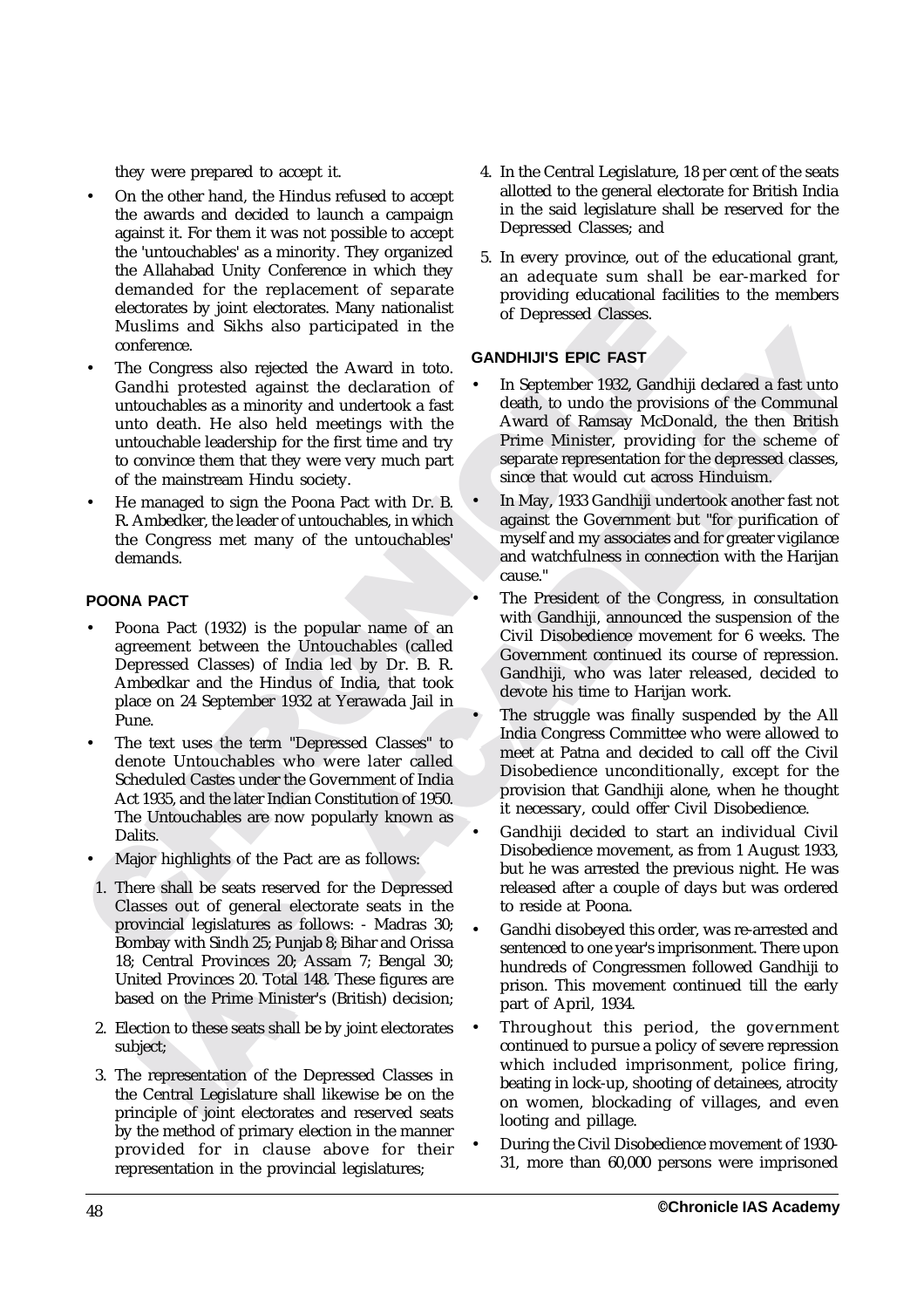and during the Second Civil Disobedience movement of 1932-34 the number of persons who courted arrest were, about 66,000.

- The programme or the boycott of British goods which was part of the movements led to a substantial fall in the import of British goods into India. Further, the Civil Disobedience Movement roused the Indian people in general, including villagers and women folk. Women rarely came out of the seclusion of their homes in order to take part in the struggle for freedom.
- This not only gave an impetus to the freedom movement, but also helped in bringing out another social revolution: the emancipation of women.
- When the Civil Disobedience movement came to an end in April, 1934, Gandhiji appealed to Congressmen to devote themselves to nationbuilding activities: promotion of Hindu-Muslim unity, removal of untouchability, and spread of hand-spinning.

#### **GANDHI-IRWIN PACT AND FIRST ROUND TABLE CONFERENCE (Nov. 1930-Jan. 1931)**

- While the Civil Disobedience Movement continued vigorously in spite of untold repression, efforts were made for a compromise and after several attempts of Sir Tej Bahadur Sapru and Mr. M.R. Jayakar, an agreement was reached after 15 clays' strenuous discussions between the Viceroy and Mahatma Gandhi.
- roused the Indian people in general, including (September-December 1931)<br>villages and women folk. Women rarely came<br>out of the seculation of their homes in order to the meantime, however,<br>the part in the struggle for freed species and women loads vonce in the meantime. However, the Congress Working end in the substitute of the meaning theorem. The meaning the meaning the mean in the substitute means in order to the conflitt should represent • This agreement, better known as the Gandhi-Irwin Pact, was signed on 5 March, 1931. Under the agreement, the Government was to make concession take steps for the participation of the representatives of Congress in the Second Round Table Conference, and the Congress on its part, had to withdraw the Civil Disobedience Movement.
	- wement.<br>
	anwhile, a Round Table Conference.<br>
	London early 1931. The intention<br>
	ve been, to set off the stage, before<br>
	'representative gathering" of Indian<br>
	agreed plan for the future governm<br>
	untry.<br>
	was not Indians, but t • Meanwhile, a Round Table Conference had met in London early 1931. The intention seemed to have been, to set off the stage, before the world of "representative gathering" of Indians trying for an agreed plan for the future government of their country.
	- It was not Indians, but the Viceroy and his officials who chose these representatives. What they actually did was to carefully assemble all the diverse elements, every creed, every party, every racial minority, every interest in this subcontinent.
	- The spirit in which the Gandhi-Irwin Pact was signed did not last long. In spite of protests from all quarters, the Government carried out the

execution of Sardar Bhagat Singh, Sukh Dev and Raj Guru on 23rd March 1931. On 18 April 1931, Lord Irwin was succeeded by Lord Willington. The new Viceroy had no intention to abide by the terms of the Pact.

#### **SECOND ROUND-TABLE CONFERENCE (September-December 1931)**

- From the meaning of the main of the congress and agree of the congress of the conditional of the main of the main of the main of the condition of the Congress, the main of Hindu-Muslim (4.6 and this and the conference as t In the meantime, however, the Congress Working Committee passed a resolution that Mahatma Gandhi should represent the Congress at the Second Round Table Conference to be convened later in1931 in London. Mahatma Gandhi did attend the Conference as the sole representative of the Congress.
	- As was expected, the communal question and the differences among the Indian people loomed large in this conference and all efforts to solve it by consent proved unsuccessful. Gandhiji put up a valiant fight and some of the speeches he delivered were most striking.
	- Apparently the Government's scheme at the Round Table Conference was only a scheme for Indians sharing power with the bureaucracy and not one designed to achieve responsible Government.
	- Gandhiji returned empty-handed from the Round Table Conference. The condition on which the Congress had agreed to participate, abandonment of stark repression, was also being broken. Jawaharlal Nehru and T.A.K. Sherwani had been arrested and put in jail again.
	- In the North West Frontier Province Khan Abdul Ghaffar Khan and Dr. Khan Saheb were also arrested. Special ordinances had been enforced in the United Provinces, the North West Frontier Province and in Bengal.

#### **THIRD ROUND TABLE CONFERENCE**

#### **(November-December 1932)**

- From September 1931 until March 1933, under the supervision of Samuel Hoare, the proposed reforms took the form reflected in the Government of India Act, 1935.
- Most of the main political figures of India were not present for this conference. In this conference, Chaudhary Rahmat Ali, a college student, coined the name PAKISTAN. He took the P from Punjab, the A from Afghanistan, the KI from Kashmir, the S from Sindh and the TAN from Balochistan. In this Conference M.A.Jinnah was not present.

. . .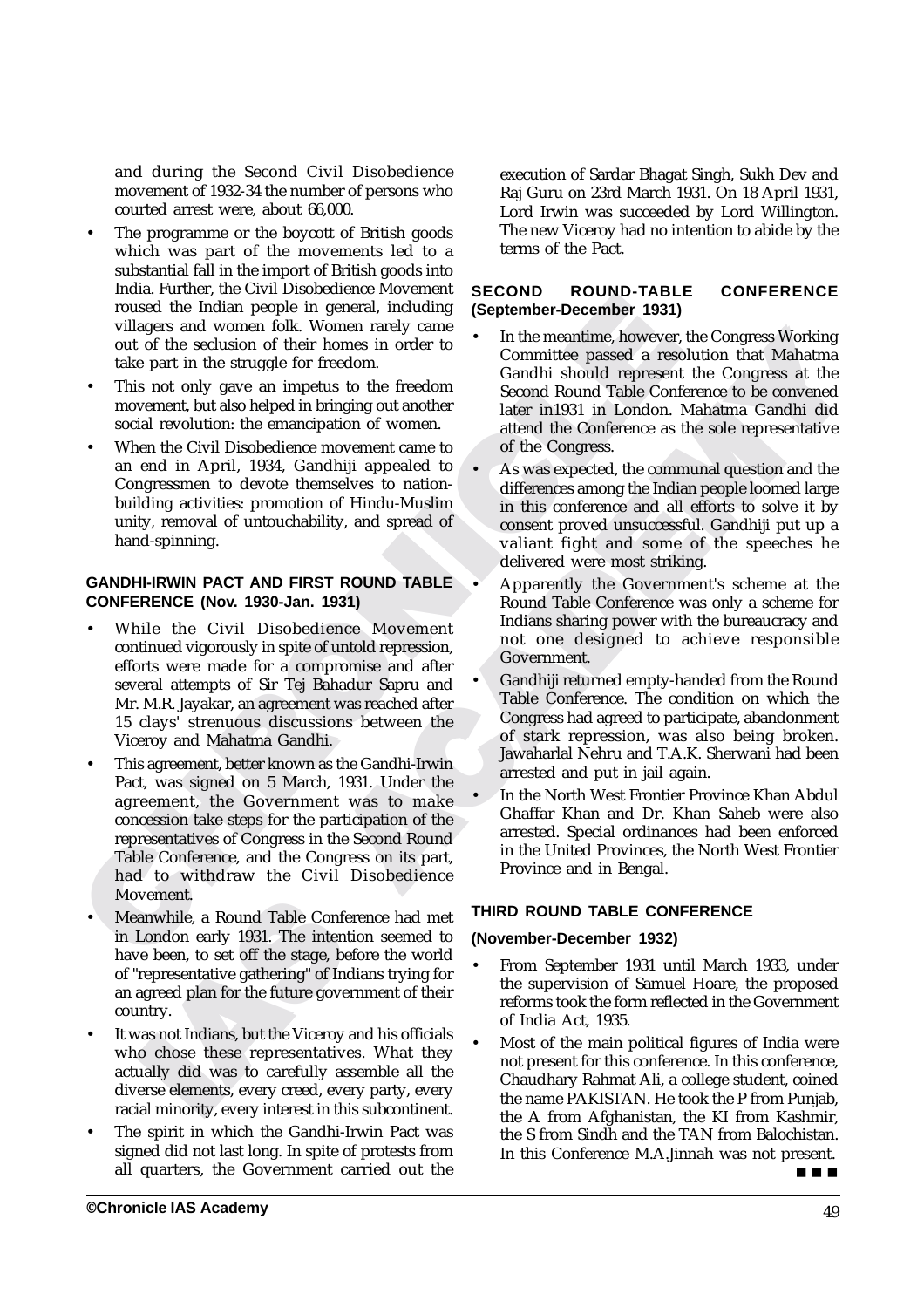# QUIT INDIA MOVEMENT

The failure of the Cripps Mission left no meeting where the 'August Rebellion' of ground between the Congess and the government is maximum popular initerative The government was not prepared to part with its one of the pr be Mission left no meeting where the 'August Rebellion' (R<br>ress and the government. its maximum popular intensity<br>prepared to part with its one of the principle catchm<br>missited on the immediate migrant labour going to Sout The failure of the Cripps Mission left no meeting ground between the Congress and the government. The government was not prepared to part with its power, while the congress insisted on the immediate transfer of power to the Indians because it believed that an effective resistance against the Japanese aggression could be organized only by a popular government. Gandhi, who was not prepared to oppose the government by a mass movement so far, was now convinced of the necessity of starting a mass movement again and, hence, changed his mind. Some Congressmen were not convinced of his argument to start a mass movement with a view to force the British to hand over power to India during the course of war, but all submitted before him and those who did not, like C. Rajagopalachari and Bhulabhai Desai, resigned from the Congress (July 1942). The Congress Working Committee met at Wartha in July and demanded the immediate withdrawal of the British form India. The All India Congress Committee ratified this 'Quit India' resolution at its meeting at Bombay on 8th August, 1942.

#### **Major Causes**

Example 11 Force, they depend the Victoria<br>
Seequent events shattered the while<br>
of the rulers of India once again.<br>
of the British made the Indians b<br>
rule was ending, the way the Br<br>
he safety of their own people in i<br>
w The roots of the Revolt of 1942 can be found in certain national as well as international developments. The first and the foremost cause was the new popular mood of August 1942 caused by the rout of the British by an Asian power, viz., Japan. The victory of Japan and subsequent events shattered the white prestige on the one hand and on the other, revealed the gross racism of the rulers of India once again. While the defeat of the British made the Indians believe that British rule was ending, the way the British cared about the safety of their own people in South East Asia leaving the Indian immigrants there to their own fate caused great amount of anti-white fury among all the Indians. The British in Malaya, Singapore and Burma commandered all forms of transport in their ignominious flight and left the Indian immigrants there to find their own way. The result was a compound of anti-white fury and an expectation that British rule was ending. It is probably not accidental that east U.P., and west and north Bihar, the region

where the 'August Rebellion' (Revolt of 1942) attained its maximum popular intensity, was also traditional one of the principle catchment areas for Indian migrant labour going to South East Asia and other parts of the world.

#### **Gandhi: In Militant Mood**

failure of the Cripps Mission left no meeting where the 'August Rebellion' (Revolt of 1942) attained between the Orangess and the government its maximum popular intensify, was also tredditional while the congress inside t This new popular mood of August 1942 was certainly sensed by Gandhi and his own statements before launching the Quit India movement are proof of this fact. That is why, the summer of 1942 found Gandhi in a strange and uniquely militant mood. 'Leave India to God or to anarchy', he repeatedly urged the British. 'This orderly disciplined anarchy should go and, if as a result there is complete lawlessness, I would risk it'. Though the need for nonviolence was always reiterated, the famous "Quit India" resolution followed up its call for mass struggle on non-violent lines under Gandhi's leadership with the significant rider that if the Congress leadership was removed by arrest, every Indian, who desired freedom and strives for it, must be his own guide. Gandhi also declared in his passionate 'Do or Die' speech that every Indian should consider himself to be a free man, and also that mere jail-going would not do. 'If a general strike becomes a dire necessity, I shall not flinch', was yet another most uncharacteristic remark made by Gandhi in an interview on 6th August, 1942. It may be noted that Gandhi was, for once, prepared to countenance political strikes precisely at a time when the communists were bound to keep aloof form them in very sharp contrast to his attitude in previous of leftled labour militancy in 1928-29 or the late 1930's and early 1940's.

#### **How was Quit India Movement Organized?**

Three broad phases can be distinguished in the Quit India Movement or the Revolt of 1942. The first phase (from 9th to 15th August 1942) was massive and violent but quickly suppressed. It was predominantly urban and included hartals, strikes and clashes with police and army in most cities. Bombay, as so often before, was the main storm centre during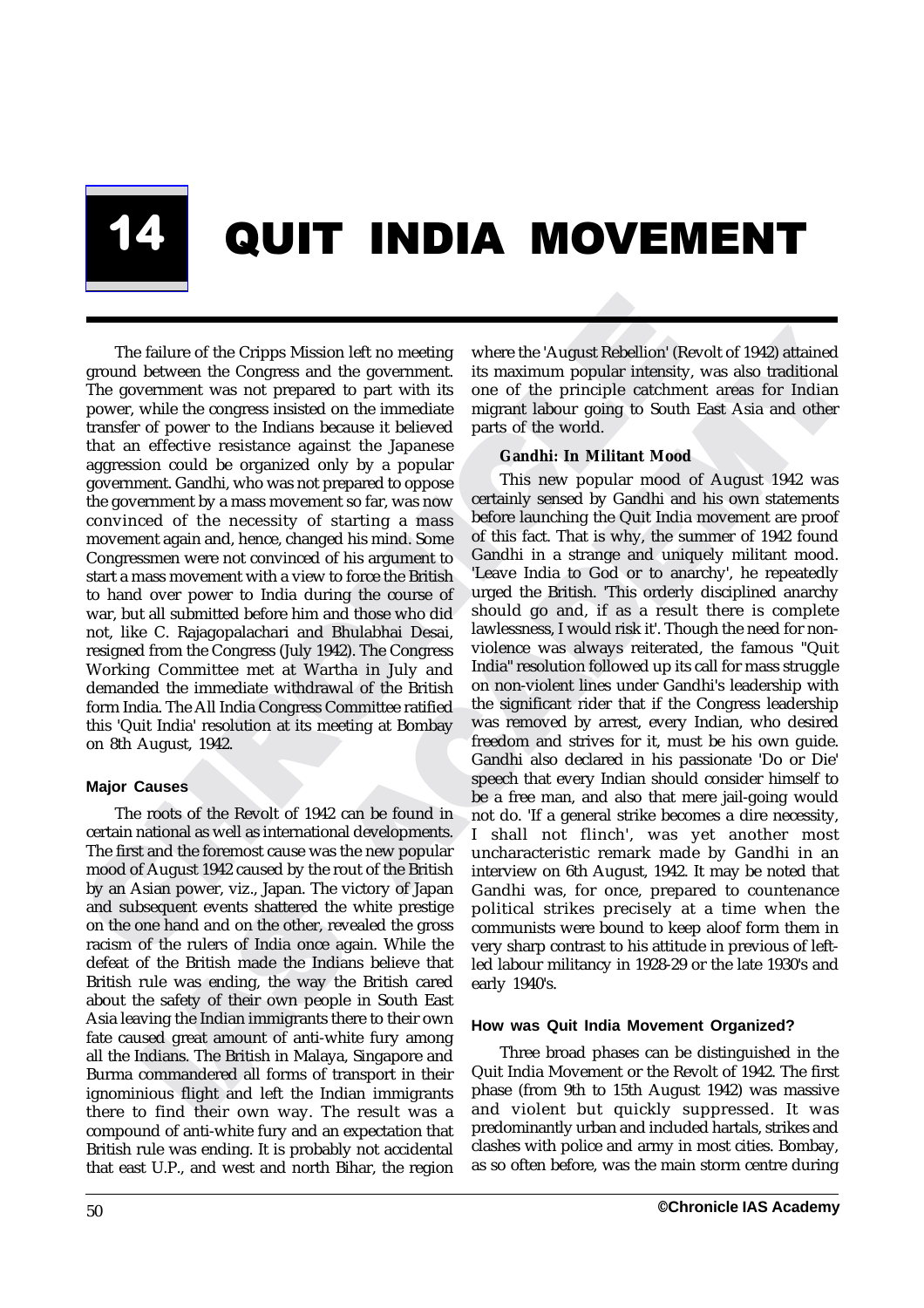this phase. Calcutta also witnessed many hartals. There were violent dashes with heavy casualties in Delhi and, in Patna, control over the city was virtually lost for two days after a famous confrontation in front of the Secretariat on 11th August. The violence of Delhi was largely due to 'mill hands on strike', and strikes by mill-workers were also reported in Lucknow, Kanpur, Bombay, Nagpur and Ahmedabad. The Tata Steel Plant was totally closed down for 13 days in a strike in which the sole labour slogan was that they would not resume work until a national government had been formed. At Ahmedabad, the textile strike which began during this period lasted for 3 months, and a nationalist chronicle later described the city as the "Stalingrad of India". The urban middle class was extremely prominent in this first phase spearheaded by students.

Lucknow, Kampur Bombay, Nagpur and Ahmedabad. of 1942 was essentially an upgs in a strike in which the sole labour slogan was habitual 'criminals' or rootless that they would not resume work until a national correlation a Nagpur and Ahmedabad. of 1942 was essentially an ups<br>
botally closed down for 13 holders, and hence far from<br>
ne sole labour slogan was habitual 'criminals' or rootless<br>
me work until a national line line of the labourers<br> From the beginning of the second phase (from 15th August to 30th September 1942), the focus shifted to the countryside, with militant students fanning out form centers like Banaras, Patna and Cuttack, destroying communications on a massive scale and leading a veritable peasants' rebellion against white authority strongly reminiscent in some ways of the Revolt of 1857. Northern and western Bihar and eastern U.P., Midnapur in Bengal, and pockets in Maharastra, Karnataka and Orissa were the major centers of this second phase which saw the installation of a number of local-national governments, which, however, were usually short-lived.

one along the north Bihar-Nepal bo<br>akash Narayana. Part-time peasa<br>d in farming by day and sabotage a<br>nd, in some pockets, secret paralle<br>ment' functioned most notably at<br>uur, Satara in Maharastra and Talche<br>ely impressive a strike in which the sole labor slogan was hubitual criminals or ropeles thoulgant; a strike in which the sole labor slogan was bubitual criminal criminal criminal criminal criminal criminal criminal criminal criminal cri Weakened by the brutal repression (no less than 57 army battalions were used), the movement, from about the beginning of October 1942, entered its longest but also the least formidable phase, i.e., the third and final phase. This phase was characterized by terrorist activity by educated youth directed against communications, police and army installations occasionally rising to the level of guerrilla war, such as the one along the north Bihar-Nepal border led by Jayaprakash Narayana. Part-time peasant squads engaged in farming by day and sabotage activities by night and, in some pockets, secret parallel 'National Government' functioned most notably at Tamluk in Midnapur, Satara in Maharastra and Talcher in Orissa. Extremely impressive and heroic by any standards, such activities, however, were no longer a threat either to the British rule or to the war plans of the Allies.

#### **Response of Different Classes**

An examination of the social composition of the movement reveals the role of different social groups and classes in it. Unlike in the Civil Disobedience days, students, belonging to the middle class, were very much in the forefront in 1942, whether in urban clashes as organizers of sabotage, or inspirers of the peasant rebellions. What made the August movements formidable however, was a massive upsurge of the peasantry in certain areas. But as the one available attempt at statistical analysis of the "crowd" in the east U.P. and west Bihar regions indicates, the Revolt of 1942 was essentially an upsurge of peasant, small holders, and hence far from being a movement of habitual 'criminals' or rootless 'hooligans'.

The role of the labourers was somewhat short lived. The mill element (participation by mill workers) in general was dropping out by August 14-15. The industrial belts of Calcutta and Bombay were largely quiet, probably because of the communist opposition to the movement. Labour participation in the movement was, however, considerable in some centers like Jamshedpur, Ahmedabad, Ahmadnagar and Poona, where there had been little communist activity and where Gandhian influences had contributed to cordial relations between labour and capital.

No detailed study has been made so far of the extent of business participation but it seems to have been considerable at least in the city of Bombay. Stories are, in fact, current about considerable covert upper-class and even Indian high official support to secret nationalist activities in to set up a fairly effective illegal apparatus, including even a secret radio station under Usha Mehta for three months in Bombay.

#### **Impact of the Movement**

The British realized that it would be wiser to try for negotiated settlement rather than risk another confrontation as massive and violent as the Revolt of 1942. It is true that by the end of 1942 the British had come out victorious in their immediate total confrontation with Indian nationalism and the remaining two years of the war in the country. Yet, the victory was ambiguous and with several limitations and was possible only because war conditions had allowed really ruthless use of force.

**Negotiations Became Necessity:** The British were not prepared to risk such a confrontation again and that the decision in 1945 to try for a negotiated settlement was not just a gift of the new labour government is indicated by the attitude of Lord Wavell. In a letter to Churchill dated 24th October 1944, Wavell pointed out that it would be impossible to hold India by force after the war, given the likely state of world opinion and British popular or even army attitudes, as well as the economic exhaustion of Britain. Hence, he felt, that it would be wise to start negotiations. Churchill's pig-headedness delayed the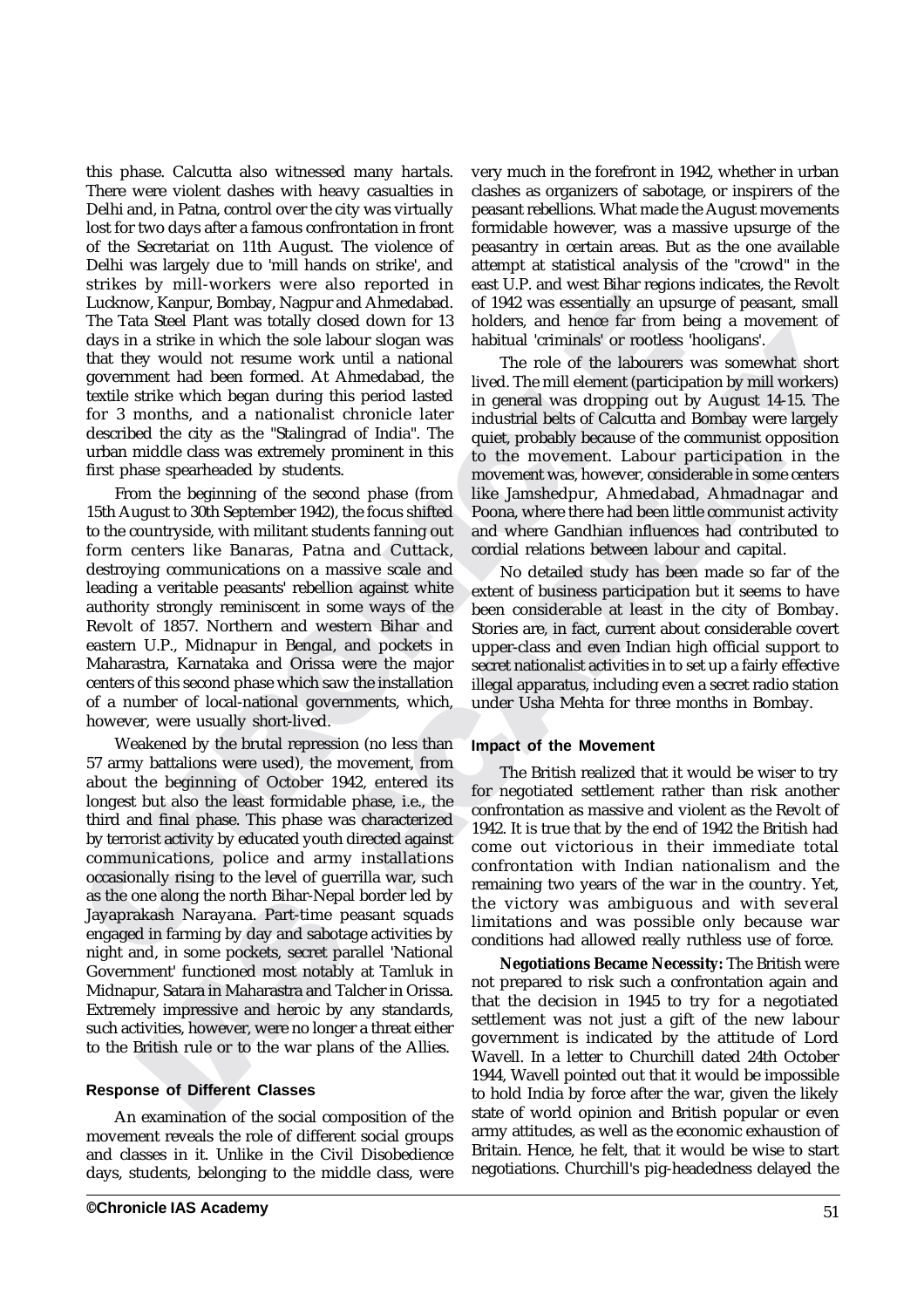process somewhat, but this was precisely what the British were able to persuade the Congress leadership to do after 1945. Thus, it is amply clear that the decision of negotiated transfer of power taken in 1945 was not just a gift of the new labour government; rather, it was primarily the result of the above realization.

Benefits to Rightists: Imprisonment and defeat Prestige to the right<br>ist Congreadorstally brought certain benefits to the Congress and Weakening of the Left:<br>Leaders. Isolation in jail helped them to avoid calcular weakene **Benefits to Rightists:** Imprisonment and defeat paradoxically brought certain benefits to the Congress leaders. Isolation in jail helped them to avoid taking a clear public stand on the anti-Japanese war issue, something which, otherwise, would have become very ticklish indeed for a few months in 1944 when Subhas Chandra Bose's Indian National Army appeared on the borders of Assam at a time when, on a world scale, the Allies were clearly winning the war. Much more important was the fact that the glamour of jail served to wipe out the unimpressive record of the Congress ministries in office, thereby restoring the popularity of the organization among the masses. Rightist Congress leaders, who throughout the 1930's had urged more and more cooperation with the British and pursued increasingly conservative polices as minister, could not sit back in the halo of patriotic self-sacrifice, as much as the Socialists who had done most of the actual fighting in 1942, while the

IAS

Communists were rated in the eyes of a big section of nationalist public opinion as collaborators and traitors. Thus, if the British ultimately came to realize the wisdom of a negotiated transfer of power form the Quit India experience, the 1942 Revolt and its aftermath also strengthened forces preferring a compromise on the nationalist side by giving a new prestige to the rightist Congressmen.

Imprisonment and defeat prestige to the rightist Congres<br>in benefits to the Congress Weakening of the Left:<br>ped them to avoid taking weakened the left alternative<br>anti-Japanese war issue, repression exhausted, at leas<br>, wo Academy of the control of the second state in the second of the second state in the second state in the second state in the second state in the second state in the second state in the second state in the second state in th **Weakening of the Left:** The Revolt of 1942 weakened the left alternative in two ways. Brutal repression exhausted, at least temporarily, many peasant bases built up through years of Gandhian constructive work or radical Kissan Sabha activity. It is significant that the countryside of Bihar, U. P., Maharashtra, Karnataka and Orissa played little or no part in the anti-imperialist upsurge of 1945-46, while most of the rural Gandhians of Midnapur and Hooghly found themselves largely pushed aside in the Bengal Congress politics of the post-war and post independence years. In the second place, the left was now divided as never before. The searing memory of 1942, with its charges and counter-charges of 'treachery' and its 'fifth-columnist' activity, erected a wall between the socialists and followers of Bose on one side and the Communists on the other, which had not been entirely overcome even after a generation.

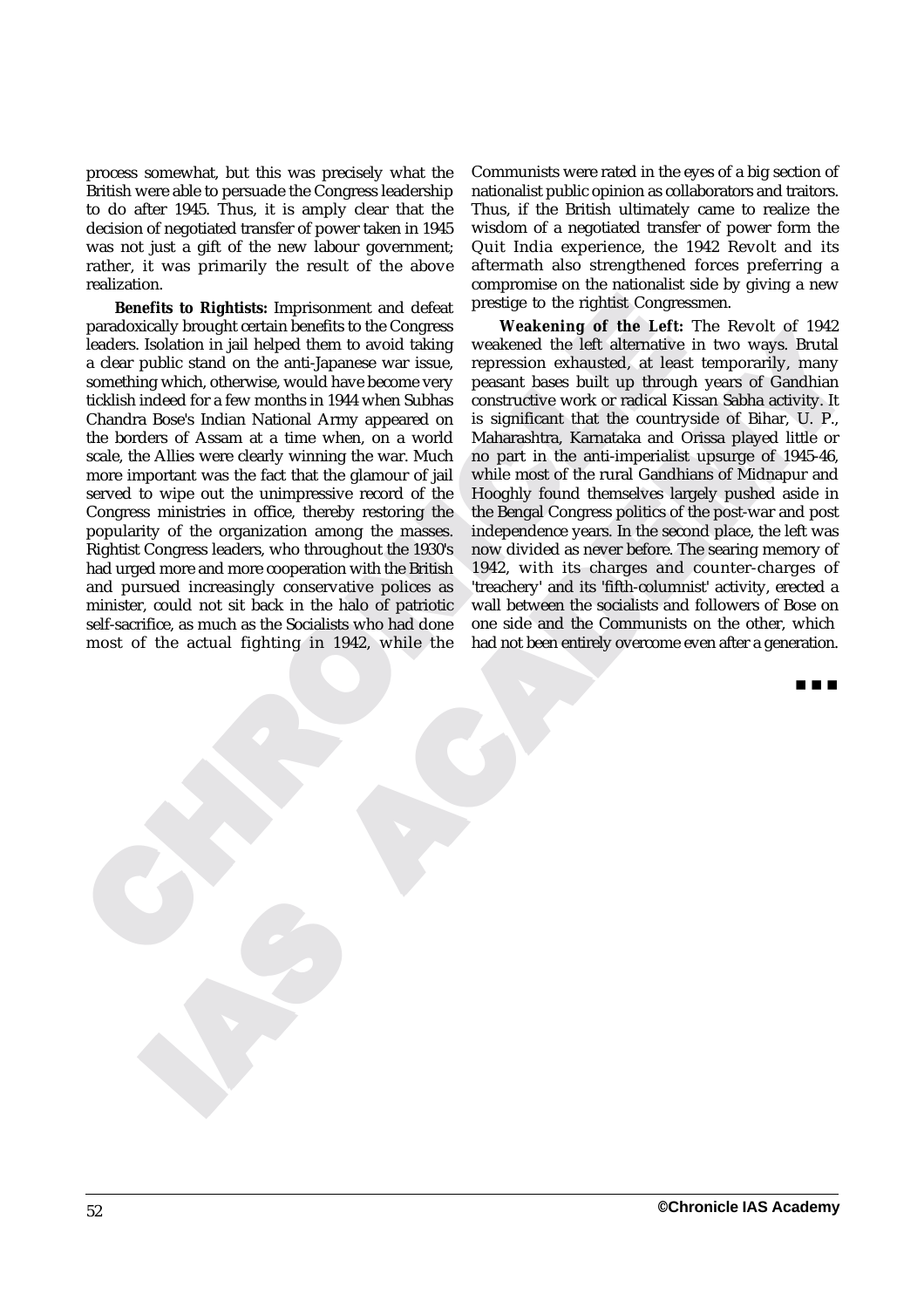

# INDIAN **NATIONAL ARMY**

While the Second World War dragged on, the Indian national movement had come to a stand still within the country. However, it found a new expression outside country's frontiers in the form of Indian National Army, founded by Captain Mohan Singh, and the Indian Independence League, organized by Rash Behari Bose in June 1942, both of which were taken over by Subhash Chandra Bose in 1943.

#### **Formation of INA**

While the Second World War dragged on, the excitement among the people<br>
Indian national movement had come to a stand still in that region. And the *l*s<br>
within the country However, it found a new organizing an Indian army rld War dragged on, the excitement among the people<br>
had come to a stand still in that region. And the Ja<br>
wever, it found a new organizing an Indian army<br>
's frontiers in the form of prisoners-of-war and the non-<br>
indepen The formation of the Indian National Army was partly due to the disillusionment of some of the nationalists with Gandhian principles and methods of working. Particularly after the failure of the Civil Disobedience and the Quit India movements, the radical elements headed by Subhas Chandra Bose came to believe that armed resistance was the legitimate mean of achieving freedom. The old revolutionary terrorists, who believed that violence can only be met with violence, but were lying low due to domination of the Indian political scene by Gandhi, now began to feel that India could win freedom only by armed struggle and, if need be, with some foreign help. Besides, the outbreak of Second World War was seen by these people as a great opportunity for India to win freedom. Subhas Chandra Bose drew three conclusions from the war:

- (a) Britain would lose the war and the British Empire would break down.
- tain would lose the war and the Brit<br>uld break down.<br>spite of being in a precarious po<br>tish would not hand over power to<br>ople and the latter would have to fig<br>edom.<br>lia would win her Independence<br>part in the war against Br (b) In spite of being in a precarious position, the British would not hand over power to the Indian people and the latter would have to fight for their freedom.
- (c) India would win her Independence if she play her part in the war against Britain and collaborate with those powers that were fighting the British.

On the basis of these conclusions, he asked the Indian people not to be hampered by any philosophical notions, like Gandhian 'Non-violence' or any sentimentalism like Nehru's 'Anti-Axis' foreign policy. Moreover, the grand success of the Japanese against the British in South East Asia caused great

The Japanese in the meantime had attacked Malaya and defeated the British army. Captain Mohan Singh, an officer in the British army who had surrendered to the Japanese, was persuaded to organize an army, named the Indian National Army

concrete shape to their excitement.

(INA or Azad Hind Fauj), from the prisoners-of-war. This Japanese initiative in organizing the INA had its own selfish motive, i.e., to have local collaborators in order to carry out their plan of Greater Asia with Japan at the top.

excitement among the people of Indian origin living in that region. And the Japanese initiative in organizing an Indian army with the help of the prisoners-of-war and the non-resident Indians gave a

#### **Leadership of S. C. Bose**

lle the Second World War dragged on, the excitement among the people of Indian origin living<br>
international movement had come to a stard still in that region. And the lapanese initiative in<br>
into the country. However, ii The success of Japan in South-East Asia raised great hopes which led to the formation of Indian Independence League by Rash Behari Bose an old revolutionary who was then residing in Japan. He convened a conference in Tokyo in March, 1942, which decided to form the League and raise an army of Indian Liberation, which was already done by Mohan Singh with the active support of the Japanese. A second conference was held at Bangkok in June, 1942, for confirming these resolutions. It was finally decided to establish the Indian Independence League and to invite Subhas Chandra Bose to accept its presidentship. Captain Mohan Singh also attended both the Tokyo and Bangkok conferences and was chosen as a member of the Council of Action (the executive organ of the League) and also as the Commander-in-Chief of the INA, which was now brought under the direct control of the League.

A number of resolutions were passed by the Bangkok Conference. Some of them required the acceptance of the Japanese. Obviously, the League could exercise its authority only if the Japanese approved of it. Unfortunately, the Japanese army commanders did not express their acceptance of either the resolutions or of the Council of Action, which led to trouble. So the League, Council of Action and the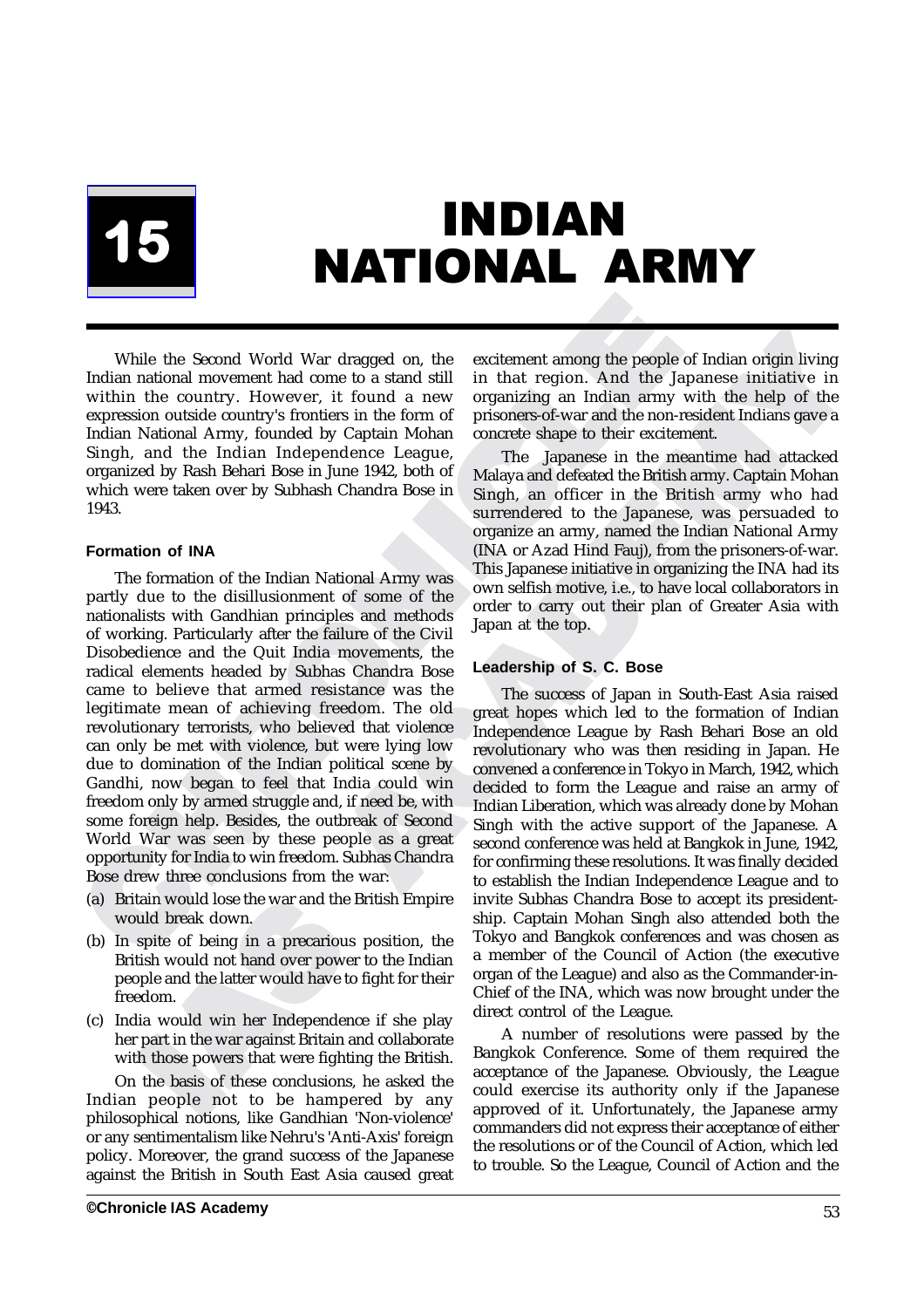INA remained in a state of suspense for the time being. The main reason for this Japanese attitude was - at that stage, Japan was not very serious about recognizing the independence of India. It encouraged Mohan Singh to organize the INA and Rash Behari Bose to form the League only with the motive of securing local collaborators in their plan to implement the concept of Greater Asia. But these people went beyond this limited role, and passed some resolution and created the Council of Action, the acceptance of which by the Japanese would have amounted to the virtual recognition of Indian Independence.

#### **German support**

When the war broke out in Europe, Subhas C. Bose undertook a tour of the country and addressed

IAS

the concept of Greater Asia. But these people went an adventurous journey, arrive to beyond this limited role, and passed some resolution proceeded to Berlin via Moscoulti and created the Council of Action, the acceptance a. But these people went an adventurous journey, arrived passed some resolution the acceptance of German foreign office welcom<br>Action, the acceptance of German foreign office welcom budded have amounted to the facilities t and the Council of Action, the acceptance of Communications of Northern structure of Northern Street, the present control and the second have amounted to the Gentillis to broadcast from Beltin to India Ba and the recogniti hundreds of meeting, openly denouncing British imperialism and advising Indians not to help the British war efforts. This led to his imprisonment without trial in July, 1940, though the government released him in November, 1940, he was still kept under house-arrest, however, in January, 1941, he managed to escape from the house arrest and, after an adventurous journey, arrived in Kabul and then proceeded to Berlin via Moscow in March 1941. The German foreign office welcomed him and gave him facilities to broadcast from Berlin to India his anti-British views. When the Germans attacked Russia in June, 1941, believing in their victory, he proposed to organize an Indian army which could follow the German Army to Central Asia and thence operate against the British forces on the North-Western frontier.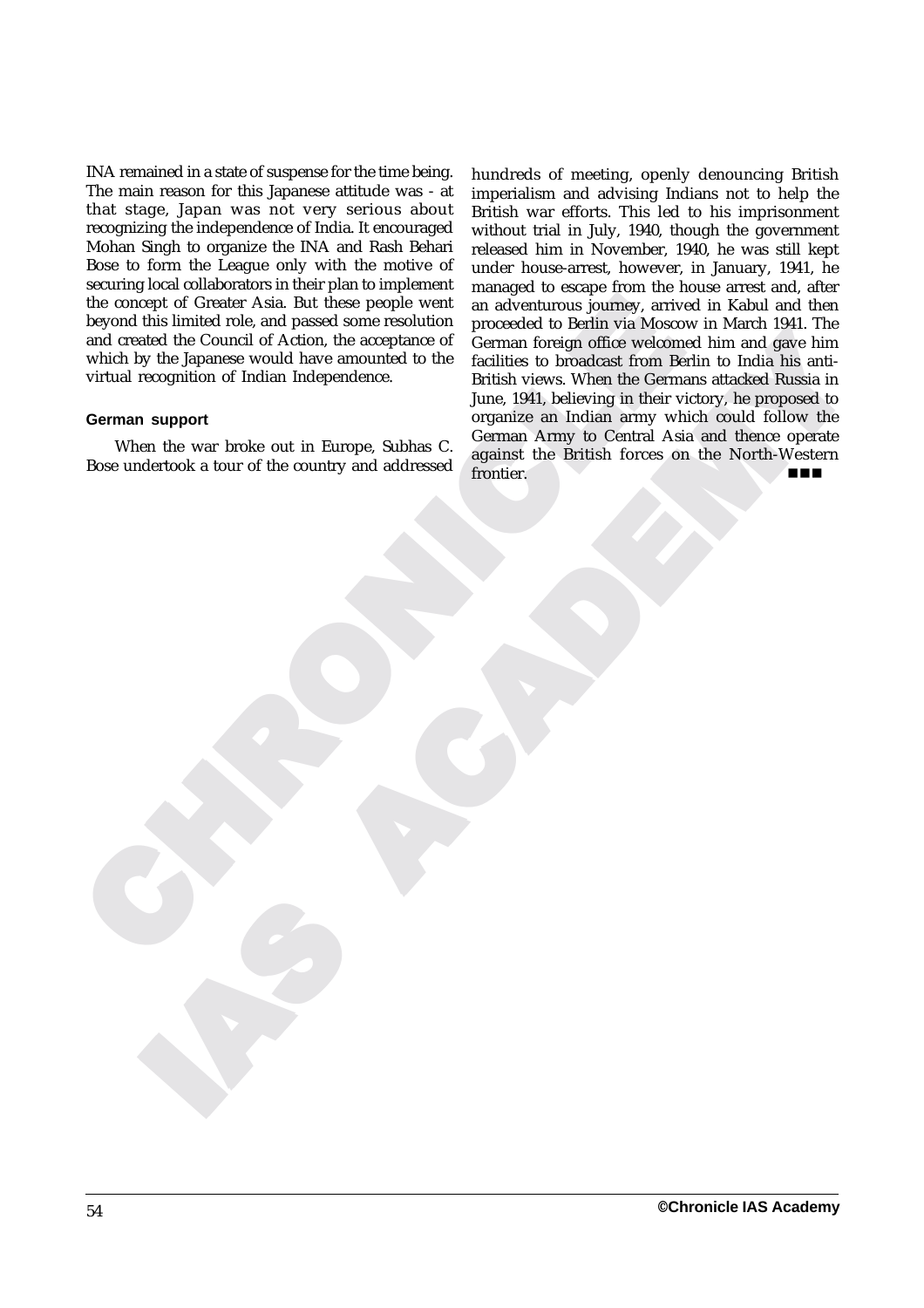16

# NAVAL MUTINY OF 1946

One of the most heroic and largely forgotten hunger strike against bad food episodes in Indian freedom struggle was the Naval day, the strike spread to Castl Mutiny in Bombay from 18-25 February, 1946. This shore and 22 s One of the most heroic and largely forgotten episodes in Indian freedom struggle was the Naval Mutiny in Bombay from 18-25 February, 1946. This mutiny in the Royal Indian Navy (RIN) was the outcome of various factors. There was a great amount of discontent among the Indians serving in the Royal Indian Navy due to the continued racial discrimination in every aspect of their service such as recruitment, promotion, payment, food and other benefits. Besides, the Indians in the RIN were not immune to the influence of the INA trials and the post war popular upsurge in India. After the war, the men who served in the INA (Indian National Army) were put on trial. They were charged with treason against the British Crown. As a result, there was a wave of nationalist protest and massive demonstration was held all over the country. Not only the Congress but also almost the entire political leadership of the country was opposed to the trials and expressed themselves emphatically in favour of releasing the INA prisoners alongwith other political prisoners. This aspect of the Mutiny undoubtedly proves its nationalist character. One more nationalist aspect of the mutiny was the demand of the mutineers for the withdrawal of Indian troops from Indonesia which was also fighting for Independence at that time.

nt in men from all parts of the<br>ning the old military traditions of r<br>nolitically undeveloped 'martial racertain nationalist elements could in<br>med forces, including the navy. F<br>men in the RIN came into contact v<br>pments dur Further, the wartime expansion of the RIN had brought in men from all parts of the country, weakening the old military traditions of recruitment from politically undeveloped 'martial races'. As a result, certain nationalist elements could infiltrate into the armed forces, including the navy. Finally, the Indian men in the RIN came into contact with world developments during their services abroad. The weakened position on Great Britain after World War II made them realize that Indians too could achieve freedom if the Indians put more pressure on the British.

#### **Course of Mutiny**

On 18th February 1946, ratings in the Signals Training Establishment, Talwar (a ship), went on a

bic and largely forgotten<br>
hunger strike against bad food<br>
an struggle was the Naval<br>
day, the strike spread to Castle<br>
8-25 February, 1946. This<br>
shore and 22 ships in Bomb<br>
am Navy (RIN) was the tricolor was raised on th e of the most heroic and largely forgotten bunger strike against bad food and racist institutes. Next is in Indian freedom straggle was the Naval day, the strike spread to Castle and Fort largely for in Boundary from 18 2 hunger strike against bad food and racist insults. Next day, the strike spread to Castle and Fort Barracks on shore and 22 ships in Bombay harbour. And the tricolor was raised on the mastheads of the rebel fleet. A Naval Central Committee headed by M.S. Khan was elected and demands were formulated for combined issues of better food and equal pay for both white and Indian sailors. They raised nationalist political slogans and demanded release of INA officers and other political prisoners and withdrawal of Indian troops from Indonesia. The men, however, hesitated fatally on the border line of peaceful strike and determined mutiny, finally obeying orders to return to their respective ships and barracks on the afternoon of 20th February, only to find themselves surrounded by army guards. Next day, actual fighting started at Castle Barracks when ratings tried to breakout of their encirclement, with the ships providing artillery support, while Admiral Godfrey flew in bombers and threatened to destroy the Navy. The same afternoon was a remarkable scene of fraternization, with crowds bringing food for ratings in Gateway of India and shopkeepers inviting them to take whatever they needed. By 22nd February, the strikes had spread to naval bases all over the country as well as to some ships on sea. At Karachi, the 'Hindustan', a ship, surrendered and Muslim students and workers demonstrated their support through violent clashes with the police and the army. However, the mutineers finally surrendered on 23rd February 1946 due to their hopeless position and also due to the assurance given by the nationalist leaders like Patel and Jinnah that the national parties would prevent any victimization, a promise which was soon forgotten.

#### **Attitude of leadership**

Congress leadership like Gandhi and Patel were strongly against the Mutiny. Gandhi condemned it as a bad and unbecoming example for India, and advised the mutineers to peacefully resign their jobs if they had grievances. Patel, though gave an assurance to the ratings that the national parties would prevent any victimization, quietly went back on the assurance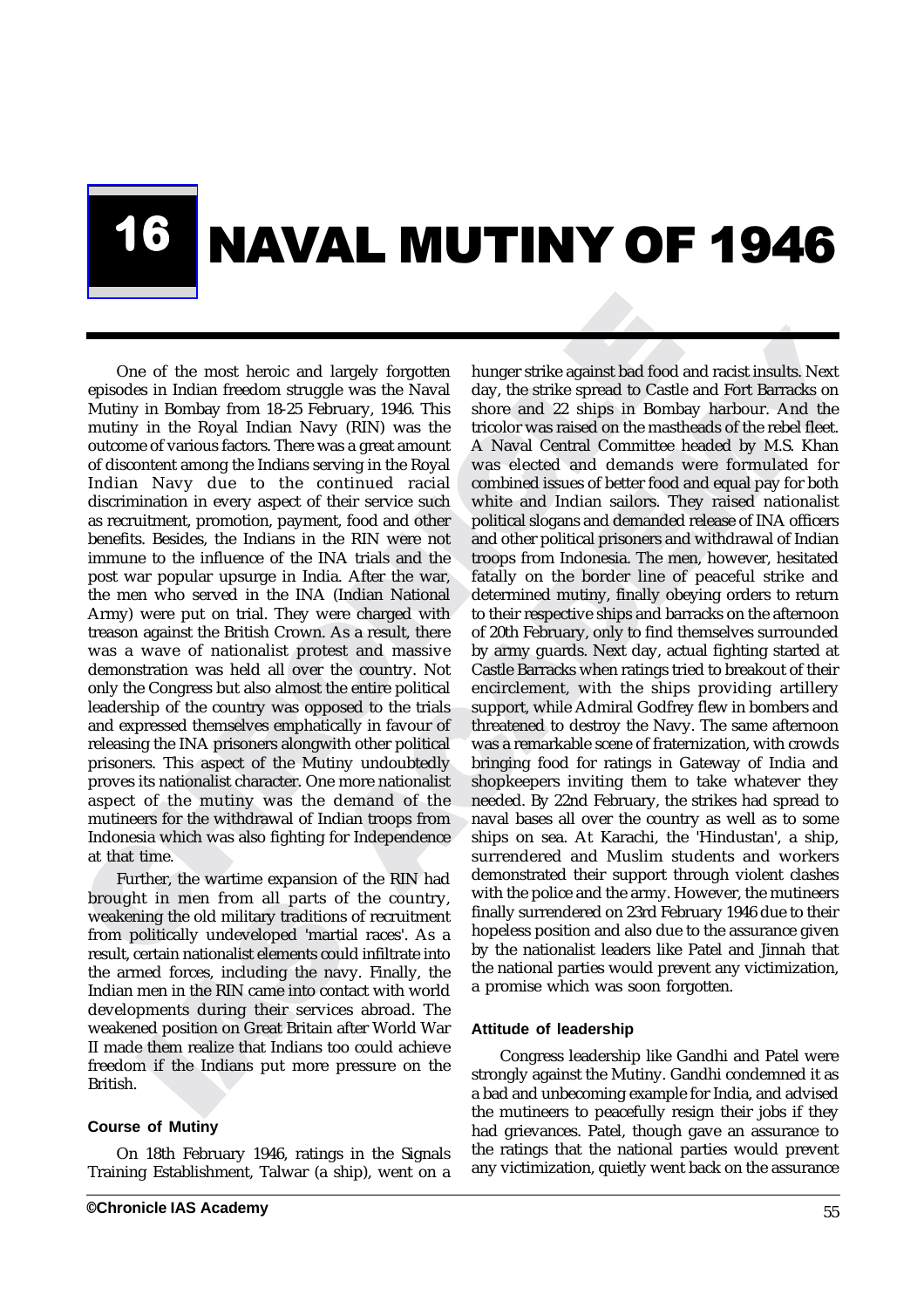saying that discipline in the army could not be tampered with. Even Nehru, who supported the Mutiny initially, felt the necessity of curbing the wild outburst of violence. The leaders of the Muslim League too adopted an attitude similar to that of the Congressmen. In fact, it was one of the very few occasions when the League headed by Jinnah cooperated with Patel and other Congress leaders in persuading the ratings to surrender unconditionally.

cooperated with Patel and other Congress leaders in concurrent units of the Indian soldie<br>persuading the ratings to survender unconditionally. Hen first time being the KINA But the leaders of the CPI and the Congress the B But the leaders of the CPI and the Congress Socialist Party gave full support to the Mutiny and even called for a general strike by the workers in Bombay in support of the Mutiny. Despite Congress and League opposition, 3 lakh workers downed their tools in Bombay on 22nd February. Aruna Asaf Ali, a Congress leader said: 'It simply does not lie in the mouth of Congressmen who were themselves

IAS

going to the legislatures, to ask to give up their Jobs.

#### **Significance**

other Congress leaders in particular of the Indian soldieurrender unconditionally.<br>
Le CPI and the Congress the British realize their precaring the INA. In the first time being the INA. In extract and Muslims:<br>
Finally, it the leaders of the CFI and the Congress note list that the properties in the process it makes the thing are full support to the Middley to the Middley to the Middley to the Middley to the Middley and Franchise rate that is It broke down the 'Iron wall' between the army and the people for a common cause, a fact which was conceded later on by Nehru. It also demonstrated the patriotism of the Indian soldiers for the second time, the first time being the INA. In the process, it made the British realize their precarious position in India. Finally, it set a second example of communal harmony between Hindus and Muslims; the first example was set by the INA. But unfortunately the RIN ratings of February 1946, in sharp contrast to the men of the INA, have never been given the status of national heroes, even though their action involved much greater risk in some ways than those of the INA.

**. . .**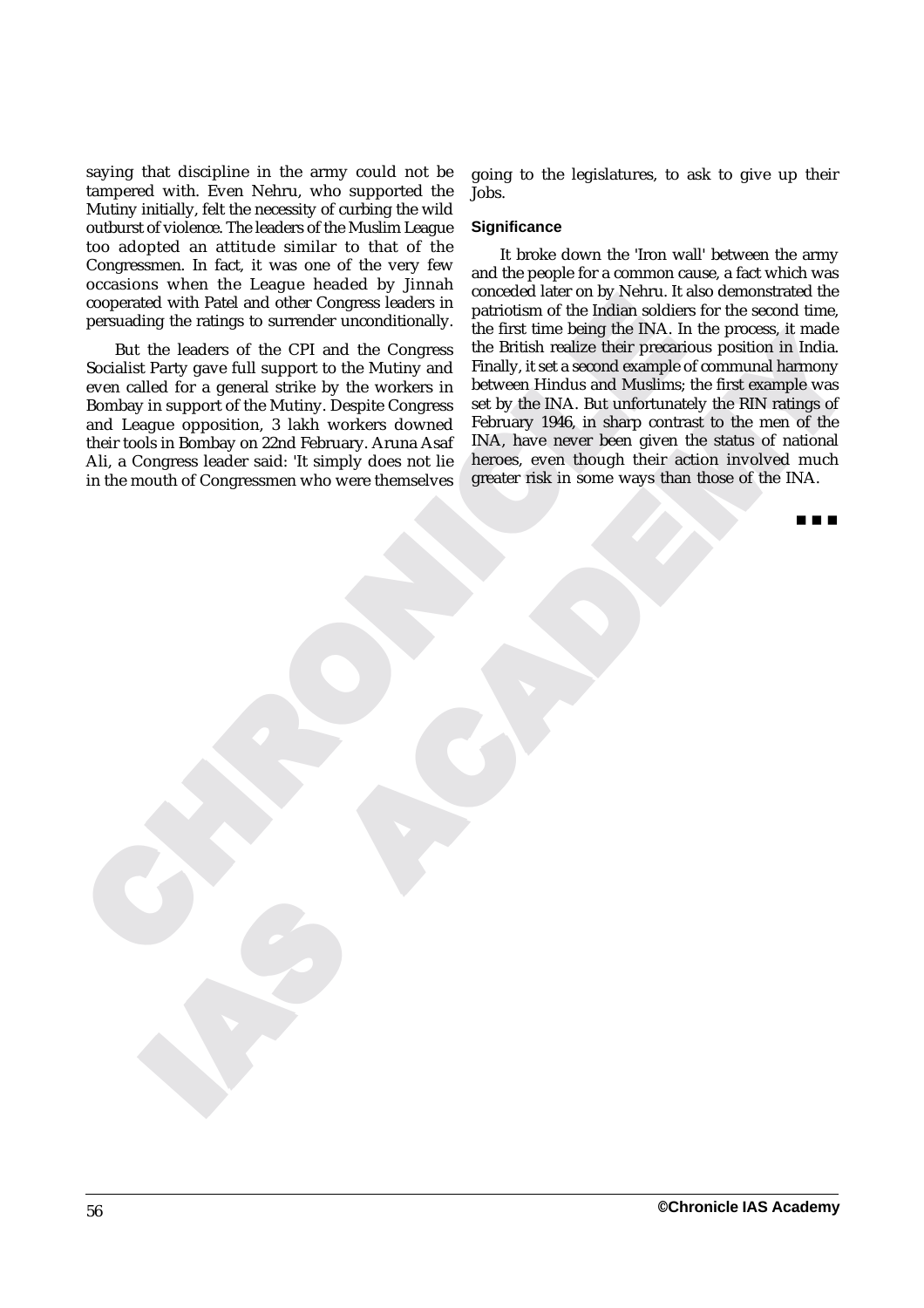## BRITISH POLICY OF DIVIDE AND RULE

Alongwith the rise of nationalism, communalism too made its appearance around the end of the 19th century and posed the biggest threat to the unity of the Indian people and the national movement.

- CHRONICLE ationalism, communalism<br>
ationalism, communalism<br>
expect threat to the unity of<br>
expect threat to the unity of<br>
expect threat to the unity of<br>
elief that because a group<br>
elief that because a group<br>
growth of nationalism. • Communalism is the belief that because a group of people follow a particular religion they have, as a result, common, that is, social, political and economic interests. In case of India, it means that Hindus, Muslims, Sikhs and Christians form different and district communities; that all the followers of a religion share not only a commonality of religious interests but also common secular interests.
	- The British adopted different policies to counter and contain the rapidly growing nationalist movement. They encouraged pro-English individuals like Sir Syed Ahmed Khan and Raja Siva Prasad to start an anti-Congress movement.
	- Later, they fanned the Hindu-Muslim communal rivalry, first among the educated Indians and then among the common people through the introduction of communal electorates. They even exploited the controversy of Hindi and Urdu and the cow-protection movement.
	- Relentless efforts were made to create a split in the nationalist ranks by adopting a more friendly approach towards the more conservative or moderate sections.
	- In the 1890's, efforts were made to separate the radicals of yesterday like Justice Ranade and others from leaders such as Dadabhai Naoroji who were considered as 'moderates'. Similarly, in the first two decades of the 20th century moderates were sought to be played against extremists.
	- the Toso 3, enots were made to 3.<br>Iticals of yesterday like Justice R.<br>Iters from leaders such as Dadabhai N<br>re considered as 'moderates'. Simil<br>t two decades of the 20th century<br>re sought to be played against ext<br>e Britis The British also succeeded in turning the traditional feudal classes like princes and zamindars against the new intelligentsia and the common people. Princes were won over by the creation of the Chamber of Princes in 1921. Zamindars were already won over by the introduction of the Permanent Settlement.
	- Attempts were also made to turn one caste against another even among the Hindus. For example, the Communal Award of 1932 attempted to treat

Harijans as a separate political entity.

- The British also followed the policy of apparent concession or conciliation, on the one hand and ruthless repression on the other against the growth of nationalism. The policy was relentlessly pursued throughout the freedom struggle and knew no bounds particularly during the Antipartition, Non-Cooperation, Civil Disobedience and Quit India Movement.
- The British authorities felt that the spread of modern education had been a major cause of the growth of nationalism. So, they deliberately followed a policy of joining hands with the socially and intellectually reactionary forces in order to prevent the spread of modern ideas.
- Plans were now set afoot to impose greater government control over education and to change its modern liberal character into a conservative and reactionary one. Modern secular education was sought to be replaced by a system based on religious and moral training.
- mysidi the rise of nationalism, communalism<br>
In Harjians as a separate political entity<br>
is a steparate political entity<br>
is a step of a the time by the Byth and of the time and pole due the particular and pole and the mat • **Partonage in Government Services used to Foster Communalism.** In the absence of any avenues of gainful employment in trade and industry, the British Indian Government remained the biggest employer to which the educated youth hopefully looked for their means of livelihood. This enormous patronage—in higher and subordinate services—was cleverly used by the rulers to promote rivalry and discord among different sections of society. Our nationalist leaders were fully aware of the mischievous character of this bait, but the hunger—rather compulsion—for loaves and fishes blinded them to its dangerous potentialities. Jawaharlal Nehru explained then, "This enormous partongae was exercised to strengthen the British hold on the country, to crush discordant and disagreeable elements, and to promote rivalry and discord amongst various groups anxiously looking forward to employment in goverment service. It led to demoralization and conflict and the government could play one group against the other."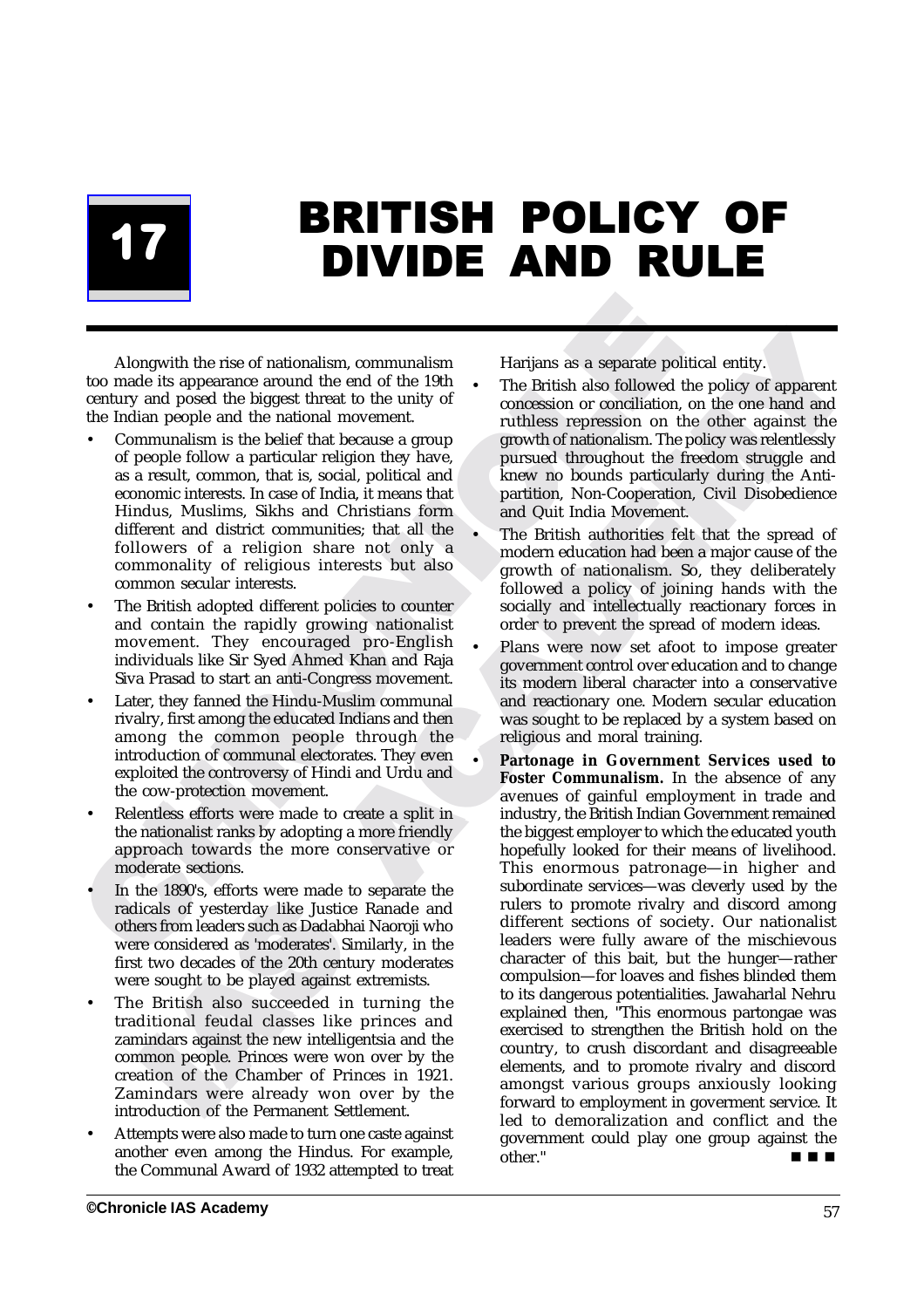18 PARTITION OF INDIA

The origin of the idea of a separate state for Muslims can be traced back to Muhammad Iqbal's reference to the need for a 'North West Indian Muslim State' in his presidential address to the Muslim League in 1930, but the context of the speech makes it clear that the great Urdu poet and patriot was really visualizing not partition but reorganization of Muslimmajority areas in N.W. India into an autonomous unit within a single Indian Federation.

#### **Germination of Pakistan**

The origin of the idea of a separate state for a sympathetic hearing on<br>Muslims can be traced back to Muhammad Iqbal's redefinition of Rahmat All's syeference to the need for a North West Indian Muslim Muslim Federations, resented the refusal of the Congress<br>coalition ministries with the Leag<br>ces. The Aligarh scheme of Zafr<br>n Qadri suggested four independer<br>n, Bengal, Hyderabad and Hind<br>Unionist Sikandar Hayat Khan s<br>i 3-tier structure with Choudhary Rahmat Ali's group of Punjabi Muslim students in Cambridge have a much better claim to be regarded as the original proponents of the idea. In a pamphlet, written in 1933, Rahmat Ali demanded a separate national status for a new entity for which he coined the name 'PAKISTAN'- 'P' for Punjab, 'A' for Afghan Province or the North-West Frontier Province, 'K' for Kashmir, 'S' for Sindh , and 'TAN' for Baluchistan. No one took this demand for separate state for Muslims very seriously at that time. But from 1937 there was a marked change in the attitude of the League towards the idea of a separate state for Muslims. This was mainly due to two reasons. Firstly, the federal clauses of the Act of 1935 showed signs of a strong and Hindu dominated central government. Secondly, Jinnah and the Muslim League as a whole greatly resented the refusal of the Congress in 1937 to form coalition ministries with the League in the provinces. The Aligarh scheme of Zafrul Hassan Hussain Qadri suggested four independent states of Pakistan, Bengal, Hyderabad and Hindustan. The Punjab Unionist Sikandar Hayat Khan suggested a kind of 3-tier structure with autonomous provinces legislatures, together constituting a loose confederation with the center having charge only over matters like defense, external affairs, customs and currency as if in anticipation of the cabinet mission plan of 1946. There was considerable British encouragement behind this sudden search of alternatives. As per Khali-alquzaman, the Secretary of states, Zetland, had given

a sympathetic hearing on 20th march, 1939 to redefinition of Rahmat Ali's scheme, suggesting two Muslim Federations, one in the North-West and the other in the East (covering Bengal and Assam).

#### **League-Congress Relations**

a of a separate state for a sympathetic hearing on 2<br>
k to Muhammad Iqbal's redefinition of Rahmat Ali's scorth West Indian Muslim Muslim Federations, one in th<br>
ress to the Muslim League other in the East (covering Ber<br>
t origin of the islear a asyparate state for a sympathetic hearing on 20th march, 1939 to be the new state of the state of the state of the context of the system suggesting two to the need for a North West Indica Modial Mod The League celebrated the resignation of the Congress Ministries in 1939 as 'Deliverance Day', because the Congress Ministries, according to the League, carried out a number of acts detrimental to Muslim interests during their rule between 1937 and 1939. The famous resolution of 23rd March, 1940, passed by the Lahore session of the Muslim League demanded that geographically contiguous units are demarcated into regions which should be constituted, with such territorial re-adjustments as may be necessary, that the areas in which the Muslims are numerically in a majority as in the north-western and eastern zones of India should be grouped to constitute independent states, in which constituent units shall be autonomous and sovereign. The remarkably clumsy wording left ample (and probably deliberate) scope for vagueness, ambiguity and equivocation. Neither 'Pakistan' not 'Partition' were explicitly mentioned. Though some Indian and British Newspapers began to use the name 'Pakistan' for the proposed new states in 1940, the League officially adopted this name only in 1943. The stress on the sovereignty of the units became very important after partition for they provided the theoretical basis for the Awami League agitation (started under Fazlul Haq) against a Punjabdominated unitary conception of Pakistan which eventually led to the breakaway of Bangladesh.

#### **What was the CR Formula?**

The British made a settlement between the Muslim League and the Congress a precondition for the grant of Independence to India. A few congressmen also felt it necessary. C. Rajagoalachari was one of those who realized it in 1944 and, therefore, evolved a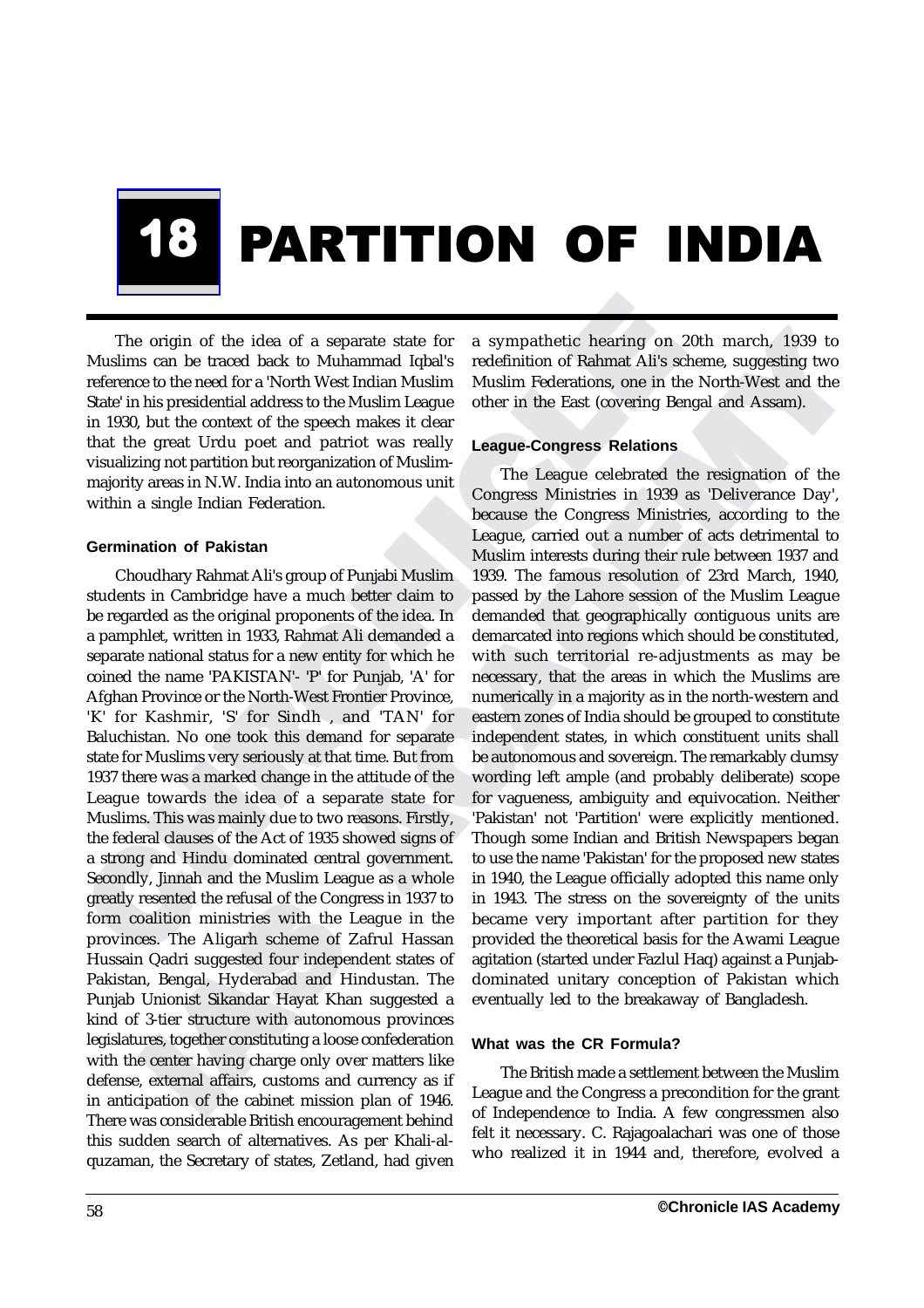formula, called the 'C.R. Formula' to bring about a settlement between the League and the Congress. The main proposals of the formula were the following:

- The Muslim League should cooperate with the Congress in the formation of provisional Interim Government for the transitional period.
- After the close of the war, a commission shall be appointed to demarcate the boundaries of the Muslim dominated districts in the North-West and East of India. The people of these districts shall decide by plebiscite, the issue of separation from India.
- In the event of separation, mutual agreements shall be entered into between the two governments for jointly safeguarding defense, commerce, and communications and for other essential purposes.

This formula became the basis for the Gandhi-Jinnah Talks held in 1944 to reach a settlement on the constitutional problem. Though Jinnah rejected the whole formula saying that the kind of Pakistan it was offering was a maimed, mutilated and moth-eaten one, the main reason behind his refusals was that he was vehemently opposed to the idea of conducting a plebiscite.

#### **Essence of the Wavell Plan**

a new plan was oncrea to the mindled 'Wavell Plan' was announced of the milled 'Wavell Plan' was announced of the milled 'Wavell Plan' was announced of the millen were:<br>form an interim government at the ual representation After the failure of the Gandhi-Jinnah Talks based as the C.R. Formula, Lord Wavell, the Viceroy went to England in March 1945 to consult Churchill regarding the political deadlock in India. The general elections were due in Britain and the Conservative party desired to justify that it was, like the Labour party, interested in resolving the deadlock in India. Hence, a new plan was offered to the Indians. This plan, called 'Wavell Plan' was announced on 14th June 1945. It was offered as an interim agreement. The main features of the Plan were:

- To form an interim government at the center with equal representation to Hindus and Muslims.
- All portfolios except that of defense were to be transferred to the Indians.
- Only the Governor-General and the commanderin-chief were to remain free from the control of the Indian ministers.
- The Interim government consisting of all Indian ministers would work under the framework of the Act of 1935 till a new constitution was framed.

• The Governor-General would however retain the right to veto the advice of his newly constitute executive council.

A conference was called at Simla to discuss the plan. All Indian leaders representing the Congress, the Muslim League, the Sikhs, Scheduled Castes, European's and the Unionist Party of Punjab were called to attend the conference, but the talks broke down primarily because the unreasonable attitude of the League. Jinnah wanted that the League alone should choose the Muslim members of the executive council. But the Congress naturally did not accept this stand of Jinnah, so the only result of this Conference was the strengthening of Jinnah as Lord Wavell practically gave him the power of Veto.

#### **Cabinet Mission Plan**

• After the close of the war, a commission shall be Europeans and the Unionlation appointed to demarcate the boundaries of the sale of India. The people of these districts in the North-West down primarily because the unit war, a commission shall be European's and the Unionist<br>te the boundaries of the called to attend the conference<br>stricts in the North-West down primarily because the union<br>the League. Jinnah wanted t<br>the League. Jinnah want alim dominated districts in the North West devote phynamity because the unreasonable affuline of Example. The Example of the animalism of the Example of the Example of the distribute of the distribute of the distribute of The British government headed by the Labour party was eager to solve the Indian problem and sent, in March 1946, a Cabinet Mission to India to negotiate with the Indian leaders the terms for the transfer of power to Indians. It proposed a two-tiered federal plan which was expected to maintain national unity while conceding the largest measure of regional autonomy. There was to be a federation of the provinces and the states, with the center controlling defense, foreign affairs, and communications. At the same time, individual provinces could form regional unions to which they could surrender by mutual agreement some of their powers. Both the National Congress and the Muslim League accepted this plan. But the two could not agree on the plan for an interim government which would convene a constituent assembly to frame a constitution for a free, federal India. The two put differing interpretations on the Cabinet Mission plan to which they had agreed earlier. Finally, in September 1946, an interim cabinet headed by Jawaharlal Nehru was formed by the Congress. The Muslim League decided to boycott the Constituent Assembly. The League launched the 'Direct Action Day' on 16th August 1946 to protest against the formation of interim government by the Congress, and even after joining the interim Government, it pursued a policy of disrupting the functioning of the government.

#### **Mountbatten Plan**

The British government finally tried to put an end to the Constitutional deadlock by announcing that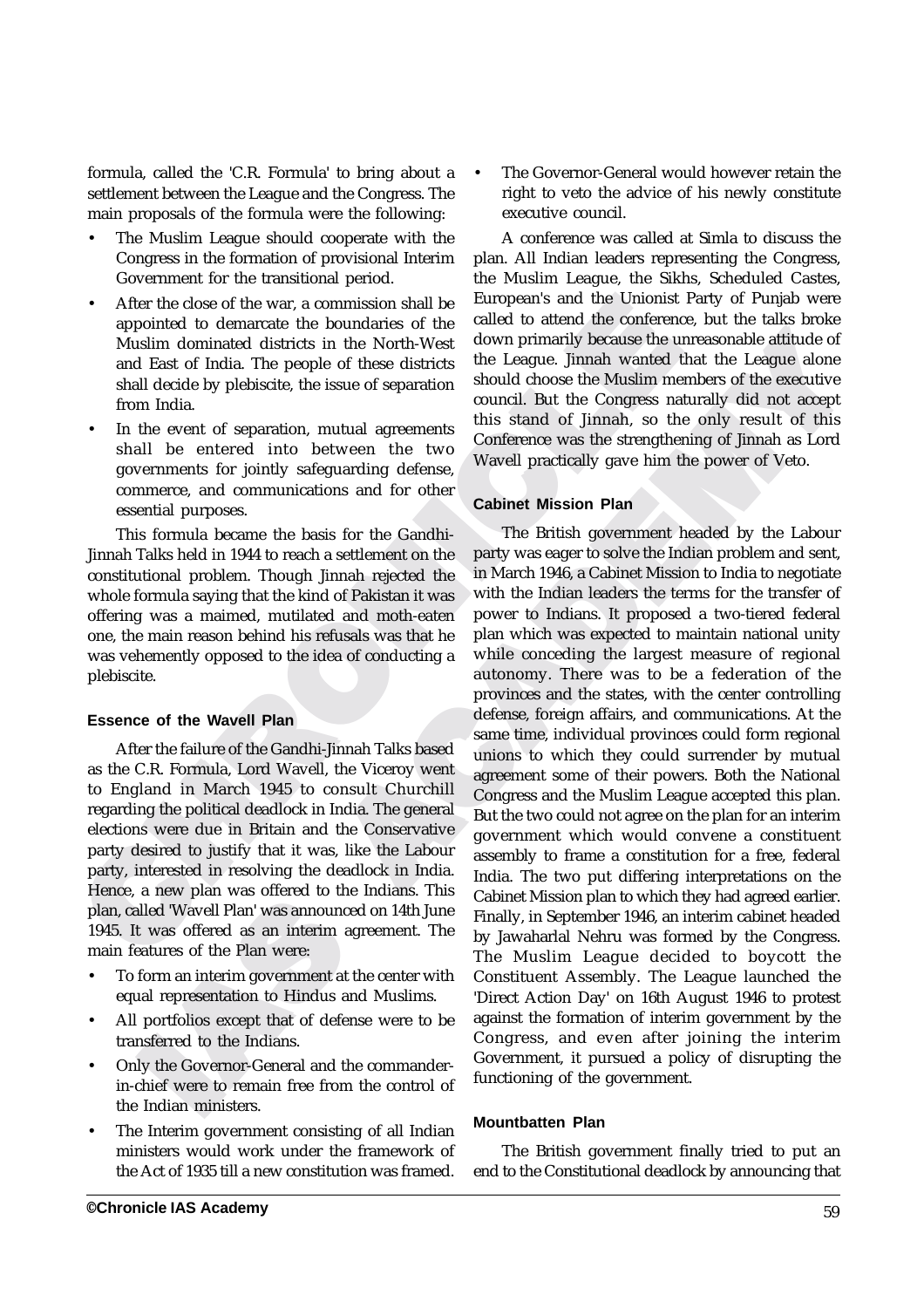the power be transferred to India before the end of June, 1948, irrespective of whether the Indian political parties agreed among themselves or not. Lord Mountbatten was appointed as the Viceroy in March, 1947. He resolved to execute the transfer of power at the earliest possible moment and worked out a compromise plan after long discussions with the leaders of the Congress and the League. According to this 'Mountbatten Plan', India was to be free but not united. The main contents of the plan were:

- (1) Muslim majority provinces would be permitted to form a separate state and set up a separate Constituent Assembly for framing a constitution for their state.
- (2) Provinces of the Punjab and Bengal would be partitioned.

IAS

- (3) Question of North-West Frontier Province and the Sylhet district of Assam was to be decided by a plebiscite.
- (4) A bill to be introduced in the British Parliament at once to give effect to these proposals.

computation Plant and Tuto and the League. According to becauss with the main contents particle that the main contents of the plan were but not because they wareled to the small infidia. Note that we can be because they ar In the League. According to hationalist leaders agreed to the the League. According to because they accepted linnah's because they wanted to st communal riots. The countries would be permitted foreigners who did little to sum believe Plant, India was to be free but not because they wanted to stop the widespread<br>The main contents of the plan were:<br>The main contents of the plant were:<br>commutatively between world believe that is a Theorem and Thus, the country was to be partitioned. The nationalist leaders agreed to the partition of India not because they accepted Jinnah's two-nation theory, but because they wanted to stop the widespread communal riots. The country was still ruled by foreigners who did little to check the riots but instead encouraged these riots by their policies, perhaps hoping to play the two newly independent states against each other.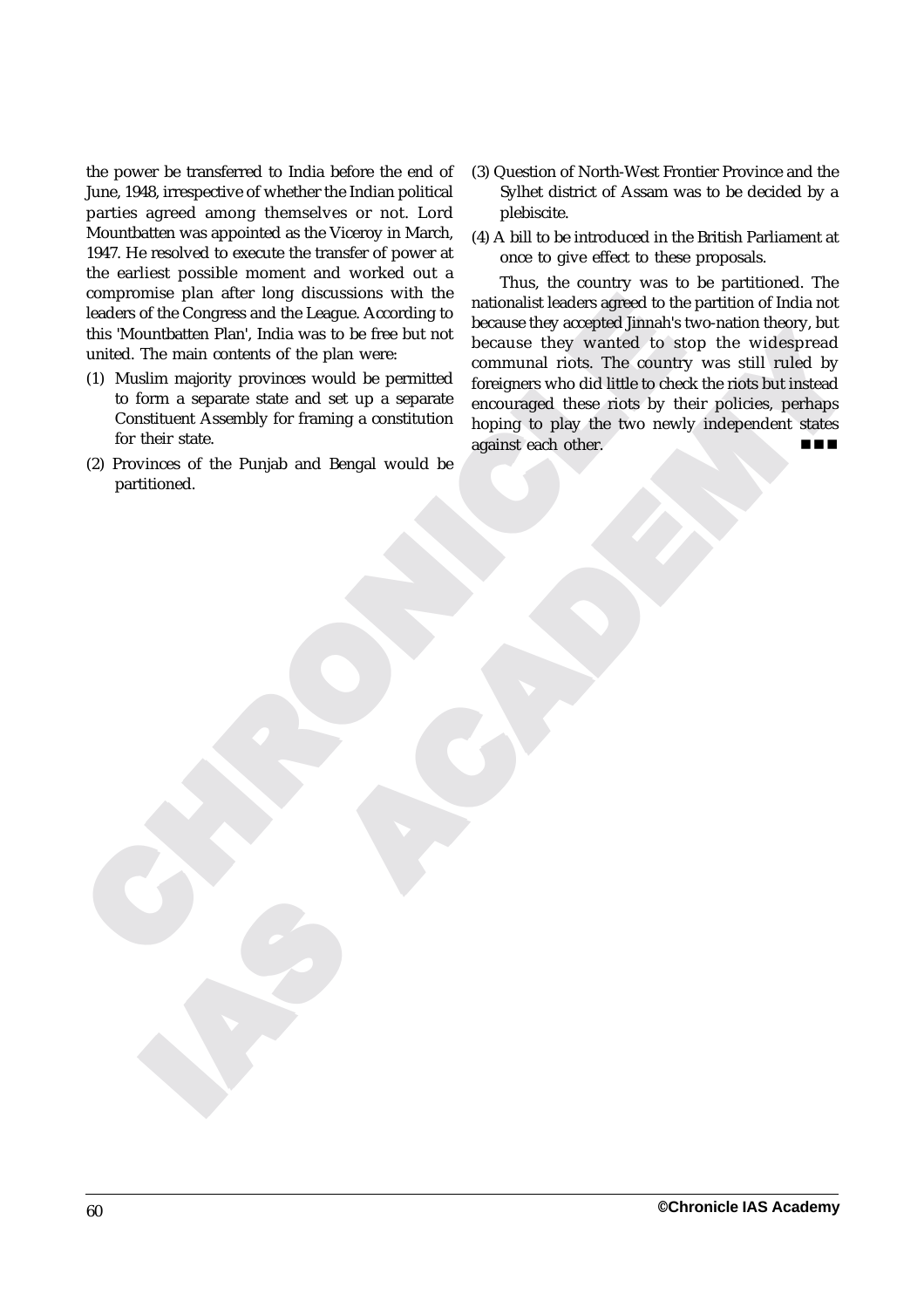

# IMPORTANT LEGISLATIONS

#### **GOVERNMENT OF INDIA ACT, 1858**

- After the revolt of 1857, the administration of the British East India Company was over, the British India territories were taken over by the British Crown, and an Act called, "The Act for the better Government of India, 1858" was passed.
- **EXECUTE THE CONFIRMENT OF INDIA ACT, 1868**<br>
After the revolt of 1857, the administration of the they took their rame after<br>
British East India Company was over, the British Seretiary of State for India<br>
India criticines w ACT, 1858<br>
(a) the administration of the they took their name after<br>
they took their name after<br>
traken over by the British<br>
ed, "The Act for the better<br>
the Overmort of the better<br>
1858" was passed.<br>
the Government of Ind • With the enactment of the Government of India Act, 1958, India was to be governed by the Secretary of the State for India assisted by a council of 15 members. The Secretary of State would directly be responsible to the British Parliament.
	- The Governor-General received the title of Viceroy. Lord Canning was the first Viceroy of India.
	- The Government of India Act, 1858, made the provision for the appointment to the covenanted civil services through the open competitive examination.

#### **THE INDIAN COUNCILS ACT, 1861**

- The Viceroy's legislative council was enlarged and from now onwards it was known as Imperial Legislative Council.
- A fifth member was added to the Viceroys executive council.
- e portfolio system (based on Lord<br>les of Business) was introduced, in<br>mber of the Viceroy's executive c<br>t in charge of a department.<br>Bombay, Bengal and Madras pro<br>islative councils were established.<br>Paradian Councils Act, • The portfolio system (based on Lord Canning's Rules of Business) was introduced, in which each member of the Viceroy's executive council was put in charge of a department.
- In Bombay, Bengal and Madras provinces, the legislative councils were established.
- The Indian Councils Act, 1861, empowered the Governor-General to issue ordinances which were not to remain in force for more than six months.

#### **Morley - Minto Reforms**

• To placate the moderate nationalists, British government announced constitutional concessions through the Indian Councils Act of 1909 which are known as the Morley-Minto Reform of 1909.

- Popularly known as the Minto-Morley Reforms, they took their name after their official sponsors, Minto the Governor-General and John Morley, Secretary of State for India.
- In 1908, the British Parliament appointed a Royal Commission on Decentralisation to inquire into relations between the Government of India and the provinces and suggest ways and means to simplify and improve them.
- More specifically, it was asked to suggest 'how the system of government could be better adapted both to meet the requirements and promote the welfare of the different provinces'.
- Later in the year, on the basis of its recommendations a Bill was introduced in Parliament which, in May 1909 emerged as the new scheme of constitutional reform.

#### **INDIAN COUNCILS ACT, 1909**

- **EXAMENT OF INDIA ACT, 1886**<br> **EXAMENT OF INDIA ACT, 1886**<br> **EXAMENT OF INDIA ACT, 1886**<br> **INSTRIGUARISM:** Local distribution of the Minited Moreov distribution of the Minited Company of Starf for India sponsors, is terri Its authors claimed that the chief merit of the Act lay in its provision to further enlarge the legislative councils and at the same time, to make them more representative and effective. This was sought to be done under two main heads - Constitutional and Functional.
	- Constitutionally, the councils were now bigger, their numbers doubled in some cases and more than doubled in others.
	- Thus, whereas the Indian Council Act of 1892 had authorized only a maximum of 16 additional members, that figure was now raised to 60.
	- In much the same manner, the number of additional members for the Presidencies of Madras, Bombay and Bengal were raised from 20 to 50.
	- The proportion of official to non-official members in the Governor-General's Council was substantially reduced. The new figures were 36 to 32. Of the latter, 27 were to be elected and 5 nominated. In this way, the Council continued to have the official majority.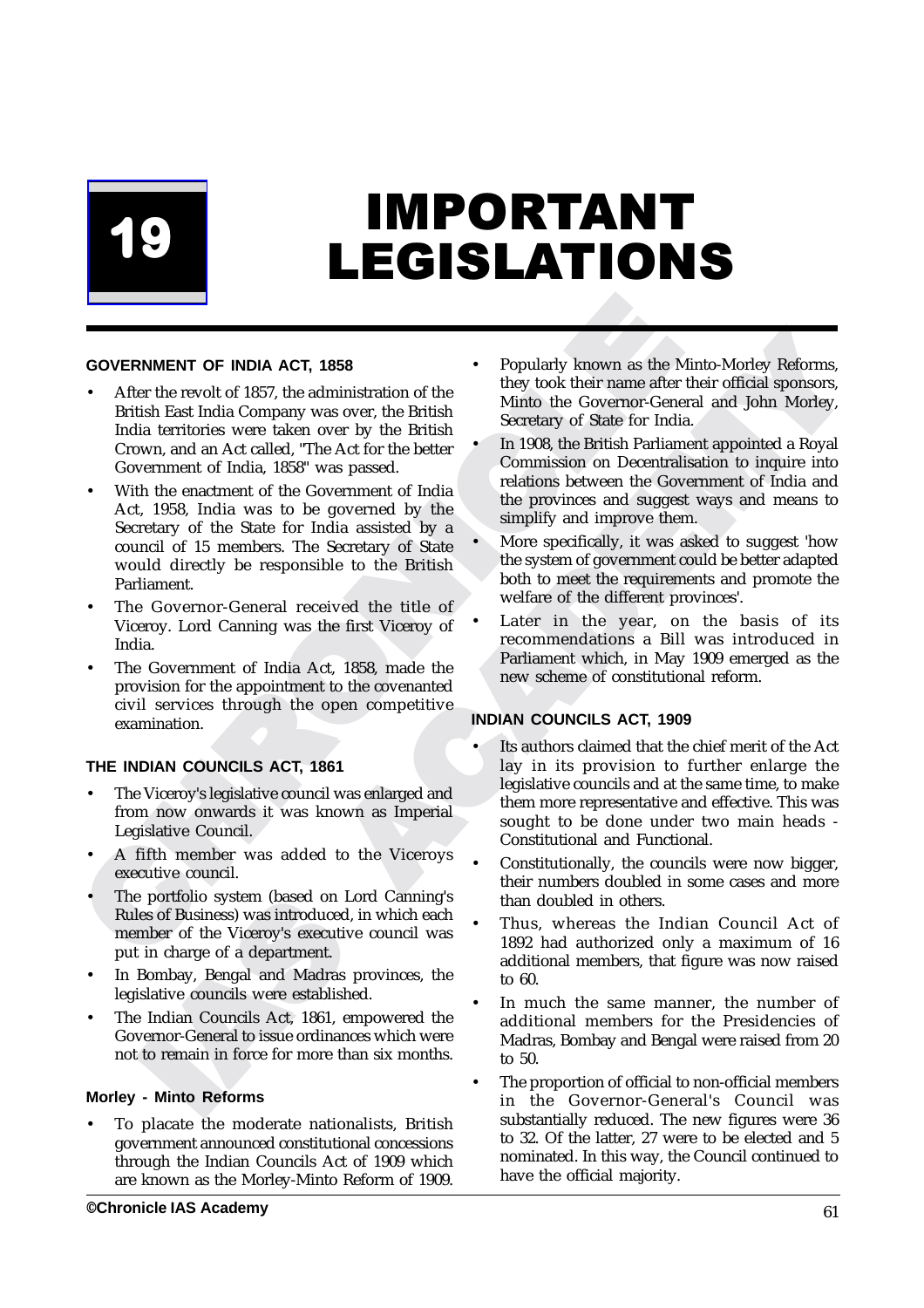- This was a deliberate policy. In provinces, there was to be a non-official majority for the first time.
- In Bengal there was even an elected majority, outnumbering both the official as well as nominated non-official blocs - 28 to 20 and 4 respectively.
- The Morley-Minto Reforms increased the number of elected members in the Imperial Legislative Council and the provincial councils.
- But most of the elected members were elected indirectly by the provincial councils in the case of the Imperial council and by municipal committees and district boards in the case of provincial councils.
- Some of the elected seats were reserved for landlords and British capitalists in India. For instance, of the 68 members of the Imperial Legislative Council, 36 were officials and 5 were nominated non-officials.
- Of the 27 elected members, 6 were to represent the big landlords and 2 British capitalists.
- Moreover, the reformed councils still enjoyed no real power, being merely advisory bodies.

#### **Critical Appraisal of the Act:**

The real purpose of the Reforms of 1909 was to confuse the moderate nationalists, to divide the nationalist ranks, and to check the growth of unity among Indians.

From word and the provincial contours increased to maintend to the density in that and the elected members in the linear and Legislative cononic and political problem. But most of the linear to the elected members were el The Reforms also introduced the system of separate electorates under which all Muslims were grouped in separate constituency from which Muslims alone could be elected. This was done in the name of protecting the Muslims minority. But in reality this was a part of the policy of dividing Hindus and Muslims and thus maintaining British supremacy in India.

This nation was unscientific because religions cannot be the basis of political and economic interests or of political groupings.

s nation was unscientific because<br>be the basis of political and econom<br>olitical groupings.<br>aat is even more important, this syst<br>ely harmful in practice. It checked the<br>a's unification which had been a<br>al process. It becam What is even more important, this system proved extremely harmful in practice. It checked the progress of India's unification which had been a continuous historical process. It became a potent factor in the growth of communalism - both Muslim and Hindu in the country.

The separate electorates thus introduces for Muslims were later viewed by the Simon Commission as a cardinal problem and ground of controversy at every revision of the Indian electoral system.

Instead of removing the educational and economic

backwardness of the middle class Muslims and thus integrating them into the mainstream of Indian nationalism, the system of separated electorates tended to perpetuate their isolation from the developing nationalist movement. It encouraged separatist tendencies.

It prevented people from concentrating on economic and political problems which were common to all Indians, Hindu or Muslim.

In the Imperial Legislative<br>
the Imperial Legislative<br>
to all Indians, Hindu or Musli<br>
d members were elected<br>
Apart from their constitution<br>
call councils in the case<br>
councils also underwent a cha<br>
carbical councils in t mind and provincial councils, the means than the provincial counting the means that the provincial councils in the case of the means the means the means the means the means the means the means the means of the figure of th Apart from their constitution, the functions of the councils also underwent a change. They could now, for instance, discuss the budget before it was finally settled, propose resolutions on it and divide upon those resolutions. The budget apart, members could discuss matters of public importance through resolutions and divisions. Additionally, the right to ask questions was enlarged and supplementaries allowed.

It may be noted that the resolutions were in the nature of recommendations and were not binding on the government.

A much trumpeted change was the appointment of an Indian to the Executive Council of the Governor-General; Indians were also appointed to the councils in Madras and Bombay. Satyendra Prasanna Sinha, later Lord Sinha, was the first Law Member. Two Indians were appointed to the Council of the Secretary of State in London.

In Madras and Bombay, the Executive Councils were enlarged from 2 to 4. Such Councils were also to be formed in provinces ruled by Lieutenant Governors. An executive council was thus constituted in Bengal (1909), Bihar, Orissa (1912) and the United Provinces (1915).

The moderate nationalists did not fully support the Morley-Minto Reforms. They soon realized that the Reforms had not really granted much. But they decided to cooperate with the government in working the reforms. This cooperation with the government and their opposition to the programme of the militant nationalism proved very costly to them. They gradually lost the respect and support of the public and were reduced to a small political group.

In 1911, the Government also announced the annulment of the Partition of Bengal. Western and Eastern Bengals were to be reunited while a new province consisting of Bihar and Orissa was to be created. At the same time the seat of the Central Government was shifted from Calcutta to Delhi.

#### **MONTAGUE'S DECLARATION**

In August 1917, the new Liberal Secretary of State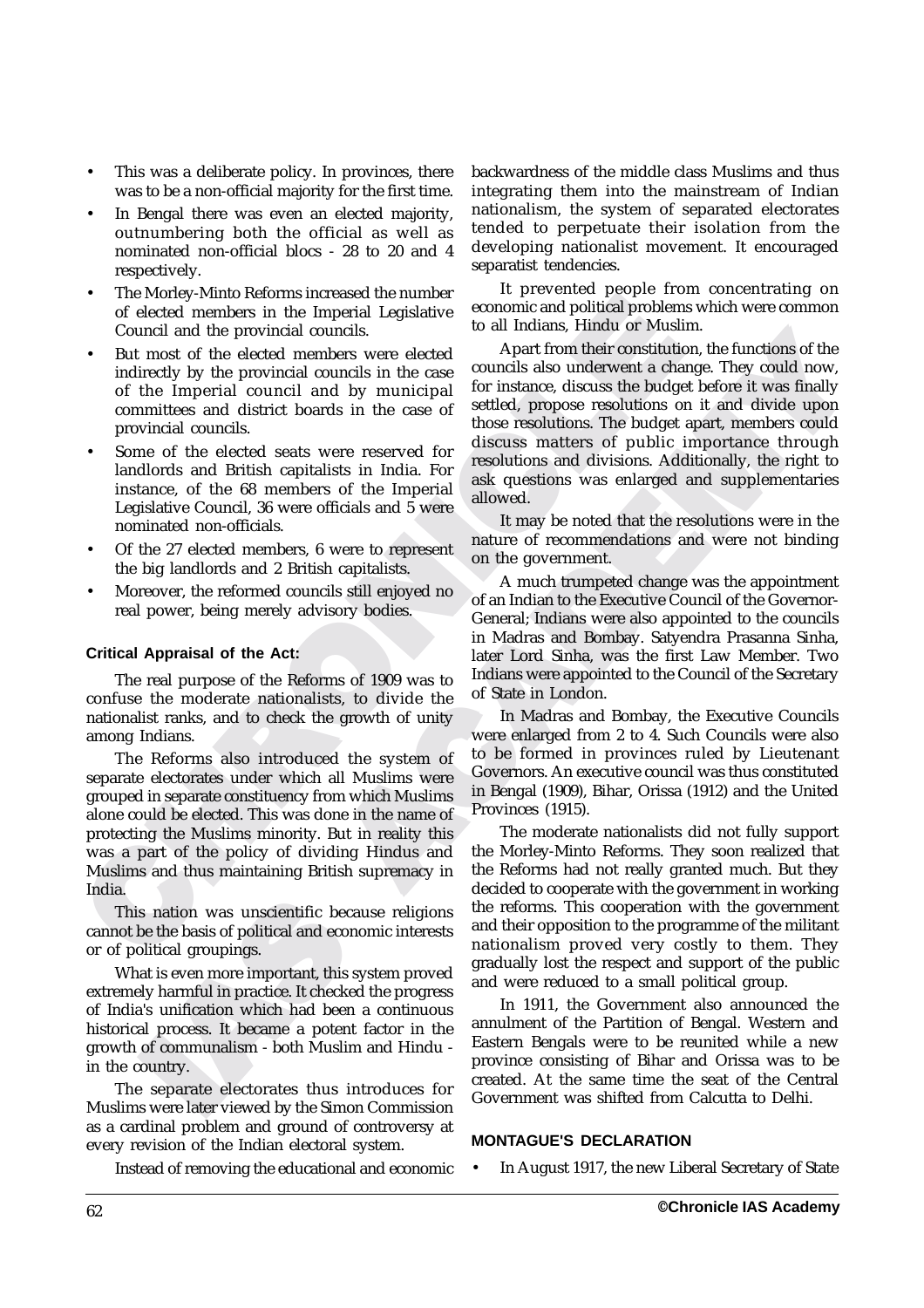for India, Edwin Montagu, announced the British aim of "increasing association of Indians in every branch of the administration, and the gradual development of self-governing institutions, with a view to the progressive realization of responsible government in India as an integral part of the British Empire".

- Although the plan envisioned limited selfgovernment at first only in the provinces - with India emphatically within the British Empire - it represented the first British proposal for any form of representative government in a non-white colony.
- Although the plan envisoned limited self. **GOVERNMENT OF INDIA AC**<br>government at first only in the provinces with  $\sim$  The Government of India<br>representate that stristis proposal or any low the Parilament of India<br>repre  $\begin{tabular}{ll} \hline \text{in the British graph} \\ \hline \text{in the British graph} \\ \hline \text{in the British graph} \\ \hline \text{in the British graph} \\ \hline \text{in the British graph} \\ \hline \text{in the British graph} \\ \hline \text{in the British graph} \\ \hline \text{in the British graph} \\ \hline \text{in the British graph} \\ \hline \text{in the British graph} \\ \hline \text{in the British graph} \\ \hline \text{in the British graph} \\ \hline \text{in the British graph} \\ \hline \text{in the British graph} \\ \hline \text{in the British graph} \\ \h$ STRINGTON THIS convention that is not provides. Sometime of India Act 1919 was passed<br>of a memberical that is not be provided as the proposition of the matter state in the matter state in the matter state in the matter of • Earlier, at the onset of World War I, the reassignment of most of the British army in India to Europe and Mesopotamia, had led the previous Viceroy, Lord Harding, to worry about the "risks involved in denuding India of troops." Revolutionary violence had already been a concern in British India; consequently, in 1915, to strengthen its powers during what it saw was a time of increased vulnerability, the Government of India passed the Defence of India Act.
	- This Act allowed British Govt. to intern politically dangerous dissidents without due process, and added to the power it already had - under the 1910 Press Act - both to imprison journalists without trial and to censor the press.
	- Now, as constitutional reform began to be discussed in earnest, the British began to consider how new moderate Indians could be brought into the fold of constitutional politics and, simultaneously, how the hand of established constitutionalists could be strengthened.
	- However, since the Government of India wanted to ensure against any sabotage of the reform process by extremists, and since its reform plan was devised during a time when extremist violence had ebbed as a result of increased governmental control, it also began to consider how some of its war-time powers could be extended into peace time.

#### **MONTAGUE-CHELMSFORD REFORMS**

bence had ebbed as a result of<br>vernmental control, it also began t<br>w some of its war-time powers<br>ended into peace time.<br>**AGUE-CHELMSFORD REFORMS**<br>e Montague-Chelmsford Reforms were roduced by the British Government<br>roduce • The Montague-Chelmsford Reforms were reforms introduced by the British Government in India to introduce self-governing institutions gradually to India. The reforms take their name from Edwin Samuel Montague, the Secretary of State for India during the latter parts of World War I and Lord Chelmsford, Viceroy of India between 1916 and 1921.

• The reforms were outlined in the Montagu-Chelmsford Report prepared in 1918 and formed the basis of the Government of India Act 1919. Indian nationalists considered that the reforms did not go far enough while British conservatives were critical of them.

#### **GOVERNMENT OF INDIA ACT, 1919**

- The Government of India Act 1919 was passed by the Parliament of the United Kingdom to expand participation of the natives in the government of India. The Act embodied the reforms recommended in the report of the Secretary of State for India, Sir Edwin Montague, and the Viceroy, Lord Chelmsford. The Act covered ten years, from 1919 to 1929.
- The Act provided a dual form of government (a "dyarchy") for the major provinces. In each such province, control of some areas of government (the 'transferred list') were given to a Government of ministers answerable to the Provincial Council. The 'transferred list' included Health and Education. The Provincial Councils were enlarged.
- At the same time, all other areas of government (the 'reserved list') remained under the control of the Viceroy. The 'reserved list' included Defence (the military), Foreign Affairs, and Communications.
- The Imperial Council was enlarged and reformed. It became a bicameral legislature for all India. The lower house was the Legislative Assembly of 144 members, of which 93 were elected and 41 were nominated. The upper house was the Council of States consisting of 34 elected and 26 nominated members.
- This structure allowed Britain to use the Princely States (who were directly represented in the Council of States) to offset the growing power of the native political parties.
- The Act also provided for a High Commissioner who resided in London, representing India in Great Britain.
- The Indian National Congress was unhappy at these reforms and termed them as 'disappointing.' A special session was held in Mumbai under Hasan Imam and the reforms were condemned. However, leaders such as Surendranath Banerjee were inclined to accept the reforms, so they left the Congress and formed the Indian Liberal Federation, which played a minor role in subsequent affairs.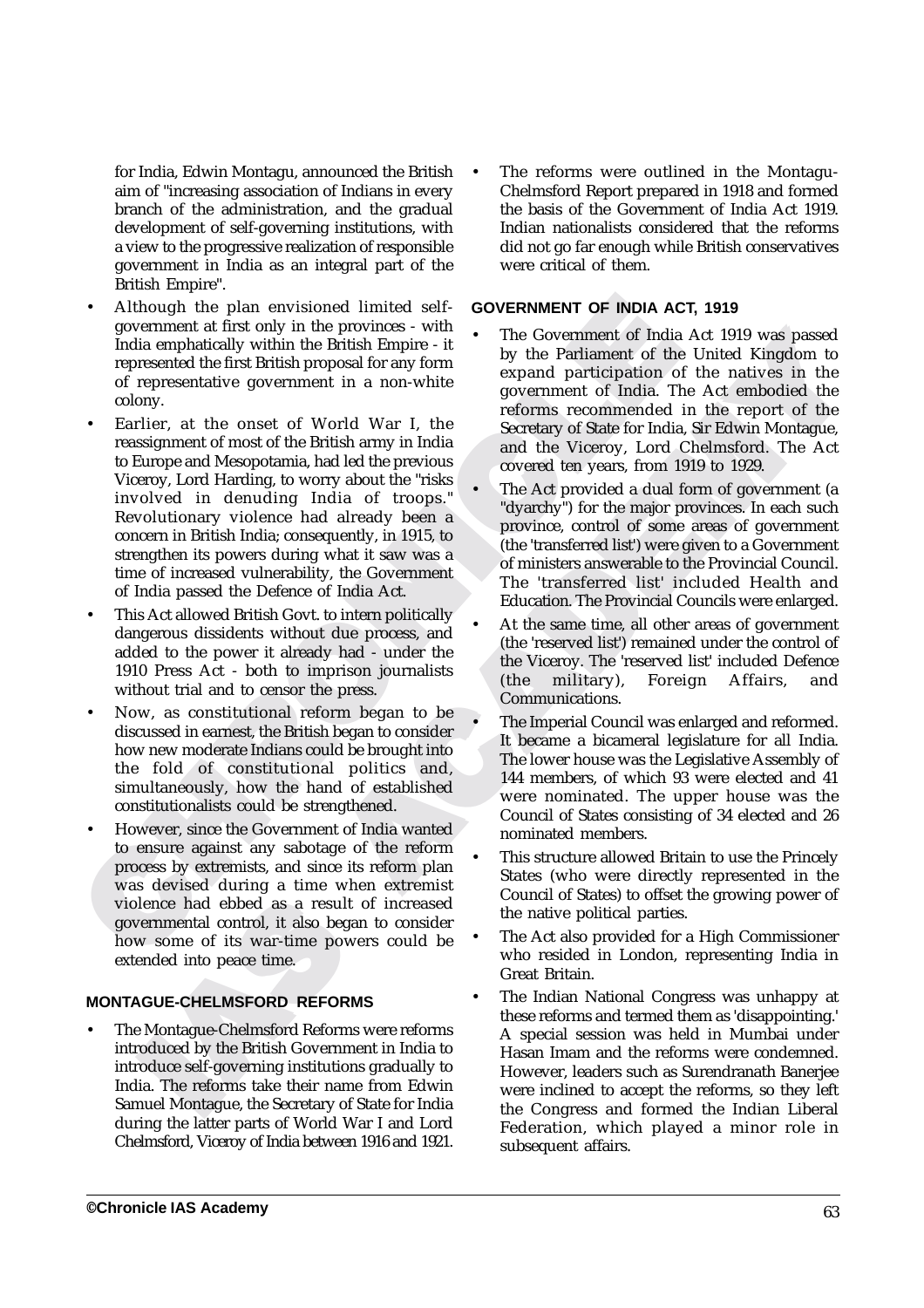#### **GOVERNMENT OF INDIA ACT 1935**

- The Government of India Act 1935 was the last pre-independence constitutional legislation of the British Raj. The significant aspects of the Act were:
- (i) It granted Indian provinces autonomy and ended the dyarchy introduced by the Government of India Act 1919.
- (ii) It provided for establishment of an All India Federation.
- (iii) Direct elections are introduced for the first time. The right to vote was increased from seven million to thirty-five million.
- (iv) Sind was separated from Bombay, Orissa was separated from Bihar and Burma was separated from India.
- India Act 1919.<br>
In provided for establishment of an All India and Existencino of Pakistan.<br>
(ii) It provided for the stablishment of an All India Agreed is on 15th August, 1<br>
Federation. The right to vote was increased fr eration:<br>
sections are introduced for the first time.<br>
om 16th August 1980 M, Lord Munuhalten was the street ending here of the transfer of the street in the street of the street in the street in the street in the street i (v) Provincial assemblies were to include more elected Indian representatives, who in turn could lead majorities and form governments. But Governors retained discretionary powers regarding summoning of legislatures, giving assents to bills and administering certain special regions (mostly tribal).
- (vi) The federal part of the Act was never introduced due to strong opposition from the princely state rulers. In 1937 the first set of elections under this Act were held.

IAS

#### **Indian Independence Act 1947**

- The 3rd June plan was given effect by the Indian Independence Act 1947. This bill was introduced in the British Parliament on 4 July, 1947, and on 18th July, got the royal assent. India had won her freedom but the price was partition.
- Finance of an All India<br>
on 15th August, 1947. Le<br>
oduced for the first time.<br>
Solution 15th August, 1947. Le<br>
oduced from seven million<br>
om Bombay, Orissa was<br>
of Pakistan.<br>
om Bombay, Orissa was<br>
of Pakistan.<br>
om Bombay, • The dominion of Pakistan was inaugurated in Karachi on 14th August, 1947. India became free on 15th August, 1947. Lord Mountbatten was sworn in as Governor General. He swore in Jawaharlal Nehru as the first Prime Minister of free India. Jinnah became the Governor General of Pakistan.
	- The June 3rd plan said nothing about princely states.
	- Atlee had announced in his speech of 20th February 1947 that Britain would not hand over power and obligations under paramountcy to any successor government. In theory, this meant that the states would become sovereign entities when the British left India.
	- The India Independence Act 1947 said that British paramountcy over the Indian states was to lapse on 15th August 1947, they were allowed to join either India or Pakistan.

n n n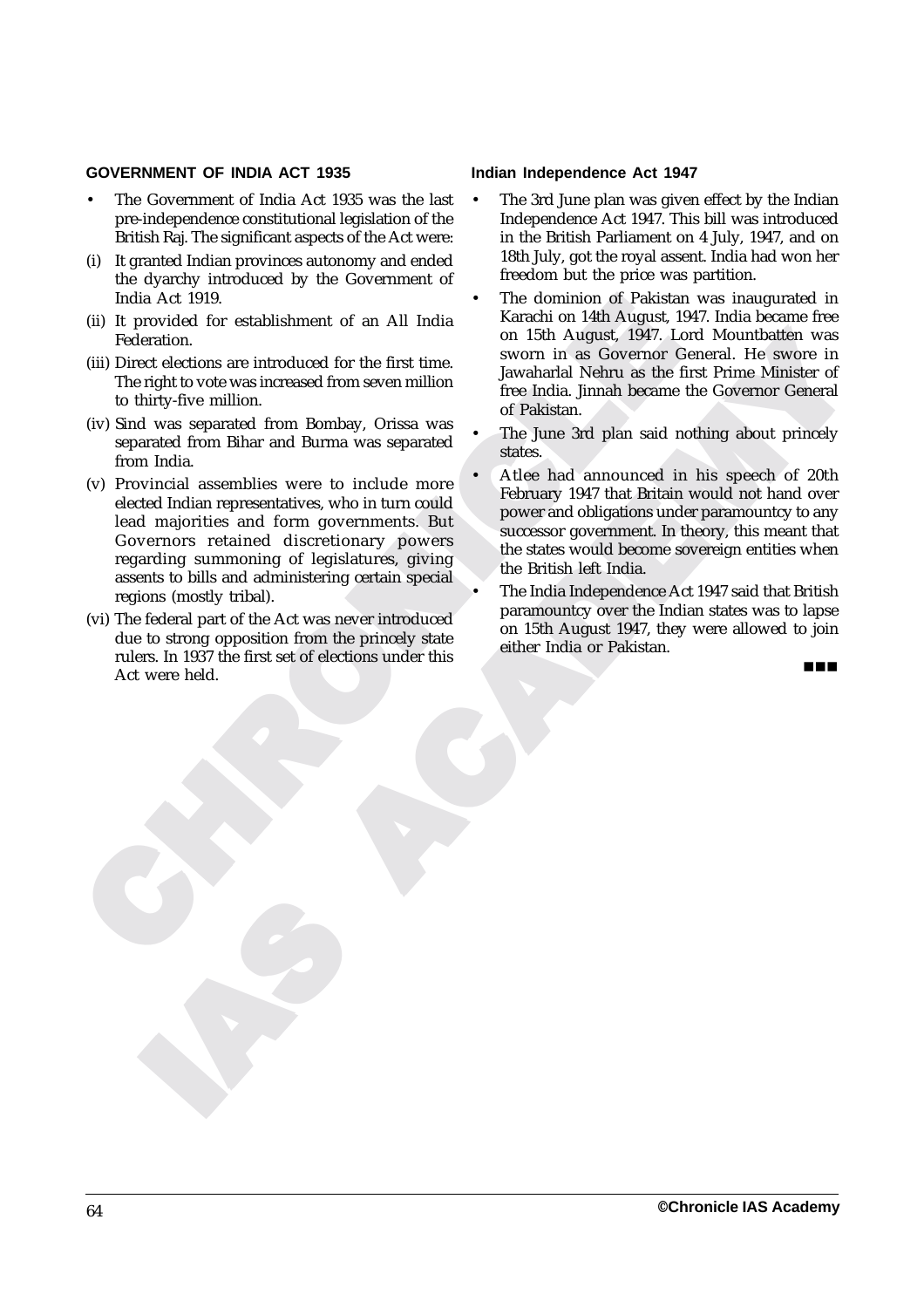

### REGENERATION, REFORM AND RENAISSANCE IN INDIA

#### **General Survey**

**EXERCISE AND SET INTERFERENT CONSULTS IN THE SET INTERFERENT CONSULTS (Seneral Survey<br>
The 19th century saw India make a late entry<br>
this to be noted that into the modern age from movements to instead the policies of Brit** The 19th century saw India make a late entry into the modern age from medieval times. The activities of missionaries and the policies of British government resulted in the growth of socio-religious reform movements to safeguard Hindu religion from the Christian onslaught and to put an end to the social evils eating into the vitals of Indian culture and civilization. These movements were generally linked with religious beliefs and practices. The ideas and activities of Raja Ram Mohan Roy, Ishwar Chandra Vidya Sagar, Vivekananda, Swami Dayananda Saraswati, Veeresaligam Panthulu and many other were directed at the regeneration of Indian society.

Caste intolerance was a common malady raging all over the country. Illiteracy was prevalent everywhere. Amongst the educated also, the majority were conservative in outlook. Women's status was at the lowest ebb; female infanticide and polygamy were common practices. To liberate the masses from ignorance, few liberal men undertook the mammoth task of reforming the Indian society. They were mainly western educated intellectuals belonging to upper and middle classes in the initial stages of reform movement. On the religious front, however, few leaders, like Dayananda, opposed tooth and nail the influence of western culture.

most all the leaders gave import<br>ion in their efforts to reform them on of sati, widow remarriage, prop<br>men and similar reforms were take<br>nere were a few organizations like  $\mu$ <br>heosophical Society which ga<br>ance to reviva Almost all the leaders gave importance to education in their efforts to reform the society. Abolition of sati, widow remarriage, property rights for women and similar reforms were taken up with zeal. There were a few organizations like Arya Samaj and Theosophical Society which gave prime importance to revivalism than to reformation. This had a negative impact on the society and the reform movement as well. Vivekananda's contribution lies mainly in the sphere of elevating Hinduism to unprecedented levels in the West. His voice did a great deal to swell feelings of national pride. Sayyid Ahmed Khan was the pioneer of reform movement in the Muslim community. He helped the Muslims to get modern education and turn British sympathies towards his community.

**Example 18 and the same of the same of the same of the same of the same of the same of the same of the same of the same of the same of the same of the same of the same of the same of the same of the same of the same of th** It is to be noted that the reformers, with the sole exception of Tilak, depended on the colonial power to introduce social and religious reforms. Moreover, all the important reform movements of the 19th century were religious than secular in nature. Their political and economic ideas were never radical and fell within the natural economic principles of the day. There were several differences among the reformers regarding the approach and methods of the movement. The spirit of nationalism which emerged from the Cultural Revolution highlighted the necessity of fight for reforms.

#### **Ram Mohan Roy's Brahmo Samaj**

I Survey to the country saw India make a late entry towards his community.<br>
I Survey to the modern age from medieval times. The sube exception of Tlak, depended on the colonial of the modern age from medieval times, The s Raja Ram Mohan Roy was one of the greatest social and religious reformers of the 19th century. He was a brilliant product of the impact of western education. He was the first modern man in India. The range of his inquiries even as a child could not be satisfied within a narrow sphere. Hinduism, as he encountered it, seemed resistant to change, decadent in its idolatrous and superstitious practices. He was initially exposed to wider influences through a study of Persian. This education deepened his maturing convictions about the need for religious reform. He argued that the Hindu idolatry destroyed the texture of society more than any other pagan worship.

In areas of social concern, however, Roy held a common cause with Evangelicals and Utilitarians. Chief among these were the promotion of English education and the abolition of 'Sati'. Roy's researches on this subject provided a valuable premise for Beatnik's Minute of December 4, 1829, abolishing sati. He organized the Atmiya Sabha to discuss social and religious issues of significance. He bitterly opposed worship of idols, rigidity of caste, and prevalence of meaningless religious rituals. He started the Brahmo Samaj in 1828 to take up reforms connected with childmarriage, widow remarriage, polygamy and other issues. He sought to create a model of simple, theistic worship. Although Roy supported discriminating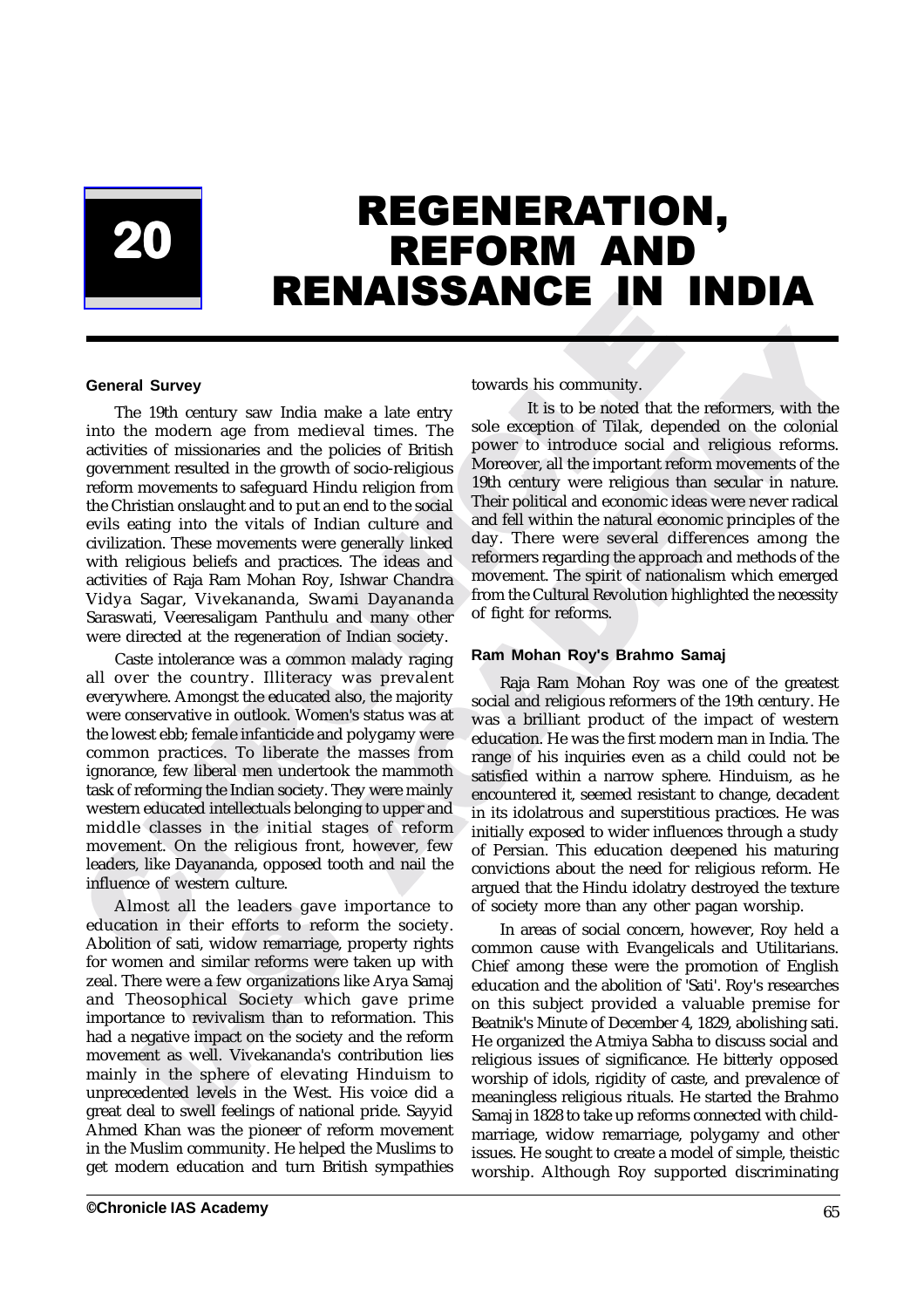traditions of India, was because of the tools of This group was led and insperend to<br>modernity which they could offer to India. He wished who worked as teacher in India to become a scientifically advanced country. He 1828 because of the tools of This group was led and inspit offer to India. He wished who worked as teacher in the 1826 to 1831. They advocated country. He 1826 to 1831. They advocated victors in British cound studies on scienti study of the ancient sources of Indian tradition, he definitely stood with the Anglicists against the Orientalists on education generally. He assisted David Hare in the establishment of the Hindu College. He opposed the opening of a Sanskrit College in Calcutta as a retrogressive move. Roy's support for Duff and others, who had little regard for the culture and traditions of India, was because of the tools of modernity which they could offer to India. He wished India to become a scientifically advanced country. He published a number of articles on scientific subjects and general knowledge for young students. He was an ardent supporter of independent press. Being a champion of human liberty, Roy regarded freedom of the press as an essential privilege of a civilized society. He was a forerunner of Tagore in believing in free cooperation between nations. He was the first landlord to feel that the Permanent Settlement had made the peasants poorer. The alternatives he suggested for rectifying the mistake were thoroughly logical according to some modern economists. He demanded the protection of civil and political rights. He condemned the free trade policies of the colonial power. He believed that the introduction of modern capitalism and industry in the country would end the suffering of Indian masses. His activeness like opposing caste system, demanding Indianisation of the superior services and judicial quality between Indian and Europeans represented the symbol of national consciousness, though in embryonic stage. He touched every aspect of human life. He was a pioneer in making a sincere effort to inspire the intelligentsia to organize a reform movement for social progress which meant an allround regeneration.

#### **Who All Contributed to Brahmoism?**

S conviction as a numanist was reference as a pioneering progressive<br>
rerience as a pioneering progressive<br>
rerience as a pioneering progressive<br>
rerience as a pioneering progressive<br>
rerience and the organization of Briti Roy's close associate Dwarakanath Tagore supported all these progressive reforms. Dwarakanath Tagore's conviction as a humanist was reinforced by his experience as a pioneering progressive business entrepreneur who perceived the benefits of the economic revolution ushered in by the advent of the British. He recognized the need for emulating the skill, techniques and the organization of British business and the application of steam, if his country was to compete successfully with foreign enterprise. He knew that this would be hardly possible without modernizing reforms of a society inhibited by caste and other disabilities and superstitions. Thus, although Dwarakanath was pioneer entrepreneur sponsoring industry, he realized the relevance of social reforms and educational progress. Without his generous contributions, Roy might not have been able to take up a number of reform issues simultaneously.

Roy's legacy in the Brahmo Samaj languished till Debendranath Tagore assumed its leadership in 1840s, but he was more immediately succeeded in reform measures by followers of Young Bengal Movement. Despite their feeling that Roy was too timid, this group continued some of its reform measures, such as freedom of the press, to a more successful conclusion. This group was led and inspired by H.V. Derozio, who worked as teacher in the Hindu College from 1826 to 1831. They advocated better treatment of Indian labours in British colonies, trial by jury, protection of the peasants from zamindars, and indianization of higher services. However, they failed to reach and mobilize the masses. Their radical postures were untimely and, in fact, brought negative reaction among the public. But it can be said that the young band of reformers were the first to catch and reflect the dawn of Renaissance.

become asseminging indvaroned country. He is 88 to 1881 in the particular better framework and the analysis and the second to the Real in the Second Mathema of the second in the second in the second in the second in the s Social reform interests did not, however, thrive under the leadership of Debendranath Tagore. The chief mantle passed in this sphere to Pandit Ishwar Chandra Vidyasagar, the Bengali educationist and champion of women's rights. More than any other Indian reformer, Vidyasagar relied on the utilitarian principle of reason. His career as a reformer was coexistent with his role as an educationist, taking prominent shape when he became General Secretary of a women's school founded by Bethune. Education was clearly a primary vehicle for women's achievement of their full measure of human dignity in India. As champion of that cause, Vidyasagar and other saw that the earlier abolition of 'sati' had saved married women from a compulsive death, but that more must be done to grant them the possibility of a fruitful entrance into life. Besides education, Vidyasagar worked tirelessly in other areas of women's rights such as widow's right to inherit, etc. He explained that widow remarriage was permitted by Hindu Shastras. His efforts bore fruit in 1856 when the Legislative Council passed the Hindu Widow Remarriage Act. There was a striking difference between Vidyasagar and other reformers. Most reformers of his time had positive learning to take up religious reforms simultaneously with social reforms. But Vidyasagar had no religious fervor.

Reform interests in the Brahmo Samaj were again revived when Keshab Chandra Sen joined it in 1857. He encouraged inter-caste marriages and was successful in this sphere. His differences with Debendranath Tagore regarding this aspect led to the splitting of Brahmo Samaj. Keshab's group came to be known as the Adi Brahmo Samaj. Politically Keshab was not anti-British in temper. Instead, he proclaimed loyalty to the British as an article and creed of his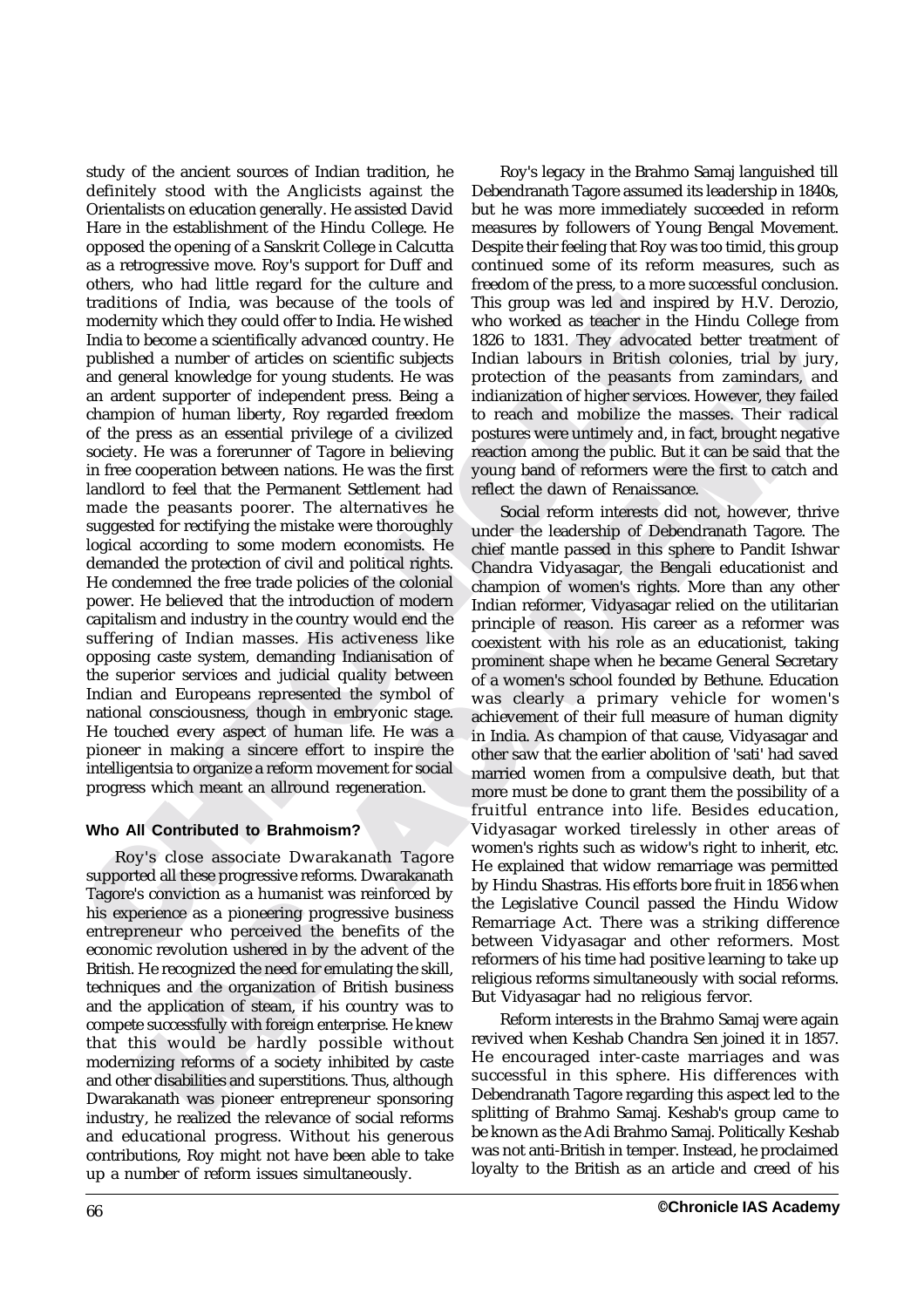Church. In addition, Keshab felt free to cooperate with British rulers in initiating reform measures. At his urging, the British passed the Native Marriage Act in 1872, authorizing unorthodox marriages between persons declaring themselves neither Hindu nor Muslim nor Christian. A new schism in the Brahmo Samaj developed again in 1878 which weakened the reformist zeal of the Samaj.

Keshab's contemporary, Bankimchandra Chatterji, attempted to reach the masses with the publication of a moral biography of Krishna. He provided a strong defense against missionary attacks on Krishna's character. Religious renewal was also linked with nationalism for him, so that worshiping Indian became the underlying theme of devotion to the various goddesses. His writings such as the Ananad Math, voiced this as did his stirring poem, Bande Mataram, which was to become the national song of India. He also criticized harshly the caste system, especially the kulin Brahmins.

#### **Reform Movement in Western India**

reformist zeal of the Samaju<br>
reformist zeal of the Samaju<br>
reformist zeal of the samal beach as some more and the samal beach as some more and the same and the same and the more and the more and the more and the more and d both the Indian National Congre<br>Conference, which he hoped might<br>and reform interest together. Tila<br>ial reformers on two counts, both<br>me credibility. First, he felt that the<br>consistently practice the new life s<br>ought to and the most of the state of this limit is the state in the most the most solicitate the photon of the photon of the photon of the photon of the photon of the photon of the photon of the photon of the photon of the photon The Prarthana Samaj in the west grew as a result of Keshab's missionary activities. But from its inception it seemed to exhibit less of a spirit of adolescent rebellion than the parent organization, with perhaps less of the characteristic Bengali emotional volatility. It voiced more judicious and moderate tone generally in the Bombay Presidency. Reformist zeal took a back seat, with greater concern to preserve historic ties to the ancestral faith dominating the scene. A greater feeling for national, as against regional, issues was also to emerge through the activities of men such as Ranade, Tilak and Gokhale. Ranade and Tilak, the early leaders differed markedly in their strategies to social reform. Besides, Tilak's political objectives were more radical than those of Ranade and were linked closely to his religious ideas. Ranade founded both the Indian National Congress and the Social Conference, which he hoped might further political and reform interest together. Tilak opposed the social reformers on two counts, both of which had some credibility. First, he felt that the reformers did not consistently practice the new life style which they sought to impose on the larger society. He opposed governmental interference in initiating reforms. His second objection was his feeling that activities in social reform were an admission of weakness. Rigorously anti-western, Tilak felt that this amounted to hand-in-glove collaboration. He was more concerned with religious rejuvenation than social reform. He used religious sentiments to drive out the British.

**Social Reformer of South India**

The reform efforts in south India are best represented by the movement initiated by Kandukuri Veeresalingam. He was influenced by the prevailing social conditions and also by the Brahmo Samaj movement in Bengal. He evinced, like other reformer of the 19th century, a keen interest in the spread of scientific knowledge and the growth of rational thinking. Being a great literary figure, he made use of literature to spread reform ideas among his people. Literature to him was the means to an end. He pleaded for the spread of mass education in vernaculars in order to free the minds of people from the shackles of tradition and bring about regeneration society. Being moderate in politics, he extolled the virtues of British rule and believed in the instrumentality of British rule of the transformation of Indian society.

#### **What was the Contribution of Theosophists?**

is the provided a strong in the reaction of<br>scientific knowledge and the Bankimchandra Chatterji, thinking. Being a great literary<br>ses with the publication of literature to spread reform ide<br>num. He provided a strong Liter The Theosophical Society owes much of its popularity to Mrs. Annie Besant who was its moving spirit for nearly forty years since her arrival in India in 1893. She was wholly identified with the revival of Hinduism and not at all with reform. But her early career as a revivalist was by no means solely negative in character. Through her efforts, for instance, the Sanskrit tradition received a vital transfusion, and her most noted contribution to the Indian scene at large lay in the field of education. She was responsible for the foundation of Banaras Hindu University. The society can claim other educational initiatives from the late 19th century. Among them, the schools which Olcott began for the 'untouchable' boys in 1894 are noteworthy. Thus, while the movement's activities were largely in the direction of defense of the traditional societal structures, it was not blind to India's problems. Besant strived for communal harmony and she was mainly responsible for the Lucknow Pact signed between the Congress and Muslim league. She aspired to get India a dominion status within the British Empire.

#### Arya Samaj

Dyananda Saraswati pinned his faith on the infallibility of the Vedas. His motto 'back to the Vedas' infused a new confidence in Hindus about their past glory. He condemned the caste system, child marriages and various other maladies which were eating into the vitals of Hindu society. In his opinion, the destiny of India lay in the revival of the Vedic religion. He carried on a ceaseless propaganda against superstitions, idol-worship and the caste system. He founded a vigorous organization, known as the Arya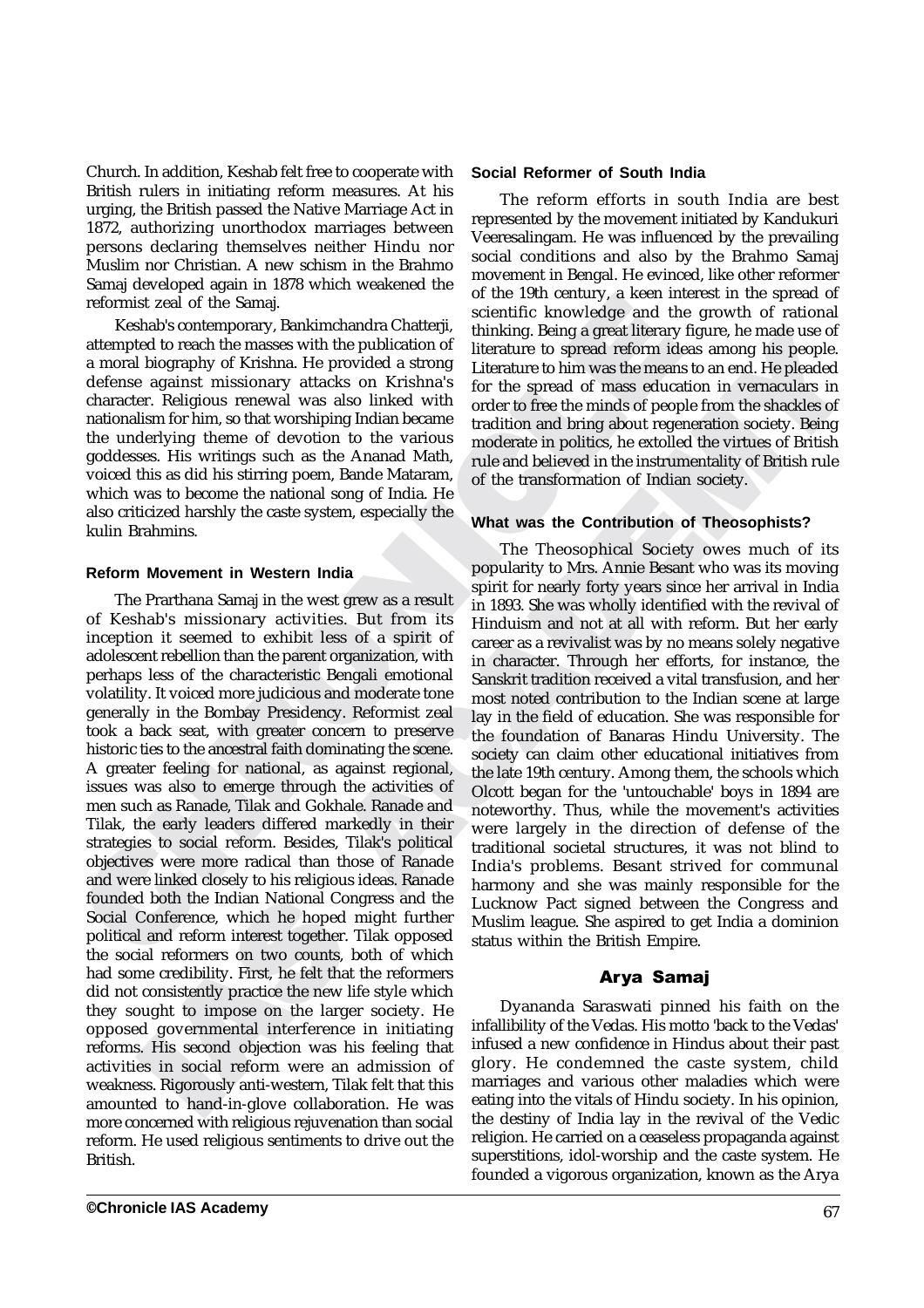Samaj in 1875 at Bombay. It believed in the 'Unity of God' and regarded the Vedas as divine revelations to mankind. His ideas and philosophy are contained in his work - 'Sathyarth Prakash'. He started the "Shuddhi" movement to bring back to Hinduism those Hindus who had been converted to Christianity or Islam. He taught and preached his ideas in vernaculars. He and his followers fought vigorously against untouchability and the rigidities of hereditary caste system. He also opposed idolatry, ritualism, priesthood and the evils accompanied by it. The Arya Samajists worked for women's upliftment and contributed to the spread of education among them. It is said that while its reformist work brought people together, its religious work resulted in dividing the growing national unity among Hindus, Muslims, Parsis, Sikhs and Christians.

#### **Contribution of Ramakrishna & Vivekananda**

vernaculars. He and his followers fought vigorously search for God. But if she grainst untouchability and the regidities of hereditary social conflict, she would die. He case system. He also opposed idolatry, ritualism, w arnament of world Rengions, neid<br>launched him into fame. In his exte<br>he declared the supremacy of Hind<br>lture which was based on spiritu<br>i culture which was basically mater<br>ng on the larger issues of universed<br>many follower Ramakrishna, a simple priest at the temple of Kali at Dakshineswar near Calcutta, emerged as a great religious reformer in the 19th century. He believed that all the religions of the world were alike and their ultimate mission was the realization of God. He adopted different modes of worship usually practiced by various religions. He wished to bring about a synthesis between divergent faiths. Vivekananda was the greatest disciple of Ramakrishna, who carried the message of his mentor farther and tried to put it in a form that would suit the needs of contemporary Indian society. He advocated the oneness of all religions and appealed to the people to shed all narrowness in religious matters. He lashed out at the caste system and decried Hindu rituals, ceremonies and superstitions, and asked the people to imbibe the spirit of liberty, equality, and free-thinking. He proceeded to the West to spread his ideas and to secure material help for his people. His participation in the Parliament of World Religions, held at Chicago in 1894, launched him into fame. In his extensive tours abroad, he declared the supremacy of Hindu religion and culture which was based on spiritualism over western culture which was basically materialistic. His preaching on the larger issues of universal religion attracted many followers, and caused his founding of the West Vedanta Society in New York City in 1895. He received wide support in India and the impact he made on Indian psyche was of tremendous magnitude. India's collective national ego obviously received a heavy infusion to counter the increasing weight of negative assessment growing out of her subject status and comparative material backwardness. Now she had some thing to communicate, a cultural product which the western

nations were eager to receive. Under his guidance and inspiration, the Ramakrishna Mission adopted a comprehensive programme of social service. It started schools, colleges, hospitals and has always been in the forefront in rendering humanitarian services to the people afflicted by flood and famine. He opined that India would be immortal if she persists in her search for God. But if she goes in for politics and social conflict, she would die. His contribution to India was invaluable for it had ignited a spirit of religious nationalism which was to influence many other persons and movements. His voice did a great deal to swell feelings of national pride.

#### **What was the Role of Muslim Reformers?**

lowers fought vigorously<br>search for God. But if she go<br>oseed idolatry, ritualism, was invaluable for it had ignitual<br>ompanied by it. The Arya nationalism which was to in<br>omen's upliftment and persons and movements. His vie estern. He akio opposed indulary, riunklism, vasa invaluable for it had ignied a spirit of religious and the evids accompanied by I. The Arya nationalism which was to influence many other<br>to state worked for women's upliff British rule posed serious problems for the Islamic Community in India, which it deals with in a variety of ways. Cooperation was inhibited on theological grounds and Muslims began to lose ground in public service, education, etc. Under these circumstances, Sayyid Ahmed Khan became the spokesman of reform movement among Muslims. He realized that the only way for Muslims to survive was to follow the road of modernity and it lay in cooperation with the British. He demonstrated so convincingly that Islam was not inherently antagonistic to reform in consonance with the modern scientific spirit. His opponents in the 'Ulema' were no less formidable than those Roy faced among the leaders of Hindu orthodoxy. For Sayyid, the only way that Muslims could resume their rightful place and advance culturally and economically was through English education and this was pivotal platform in his reform movements. Aligarh College, which he founded in 1875, became a primary expression of this interest and the acknowledged centre, subsequently, of Muslim modernism. His energies were primarily channeled into providing for women's education and the giving up of 'purdah' (veil). Politically, he was opposed to the Congress Nationalist movement, he felt, would ultimately result in the departure of the British; majority rule which would follow would be Hindu rule and this would be much more destructive than the British Raj for Muslims. Thus, although he did not give credence to the possibility of the separate nations, his policies were to contribute to the partition of India. While Muslims had suffered greatly in the immediate aftermath of the Revolt of 1857, with Sayyid's leadership there began to be fostered, before the century's end, what had been termed as the powerful myth of the loyal Muslim.

#### **. . .**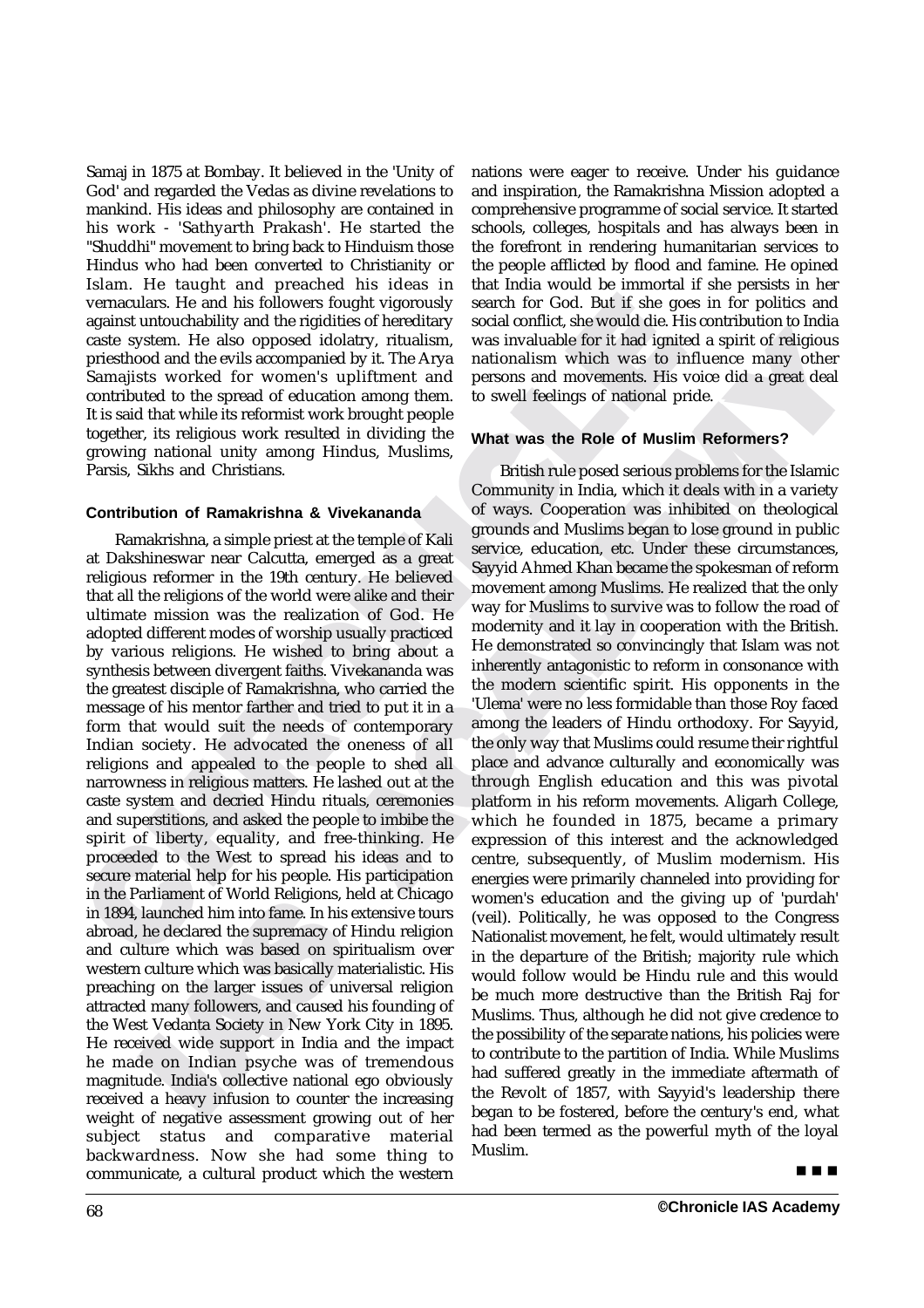

### DEVELOPMENT OF EDUCATION IN BRITISH INDIA

The Government of East India Company and later **The sim of governments**<br>
in the British crown government showed little interest<br>
in the ducation of its subjects. Whatever efforts were<br>
the the density of masters estimated For the same of the British East (Fig. 2). The importance of the same of the same of the same of the same of the same of the dentity of the calcutta Madrasa in the operator of the Calcutta Madrasa in the operator of the Ca Covernment of Fast India Company and late  $\bullet$  the aim of government's educational policy was stitled to the such as the teaching of massiers celucation.<br>
The British covernment showed little interest<br>
adopted and for pri The Government of East India Company and later on the British crown government showed little interest in the education of its subjects. Whatever efforts were made by the British in the education were basically to action of their own objectives of getting English educated clerks in India at lower salaries. Here is a chronicle of British efforts towards the development of education in British India:

- Warren Hastings set up the Calcutta Madrasa in 1781.
- In 1791, Jonathan Duncan opened a Sanskrit College at Benaras.
- In 1800, Lord Wellesley founded Fort Williams College at Calcutta with the objective of teaching Indian languages and culture to the British East India Company's factors.
- The Charter Act of 1813, recognized for the first time the British East India governments responsibility of educating the people, hence, it provided for an annual expeditions of one lakh of rupees.
- David Hare founded Calcutta Hindu College in 1817.
- In 1835, it was declared that the medium of instruction at higher level would only be English.
- Lord Macaulay propounded his famous Infiltration Theory.
- relation Theory:<br>
Individual dividual and Said that "a single of Macaulay did not accept the words<br>
Intervalse and Said that "a single direction in British"<br>
Intervalse Superception in British East Incar<br>
Intervalse Superc Lord Macaulay did not accept the worthiness of Eastern Literature and said that "a single shelf of a good European library was worth the whole native literature of India and Arabia".

#### **Wood's Dispatch on Education, 1854**

- Charles Woods Dispatch is called that Magna Carta of education in British East India.
- Charles Woods formulated a comprehensive document on education in British India from primary level to the higher level. Woods Dispatch also decided that what would be the medium of instruction at primary level, secondary level and at college level.
- The aim of government's educational policy was the teaching of masters education.
- For higher education of instruction, English was adopted and for primary education, Vernacular languages were accepted as medium.
- Vernacular Primary Schools, Anglo-Vernacular High Schools and affiliated colleges were set up.
- Grants-in-aid system encouraged the private enterprise in education.
- The importance of women education was recognized and it was given priority.
- Training to the teachers was emphasized, thus Teachers Training Programmes were set up.
- The importance of technical education was recognized.
- The Roorkee University was set up.
- In 1857, universities at Calcutta, Bombay and Madras were set up.

#### **Hunter Commission 1882-83**

- It was one member commission appointed by Viceroy Lord Ripon to review Education Policy of the Government. The Hunter Commission stressed that the Government should pay special attention for the extension and improvement of primary education.
- It also stressed on secondary, commercial and technical education.
- The Hunter Commission also made recommendation for special efforts for women education.
- It emphasized to encourage private enterprise in education.
- Punjab University was set up in 1882
- Allahabad University was set up in 1887.

#### **Indian Universities Act, 1904**

The Indian Universities Act 1904, was passed and enacted in the viceroyalty of Lord Curzon.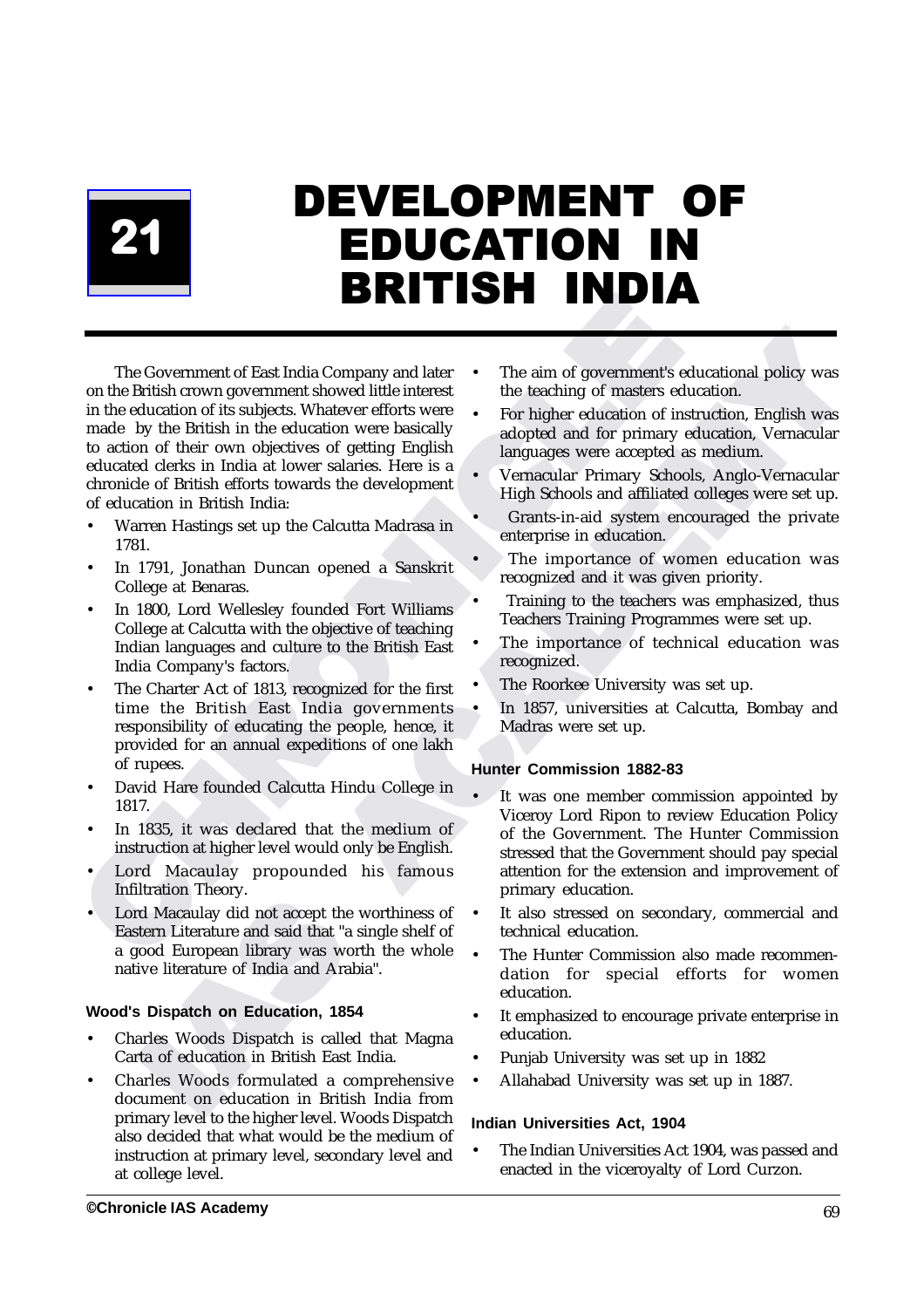- This Act was passed on the recommendation of Sir Thomas Raleigh Commission on Education appointed by Lord Curzon in 1901, at the conclusion of Shimla Education Conference.
- Gurudas Banerjee was the only Indian member in the Raleigh Commission.
- The provisions of Indian University Act, 1904 provided that the fellows of the universities were to be nominated by the government.
- The Act provided veto power to the government in the matter of universities.
- The Act increased universities' control over private colleges.
- The number of Fellows were fixed.
- The Act empowered Governor General-in-council to define the territorial limits of a university or divide the affiliation of colleges to universities.

#### **Resolution on Education Policy, 21st February, 1913**

- In 1906, the progressive state of Baroda introduced compulsory primary education throughout its territories.
- The provident of mindiple of the solution of the solution of the solution of the commission recommend to the noninated by the government<br>
The Act provided veto power to the government<br>
in the matter of universities the gov • During 1910-13, Gopal Krishna Gokhale refused to recognize the Principle of Compulsory Education but accepted the policy of the removal of illiteracy.

#### **The Sadler University Commission, 1917-19**

- The Sadler Commission was set up basically to look into the functions of Calcutta University.
- Sir Ashutosh Mukherjee and Ziauddin Ahmad were two India members in the Commission.
- Sadler Commission gave recommendation for the

IAS

improvement in higher education.

- Sadler Commission recommended that after intermediate level there should be 3 years degree course.
- The Commission emphasized on women education.
- Sadler Commission recommended that facilities for teachers' training are to be increased.
- Sadler Commission recommended that the universities should have the campus which has to provide residential and boarding facilities to the students.

#### **The Hartog Committee 1929**

- The Hartog Committee emphasized the national importance of primary education.
- It recommended the Policy of Consolidation and improvement.
- Improvement of university management was stressed.

#### **Wardha Scheme of Basic Education, 1937**

- Example the policy of the emotion of the emotion of the emotion of the emotion of the same of the students of the universities were fixed.<br>
Same the students of the students of the students of the students of the students nominated by the government<br>
and Act provided verto power to the government<br>
Act provided verto power to the government<br>
and the matter of universities should have the campus which has<br>
he matter of universities' control o • In 1937, Mahatma Gandhi published a series of articles in his paper 'The Harijan' in which he proposed a scheme of education called Basic Education Scheme, better known as the Wardha Scheme.
	- The main principle of Basic Education is learning through activity.
	- The Zakir Hussain Committee worked out the details of the scheme and prepared detailed syllabi for a number of courses and made suggestions conforming training of teachers, supervision, examination and administration.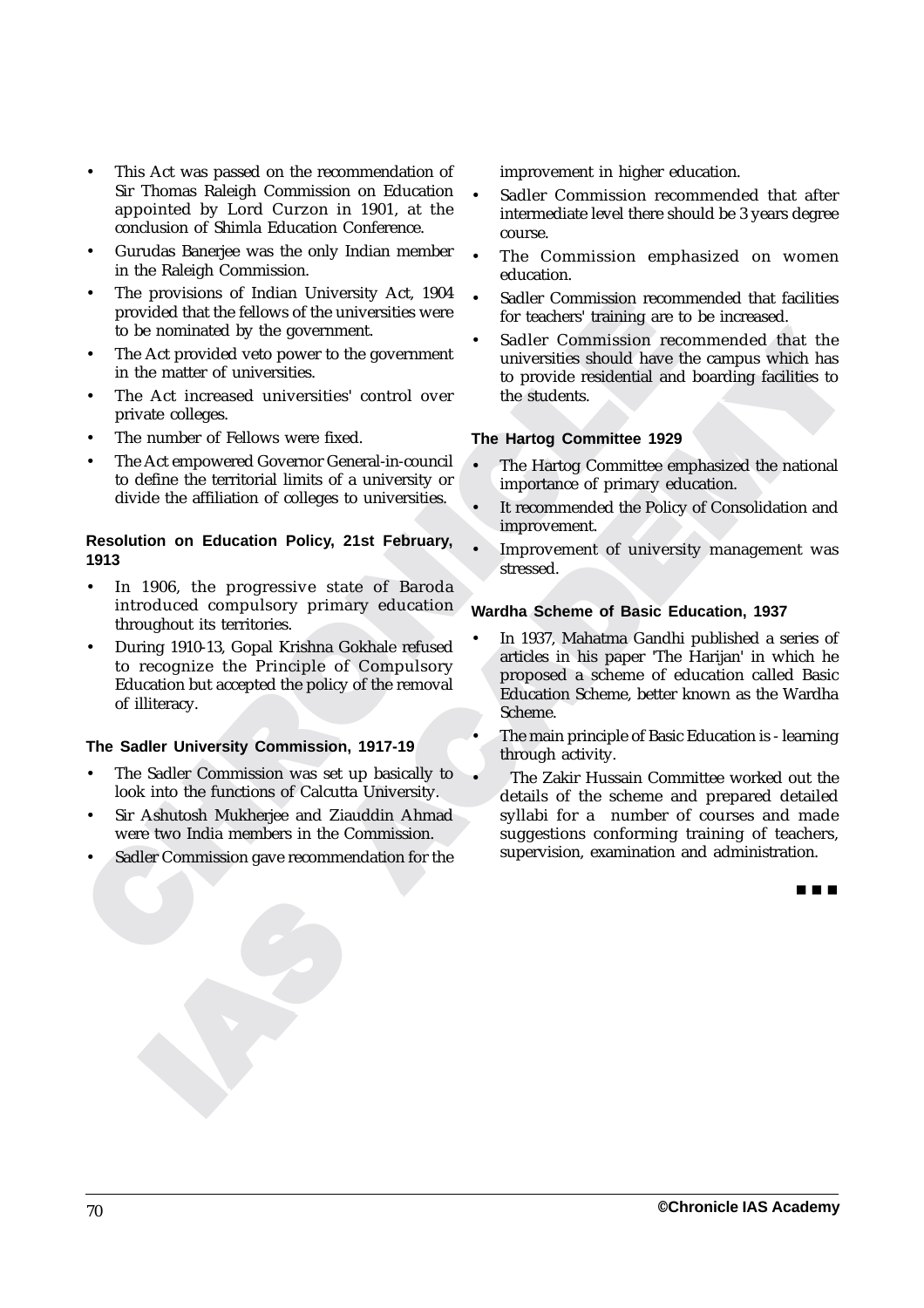

## TRADE UNION **MOVEMENT IN INDIA**

#### **WHAT LED TO TRADE UNIONISM IN INDIA?**

**EXERCISE TO TRADE UNIONISM IN INDIA?** of prospective entrantis to the Union of the Union of the rise of modern conditions of labour are espectated survivided survey in the rise of modern waver a single influence of survey **NIONISM IN INDIA?** of prospective entrants to the conditions of labour are espective that is conditions of labour are espective due and the search is the method of collectriat was primarily secondly, the doctrine of suppe LED TO TRADE UNIONISM IN INDIA? of prospective entrants to those fields where the deter the British rule, the rise of modern want as<br>iringenthy restricted supply of balanceated averking das The locality is<br>easy in India c Under the British rule, the rise of modern industries in India created a working class. The Indian working class or the proletariat was primarily constituted of impoverished peasants and ruined artisans who were left with the other means of livelihood. The insufficient and lopsided development of industries in India was, on the other hand, responsible for the relatively late beginning and stunted growth of trade union movement. Since there was not much demand for labour, being hired in large numbers, there did not exist any question of concentration of labour, being hired in large numbers, there did not exist any question of concentration of labour in specific areas as at present. This rendered the labour incapable of any collective action to further their common interests. Besides, the Indian working class was illiterate and culturally backward. Therefore, it developed national and class consciousness much later than the intelligentsia and the bourgeoisie. However, from 1918 onwards we find a steady growth in the trade union movement in India.

#### **WHY WERE TRADE UNIONS FORMED?**

Solution are known to include an<br>
Ins that of negotiating with employe<br>
ve of regulating conditions of labor<br>
ves of trade union movement in mot<br>
stated as follows:<br>
fending or improving the wages and<br>
labour.<br>
sing the st Trade unions have been defined as 'all organizations of employees including those of salaried and professional workers, as well as those of manual earners which are known to include among their functions that of negotiating with employers with the objective of regulating conditions of labour. So the objectives of trade union movement in modern times may be stated as follows:

- (a) Defending or improving the wages and conditions of labour.
- (b) Raising the status of the worker as a citizen of industry and of society.
- (c) Extending the area of social control of the nation's economic life and participating in that control.

We can distinguish three principal methods of regulation that the trade unions usually adopt. Firstly, the doctrine of the vested interests relies on the power of trade unions to impose restrictions on the number

of prospective entrants to those fields where the conditions of labour are especially favourable. They want a stringently restricted supply of labour in order to enjoy the benefits of monopolistic condition. Secondly, the doctrine of supply and demand which relies on the method of collective bargaining implies that collective action on the part of labour will lead to the attainment of the objectives of the trade unions. When this method is employed, strikes may ultimately be resorted to enforce the trade union demand. Thirdly, the doctrine of living wage means that the state lays down a national minimum below which any industry will not be permitted to operate.

To begin with, the Indian workers had to work under intolerable working conditions in the industries, factories, mines and plantations. They were paid very low wages, and the working conditions were unhygienic and hazardous. They were practically treated as serfs.

The industrialists, both Indian and foreign, as well as the colonial government were unwilling to improve the condition of the workers. The industrialists were not prepared to look after the welfare of the workers and were only interested in making maximum profit for themselves. The colonial government too was not well deposed to do anything substantial for the welfare of the workers and whatever laws it passed were directed against the Indian industrialists so that they would not pose a serious threat to British industrialists in India as well as those at home.

The outbreak of World War I had resulted in shortage of shipping facilities and, consequently, the imports of India were restricted while there was a huge demand from the allies as well as the neutral countries of Indian products. There was an unprecedented boom in Indian trade and industry. While the prices of essential commodities and services were increasing at a fast rate, the wages could not catch up with the rising cost of living. This made the workers to agitate. But the employers failed to understand the changing circumstances.

At this juncture, proper guidance and leadership was provided by some of the nationalist leaders who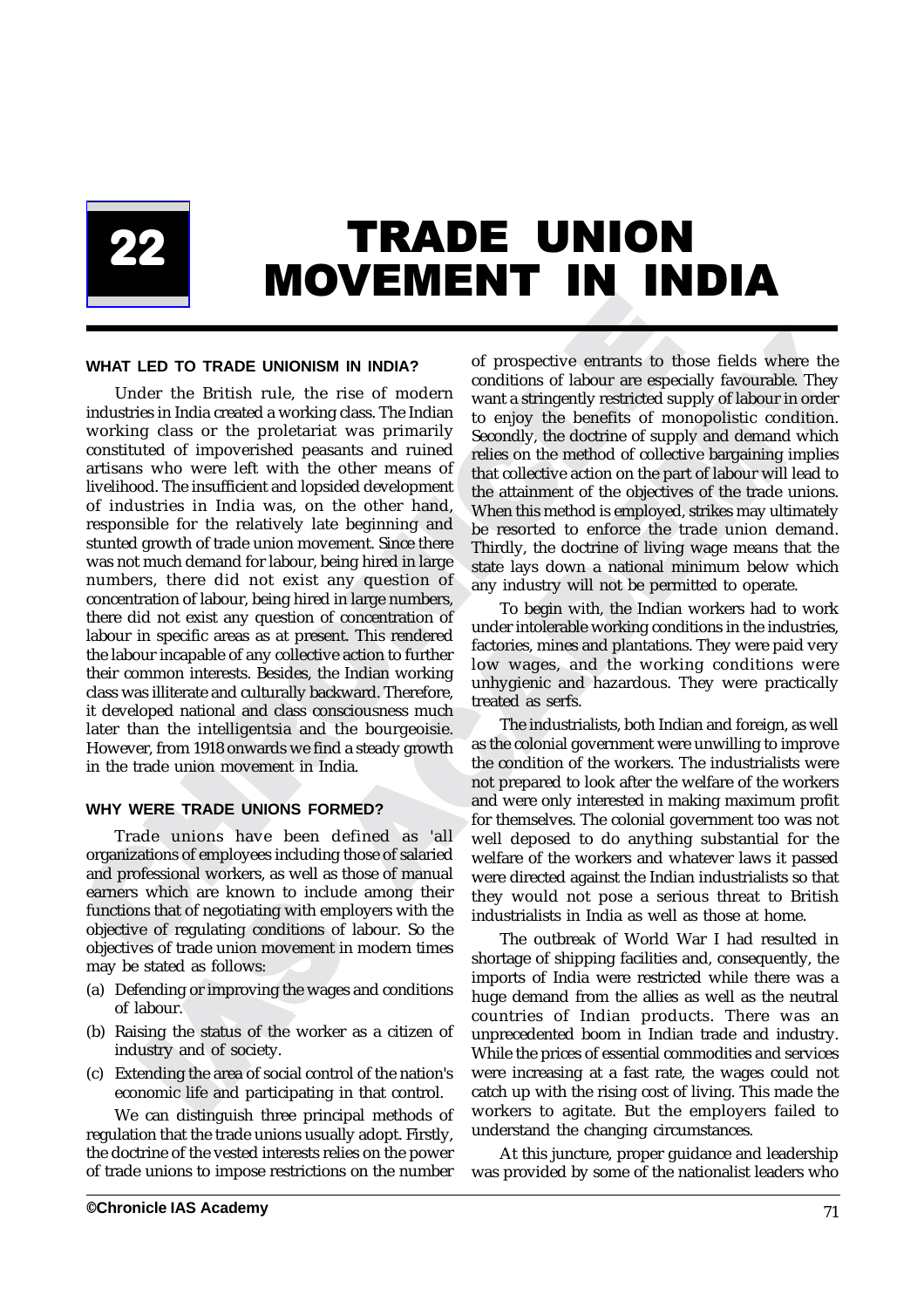wanted to enlist the support of the workers for the struggle of independence by fighting for the cause of the workers.

The Russian Revolution, 1917 and establishment of the USSR held out the prospect of a new social order to the workers. The influence of these international events and the rise of communist parties in India itself which started taking active interest in the grievances of the workers were thus responsible for the rise and growth of trade union movement.

Finally, the establishment of the International Labour Organization (ILO) after World War I for the protection and preservation of the interests of the workers and its tripartite constitution also helped the growth of labour associations in India.

## **WHAT WAS THE FIRST STAGE?**

in India itself which started taking active interest in During the Second stage (the unitself of workers were thus responsible a good number of track unitself of two first establishment of the International to be formed. The First Stage (1875-1918) itself can be divided into two periods. During the first period, from 1875- 1891, the main objective was the regulation of women and child labour in the Indian factories. The second period stretching from 1891-1918 concentrated on the amelioration of conditions of the Indian emigrants to various foreign countries and British colonies. But during the whole of the first stage (1875-1918), no trade unions were organized and no concrete steps were taken except that some enlightened leaders convened meetings to submit memorandum and representations before the government -appointment commissions and committees.

But, the industrialization, which started in India from the second half of the 19th Century, resulted in some attendant evils, for instance, the employment of women and children, long and excessive hours of work, undermining of morality, lack of education, poor housing and excessively high death rate. Due to the growing menace of all these evils of the factory system, the First Factory Commission was appointed in Bombay in 1875 and the First Factories Act was passed in 1881. But this act proved to be an inadequate measure. Its provisions for women labourers caused great disappointment among the workers in general.

the First Factory Commission was<br>bay in 1875 and the First Factorie<br>in 1881. But this act proved to be an<br>e. Its provisions for women labour<br>isappointment among the workers<br>another Factory Commission was<br>i. Mr. Lokhande or So, another Factory Commission was appointed in 1884. Mr. Lokhande organized a conference of workers in Bombay and drew up a memorandum to be presented to the Factory Commission. This was the beginning of trade unionism in India. The memorandum included demands for a weekly rest, half an hour recess, compensation for disablement, payment of wages not later than 15th of every month and limitation of hours of work from 6 A.M. to 6 P.M. But the Second Factory Act (1891) which was passed on the recommendations of the second Factory

Commission was another great disappointment because it provided only a few improvements like a weekly holiday, fixation of working hours for only women and children, but the hours of work for men were still left unregulated.

## **WHAT WAS THE SECOND STAGE?**

It aking active interest in<br>
a good number of trade union:<br>
trade union movement.<br>
Madras Labour Union (1918) w<br>
ent of the International<br>
to be formed. It's President Mr.<br>
after World War I for the member of the Home Rule variates of the walking of the Harmatoinal to he fract that the results are contained. The stabilishment of the internal to the formed. It was a stabilishment of the internal to the formed. It was a stabilishment of the in During the Second stage (1918 to 1924), however, a good number of trade unions were organized. The Madras Labour Union (1918) was the first trade union to be formed. It's President Mr. B.P. Wadia, an active member of the Home Rule Movement, took pains to develop it. Many unions were organized in other places. In 1920, the All India Trade Union Congress (AITUC) was organized and 64 trade unions with a total membership of about 1,40,000 were affiliated to it. While the interests of workers of different industries were looked after by the concerned unions, the AITUC looked after the interests of labour in general. It represented the labour before the government on matters such was labour policy and legislation. Thus, the AITUC, though primarily meant to send representatives to the International Labour Organization, Conferences and Sessions, gave some status to the labour movement and provided a forum for discussion and debates on labour problems.

The rise of trade unions was accompanied by a large number of strikes. The demands of the workers were increase in wages, grant of bonus, rise allowance, reduction on working hours and that were set up during this period had become stable and permanent labour organizations. Most of these organizations were, in fact, more or less ad hoc bodies formed when demands were to be formulated or where strikes were to be organised. They ceased to function as soon as the strikes ended. This, however, did not retard the development of trade unionism in India. Though all the trade unions did not survive, trade unionism did.

Another important feature of trade unionism in India during this period was its inability to make much headway in the established manufacturing industries like mining, textile, jute, etc. But it was strong and stable among "white collared employees." In India trade unionism developed among these people simultaneously if not earlier than among workers. In other countries the clerical and government employees organized trade unions much later than the workers.

## **HOW WAS THE THIRD STAGE?**

During the Third Stage (1924-34), the influence of communist ideology was clearly seen at work. Communists had begun to infiltrate into the trade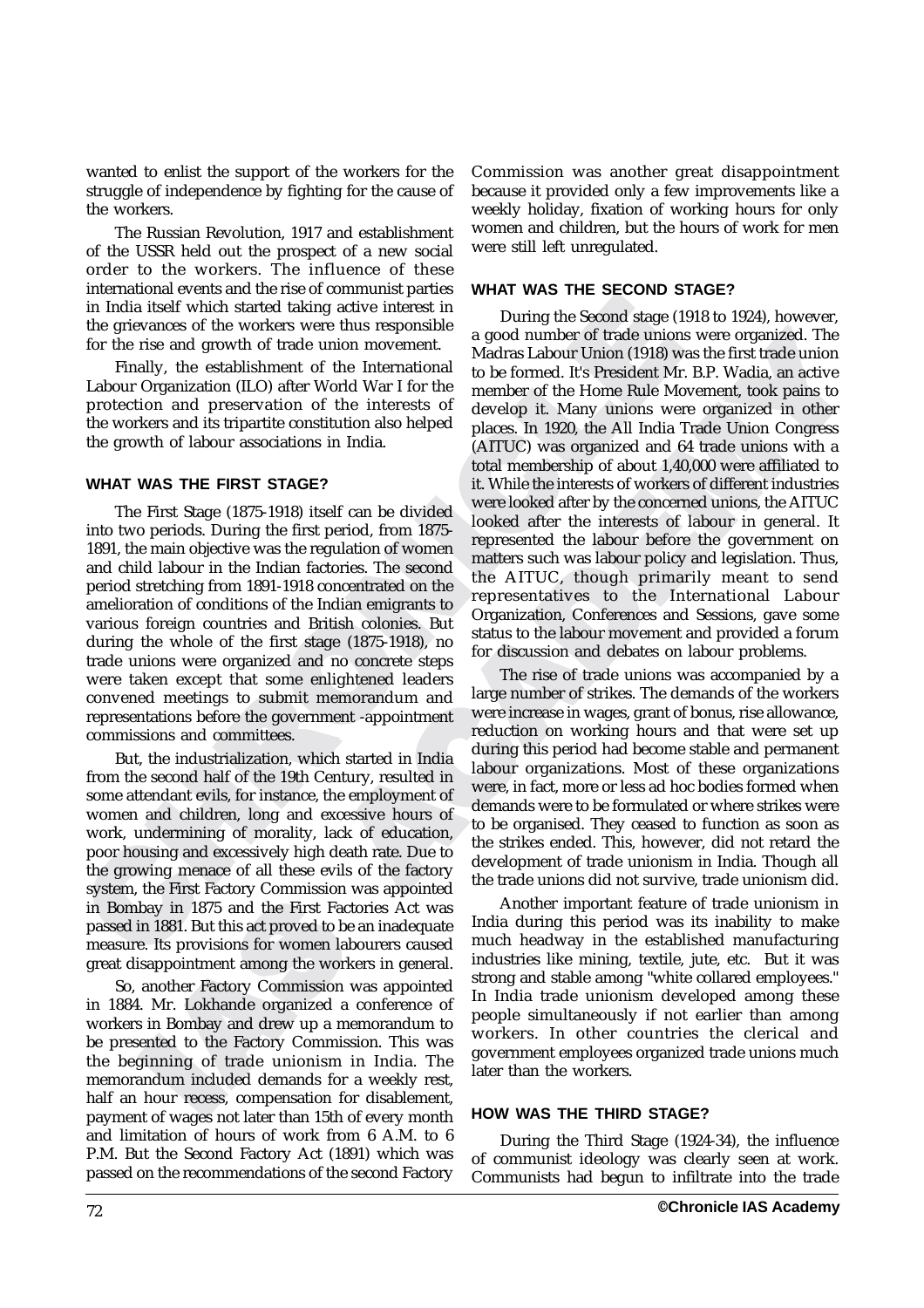unions as early as 1920. Their infiltration had brought about a change in the pattern of strikes. Harsh and impolite language and brutal methods were quite commonly used. The non-strikers were occasionally coerced and intimidated and the outbreak of violence was never completely ruled out. However, most of the strikes failed to yield results. Hence there was discontentment among the workers. The number of trade unions and their membership declined gradually.

discontinuent among the workers. The number of the fittlin stage (1893-45) cand<br>trade unions and their membership declined Period. World War II indirectly<br>gradually,<br>trade unions modulities that membership declined produc workers. The number of<br>
membership declined<br>
period. World War II indirectly<br>
contends this stage received a set-<br>
condicts among the trade<br>
condiction to Indian industries<br>
stage received a set-<br>
to further their politica ly.<br>
19.<br>
(a) monoticity in the stage received a set-<br>
goods was densited to the halabit materix partyly foreign<br>
the to the detailed and the town scheme and the stage received a set-<br>
exports on density and a more than th Trade unionism during this stage received a setback due to the ideological conflicts among the trade unionists. Radical elements with an intention to use the trade union movement to further their political motives toed the line of the fraternal political body of Moscow. On the contrary, the moderates in trade unions desired to keep the movement away from the Communists. Consequently the struggle to capture and strengthen their respective positions in the AITUC began widening the gulf between the Congress and the Communist followers. This ultimately weakened the power of collective bargaining. The AITUC turned out to be a house divided and this was reflected in the failure of major strikes at Kanpur, Bombay and other places. This chaos enabled the employers to exploit the situation

The ideological differences led to the division of the AITUC in 1929 when the moderate faction left it and formed a new organization, viz. Indian Trade Union Federation (ITUF). A further split occurred in the AITUC and a section formed the 'Red Tuc'. All these developments occurred when the country was under the impact of economic depression and the civil disobedience movement.

## **HOW WAS THE FOURTH STAGE?**

ome reasons for the revival of<br>es during this period. The provincia<br>ies, which had come into existenc<br>ment of India Act of 1935, had<br>of keeping industrial peace not by s<br>our organizations and denying their<br>prescribing mini In the Fourth Stage (1935-39), union activities were revived and there was also an increase in strikes. There were some reasons for the revival of the union activities during this period. The provincial Congress ministries, which had come into existence with the Government of India Act of 1935, had adopted a policy of keeping industrial peace not by suppressing the labour organizations and denying their demands, but by prescribing minimum standards of living and general rights of citizenship. Besides, the Act of 1935 provided for the election of labour representatives through labour or trade union constituencies. Moreover, a change in attitude of the employer also encouraged the growth of trade unionism. It had been suggested by the ILO that the employers should not be hostile but friendly towards the trade unions.

Unity moves were also initiated which resulted

in the merger of Indian Trade Union Federation (ITUF) with the National Trades Union Federation (NTUF), the merger of the red TUC with AITUC, and finally the affiliation of NTU with AITUC in 1938.

#### **HOW WAS THE FIFTH STAGE?**

The fifth stage (1939-45) corresponds with the war period. World War II indirectly offered unprecedented protection to Indian industries. The supply of foreign goods was denied to the Indian market partly because there was shortage of shipping facilities and partly because peace-time industries in India and abroad switched over to the war production. As a result Indian industries stepped up their activity. Industrial production in India increased and established new records.

However, prices rose sharply and inflation prevailed on account of the continuous purchase by Great Britain in India against sterling securities. There was rapid increase in profits but not in the wages. In consequence trade union activity mounted up and there was a rise in the number of trade unions as well as their membership.

Strikes were, however, very few and, wherever they were, they brought concessions to workers. The decline in the number of strikes was due to certain factor:

- (a) The Communist leaders who supported war did not favour strikes;
- (b) The government of India, under the Defence of India Rules, assumed powers to prevent strikes and refer any dispute for adjudication and enforce the rules.
- (c) The attitude of the employers was hostile;
- (d) Other sections of trade unions did not have the right type of leaders to guide the movement and to formulate the grievances of the workers.

On the whole, the importance given to trade unions was enhanced. A permanent tripartite collaboration machinery was formed consisting of government representatives, labour union leaders and employers. And under the National Service Ordinance of 1940, the rights of the workers were protected while it was made clear that it was their duty to work when called upon to do so. Likewise, the Essential Services Maintenance Ordinance of 1941 prohibited the employers from dismissing the workers without valid reasons.

#### **HOW WAS THE SIXTH STAGE?**

The Sixth Stage (1945-47), which was the post-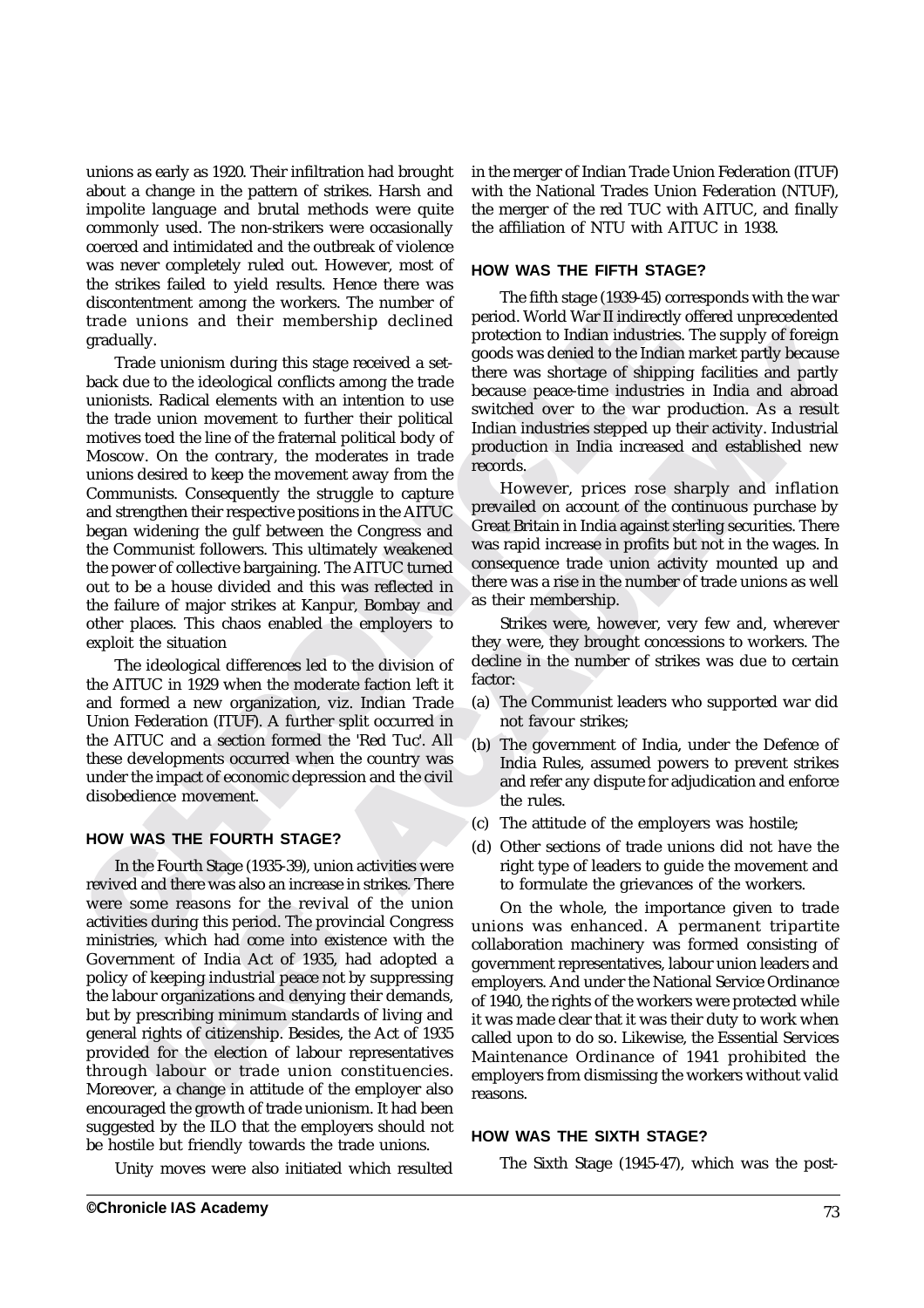country during this period also promoted the growth unitertrupled production. The order of trade unions<br>in. Every political party wanted to 1946, an Industries True Corrector<br>accure a foot-hold in the labour movement. Mor war period, was also marked by a further growth in trade unionism, since the end of the War brought material benefits to the workers. The rise in prices and the cost of living showed no signs of abatement in the post-war period. Inflation, speculation and black marketing caused great suffering to the workers who raised their voice. The political developments in the country during this period also promoted the growth of trade unionism. Every political party wanted to secure a foot-hold in the labour movement. Moreover, the attitude of the government was also helpful in this regard. Both the Central and State governments, far from suppressing the labour movement, realised that labour has to play a valuable role in the changed circumstances. So the trade Union Act was amended in 1947 to secure compulsory recognition of trade unions by the employers provided they fulfilled certain requirements. Above all, after the war the number of workers employed in permanent industries had increased greatly which increased the strength of the workers.

Another important feature of the trade union movement during this period was the increase in the number of women members of the trade unions. Due to this, their position in trade unions as well as society rose considerably.

A large number of smaller unions came to be organized. But these small and local unions could not carry out effective implementations of awards and agreements, while the employers organizations became powerful and centrally organized this necessitated the formation of new inter-state and regional organizations among the workers.

IAS

As a result, the strikes increased in number. Bombay and West Bengal, followed by Madras and Uttar Pradesh, were the leading states so for as the industrial disputes were concerned. The government of Independent India was greatly worried because the rising unrest caused a decline in the industrial production. The need of the hour was increased and uninterrupted production. Therefore, in December, 1946, an Industries Truce Conference was held and attended by the representative of both central and state governments, workers and employees. This conciliated the workers who accepted the principle of compulsory conciliation and arbitration by the government, and the industrial Disputes Act of 1947 which provided for appointment of the conciliation machinery was passed.

#### **WHAT WAS ITS IMPACT?**

also promoted the growth uninterrupted production. The<br>political party wanted to 1946, an Industries Truce Con<br>unremovement. Moreover, attended by the representative<br>ment was also helpful in state governments, workiers<br>al foul-hold in the labour movement was also helpful in taste governments, workers and employees. This can be determined by the cyrrespondence of the contraction of the Contract and Shot governments, contracted by the contrac The impact of the rise and growth of trade union movement in India can be easily assessed from the above discussion. The working conditions of the workers, which were highly intolerable before the birth of trade union movement, were considerably improved by the enactment of a number of laws in different phases. Additionally, due to the rise of trade union, the working class as such became quite conscious of their rights as well as duties. Above all, the workers under their leaders gave full support to nationalist leaders in their struggle for freedom. Thus, the trade union movement, besides improving the condition of the workers, made considerable contribution to the freedom struggle.

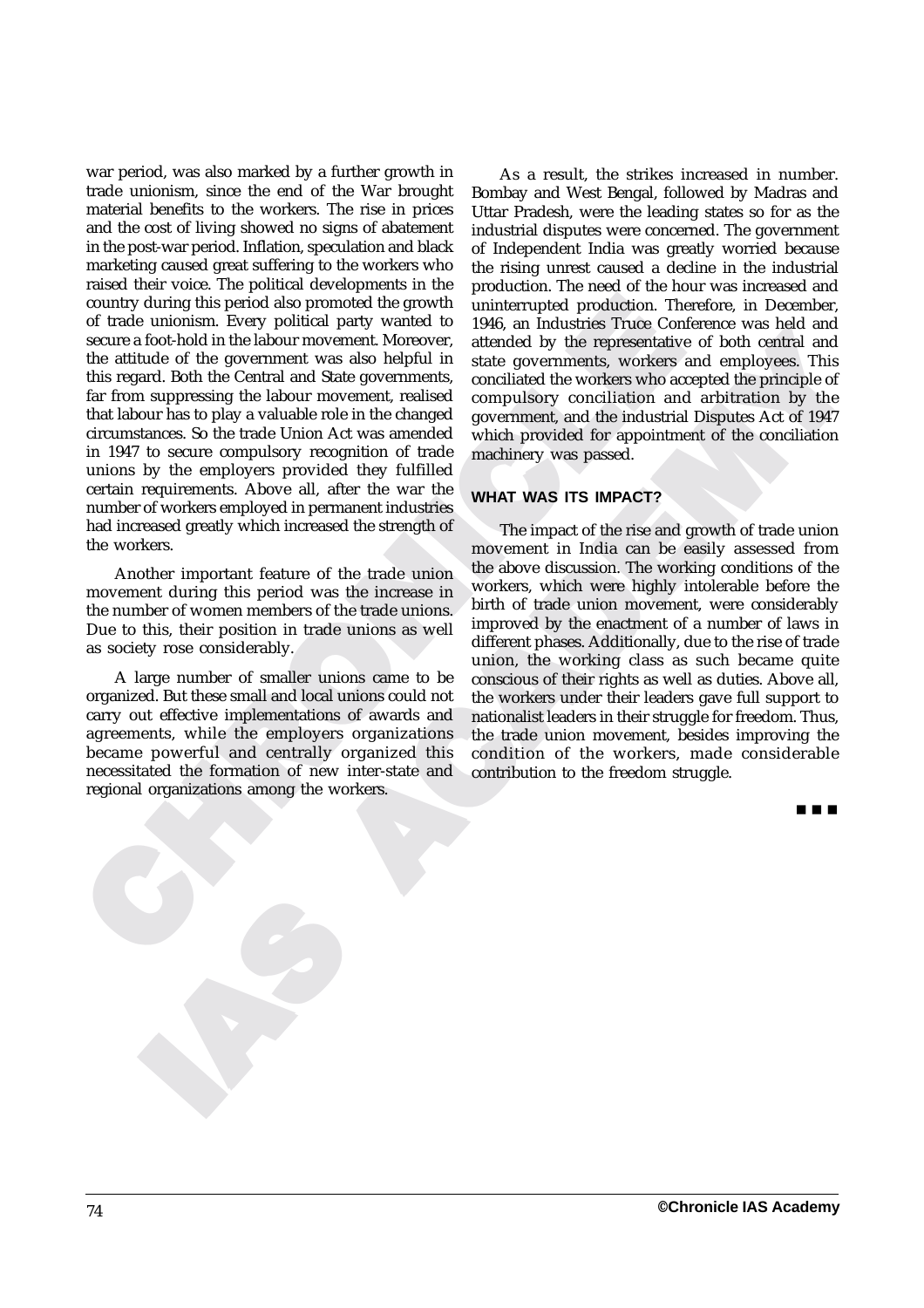

# PEASANT MOVEMENTS IN MODERN INDIA

#### **WHY WERE PEASANT MOVEMENTS STARTED?**

**EXERCT PERIST PHASE CONDUCTS** (The rise of peace in the comemolyne may the peace of the monographic monocletic and the British in India. The agraination is exampled by the peace of the peace of the peace of the peace of t The rise of peasant movements was essentially due to the exploitative nature of the colonial rule of the British in India. The agrarian policy of the British had adverse effects on the position of the peasants. To begin with, the Permanent Settlement, first introduced in Bengal and Bihar and later in some other parts of India, converted Zamindars and revenue collectors into landlords, thereby reducing the status of the peasants to that of mere tenants and depriving them of many of their rights.

The Ryotwari Settlement, introduced in Bombay and Madras presidencies, too suffered from a number of defects such as the exorbitant rate of land revenue fixed by the government, the right of the government to enhance land revenue at will, the forceful collection of land revenue by the government even in unfavorable seasons, etc. Thus, what the Ryotwari Settlement did was to replace a large number of Zamindars by one gaint Zamindar in the state.

I. Thus on the one hand, the land by a<br>i. Thus on the one hand, the land<br>ected proprietors began to be conceds of the few money-lenders, and o<br>he large masses of the peasantry be<br>the social ladder first as tenants a<br>is agr The above defects in the revenue administration led to the impoverishment of the peasants who were henceforth forced to borrow money at high rates of interest from the moneylenders for various purposes. And this further worsened his economic positions and, finally, he was deprived of his land by the moneylenders. Thus on the one hand, the lands of the unprotected proprietors began to be concentrated in the hands of the few money-lenders, and on the other hand, the large masses of the peasantry began to roll down the social ladder first as tenants at-will and then as agricultural labourers. In this process, the political influence and the power of the British Government played a major role as the protagonists of the money lenders.

Further, the British government was also responsible for the stagnation and deterioration of agriculture since it completely neglected the peasant and agriculture and gave step-motherly treatment to public works and agricultural improvement.

#### **WHAT WERE THEIR PHASES?**

**OVEMENTS STARTED?** WHAT WERE THEIR PHASE<br>ovements was essentially Historically, the peasant<br>arran policy of the British following three distinct phase<br>position of the peasants. characterized by the absence<br>position of the **IERE PEASANT MOVEMENTS STARTED?** WHAT WERE THEIR PHASES?<br>
Trise of pussant movements was essentially in Historically, the peasant movements in pre-<br>
the copiolative nature of the colonial tube of independence indicates in Historically, the peasant movements in preindependence India can broadly be grouped in the following three distinct phases: The first phase was characterized by the absence of proper leadership, the second phase witnessed the rise of well-organised peasant movements in which the Congress Party, under the leadership of Mahatma Gandhi, took active part and the third phase was marked by the emergence of the class conscious peasant organizations. Its distinct feature was that, during this period, peasant movements were led by people who gave priority of Kisan problems in the struggle for national liberation.

## FIRST PHASE (1858-1917)

#### **WHAT WAS THE ROLE OF PEASANTS IN THE FIRST PHASE?**

The tyranny of zamindars alongwith the exorbitant rates of British land revenue led to a series of spontaneous peasant uprising in different parts of the country during this period. The periodic recurrence of famines coupled with economic depression during the last decade of the 19th century further aggravated the situation in rural areas and consequently led to numerous peasant revolts.

One of the powerful peasant movements of this period was the Indigo Agitation of Bengal (1859-1860). The foreign indigo planters compelled the peasants to cultivate indigo and subjected them to untold oppression. The anger against the oppression burst out in 1859. A large number of peasants refused to cultivate indigo and stoutly resisted physical brutality and violence of the planters. The new intelligentsia of Bengal rose to the occasion and organized a powerful campaign in support of the rebellious peasants. The government was forced to appoint a commission and some of the worst abuses of the system were removed.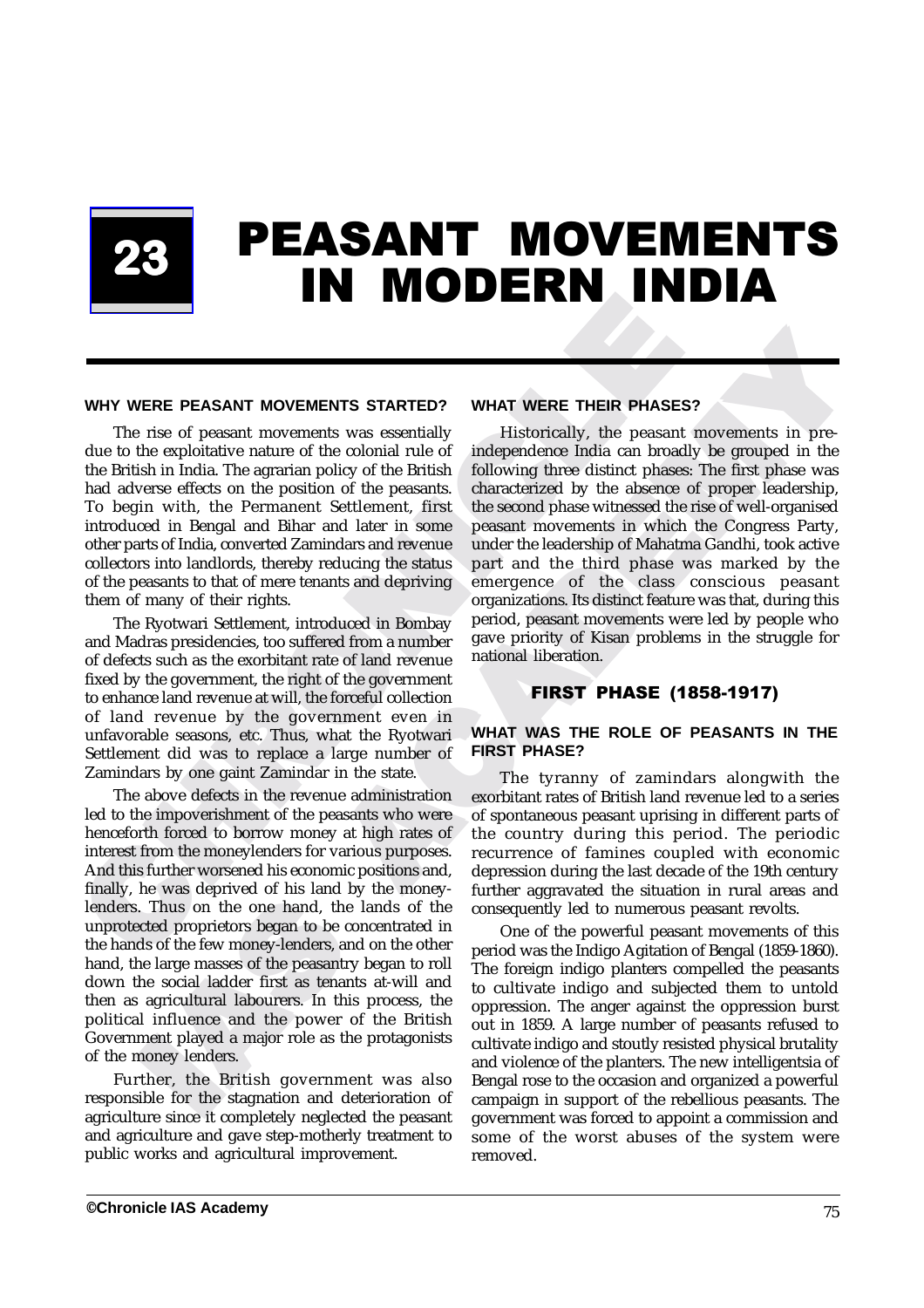#### **HOW WERE THE ISSUES RESOLVED?**

In the 1870's, again agricultural unrest broke out, this time in East Bengal. The zamindars of Bengal, notorious for their oppression, freely took recourse to ejection, harassment, illegal seizure of property, arbitrary increase of rent and use of force. The Bengal peasants organized themselves in unions and attacked zamindars and their agents. The peasant resistance was suppressed only after the government intervened and took energetic steps to put it down. However, this agitation served as a warning to the British government and and enquiry committee was appointed and the first statute, the Bengal Tenancy Act of 1885, was passed, conferring permanency of tenure upon some classes of tenants.

peasants ugamindata methanolas and the represented in bower. resulted in some and took energetic steps to put it down. However, concessions least the measurant to and took energetic steps to put it down. However, concessi Examplement intervene however, resulted in some consumerant and a solution of the peasant resistance<br>
is The peasant resistance different concercions: lead the masses she<br>
to warning to the British concercions as a result The next agitation took place between 1875-76 in Maharashtra, particularly in Poona and Ahmedabad districts, and was popularly known as the Deccan Riots. In these areas, the Ryotwari Settlement was in vogue, but the government revenue demand was so high that the peasants found it impossible to meet it without borrowing form the moneylender at exorbitant interest. As a result, more and more land began passing into the hands of the moneylenders. The peasants lost their patience by the end of 1874. At first, they organized a social boycott of the moneylenders which soon transformed itself into agrarian riots. Everywhere the peasants took possession of the debt bonds and other documents and set them on fire. The police failed to meet the fury of the peasant resistance, which was finally suppressed with the help of the army. However, the British government took its cue from this try of the masses and hurriedly passed the Deccan Agriculturists Relief Act where by no peasant of Maharashtra culd be sent to the Civil Debtors Jail for failure to repay debts.

00 against the growing alienation c<br>the money lenders of towns. The Sil<br>ndu peasants who had till the r<br>l an independent Sikh state could<br>rity of the moneylenders conferred<br>British Civil laws. No wonder the r<br>s on money le A similar uprising took place in Punjab between 1890-1900 against the growing alienation of peasant's lands to the money lenders of towns. The Sikh, Muslim and Hindu peasants who had till the recent past enjoyed an independent Sikh state could not break superiority of the moneylenders conferred upon them by the British Civil laws. No wonder the murders or assaults on money lenders began to increase rather alarmingly. The British government therefore was forced to pass the Punjab Land Alienation Act in 1902- 1903 prohibiting the transferring of land from the peasants and probihiting the transferring of mortgages of more than 20 years.

#### **WHAT WAS THEIR NATURE?**

All the above peasant uprisings were the spontaneous and instinctive response of the peasants

to the large scale dispossession and intolerable oppression. Their anger was often directed against the immediate source of their miserly Indigo planter the zamindar or the moneylender. Later, when the government suppressed them in the name of law and order, they resisted the government too. The four major fights put up by the peasants after 1858, however, resulted in some concessions from the government. The British government granted these concessions; least the masses should become politically conscious as a result of their struggles or fall into the hands of politicians. There were neither political organizations nor class organizations at that time either to stimulate, engineer and develop peasant's risings, or to exploit the spontaneous uprising of peasants with a view to strengthen any political movement for freedom.

## **WHAT WAS THE ATTITUDE OF CONGRESS TOWARDS THEM?**

presented only alter the government intervene correspondents. The meassing shaded become political<br>tation are the meassing to the strain by the british bands of politicians. There were not<br>the the meassing to the strain b The Indian National Congress, though it came into existence in the late 19th century, took cognizance of the peasant problems only during its extremist phase (1905-1919). And even during the extremist phase, it did not lay as much stress on the needs of the peasants as it did on the needs of the industrialists. The Congress leaders continued to press for the establishment of permanent settlement of land revenue, the abolition of sales tax and excise revenue. However, as the congress were pre-occupied with their fight for protection of the Indian industries and in securing state assistance to the Indian industrialists, they could not do anything more than formally reiterate these demands on behalf to the agriculturists. Even in this regard, for some reason not easily explicable, they kept themselves scrupulously silent about the fate of the crores of zamindari tenants in U.P., Orissa, Bihar, Assam and Madras. Lord Curzon's declaration that it was the Brithish government which had done a lot to protect tenants from the oppression of Zamindars remained unchallenged and unanswered probably because of the then leadership of the Congress was so overwhelmingly zamindari and capitalistic in its class context.

## SECOND PHASE (1917-1923)

#### **WHAT WAS THE SECOND PHASE OF THE PEASANT MOVEMENT?**

The awakening of the peasantry during this phase owed its development and success to the leadership of Mahatma Gandhi. The Indian National Congress infact, experienced a metamorphosis with the appearance of Mahatma Gandhi on the Indian political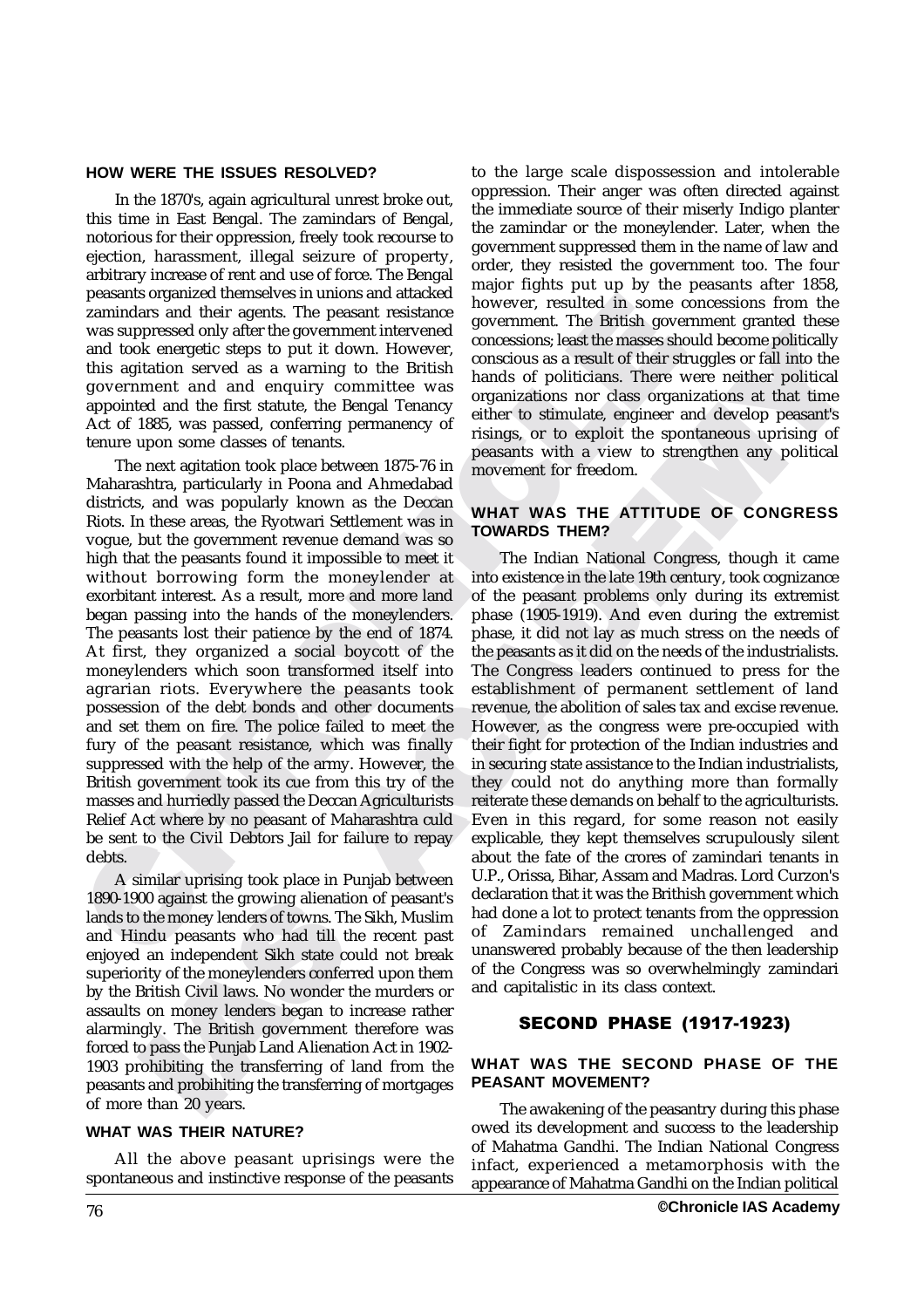scene. The sphere of influence of the Congress, which was restricted to the middle-class intelligentsia, was now extended, and it came to assume a mass character.

#### **HOW WERE THE ENDS ACHIEVED?**

The peasants of Bihar staged the famous Champaran struggle (1917-1918) against the indigo planters, many of whom were Europeans and who were persecuting the local peasants to grow indigo against their will under the threat of paying higher taxes and collecting several illegal exactions. Gandhi initiated the moral and original method of conducting a systematic and authoritative enquiry into the real nature and degree of the sufferings of the peasants at the hands of the planters.

The peasants of Bihar staged the famous<br>
Champaran struggle (1917-1918) against the indigo<br>
Co some extent in awakening<br>
planters, many of whom were Europeans and who use of satyagetal for achieving<br>
planters, many of whom ered as one of his political virtues.<br>
one as rather significant that bo<br>
ra Prasad had remained scrupulo<br>
ing the ravages of the zamindari s<br>
reme need for liberating peasant<br>
s. Anyhow, the Champaran Saty<br>
ellent result s, many of whom were Europeans and who law the CO stocky and who meet that purposes. It is the result of the parameter of paying the presentative and dot including a majority of the peasants was left their will under the t Thousands of suffering peasants flocked around Gandhi and Rajendra Prasad and detailed their woes. But the British government prohibited them from pushing their enquires. On their refusal to obey the prohibitory order, there arose a crisis, in which the arrest of Gandhi and subsequent release were followed by the appointment of an enquiry committee with Gandhi as one of its members. Eventually the government accepted the recommendation of the committee. An enactment based on use report relieved peasants from the special impost laid on them by the Indigo planters. But just as the earlier Congress agitation led by R.C. Dutta against temporary settlement did not embrace the exploitation of the peasants by Zamindars, this agitation led by the Gandhi in Champaran did not lead up to any fight against the main causes for the terrible poverty and suffering of Chamaparan peasants namely the excessive rents and exorbitant incidence of debts. It may be because of Gandhi's habit of concentrating upon one thing at a time which latter on came to be considered as one of his political virtues. But it does strike one as rather significant that both he and Rajendra Prasad had remained scrupulously silent regarding the ravages of the zamindari system and the extreme need for liberating peasants from its clutches. Anyhow, the Champaran Satyagraha had the excellent result of awakening not only the Bihar peasantry but also the general public of India to the tremendous revolutionary potentialities latent in the bosom of our peasantry.

Soon the Khaira drought and the consequent failure of crops claimed the attention of Gandhi. Miseries of the peasants were further aggravated when the government insisted upon the payment of land revenue despite the inability of the peasant to pay. The government, therefore, suspended revenue collection for the time being. Even here Gandhi did not complicate his campaign by trying to tackle the other problems of the peasants such as their independence, alienation of lands, etc.

These two campaigns succeeded in establishing Gandhi as the pioneer of peasant satyagraha and to some extent in awakening the peasants to the use of satyagraha for achieving their purposes. It is true that the great majority of the peasantry was still unaware of politics and was therefore not politically affected by these triumphs. But they did open the eyes of a growing number of the peasants to mass action.

and staged the ramous<br>
1-1180 against the indigo<br>
to some extent in awakening<br>
vevere Europeans and who<br>
true that the great majority<br>
peasants to grow indigo<br>
te threat of paying higher<br>
e threat of paying higher<br>
e threa But the ultimate task was left to the great nation-wide Non-cooperation Movement, which succeeded in drawing, in one effort, millions of peasants into its orbit. It shook our peasants from their age-old political slumber and dragged them almost against their traditions into the whirlpool of our national political life. For the first time, they were told, to their great satisfaction and wonder that it was legitimate for them to refuse to pay land revenue, the payment of which they had come to look upon almost as a religious duty. To them, in the early days of the national movement when they became politically conscious for the first time as a result of direct action, swaraj meant freedom from all tax burdens and, especially, the abolition of land revenue.

Therefore, when Gandhi commenced his preparation for his open conspiracy of Non-payment of taxes, campaign, the peasants of India opened their eyes and began to spontaneously refuse or delay the payment of land revenue. Throughout India, millions of peasants, believing that the end of the British Raj was within sight, abstained from paving their rents and began to watch political developments with bated breath. But Gandhi suddenly withdrew the whole non-cooperation movement and thus left millions of the peasants as well as the country in mid -air.

The consequences of the withdrawal of the movement were quite tragict to the peasantry. They came to be penalized in innumerable ways by their zamindars, who not so long ago had been so terrorstricken and who were only too glad to wreak vengeance upon those peasants who had the temerity to hope for a better future. With the imprisonment of many congressmen whose association with the peasantry was very intimate, the peasants found very few people to tend for them and almost none to lead them in their struggles against the enraged -British government and its more cruel allies the zamindars.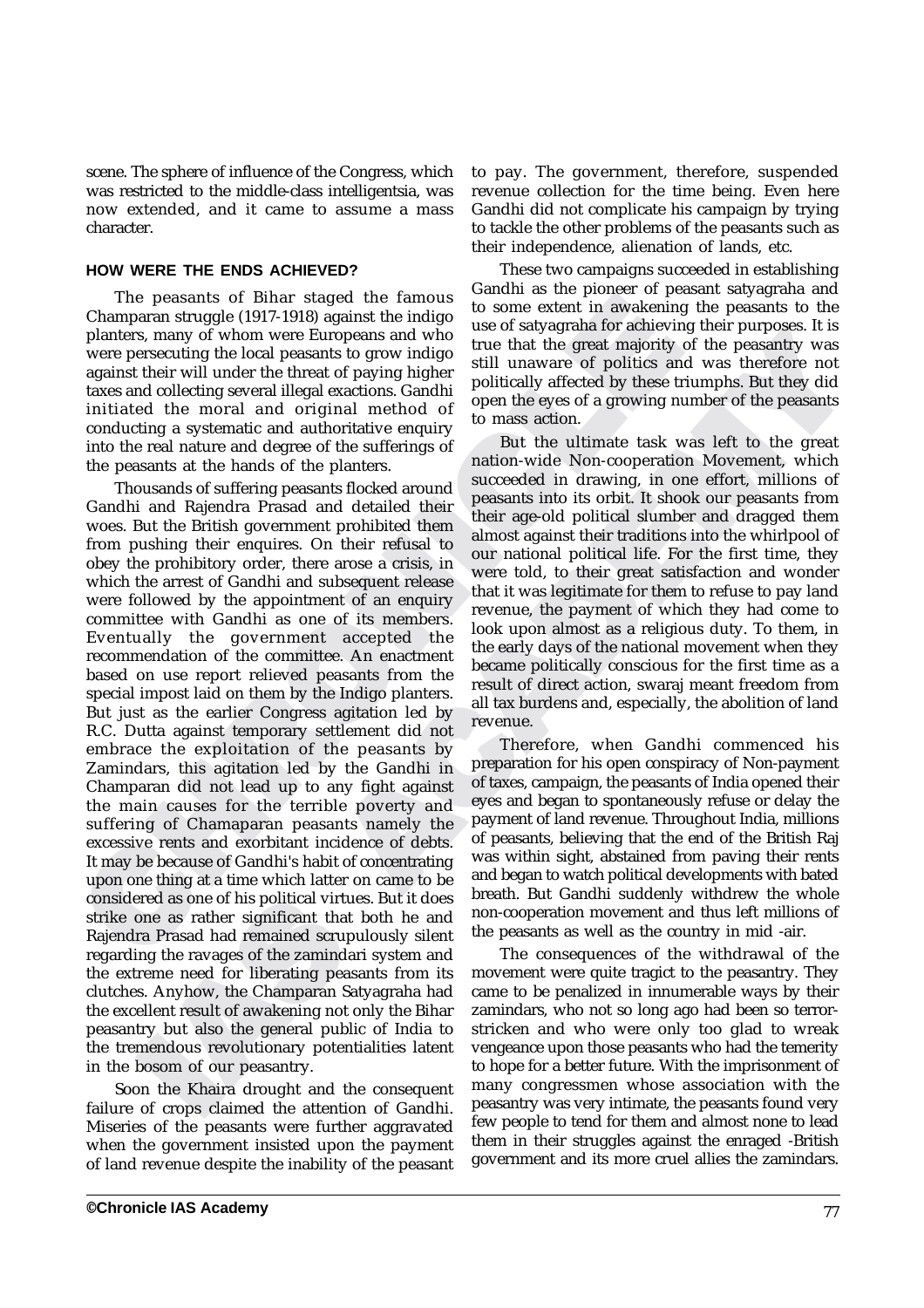## **WHAT WAS ITS OUTCOME?**

Fig. That the moving the based of peasants invited all India Kisan Sabir and the peasants of peasants of peasants of peasants of peasants of peasants of peasants of David Compressmen became successfully rise against the go The introduction of national politics into the life of the peasants since 1917 by Gandhi and his followers, working through the Indian National Congress had great impact. First of all, the peasants were taken by surprise: they had to absorb the political thought of the day. They were not provided with any political machinery in the shape of a selfconfident, self-conscious and local autonomous Kisan organization to stand up for them and to constantly guide them. Instead as soon as Gandhi withdrew his Non-cooperation Movement and abandoned all aggressive political action, the local Congress committees went limp and congressmen became devoid of any initiative or leadership. Indeed, Congress had fought shy of having anything more to do with Mappilas or Koyas or Punjab Kisans or others and congressmen instantly dropped all Kisan work.

pointar mongon to the tay, ring were not provided limitles sacrifies, discipline organization to staral the shape of a self-<br>star. He Bombay government organization to staral up for them and to constantly demand of peasan In many cases, the peasants' struggle was exploited either by communalist or religious maniacs who had little respect for the concept of Non-violence. Consequently, the peasants were defenseless against their bad leadership, denied as they had been of any political training, organizational ability or knowledge of the effects and consequences of agitation work which could be gained only through their active participation in their class of political organizations. Naturally, there was too much exhibition of violence at the fag end of the Kisan struggles of these hectic days of 1920- 1923 and it frightened away the Congressmen and thus denied them of any active sympathetic, day to day support and guidance of the Congress, which they then needed more than at any other time.

e Andhra Ryots Provincial Assoc<br>he presidentship of N.G. Ranga and<br>nd taken by the Congress in regard<br>ncerned itself mostly with land<br>tural indebtendness, unemploy<br>l social reforms, but did not try to<br>lari- Ryot problem. T And in 1928, the Andhra Provincial Ryots Association was organized by the regional peasant leaders under the presidentship of B.V. Ratnam. In 1929 the Andhra Ryots Provincial Association met under the presidentship of N.G. Ranga and supported the stand taken by the Congress in regard to politics and concerned itself mostly with land revenue, agricultural indebtendness, unemployment and internal social reforms, but did not try to tackle the Zamindari- Ryot problem. That problem was taken up by the Andhra Pradesh Zamindari Ryots Conference, organized by Mr. R.M. Sharma with the cooperation of some of the peasant leaders. But even this conference demanded only a radical revision of the Estates Land Act so as to minimize the sufferings of tenants. The peasant workers were not yet prepared to demand the abolition of the zamindari system, so unprepared was the political world to grapple with such problems at that time.

Its is impossible to over estimate the shocking effect the triumph of Bardoli Satyagraha of 1828-1829 had upon the peasantry, who protested against the unjust enhancement of land revenue sought to be imposed upon them by the Bombay government. This was led by Sardar Vallabhai Patel. But the chief factor which ultimately won for them was their own limitless sacrifices, discipline and determination. At last, the Bombay government had to yield to the demand of peasants to appoint an impartial Enquiry Committee. The Committee gave the award mostly in favour of peasants. This well-advertised triumph of Bardoli peasants raised their hopes of being able to successfully rise against the government.

The Civil Disobedience Movement, the steep fall in prices of the agricultural commodities due to the economic depression and the consequent pressure brought to bear upon them by moneylenders and landlords, and the heroic struggles and achievements of Bardoli peasants in 1828-1829 and again in 1901- 31, had all prepared the field for the spread of bolder ideas among the peasantry.

It self considerate and clocal automounts Kissun demand of possissing to propint an impairile Equivaly<br>then the consideration of them and to constantly Committee. The Committee gave the award mostly<br>to cooperation Movement The first Kisan Congress held at Lucknow in 1935 led to the formation of the All India Kisan Sabha. The programme of the Sabha reflected the aspirations and needs of the entire peasantry in agrarian India. The all India Kisan Sabha was composed of radical petty bourgeois individuals, within and outside the Indian National Congress. It was also supported and strengthened by the Congress Socialist Party and, later on, by the Communist Party of India. The Sabha launched some significant struggles in different parts of the country. In Andhra Pradesh, it launched an anti settlement movement against zamindari zulum. Swami Sahajanand, one of the eminent leaders and pioneers of the All India Kisan Sabha, led a heroic movement for the abolition of zamindari in Bihar. A powerful struggle was initiated against the oppressive forest laws in South India. Similarly, in Uttar Pradesh and other parts of India, agitations were launched against the tyranny of zamindars. It also carried on wide educative and propaganda work among the Indian peasants and attempted to harmonize their efforts. Thus, it provided a common platform for the Indians to express their grievances and put up joint demands.

#### **WHAT WAS CONGRESS'S REACTION?**

The growth of peasant movements exercised considerable pressure on the Indian National congress. Despite this, the Karachi congress charter did not touch even the fringe of the peasant problem. But the political pressure of the Kisan Sabha succeeded in the Faizpur Congress and paved the way for the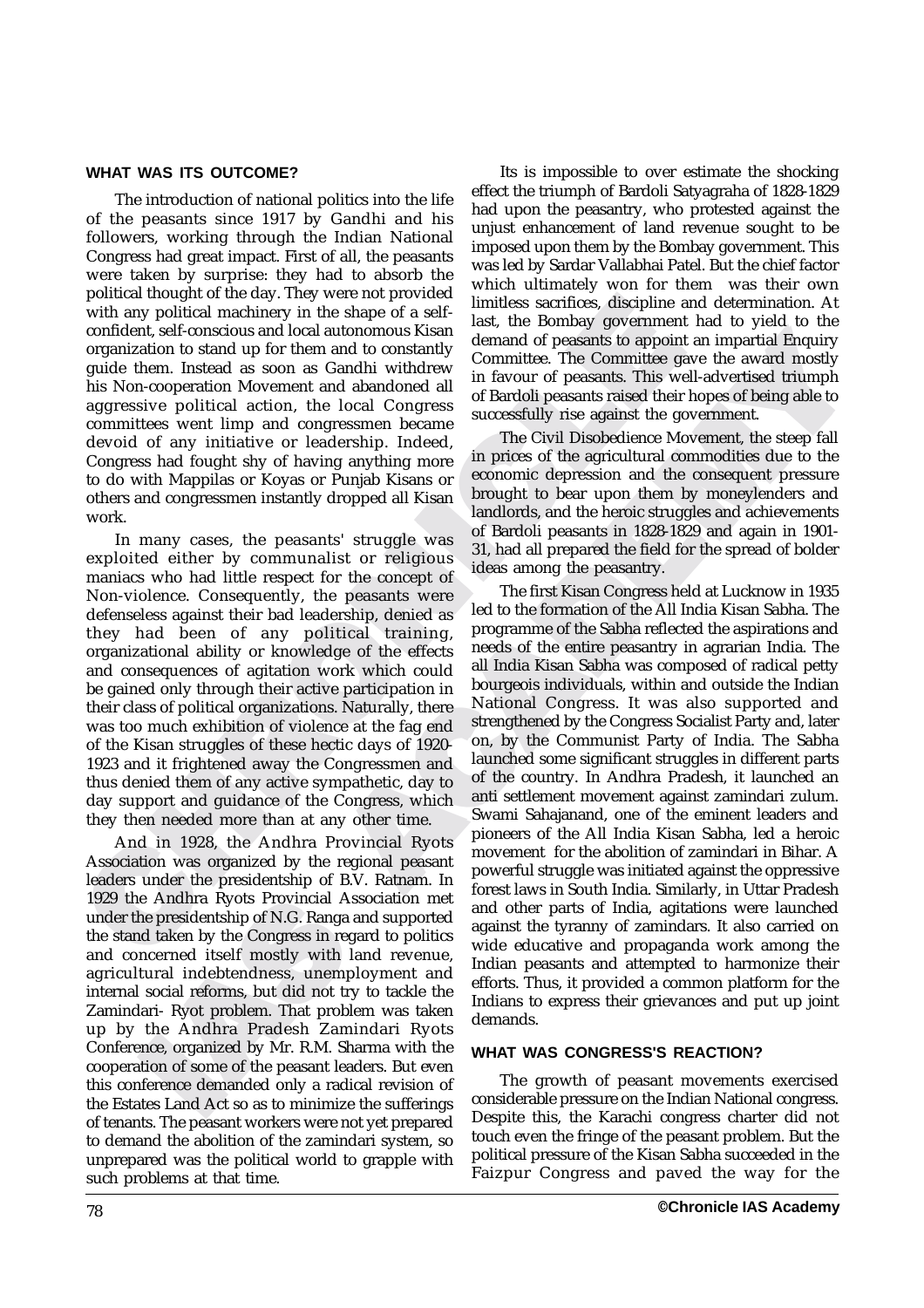formulation of the Congress agrarian programme. However, the Congress could not, under the pressure of the native bourgeoisies, grant any radical concessions to the peasant demands, at the cost of jeopardizing the interest of zamindars. This was amply demonstrated in the short period that they were in office before independence.

#### THIRD PHASE (1923-1947)

#### **WHAT WERE THE ISSUES INVOLVED IN THE THIRD PHASE?**

The Congress policy of safeguarding the interest of zamindars and landlords led to emergence of independent class organizations of Kisans in rural India. Radical sections in the peasant movements increasingly realized that the Congress was concerned of the interest of the capitalists and landlords. They felt that, to protect the interests of the Kisans, their own class organizations and leadership had to be evolved. Consequently, the Kisan organizations came into existence in different parts of the country.

**THIRD PHASE (1923-1947)** persants and the resultant grid persaments.<br>
THIRD PHASE peaces and the result of the comparison of the comparison of azimihalar gradient members of azimihalar sample of salignating the interest a WERE THE ISSUES INVOLVED IN THE WHAT WAS THE OUTCOME?<br>
PHARE THE ISSUES INVOLVED IN THE measure agains the finite of the Congress Ministry, anti-<br>
congress policy of safeguarding the interest agains the finite of the Cong It was in 1923 July-December, that N.G. Ranga, the famous peasant leader, had begun to organize 'Ryots Association' (or Kisan Sabhas as they later came to be known all over India) and Agricultural Labour Unions in Andhra. He met with instantaneous success in Guntur district with Ryots (peasants) since they were all disillusioned with the government which inflicted heavy penal rates of assessment for their having dared to support the Congress in the Nor-Cooperation Movement. Between 1924- 1926, these associations succeded in spreding themselves to West Godavari and Krishna district sand also in spreading and popularizing the idea of independent class organizations of peasants.

#### **HOW WERE THEY SORTED OUT?**

1926-1927, some peasant leaders<br>ee Kisan Sabhas in Bengal, Uttar P<br>o on more or less idealstic lin<br>ionary programme. As they were<br>men for communist organizations b<br>ment which were only too arxious<br>d everthing that savoured In 1926-1927, some peasant leaders began to organise Kisan Sabhas in Bengal, Uttar Pradesh and Punjab on more or less idealstic lines with a revolutionary programme. As they were too ofter mistaken for communist organizations by the local government which were only too arxious to nip in the bud everthing that savoured of revolutionary temper. They were shunned before they could take, deep roots Somehow, the Bihar and U.P., Kisan Sabhas managed to keep their existence until 1928 when they presented their memoranda to the all parties Conference presided over by Motilal Nehru. These Kisan Sabhas favoured universal franchise, complete independence and fundamental rights.

In Bihar, the Congress-zamindar agreement prevented the Ministry from adopting any radical

measures in the interest of the peasants. Similarly, in Central provinces and Bombay, the Congress Ministries refused to entertain any such proposals. The enactment of the ambiguous land legislations by the Bengal Ministry resulted in widespread eviction of the tenants. Thus, the disappointing performance of the Congress ministries worsened the plight of the peasants and the resultant growing unrest led to a series of uprisings in different parts of the country.

#### **WHAT WAS THE OUTCOME?**

peasants and the resultant grows<br> **ES INVOLVED IN THE**<br> **ES INVOLVED IN THE**<br>
The massive agitation laur<br>
safeguarding the interest<br>
The massive agitation laur<br>
safeguarding the interest<br>
against the failure of the Co<br>
set The massive agitation launched by Bihar Kisans against the failure of the Congress Ministry, antisettlement campaign in U.P., debt relief struggle in Bengal, the Koya revolt, the Bhil disturbances in Mayurabhanj are instances of heroic peasant struggles. This, in turn, led to a chain of Kisan revolts in the Indian States against feudal brutalities during 1937- 46. The Mysore and Travancore struggles for responsible government, the Orissa agitation against princess, the Jaipur, Udaipur and Gwalior revolts against local zammindars are some of the glorious events in the history of the Indian peasant movements.

However, it should be noted that during this phase too the all India Kisan Sabha with its roots in the upper section of the peasantry could not develop any effective struggle for the problems of the marginal farmers and agricultural labourers. Moreover, due to the absence of a clear perspective, the Kisan Sabha Movements at time took even communal turns.

In 1942, Indian peasants responded to the Congress call of civil Disobedience Movement most heroically. In U.P., Bihar, Maharashtra and Tamilnadu, they formed parallel governments. The outstanding achievement was in Midnapur in Bengal where for years the British rulers were unable to regain their control. It may not be an exaggeration to say that if the peasant movements had received proper guidance from a mature leadership such as Mao's in China, Indian history would perhaps have taken a different course.

Thus, the position of the Indian peasants did not improve much by the time India was granted independence. But, certainly they were better organized by that time, and also came to realize that unless they fought for their causes, the government (either the British or even the Indian) would not meet their demands and redress their grievances. Apart form better organization, the peasants in different parts of the country did succeed in securing some concession, however minor, from the government. Above all, the various agrarian reforms undertaken by the Indian government after independence were mainly due to the pressure exerted on it by the now awakened and better organized peasantry.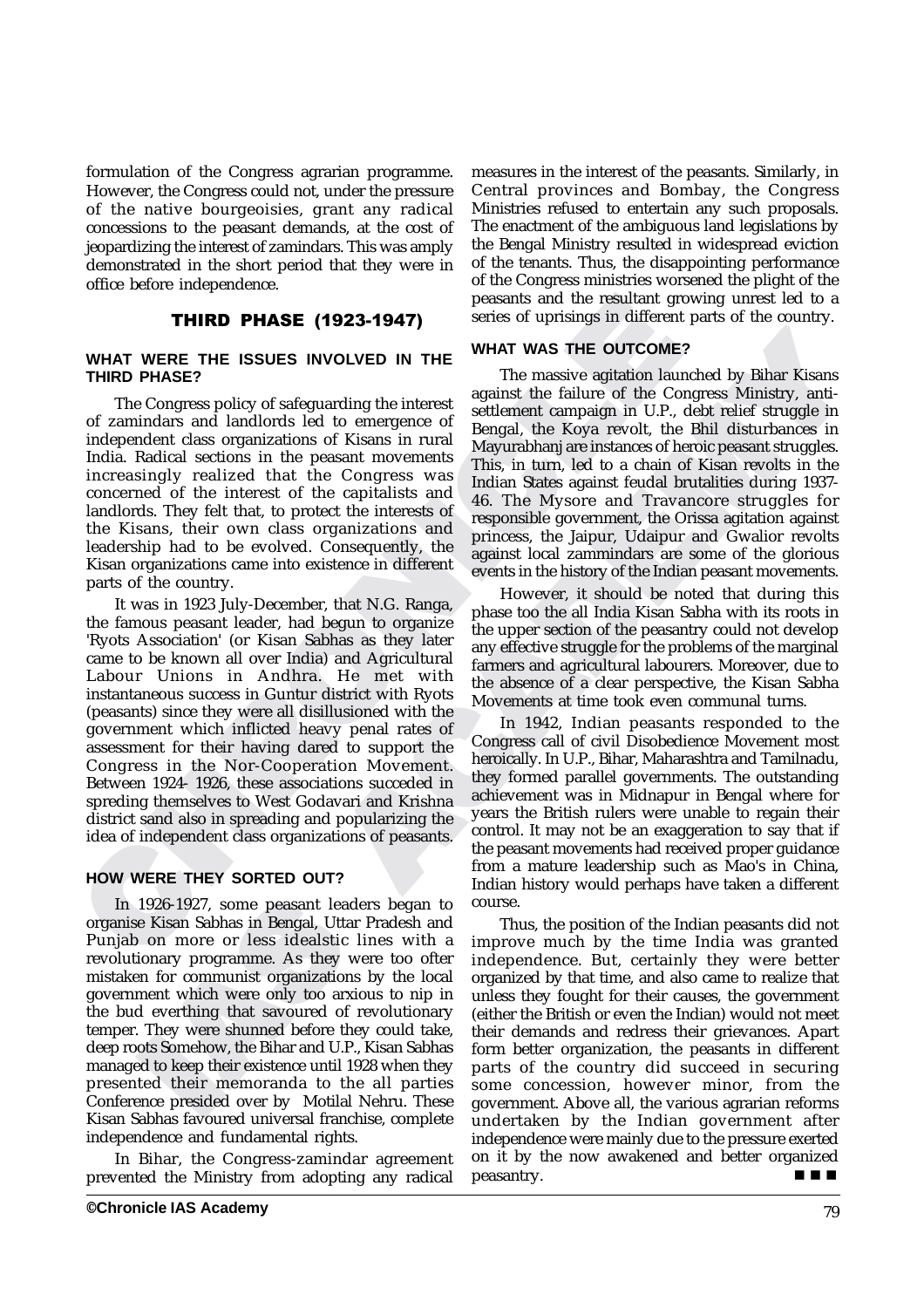# THE STATES PEOPLE'S MOVEMENTS

#### **WHAT WERE THEY?**

**WHAT WERE THEY?** If fooding of Indian markets<br>
WHAT WERE THEY? While the British territories in India were diretly goods of the west. This decline<br>
ruled by the British authorities, the rest of the country was more<br>
was flooding of Indian markets by<br>
flooding of Indian markets by<br>
its, the rest of the country<br>
was not followed by the rise compared in the rest of the country<br>
was not followed by the rise of<br>
s as. Native States. These prin **EXER THEY?**<br> **ENDER THEY?**<br> **ENDER THEY**<br> **ENDER THENE (ENDER THENE INTERFECT IS the UNITER IS (C**) that the properties the properties the rest of the counting various and ENDER COME (**B** ENDER THE C is the properties While the British territories in India were diretly ruled by the British authorities, the rest of the country was made up of a large number of princely states, referred to by the Britishers as. Native States. These states varied from very large to very small in area and population and were scattered all over the country interspersing the British Indian areas. These areas were ruled indirectly by the British through the princes themselves. The condition of the people in the princely states was much worse than that of those in the British governed territories. Though, both the peoples were exploited to the maximum extent by their rulers, the people in the British governed areas benefited indirectly from the process of modernisation particularly in the fields of education, transport, communication, industrialization etc. But the princes opposed the process of modernization, in their states, since it would threaten the very basis of their existence. The British also did not press for modernization of the princely states since they did not want to incur the displeasure of the princes, whom they, in fact, wanted to use as a bulwark against rising Nationalism.

## **WHY WERE THEY STARTED?**

e grievances of different sections of t<br>important factor. To begin with, the<br>leasants was pathetic due to the feu<br>conomy and society. While the pea<br>eavily and oppressed in several wa<br>labour, there were no incentives to<br>e i The grievances of different sections of these states was an important factor. To begin with, the condition of the peasants was pathetic due to the feudal nature of the economy and society. While the peasantry was taxed heavily and oppressed in several ways such as forced labour, there were no incentives to them from the state i.e. the prince. The bulk of the state revenues instead of being spent on public works like irrigational canals, were spent on the luxuries of the princes and their hangers-on.

The position of the artisans and handicraftsmen in these states was not enviable either. There was gradual decline of Indian handicrafts and small scale industries in the 18th and 19th centuries due to the flooding of Indian markets by the machine-made goods of the west. This decline of Indian handicrafts was not followed by the rise of big industries in the princely states. As a result, all these people were not only deprived of their former income, but were also denied of new employment.

The middle class too had their grievances against the prevailing economic, political and social conditions in these states. The system of education in these states was quite retarded and outdated, and hence they demanded the introduction of modern education. Freedom of the press and other civil rights were completely absent. So, the grant of these civil rights was one of their demands. Since there was no representative body of the people, they demanded the introduction of some form of representative government in these states.

Further, the people of these princely states were not immune to the influene of the nationalist movements in British India. The example of the people of British India in organizing themselves into the National Congress immensely impressed them. The success of the National Congress, though limited in securing concessions to the people of British India, naturally made the people of the princey states rely on the need for organizing themselves first at local level and then at all India level if they were to get their grievances redressed. They were also greathy attracted by the call for "Poorna Swaraj" (complete independence) given by the National Congress. To them, Poorna Swaraj meant freedom not only from their immediate rulers, the princes, but also from their indirect rulers, the British, who were in fact responsible for their plight to a great extent.

The rise of the States people's movements was also due to certain policies and activities of the British. The British aggravated the conditions of the people of the princely states first through the policy of divide and rule. Throughout history, a corrupt and decadent ruler was checked to some extent by the challenge of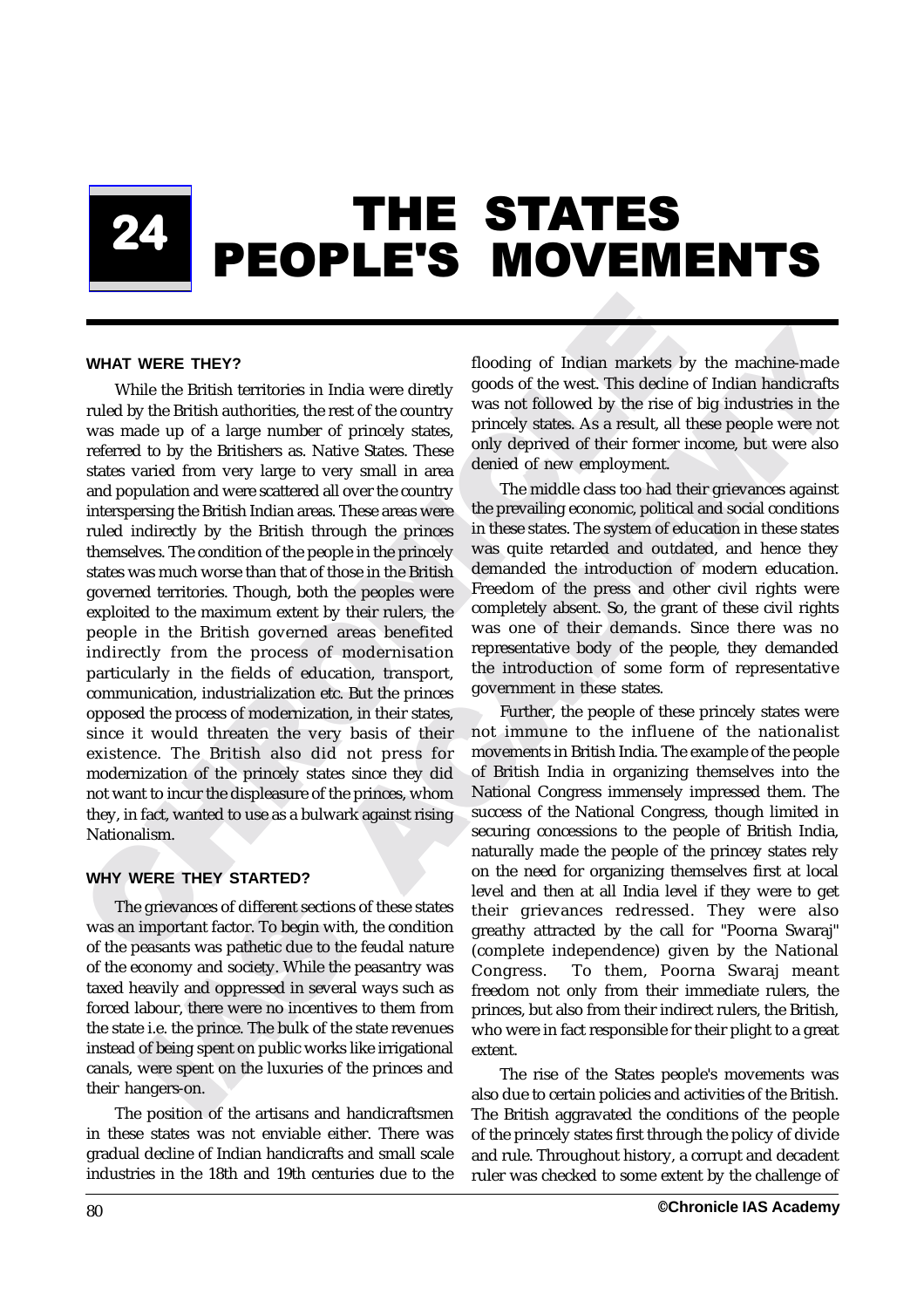of person megawow on andomatomy and o counter measures for the establishment the rising national movement. The princes, in turn, between the states and the rest of the rising mational movement. The princes, in turn, betwee internal revolt or external aggression. But the British through certain provisions of their Subsidiary alliance system freed the princes from both these dangers. Hence, the princes felt free to indulge in gross misgovernment. And later, the British, in pursuance of their divide and rule policy, began to use the princes to prevent the growth of national unity and to counter the rising national movement. The princes, in turn, depended for their self-preservation from popular revolt on the protection by the British power and adopted a hostile attitude to the national movement. The british in fact carried out various measures in order to strengthen the position of the princes. When partial responsible government was established in the provinces in the form of Dyarchy in 1919, the Chamber of Princes was created to enable the native rules to meet and discuss, under the guidance of the British, matters of common interest. Again, when the federal scheme was proposed at the centre by the Act of 1935, the native states were given undue weightage in their representation to both houses of the central legislature. It was proposed that the native states would get two-fifth of the seats in the Upper House and 1/3rd of the seats in the lower house. Above all, the reperesentatives of the states were to be nominated by the rulers of the respective states.

## **HOW WERE THEY ORGANISED?**

bon at the nantas of the princes,<br>y supported by the British. A<br>repression, lack of proper organi<br>aadership were also responsible for<br>e peasant outbreaks. Thus, peasant<br>to have preceded urban na<br>began only in the 1920s in The roots of the States people's movements can be traced to the numerous spontaneous local peasant outbreaks against excessive taxation in several princely states like Mewar, Kashmir, Travancore, Mysore, Hyderabad, etc., from the beginning of the 20th century. But all these struggles met with violent repression at the hands of the princes, who were actively supported by the British. Apart from violent repression, lack of proper organization and good leadership were also responsible for the failure of these peasant outbreaks. Thus, peasant radicalism seems to have preceded urban nationalism, which began only in the 1920s in most of the princely states.

Urban nationalism, in the form of urban middle class Praja-Parishads with nationalistic ideas, had started emerging in the princely states, the first of them in Baroda in 1917, followed by the one in the Kathiawar region in 1921, the proximity to Gujrat (the stronghold of National Congress) going important in both cases. In most of the princely states, subjects

(later renamed People's) Conferences began to meet annually from 1923 onwards but were as yet a very tame affair.

From the states and the measures for the establishment<br>
ent. The princes, in turn, between the states and the<br>
ent. The princes, in turn, between the states and the<br>
reservation from popular<br>
y the British power and Rai Me ed for their self-preservation from popular mationalis smagging lan Sistes people, such as Bottsh by the British power and Raul Melidi and Manilal Koluari of Kahikawa and G.R.<br>
And hostlis at this that the broadbott means Alongwith the appointment of the Simon Commission, the British government also appointed the Harcourt Butler Indian States Committee to recommend measures for the establishment of a better relationship between the states and the central government, nationalists among the States people, such as Balwant Rai Mehta and Manilal Kothari of Kathiawar and G.R. Abhyankar of the Deccan, convened an all-India States People's Conference in December 1927, which, though based on West Indian initiative, was attended by 700 delegates from all over India. The AISPC's aim was to influence the governments of the states to intiate the necessary reforms in the administration by the force of collective opinion of the people and the states and to emphasise popular representation and self-government by the elective principle in all states. The conference also wanted the distinction between public revenue and the private income of the ruler clearly recognized. This was necessary to end the exploitation of public money for personal expenditure. The conference also pleaded for the separation of the judiciary and the executive so that autocratic fiats would stand abolished. Finally, the AISPC urged the estabshment of constitutional relations between British India and the Indian states, and an effective voice for the State's people in this relationship. This it was felt would hasten the attainment of Swaraj by the whole of India.

Almost from the time the first conference was called in 1927, the AISPC became a permanent political body. It was consistently anti-feudal, but not as clearly anti-imperialist as the National Congress. This was to a great extent explained by the fact that as far as the States people were concerned, the feudal system was the more direct exploiter. And one of the immediate results of the setting up of the AISPC was that the struggles of the peoples of the different states ceased to be isolated: local incidents had acquired an all-India identity.

As a direct consequence of their stand that the states should be treated as integral parts of the whole of India, the AISPC had requested the British government to agree to the people of the states being represented at the First Round Table Conference. The request was not acceded to. The AISPC then presented a memorandum to the Congress advocating an all-India federal constitution in which all fundamental rights and priveleges which the Karachi Congress had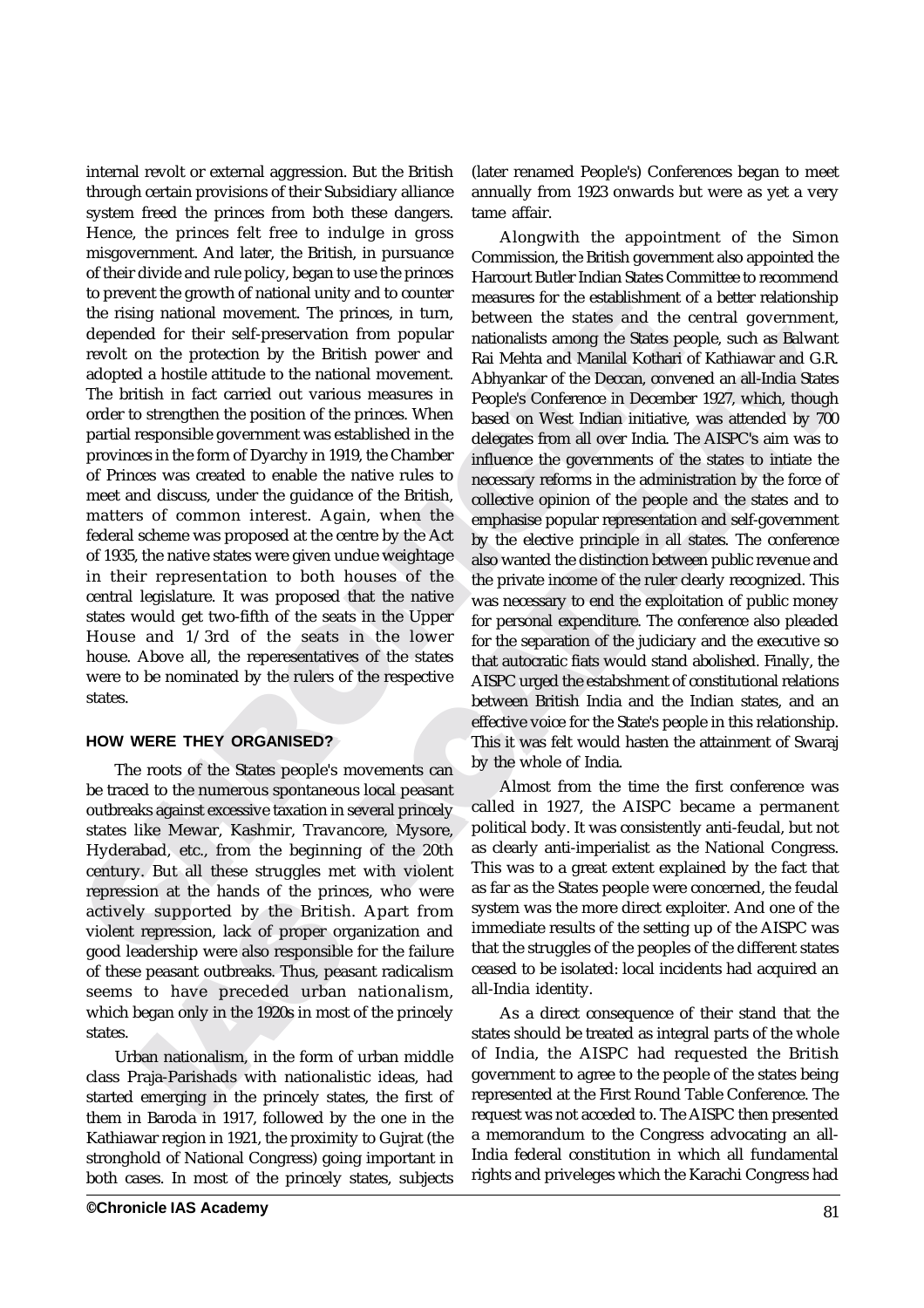called for in British India would be accorded to the people of the states as well. The anti-feudal movement, thus, came to be democratized and aligned to the national movement.

In many of the states, particularly in Rajkot, Jaipur, Kashmir, Hyderabad and Travancore, significant movements were launched demanding that the democratic principle should be recognized and the government and administration reorganized. The princes replied with ruthless repression. Some of them tried to stem the tide of popular revolt by inflaming communal passions. The Nizam of Hyderabad, for example, tried to brand the popular movement as anti-Muslim. Similarly, the Maharaja of Kashmir tried to make out that the popular movement was anti-Hindu. In Travancore, it was suggested that the Christians and the Church were behind the agitation and that it was intended to overthrow the Hindu Maharaja.

significant movements were launched demanding that "signs or use uses the democrate principle should be recognized. The Congress included the independence. Enjoint and administration reorganized. The Congress included the The AISPC had, remained till 1939, a very moderate and elitist body, confined to drawing petitions and issuing pamphlets. Though it had become more active under its Secretary, Balwantrai Mehta, it continued essentially to be an occasional gathering of middle-class politicians, concerned only with questions of civil rights and responsible governments, and seldom raising specific peasant or tribal issues. But 1936 marked the beginning of a clear change. The fifth session of the AISPC realized the need for mass contacts in place of mere petitions, and the session for first time drew up a programme of agrarian demands such as a 1/3rd cut in land revenue, scaling down of debts, and an equiry into other peasant grievances.

## **WHAT WAS THE ATTITUDE OF CONGRESS?**

**EXAMPLE OF CONGREGATE OF STATE OF CONGREGATIONS** Dugh the Congress Party in its Nagple called on the princes to grant a sible government in their states, the ions at the same time made it clear in the states could become Though the Congress Party in its Nagpur Session in 1920 called on the princes to grant at once full responsible government in their states, the Congress resolutions at the same time made it clear that, while people in the states could become individual members of the Congress, they could not use the membership to interfere in the internal affairs of individual states. If they wished to do so, it would have to be in their own individual capacity and not in the name of the Indian National Congress. The Congress felt that political activities in each state should be organized and controlled by the local Praja Madal or States People's Conference.

And as late as 1934, Gandhiji reiterated the 1920 non-intervention stand. He argued that any movement started externally could not be successful, and that the people of the states should learn self-reliance. However, he too supported the Congress resolution of 1920 that the princes should accord fundamental rights to their subjects.

raincend demanding that<br>
In twas only in 1938 at its H<br>
is thould be recognized and<br>
It was only in 1938 at its H<br>
is concernatized. The Congress included the independence strepression. Some of them<br>
states as well in its It was only in 1938 at its Haripur Session that the Congress included the independence of the princely states as well in its goal of Poorna Swaraj or complete independence. But, at the same time, it insisted that for the present the Congress could only give its normal support and sympathy to the state people's movements, which should not be conducted in the name of Congress. However, the Congress at its Tripura Session (1939) decided that the organization should involve itself closely with the movements in the princely states. As if to emphasise the common national aims of the political struggles in India and in the States, Jawaharlal Nehru became the President of the All India States People's Conference in 1939.

## **WHAT WAS THEIR ROLE IN THE INTEGRATION OF INDIA?**

erment and administration reorganized. The Congress included the infelaped energy is a set as a set as a set as a set as a set as a set as a set as a set as a set as a set as a set as a set as the prime of some that the s With the impending lapse of British paramountcy, the question of the future of the princely states became a vital one. The more ambitious rulers or their diwans were dreaming of an independence which could keep them as auto cratic as before, and such hopes received considerable encouragement from the British Indian Government till Mountabatten enforced a more realistic policy. Meanwhile a new upsurge of the states peopl's movement had begun in 1946-47 demanding everywhere political rights and elective representation in the constitutent assembly. The congress criticized the Cabinet Mission plan for not providing for elected members from the states. Nehru presided over the Udaipur and Gwalior Sessions of the All India States People's Conference, 1945 and 47 respectively, and declared at Gwalior that states refusing to join the Constitutent Assembly would be treated as hostile. But verbal threats and speeches apart, the Congress leadership, or more precisely Sardar Patel, tackled the situation very clearly, using popular movements as a lever to extract concessions from princes had been brought to heel as in Hyderabad.

Thus the Eastern States Union formed by recalcitrant princes crumbled in December 1947 in the face of powerful Praja Mandal agitations in Orissa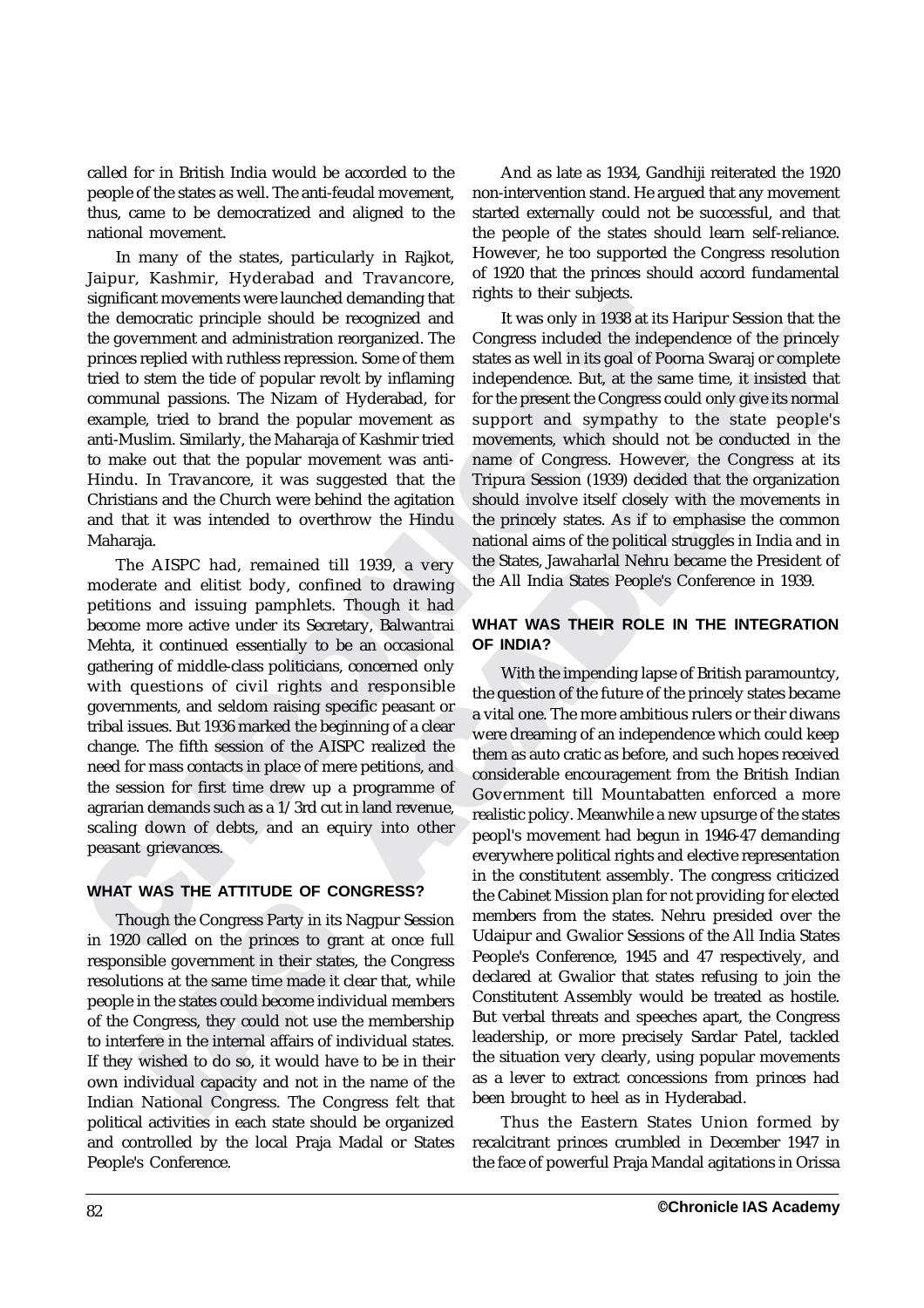substantial changes in democratic direction by mot only by the efforts of Sard<br>October. V.P.Menon, who became the Secretary to the potential presence of mass pr<br>October. V.P.Menon, who became the Secretary to the potential states like Nilgiri, Dhenkanal and Talcher. Junagadh in Kathiawar whose Muslim ruler tried to join Pakistan was brought to heel by a combination of popular agitation with Indian police action. The Congress, exceptionally strong in Mysore since the late 1930's launched a fairly uninhibited Mysore Chalo agitation on its own in September 1947, which forced substantial changes in democratic direction by October. V.P.Menon, who became the Secretary to the

Elementaric, which risted and that what the district of the potential presence of mass pre-<br>elementaric direction by not only by the efforts of Sarda<br>ecame the Secretary to the potential presence of mass pre-R. V.P. Mennon, who became the Secretary to the potential presence of mass presumes. new state department persuaded the Travancore Dewan to give up his dream of continued personal power by pointing to the communist menace, while the Telengana armed struggle weakened the Nizam and also provided one important reason for police action i.e. the military intervention. Thus it can be said that the unification of India was made possible not only by the efforts of Sardar Patel but also by the potential presence of mass pressures.

IAS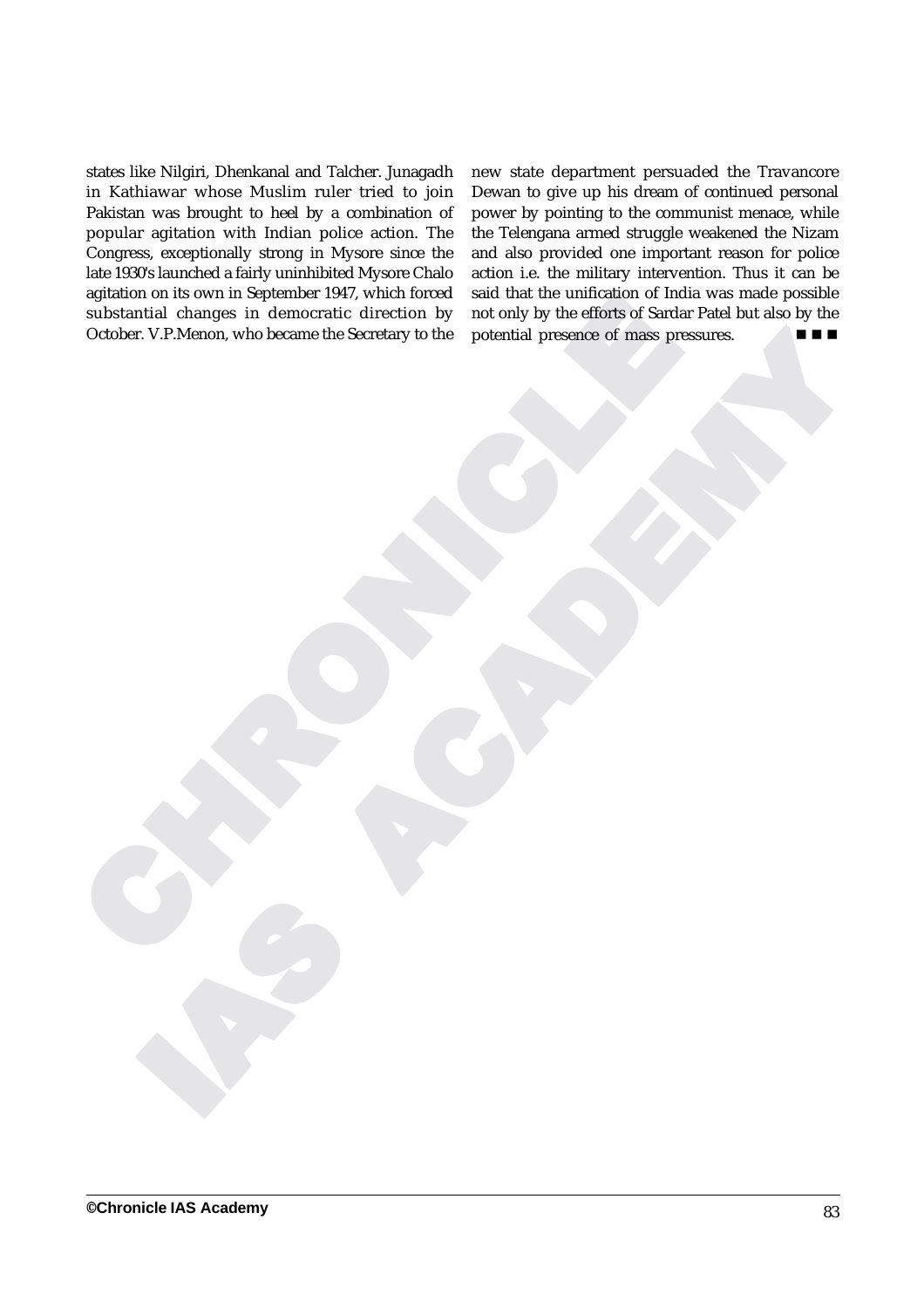25

# RISE AND GROWTH OF LEFT WING WITHIN THE CONGRESS

## **WHAT LED TO THE RISE OF THE LEFT WING?**

The post Non-cooperation movement period witnessed another development of great significance in the history of the Nationalist Movement in India. Various left-wing groups began to rise and grow both within the Indian National Congress and outside it which ultimately led to the rise of independent economic and political organizations of the working class in India. Infact, several factors were responsible.

**THE CONCRESS**<br>
WHAT LED TO THE RISE OF THE LEFT WING? very moderale stand taken by<br>
The post Non-cooperation movement period the genuine grievances of r<br>
winds in the history of the Nationalist Movement In india. In addi den withdrawal of the movement<br>picking up. These redical nation:<br>i impressed by the objectives and m<br>st (members of the newly formed Sw<br>anted to enter the legislative Counci<br>ork according to official plans, ex<br>sesses, and LED TO THE RISE OF THE LEFT WING? very moderate sland taken by the Congress towards<br>by post Non cooperation movement period the genuine grievances of the peasams and the<br>d another development of great significance wireles Firstly, the radical sections among the Indian nationalists, including some Congressmen such as Jawaharlal Nehru and Subhash Chandra Bose, were not satisfied with the ideals and attitudes of Mahatma Gandhi regarding political affairs in India. The sudden recall and failure of the Non-cooperation Movement further convinced them of the futility of the efforts of Gandhi for the attainment of freedom. Though only a few Congressmen openly criticized Gandhi for the sudden withdrawal, many of them resented the decision in the heart of their hearts. However, almost all the radical nationalists outside the fold of the Congress did not feel inhibited to criticize Gandhi for the sudden withdrawal of the movement which was rapidly picking up. These redical nationalists were also not impressed by the objectives and means of the Swarajist (members of the newly formed Swaraj Party) who wanted to enter the legislative Councils, obstruct their work according to official plans, expose their weaknesses, and thus use them to rouse public enthusiasm. The agrarian and labour policies of the Congress, which at that time was being dominated by the right wing consisting of zamindars and capitalists, also caused disppointment among the radials both within and without the Congress. The rise and growth of independent peasants and workers organizations was, in fact, partly due to the

very moderate stand taken by the Congress towards the genuine grievances of the peasants and the workers.

**THE LEFT WING?** very moderate stand taken by<br>this monotoneum that the genuine grievances of the genuine grievances of the genuine grievances of the genuine grievances of the genuine grievances of the congress and outside In addition, a growing number of youngmen began to be gradually attracted towards the philosophy and ideology of Marxism and Socialism which preached economic equality, emancipation of the downtrodden and class war. Though not all of them were convinced of the violent struggle or class war between the haves and have nots, many of them seriously thought that national independence should be pursued with the ultimate object of establishing a socialist society or at least socialistic pattern of society in India. Added to this, the steady progress of the Soviet Union also raised many hopes in them. The Socialists formed parties of workers and peasants in different parts of India. These parties, of course, supported the cause of national movement, but at the same time, emphasized the political and economic demands of the workers and the peasants and organized them on class lines for their class demands.

> Finally, the adverse effects of the world Depression of 1929-32 gave a further boost to the growth of the left both within and outside the Congress party. The workers and peasants, whose conditions were worsened by the Depression, asked for better working conditions, while the government and the employers were in no mood, and, infact, in no position to do so. While the economy of the capitalist countries was in bad shape due to the Depression, the successful ompletion of the first two Five Year Plans by the Soviet Union naturally attracted further converts to Socialism not only in India but in the whole world. Thus, the Socialist movement, along with the left movement, gained momentum in the 1930's and after.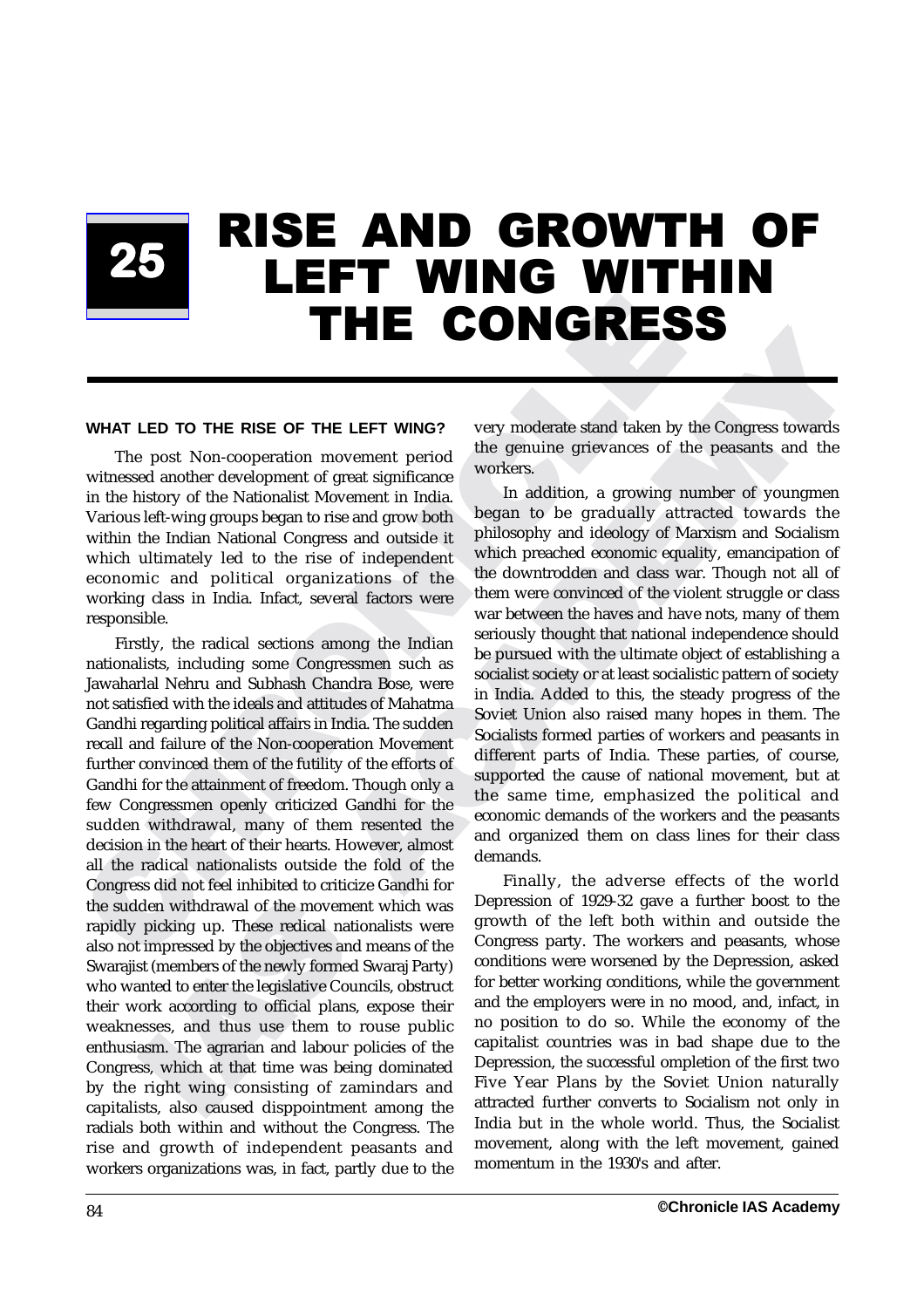## LEFT-WING IN THE CONGRESS

## **HOW DID THE LEFTISTS COME TO THE FOREFRONT IN THE CONGRESS?**

Socialists remained within the Indian National Jai Prakash Narayan, and<br>ordings small communistry and the Supernorm and Subhark Chandra communistry afrom 1920's within the Congress consisted of a small minority and the su in the Indian National Jai Prakash Narayan, and<br>left wing. This left-wing Communist party from 1920's in<br>ed of a small minority and the supporters of the Congres<br>are and Subhash Chandra consisted of mainly those cor<br>andhi the Congress consisted of a summation of the supporters of the Congress Socialist Party (CSP)<br>
In the Supporters and all minitivity and the supporters of the Congress Socialist Party (CSP)<br>
My Breakhish Schema and Sachish The Socialist movement in India, however, did not pursue a common idealogy. A section of the Indian Socialists remained within the Indian National Congress and formed its left wing. This left-wing within the Congress consisted of a small minority and was led by Jawaharlal Nehru and Subhash Chandra Bose. In May 1933, when Gandhi suspended the Civil Disobedience Movement, Subhash Chandra Bose and Vithalbhai Patel issued a statement from Europe repudiating his leadership. More significant, as representing an ideological alternative was Jawaharlal's intellectual radicalisation in prison. His letters to his daughter, later published as Glimpses of World History (1934) , and the autobiography written in jail in 1934-35, mark the height of Nehru's interest in and partial commitment to Marxiam Socialist ideas. Out of jail for a brief period between July, 1933 and February 1934, Nehru made clear his theoretical differences with Gandhi in letters and articles published as 'Whither India' repeatedly emphasizing the need to combine nationalist objectives with radical social and economic programmes. The election of Nehru as president of the Congress in 1929 and 1937 and that of Bose in 1938 and 1939 reflected the leftwing attitude of the Congress.

## **WHAT WAS ITS OUTCOME?**

ive process. But they could not su<br>ieving their objective mainly d<br>tion of the Congress by the right-w<br>aack from any total breach with C<br>agress since he saw no reason why<br>ut of the Congress, leaving the field<br>radio reasons The aim of the left wing within the Congress was to remove the sufferings of the poor and the downtrodden sections of the Indian society, though not through violent means, but through gradual legislative process. But they could not succeed fully in achieving their objective mainly due to the domination of the Congress by the right-wing. Nehru drew back from any total breach with Gandhi and the Congress since he saw no reason why he should walk out of the Congress, leaving the field clear to the social reactionaries'. And opposition of Gandhi and his supporters compelled Bose to resign from the presidentship of the Congress in 1939. So he and many of his left - wing within the Congress towards the socialist movement in India remained inegligible. However, it was due to the efforts of this left-wing that Congress agreed to declare the achievement of a socialist pattern of society as its goal after independence.

## CONGRESS SOCIALISM

#### **WHAT LED TO ITS RISE?**

Outside the Congress, the Socialist tendency led to the foundation of the Congress Socialist Party (1934) under the leadership of Acharya Nerendra Dev and Jai Prakash Narayan, and the growth of the Communist party from 1920's itself. The founders and the supporters of the Congress Socialist Party (CSP) consisted of mainly those congressmen who broke away from the National Congress in order to establish a socialist order by non-violent means. The idealogy of its founders ranged from vague and mixed up radical nationalism to fairly firm advocacy of Marxian Scientific Socialism which Nerendra Dev distinguished sharply from mere 'social reformism'.

#### **WHAT WAS THE OUTCOME?**

The Congress socialist Party's quick advance in provinces like Uttar Pradesh was purely illusionary. Much of the support was purely opportunistic, coming from groups with factional quarrels with the established Congress leaderhip at various levels, and most of the party's founding-fathers were to have extremely chequered and by no menas consistently leftist political careers in the future.

Yet the Congres Socialist party propaganda did help considerably in stimulating thinking in Congress ranks and leadership on questions like radical agrarian reform, problems of industrial labour, the future of princely states, etc.

#### COMMUNIST MOVEMENT

#### **WHAT WAS ITS ORIGIN?**

Despite repeated allegations of British officials and some scholars that the whole Communist movement in India was no more than a foreign conspiracy organized from Moscow, it really sprang from roots within the national movement itself, as disillusioned revolutionaries, Non-cooperators, Khilafatists, and labour and peasant activists sought new roads to political and social emancipation. Its founder was the famous Yugantar revolutionary, Naren Bhattacharya (later known as M.N. Roy), who came into contact with Bolshevik Mikhail Borodin in Mexico in 1919, and went to Russia in the summer of 1920 to attend the second Congress of the Comunist International (Comintern). Here he embarked upon a celebrated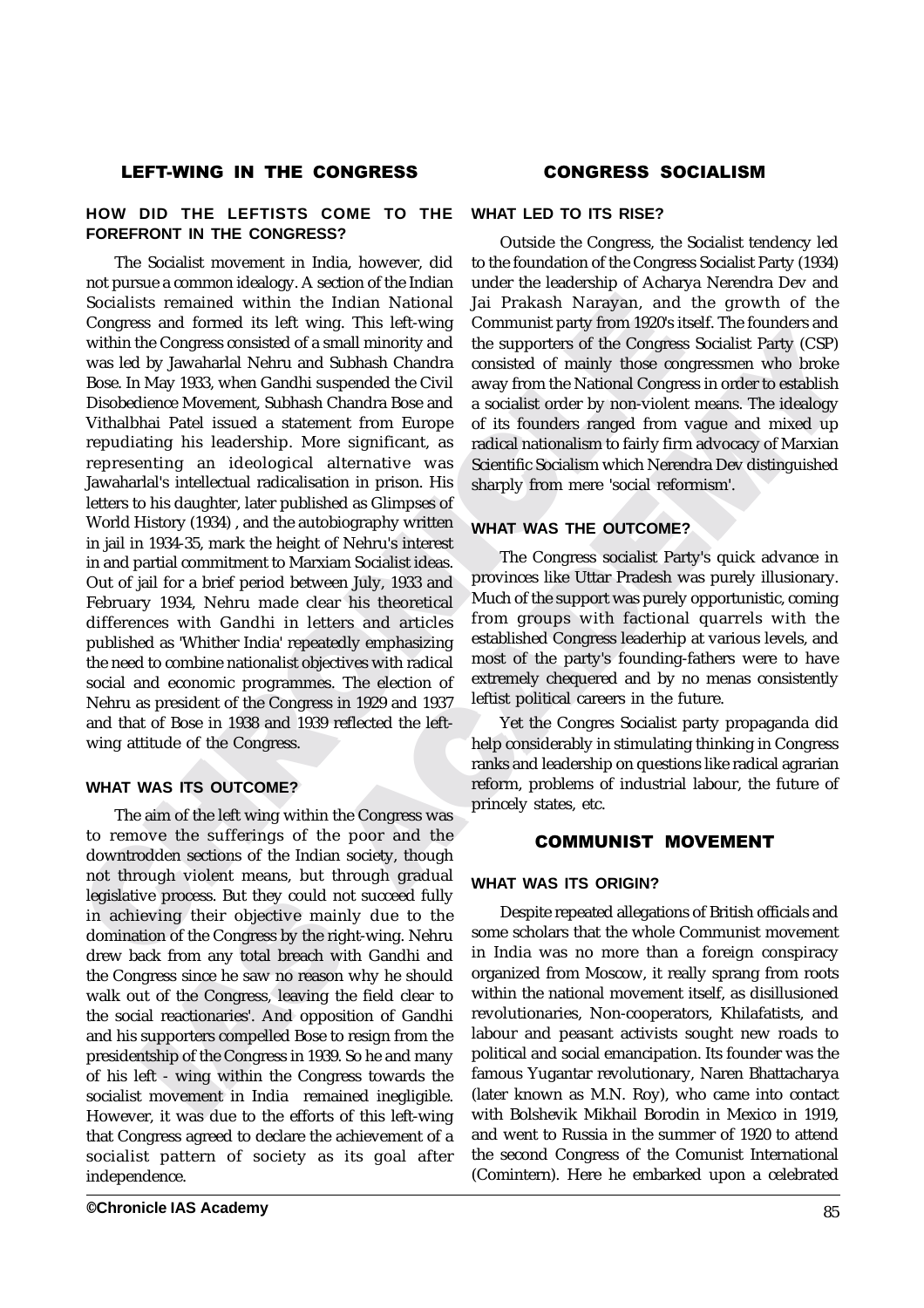and significant controversy with Lenin in deciding the strategy of Communists in the colonial world. Lenin urged the necessity of a broad support to the predominantly bourgeois-led national movements in the colonies and semi-coeonies. Roy with the enthusiasm and sectarianism of a new convert argued that the Indian masses were already disillusioned with bourgeois-nationalist leaders like Gandhi and were moving towards revolution independently of the bourgeois-nationalist movement. The attitude towards the 'national bourgeoisie' and the nationalist mainstream in general would remain the basic issue in Communist controversies in India and else where till independence and even after it.

## **HOW WAS IT ORGANISED IN THE FIRST STAGE?**

nat ne motal massas welching the method a Communist particle and Sharkovid and the moving towards revolution independently of the CPI in 1989 acknowledged the mathematic manifester in general would remain bourgeois-nationa The Collection of Collection and the Collection attionalist journals like 'Atmas<br>
Internal in Calcutta and 'Navayuga' in C<br>
publishing eulogistic articles on<br>
while from 1922 Dange was bring<br>
'Socialist' from Bombay, first towards revolution independently of the CPI in 1959 acknowledged the 1925 meeting to have the contains a more mean in smaller than the contains a more than be a more than be a more than be a more than be a more than be a The rise and growth of the Communists in India can be seen in five stages, the first stage convering 1920 to 1928. In October 1920, M.N. Roy, Abani Mukherji (another ex-terrorist convert) and some Mujahirs (Khilafat enthusiasts who had joined the Hijrat in 1920 and crossed over through Afghanistan into Soviet territory) like Mohammad Ali and Mohammed Shafiq founded a Communist party of India in Tashkent, together with a political cummilitary school. When hopes of penetrating India through Afghanistan faded away in early 1921, some of the new Indian recruits joined the Communist University of Toilers of the East at Moscow. Roy himself shifted his headquarters to Berlin in 1922. By the end of 1922, through emissaries like Nalini Gupta and Shaukat Usmani, Roy had been able to establish some tenuous and often-interecpted secret links with embryonic communist groups which had emerged. The Non-cooperation and Khilafat experience in Bombay (S.A. Dange), and Lahore (Gulam Hussain), Left nationalist journals like 'Atmasakti' and 'Dhumketu' in Calcutta and 'Navayuga' in Guntur had started publishing eulogistic articles on Lenin and Russia, while from 1922 Dange was bringing out the weekly 'Socialist' from Bombay, first definitely communist journal to be published in India.

The veritable British panic in the face of emergence of a few tiny communist groups in India far exceeded the real immediate significance of such activities and be explained only by the world-wide ruling class fear inspired by 1917 Russian revolutions. Mujahirs trying to re-enter India were tried in a series of five Peshawar Conspiracy cases between 1922 and 1927 and in May 1924 Muzaffar Ahmmad, S.A. Dange,

metally ushanced with the financial states of the Communist<br>
International of the CPI in 1959 acknowledged the<br>
nent. The attitude towards marked the formal foundation<br>
ie' and the nationalist greater practical significanc Shaukat Usmania and Nalini Gupta were jailed in the Kanpur Conspiracy Case. The setback caused by such repress measures, however, proved only temporary. An open Indian Communist Conference was held in Kanpur in December, 1925. Though floated by rather diverse groups, the skeleton organization set up by this conference was soon taken over by the determined Communists, and the united CPI in 1959 acknowledged the 1925 meeting to have marked the formal foundation of the party. Of much greater practical significance, however, was the embodiment, in a number of organizations set up between 1925 and 1927 of the idea of a broad front workers and peasants party to serve as a legal cover. As a result, four workers and peasants parties were set up in Bombay, Bengal, Punjab and Uttar Pradesh. But these associations could achieve nothing till some communists arrived in India from Britain. One of them, Philip Spratt arrived in India in December, 1925, and infused new life in the Communist party of India. He, with the financial assistance from Moscow increased the number of unions, conducted strikes and used all other possible methods of propaganda. His efforts resulted in success and number of Communist members reached a high figure.

During this period, that is till 1928, the Indian Communists on the whole tried to work within the nationalist mainstream even while sharply criticizing Congress leadership for its many compromises with imperialism. They felt that the Congress should be opposed only on well defined, specific issues, for, otherwise, they might enable their opponents to the end of 1928, they had followed a unity-cum-struggle policy with regard to the Congress, criticizing its limitations but striving nevertheless to build an antiimperialist united front.

## **WHAT WERE ITS ACTIVITIES IN THE SECOND STAGE?**

The Second stage (1929-34) began with the adoption of a new ultra-leftist policy by Indian Communists according to the directions provided by the Sixth Comintern Congress held in December 1928. They began to keep aloof from the nationalist mainstream in a highly sectarian manner, and severed all relations with the bourgeois elements. They launched an all-out attack on the Congress and its leaders, including Nehru, leading to its isolation in the Indian political scene. Thus, the communists were weakened during this period not just by repression